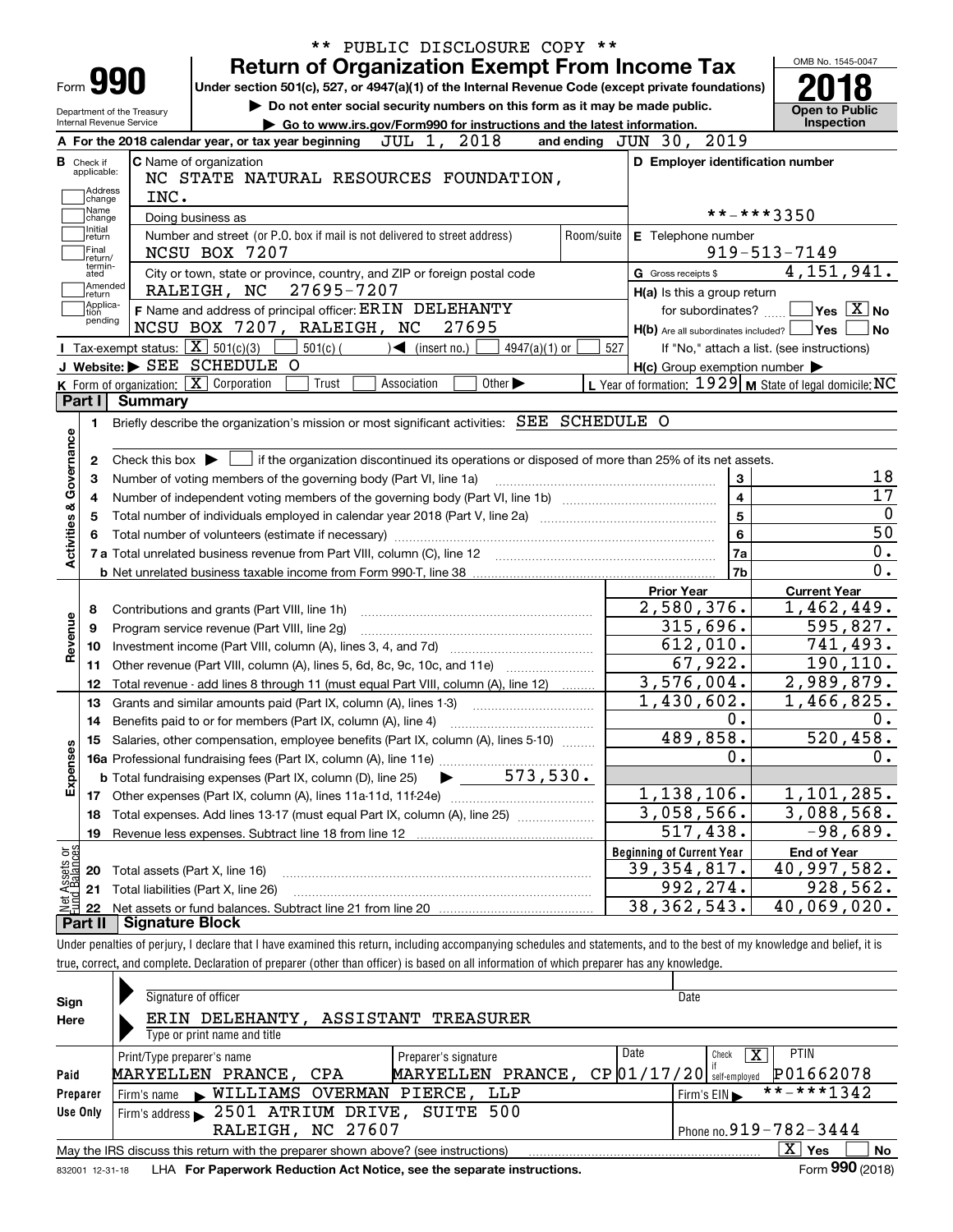|              | NC STATE NATURAL RESOURCES FOUNDATION,                                                                                                       |
|--------------|----------------------------------------------------------------------------------------------------------------------------------------------|
|              | **-***3350<br>INC.<br>Page 2<br>Form 990 (2018)                                                                                              |
|              | Part III   Statement of Program Service Accomplishments                                                                                      |
|              |                                                                                                                                              |
| 1            | Briefly describe the organization's mission:                                                                                                 |
|              | PROMOTE EDUCATION AND RESEARCH IN THE COLLEGE OF NATURAL RESOURCES OF                                                                        |
|              | NORTH CAROLINA STATE UNIVERSITY AS WELL AS AID AND PROMOTE, BY                                                                               |
|              | FINANCIAL ASSISTANCE AND OTHERWISE, ALL TYPES OF EDUCATION, RESEARCH                                                                         |
|              | AND EXTENSION IN THE COLLEGE OF NATURAL RESOURCES.                                                                                           |
| $\mathbf{2}$ | Did the organization undertake any significant program services during the year which were not listed on the                                 |
|              | $\boxed{\phantom{1}}$ Yes $\boxed{\text{X}}$ No<br>prior Form 990 or 990-EZ?                                                                 |
|              | If "Yes," describe these new services on Schedule O.                                                                                         |
| 3            | $\Box$ Yes $\Box$ No<br>Did the organization cease conducting, or make significant changes in how it conducts, any program services?         |
|              | If "Yes," describe these changes on Schedule O.                                                                                              |
|              |                                                                                                                                              |
| 4            | Describe the organization's program service accomplishments for each of its three largest program services, as measured by expenses.         |
|              | Section 501(c)(3) and 501(c)(4) organizations are required to report the amount of grants and allocations to others, the total expenses, and |
|              | revenue, if any, for each program service reported.                                                                                          |
| 4a           | $2$ , 272, 708. including grants of $$1,466,825.$ ) (Revenue $$595,827.$ )<br>) (Expenses \$<br>(Code:                                       |
|              | TO PROMOTE EDUCATION AND RESEARCH IN THE COLLEGE OF NATURAL RESOURCES                                                                        |
|              | OF NORTH CAROLINA STATE UNIVERSITY AS WELL AS AID AND PROMOTE, BY                                                                            |
|              | FINANCIAL ASSISTANCE AND OTHERWISE, ALL TYPES OF EDUCATION, RESEARCH                                                                         |
|              | AND EXTENSION IN THE COLLEGE OF NATURAL RESOURCES.                                                                                           |
|              |                                                                                                                                              |
|              |                                                                                                                                              |
|              |                                                                                                                                              |
|              |                                                                                                                                              |
|              |                                                                                                                                              |
|              |                                                                                                                                              |
|              |                                                                                                                                              |
|              |                                                                                                                                              |
| 4b           |                                                                                                                                              |
|              |                                                                                                                                              |
|              |                                                                                                                                              |
|              |                                                                                                                                              |
|              |                                                                                                                                              |
|              |                                                                                                                                              |
|              |                                                                                                                                              |
|              |                                                                                                                                              |
|              |                                                                                                                                              |
|              |                                                                                                                                              |
|              |                                                                                                                                              |
|              |                                                                                                                                              |
|              |                                                                                                                                              |
|              |                                                                                                                                              |
| 4с           | (Code: ) (Expenses \$<br>) (Revenue \$<br>including grants of \$                                                                             |
|              |                                                                                                                                              |
|              |                                                                                                                                              |
|              |                                                                                                                                              |
|              |                                                                                                                                              |
|              |                                                                                                                                              |
|              |                                                                                                                                              |
|              |                                                                                                                                              |
|              |                                                                                                                                              |
|              |                                                                                                                                              |
|              |                                                                                                                                              |
|              |                                                                                                                                              |
|              |                                                                                                                                              |
|              |                                                                                                                                              |
| 4d           | Other program services (Describe in Schedule O.)                                                                                             |
|              | (Revenue \$<br>(Expenses \$<br>including grants of \$                                                                                        |
| 4е           | 2, 272, 708.<br>Total program service expenses                                                                                               |
|              | $\sim$                                                                                                                                       |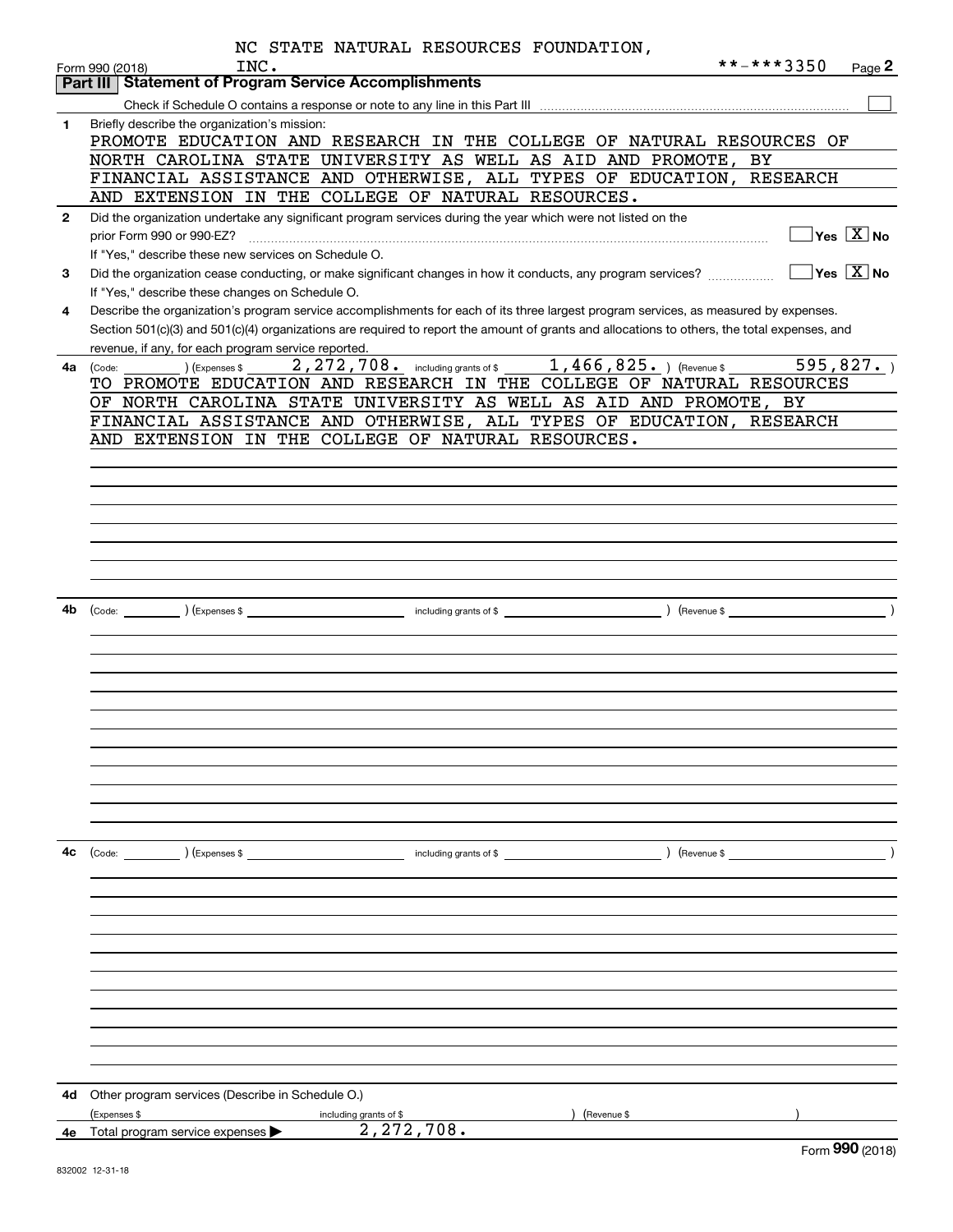|     |                                                                                                                                                                                                                                                       |                 | Yes                     | No               |
|-----|-------------------------------------------------------------------------------------------------------------------------------------------------------------------------------------------------------------------------------------------------------|-----------------|-------------------------|------------------|
| 1   | Is the organization described in section $501(c)(3)$ or $4947(a)(1)$ (other than a private foundation)?                                                                                                                                               |                 |                         |                  |
|     |                                                                                                                                                                                                                                                       | 1               | X                       |                  |
| 2   |                                                                                                                                                                                                                                                       | $\overline{2}$  | $\overline{\mathbf{x}}$ |                  |
| 3   | Did the organization engage in direct or indirect political campaign activities on behalf of or in opposition to candidates for                                                                                                                       |                 |                         |                  |
|     |                                                                                                                                                                                                                                                       | 3               |                         | x                |
| 4   | Section 501(c)(3) organizations. Did the organization engage in lobbying activities, or have a section 501(h) election in effect                                                                                                                      |                 |                         |                  |
|     |                                                                                                                                                                                                                                                       | 4               |                         | x                |
| 5   | Is the organization a section 501(c)(4), 501(c)(5), or 501(c)(6) organization that receives membership dues, assessments, or                                                                                                                          |                 |                         |                  |
|     |                                                                                                                                                                                                                                                       | 5               |                         | x                |
| 6   | Did the organization maintain any donor advised funds or any similar funds or accounts for which donors have the right to                                                                                                                             |                 |                         |                  |
|     | provide advice on the distribution or investment of amounts in such funds or accounts? If "Yes," complete Schedule D, Part I                                                                                                                          | 6               |                         | x                |
| 7   | Did the organization receive or hold a conservation easement, including easements to preserve open space,                                                                                                                                             |                 |                         |                  |
|     |                                                                                                                                                                                                                                                       | $\overline{7}$  | X                       |                  |
| 8   | Did the organization maintain collections of works of art, historical treasures, or other similar assets? If "Yes," complete                                                                                                                          |                 |                         | x                |
|     |                                                                                                                                                                                                                                                       | 8               |                         |                  |
| 9   | Did the organization report an amount in Part X, line 21, for escrow or custodial account liability, serve as a custodian for                                                                                                                         |                 |                         |                  |
|     | amounts not listed in Part X; or provide credit counseling, debt management, credit repair, or debt negotiation services?                                                                                                                             | 9               |                         | x                |
|     | If "Yes," complete Schedule D, Part IV                                                                                                                                                                                                                |                 |                         |                  |
| 10  | Did the organization, directly or through a related organization, hold assets in temporarily restricted endowments, permanent                                                                                                                         | 10              | X                       |                  |
| 11  | If the organization's answer to any of the following questions is "Yes," then complete Schedule D, Parts VI, VII, VIII, IX, or X                                                                                                                      |                 |                         |                  |
|     | as applicable.                                                                                                                                                                                                                                        |                 |                         |                  |
|     | a Did the organization report an amount for land, buildings, and equipment in Part X, line 10? If "Yes," complete Schedule D,                                                                                                                         |                 |                         |                  |
|     |                                                                                                                                                                                                                                                       | 11a             | X                       |                  |
|     | <b>b</b> Did the organization report an amount for investments - other securities in Part X, line 12 that is 5% or more of its total                                                                                                                  |                 |                         |                  |
|     |                                                                                                                                                                                                                                                       | 11 <sub>b</sub> | X                       |                  |
|     | c Did the organization report an amount for investments - program related in Part X, line 13 that is 5% or more of its total                                                                                                                          |                 |                         |                  |
|     |                                                                                                                                                                                                                                                       | 11c             |                         | x                |
|     | d Did the organization report an amount for other assets in Part X, line 15 that is 5% or more of its total assets reported in                                                                                                                        |                 |                         |                  |
|     |                                                                                                                                                                                                                                                       | 11d             |                         | x                |
|     |                                                                                                                                                                                                                                                       | 11e             | X                       |                  |
| f   | Did the organization's separate or consolidated financial statements for the tax year include a footnote that addresses                                                                                                                               |                 |                         |                  |
|     | the organization's liability for uncertain tax positions under FIN 48 (ASC 740)? If "Yes," complete Schedule D, Part X                                                                                                                                | 11f             | X                       |                  |
|     | 12a Did the organization obtain separate, independent audited financial statements for the tax year? If "Yes," complete                                                                                                                               |                 |                         |                  |
|     | Schedule D, Parts XI and XII                                                                                                                                                                                                                          | 12a             | X                       |                  |
|     | <b>b</b> Was the organization included in consolidated, independent audited financial statements for the tax year?                                                                                                                                    |                 |                         |                  |
|     | If "Yes," and if the organization answered "No" to line 12a, then completing Schedule D, Parts XI and XII is optional manum                                                                                                                           | 12b             |                         | x                |
| 13  |                                                                                                                                                                                                                                                       | 13              |                         | X<br>$\mathbf X$ |
| 14a | Did the organization maintain an office, employees, or agents outside of the United States?                                                                                                                                                           | 14a             |                         |                  |
| b   | Did the organization have aggregate revenues or expenses of more than \$10,000 from grantmaking, fundraising, business,<br>investment, and program service activities outside the United States, or aggregate foreign investments valued at \$100,000 |                 |                         |                  |
|     |                                                                                                                                                                                                                                                       | 14b             |                         | X                |
| 15  | Did the organization report on Part IX, column (A), line 3, more than \$5,000 of grants or other assistance to or for any                                                                                                                             |                 |                         |                  |
|     |                                                                                                                                                                                                                                                       | 15              |                         | х                |
| 16  | Did the organization report on Part IX, column (A), line 3, more than \$5,000 of aggregate grants or other assistance to                                                                                                                              |                 |                         |                  |
|     |                                                                                                                                                                                                                                                       | 16              |                         | X                |
| 17  | Did the organization report a total of more than \$15,000 of expenses for professional fundraising services on Part IX,                                                                                                                               |                 |                         |                  |
|     |                                                                                                                                                                                                                                                       | 17              |                         | X                |
| 18  | Did the organization report more than \$15,000 total of fundraising event gross income and contributions on Part VIII, lines                                                                                                                          |                 |                         |                  |
|     |                                                                                                                                                                                                                                                       | 18              |                         | х                |
| 19  | Did the organization report more than \$15,000 of gross income from gaming activities on Part VIII, line 9a? If "Yes."                                                                                                                                |                 |                         |                  |
|     |                                                                                                                                                                                                                                                       | 19              |                         | x                |
| 20a |                                                                                                                                                                                                                                                       | 20a             |                         | X                |
| b   | If "Yes" to line 20a, did the organization attach a copy of its audited financial statements to this return?                                                                                                                                          | 20b             |                         |                  |
| 21  | Did the organization report more than \$5,000 of grants or other assistance to any domestic organization or                                                                                                                                           |                 |                         |                  |
|     |                                                                                                                                                                                                                                                       | 21              | X                       |                  |

Form (2018) **990**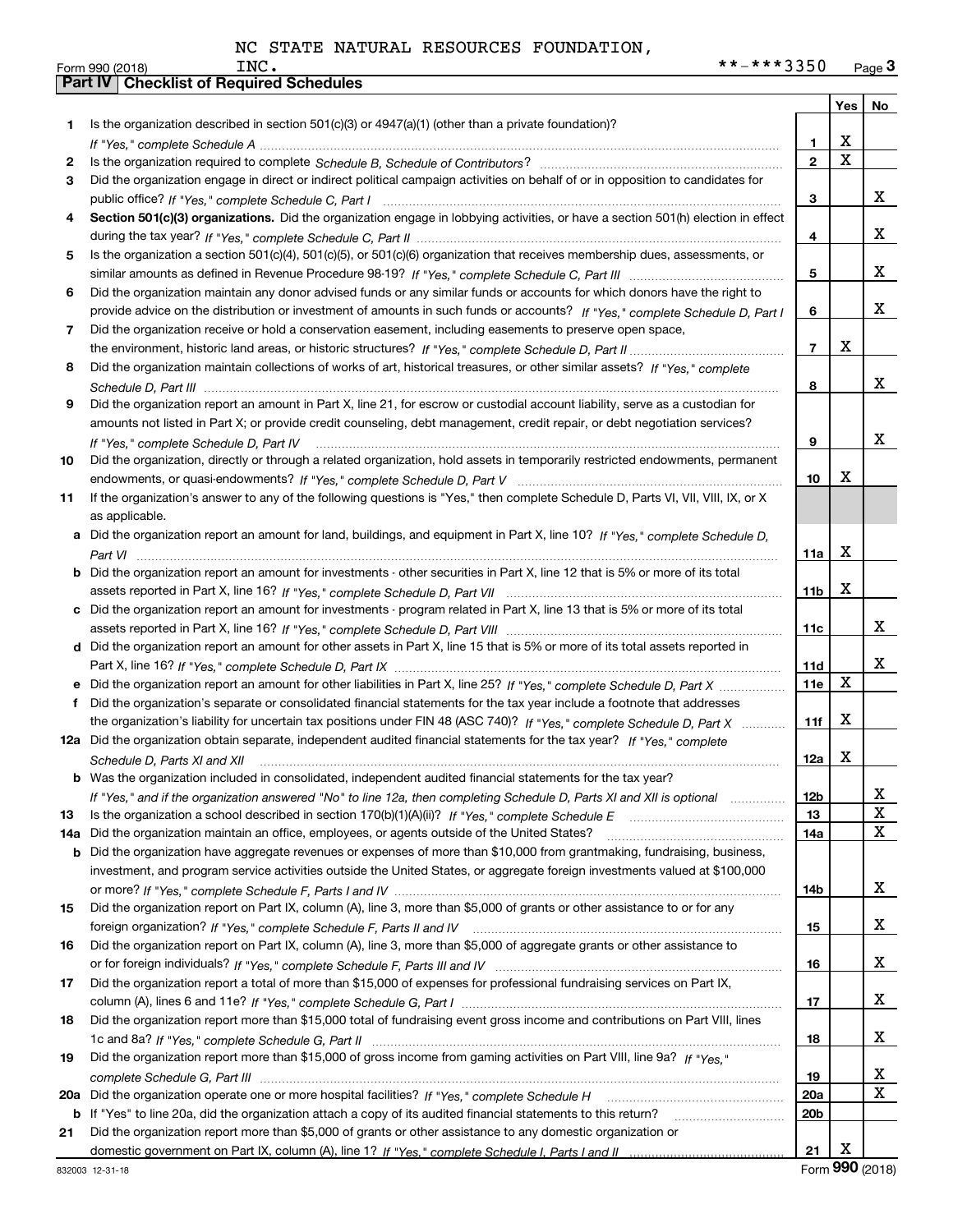|               | **-***3350<br>INC.<br>Form 990 (2018)                                                                                             |                 |     | Page 4      |
|---------------|-----------------------------------------------------------------------------------------------------------------------------------|-----------------|-----|-------------|
|               | <b>Checklist of Required Schedules (continued)</b><br>  Part IV                                                                   |                 |     |             |
|               |                                                                                                                                   |                 | Yes | No          |
| 22            | Did the organization report more than \$5,000 of grants or other assistance to or for domestic individuals on                     |                 |     |             |
|               |                                                                                                                                   | 22              |     | x           |
| 23            | Did the organization answer "Yes" to Part VII, Section A, line 3, 4, or 5 about compensation of the organization's current        |                 |     |             |
|               | and former officers, directors, trustees, key employees, and highest compensated employees? If "Yes," complete                    |                 |     |             |
|               |                                                                                                                                   | 23              | X   |             |
|               |                                                                                                                                   |                 |     |             |
|               | 24a Did the organization have a tax-exempt bond issue with an outstanding principal amount of more than \$100,000 as of the       |                 |     |             |
|               | last day of the year, that was issued after December 31, 2002? If "Yes," answer lines 24b through 24d and complete                |                 |     |             |
|               |                                                                                                                                   | 24a             |     | X.          |
|               |                                                                                                                                   | 24b             |     |             |
|               | c Did the organization maintain an escrow account other than a refunding escrow at any time during the year to defease            |                 |     |             |
|               |                                                                                                                                   | 24c             |     |             |
|               |                                                                                                                                   | 24d             |     |             |
|               | 25a Section 501(c)(3), 501(c)(4), and 501(c)(29) organizations. Did the organization engage in an excess benefit                  |                 |     |             |
|               |                                                                                                                                   | 25a             |     | x           |
|               | b Is the organization aware that it engaged in an excess benefit transaction with a disqualified person in a prior year, and      |                 |     |             |
|               | that the transaction has not been reported on any of the organization's prior Forms 990 or 990-EZ? If "Yes," complete             |                 |     |             |
|               | Schedule L, Part I                                                                                                                | 25b             |     | x           |
| 26            | Did the organization report any amount on Part X, line 5, 6, or 22 for receivables from or payables to any current or             |                 |     |             |
|               |                                                                                                                                   |                 |     |             |
|               | former officers, directors, trustees, key employees, highest compensated employees, or disqualified persons? If "Yes."            |                 |     | x           |
|               | complete Schedule L, Part II                                                                                                      | 26              |     |             |
| 27            | Did the organization provide a grant or other assistance to an officer, director, trustee, key employee, substantial              |                 |     |             |
|               | contributor or employee thereof, a grant selection committee member, or to a 35% controlled entity or family member               |                 |     |             |
|               |                                                                                                                                   | 27              |     | x           |
| 28            | Was the organization a party to a business transaction with one of the following parties (see Schedule L, Part IV                 |                 |     |             |
|               | instructions for applicable filing thresholds, conditions, and exceptions):                                                       |                 |     |             |
| а             | A current or former officer, director, trustee, or key employee? If "Yes," complete Schedule L, Part IV                           | 28a             |     | х           |
| b             | A family member of a current or former officer, director, trustee, or key employee? If "Yes," complete Schedule L, Part IV        | 28 <sub>b</sub> |     | $\mathbf X$ |
|               | c An entity of which a current or former officer, director, trustee, or key employee (or a family member thereof) was an officer, |                 |     |             |
|               |                                                                                                                                   | <b>28c</b>      |     | x           |
| 29            |                                                                                                                                   | 29              | X   |             |
| 30            | Did the organization receive contributions of art, historical treasures, or other similar assets, or qualified conservation       |                 |     |             |
|               |                                                                                                                                   | 30              |     | x           |
|               |                                                                                                                                   |                 |     |             |
| 31            | Did the organization liquidate, terminate, or dissolve and cease operations?                                                      |                 |     |             |
|               |                                                                                                                                   | 31              |     | X.          |
| 32            | Did the organization sell, exchange, dispose of, or transfer more than 25% of its net assets? If "Yes," complete                  |                 |     |             |
|               |                                                                                                                                   | 32              |     | x           |
| 33            | Did the organization own 100% of an entity disregarded as separate from the organization under Regulations                        |                 |     |             |
|               |                                                                                                                                   | 33              |     | x           |
| 34            | Was the organization related to any tax-exempt or taxable entity? If "Yes," complete Schedule R, Part II, III, or IV, and         |                 |     |             |
|               |                                                                                                                                   | 34              | X   |             |
|               | 35a Did the organization have a controlled entity within the meaning of section 512(b)(13)?                                       | <b>35a</b>      |     | X           |
|               | b If "Yes" to line 35a, did the organization receive any payment from or engage in any transaction with a controlled entity       |                 |     |             |
|               |                                                                                                                                   | 35b             |     |             |
| 36            | Section 501(c)(3) organizations. Did the organization make any transfers to an exempt non-charitable related organization?        |                 |     |             |
|               |                                                                                                                                   | 36              |     | x           |
| 37            | Did the organization conduct more than 5% of its activities through an entity that is not a related organization                  |                 |     |             |
|               |                                                                                                                                   |                 |     | x           |
|               |                                                                                                                                   | 37              |     |             |
| 38            | Did the organization complete Schedule O and provide explanations in Schedule O for Part VI, lines 11b and 19?                    |                 |     |             |
| <b>Part V</b> | Note. All Form 990 filers are required to complete Schedule O<br><b>Statements Regarding Other IRS Filings and Tax Compliance</b> | 38              | х   |             |
|               |                                                                                                                                   |                 |     |             |
|               | Check if Schedule O contains a response or note to any line in this Part V                                                        |                 |     |             |
|               |                                                                                                                                   |                 | Yes | No          |
|               | 0<br>1a Enter the number reported in Box 3 of Form 1096. Enter -0- if not applicable<br>1a                                        |                 |     |             |
| b             | 0<br>Enter the number of Forms W-2G included in line 1a. Enter -0- if not applicable<br>1b                                        |                 |     |             |
| c             | Did the organization comply with backup withholding rules for reportable payments to vendors and reportable gaming                |                 |     |             |
|               |                                                                                                                                   | 1c              |     |             |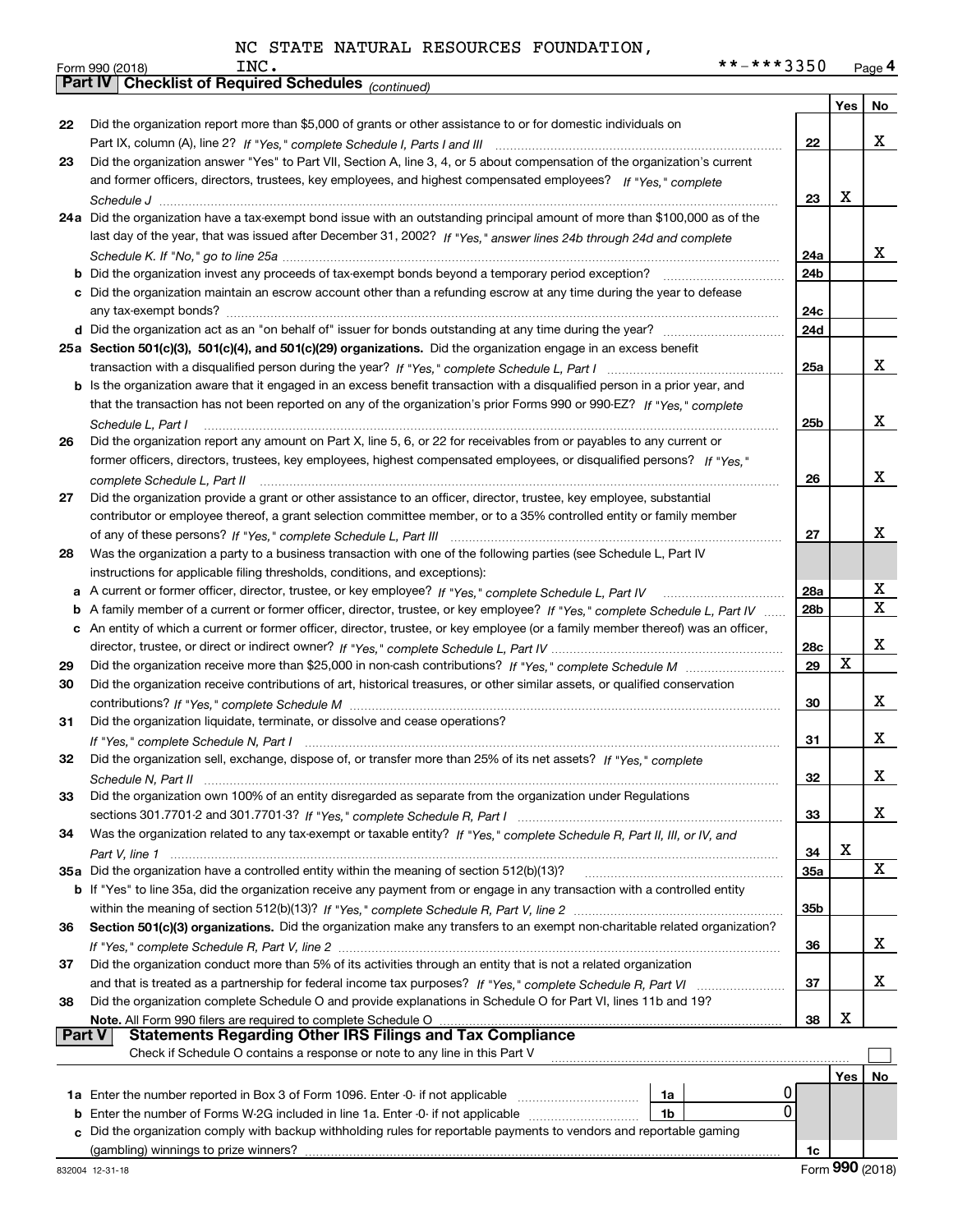|  |  |  |  |  | NC STATE NATURAL RESOURCES FOUNDATION, |
|--|--|--|--|--|----------------------------------------|
|--|--|--|--|--|----------------------------------------|

|               | Form 990 (2018)                                                                                                                                                                                                                                  | INC.                                                                                                                                                                                 |                 | **-***3350  |                |            | $_{\text{Page}}$ 5 |  |  |  |  |  |
|---------------|--------------------------------------------------------------------------------------------------------------------------------------------------------------------------------------------------------------------------------------------------|--------------------------------------------------------------------------------------------------------------------------------------------------------------------------------------|-----------------|-------------|----------------|------------|--------------------|--|--|--|--|--|
| <b>Part V</b> |                                                                                                                                                                                                                                                  | Statements Regarding Other IRS Filings and Tax Compliance (continued)                                                                                                                |                 |             |                |            |                    |  |  |  |  |  |
|               |                                                                                                                                                                                                                                                  |                                                                                                                                                                                      |                 |             |                | <b>Yes</b> | No                 |  |  |  |  |  |
|               |                                                                                                                                                                                                                                                  | 2a Enter the number of employees reported on Form W-3, Transmittal of Wage and Tax Statements,                                                                                       |                 |             |                |            |                    |  |  |  |  |  |
|               |                                                                                                                                                                                                                                                  | filed for the calendar year ending with or within the year covered by this return                                                                                                    | 2a              | $\mathbf 0$ |                |            |                    |  |  |  |  |  |
|               |                                                                                                                                                                                                                                                  |                                                                                                                                                                                      |                 |             | 2 <sub>b</sub> |            |                    |  |  |  |  |  |
|               |                                                                                                                                                                                                                                                  |                                                                                                                                                                                      |                 |             |                |            |                    |  |  |  |  |  |
| за            | Did the organization have unrelated business gross income of \$1,000 or more during the year?                                                                                                                                                    |                                                                                                                                                                                      |                 |             |                |            |                    |  |  |  |  |  |
| b             |                                                                                                                                                                                                                                                  |                                                                                                                                                                                      |                 |             | 3 <sub>b</sub> |            |                    |  |  |  |  |  |
|               | 4a At any time during the calendar year, did the organization have an interest in, or a signature or other authority over, a<br>financial account in a foreign country (such as a bank account, securities account, or other financial account)? |                                                                                                                                                                                      |                 |             |                |            |                    |  |  |  |  |  |
|               |                                                                                                                                                                                                                                                  |                                                                                                                                                                                      |                 |             | 4a             |            | х                  |  |  |  |  |  |
|               |                                                                                                                                                                                                                                                  | <b>b</b> If "Yes," enter the name of the foreign country: $\blacktriangleright$                                                                                                      |                 |             |                |            |                    |  |  |  |  |  |
|               |                                                                                                                                                                                                                                                  | See instructions for filing requirements for FinCEN Form 114, Report of Foreign Bank and Financial Accounts (FBAR).                                                                  |                 |             |                |            |                    |  |  |  |  |  |
| 5a            |                                                                                                                                                                                                                                                  | Was the organization a party to a prohibited tax shelter transaction at any time during the tax year?                                                                                |                 |             | 5a             |            | х<br>X             |  |  |  |  |  |
| b             |                                                                                                                                                                                                                                                  |                                                                                                                                                                                      |                 |             | 5b             |            |                    |  |  |  |  |  |
| с             |                                                                                                                                                                                                                                                  |                                                                                                                                                                                      |                 |             | 5c             |            |                    |  |  |  |  |  |
| 6а            |                                                                                                                                                                                                                                                  | Does the organization have annual gross receipts that are normally greater than \$100,000, and did the organization solicit                                                          |                 |             |                |            |                    |  |  |  |  |  |
|               |                                                                                                                                                                                                                                                  | any contributions that were not tax deductible as charitable contributions?                                                                                                          |                 |             | 6a             |            | x                  |  |  |  |  |  |
|               |                                                                                                                                                                                                                                                  | If "Yes," did the organization include with every solicitation an express statement that such contributions or gifts                                                                 |                 |             |                |            |                    |  |  |  |  |  |
|               |                                                                                                                                                                                                                                                  | were not tax deductible?                                                                                                                                                             |                 |             | 6b             |            |                    |  |  |  |  |  |
| 7             |                                                                                                                                                                                                                                                  | Organizations that may receive deductible contributions under section 170(c).                                                                                                        |                 |             |                |            | x                  |  |  |  |  |  |
| a             |                                                                                                                                                                                                                                                  | Did the organization receive a payment in excess of \$75 made partly as a contribution and partly for goods and services provided to the payor?                                      |                 |             | 7a             |            |                    |  |  |  |  |  |
| b             |                                                                                                                                                                                                                                                  | If "Yes," did the organization notify the donor of the value of the goods or services provided?                                                                                      |                 |             | 7b             |            |                    |  |  |  |  |  |
|               |                                                                                                                                                                                                                                                  | Did the organization sell, exchange, or otherwise dispose of tangible personal property for which it was required                                                                    |                 |             |                |            | x                  |  |  |  |  |  |
|               |                                                                                                                                                                                                                                                  | to file Form 8282?                                                                                                                                                                   | 7d              |             | 7c             |            |                    |  |  |  |  |  |
| d             |                                                                                                                                                                                                                                                  | If "Yes," indicate the number of Forms 8282 filed during the year<br>Did the organization receive any funds, directly or indirectly, to pay premiums on a personal benefit contract? |                 |             | 7e             |            | х                  |  |  |  |  |  |
| е<br>f        |                                                                                                                                                                                                                                                  | Did the organization, during the year, pay premiums, directly or indirectly, on a personal benefit contract?                                                                         |                 |             | 7f             |            | $\mathbf X$        |  |  |  |  |  |
| g             |                                                                                                                                                                                                                                                  | If the organization received a contribution of qualified intellectual property, did the organization file Form 8899 as required?                                                     |                 |             | 7g             | N/R        |                    |  |  |  |  |  |
| h             |                                                                                                                                                                                                                                                  | If the organization received a contribution of cars, boats, airplanes, or other vehicles, did the organization file a Form 1098-C?                                                   |                 |             | 7h             | N/R        |                    |  |  |  |  |  |
| 8             |                                                                                                                                                                                                                                                  | Sponsoring organizations maintaining donor advised funds. Did a donor advised fund maintained by the                                                                                 |                 |             |                |            |                    |  |  |  |  |  |
|               |                                                                                                                                                                                                                                                  | sponsoring organization have excess business holdings at any time during the year?                                                                                                   |                 | N/A         | 8              |            |                    |  |  |  |  |  |
| 9             |                                                                                                                                                                                                                                                  | Sponsoring organizations maintaining donor advised funds.                                                                                                                            |                 |             |                |            |                    |  |  |  |  |  |
| a             |                                                                                                                                                                                                                                                  | Did the sponsoring organization make any taxable distributions under section 4966?                                                                                                   |                 | N/A         | 9а             |            |                    |  |  |  |  |  |
| b             |                                                                                                                                                                                                                                                  | Did the sponsoring organization make a distribution to a donor, donor advisor, or related person?                                                                                    |                 | N/A         | 9b             |            |                    |  |  |  |  |  |
| 10            |                                                                                                                                                                                                                                                  | Section 501(c)(7) organizations. Enter:                                                                                                                                              |                 |             |                |            |                    |  |  |  |  |  |
| а             |                                                                                                                                                                                                                                                  |                                                                                                                                                                                      | 10a             |             |                |            |                    |  |  |  |  |  |
|               |                                                                                                                                                                                                                                                  | Gross receipts, included on Form 990, Part VIII, line 12, for public use of club facilities                                                                                          | 10 <sub>b</sub> |             |                |            |                    |  |  |  |  |  |
| 11            |                                                                                                                                                                                                                                                  | Section 501(c)(12) organizations. Enter:                                                                                                                                             |                 |             |                |            |                    |  |  |  |  |  |
| a             |                                                                                                                                                                                                                                                  | N/A<br>Gross income from members or shareholders                                                                                                                                     | 11a             |             |                |            |                    |  |  |  |  |  |
| b             |                                                                                                                                                                                                                                                  | Gross income from other sources (Do not net amounts due or paid to other sources against                                                                                             |                 |             |                |            |                    |  |  |  |  |  |
|               |                                                                                                                                                                                                                                                  |                                                                                                                                                                                      | 11 <sub>b</sub> |             |                |            |                    |  |  |  |  |  |
|               |                                                                                                                                                                                                                                                  | 12a Section 4947(a)(1) non-exempt charitable trusts. Is the organization filing Form 990 in lieu of Form 1041?                                                                       |                 |             | <b>12a</b>     |            |                    |  |  |  |  |  |
|               |                                                                                                                                                                                                                                                  | <b>b</b> If "Yes," enter the amount of tax-exempt interest received or accrued during the year $\ldots$ $\mathbf{N}/\mathbf{A}$                                                      | 12b             |             |                |            |                    |  |  |  |  |  |
| 13            |                                                                                                                                                                                                                                                  | Section 501(c)(29) qualified nonprofit health insurance issuers.                                                                                                                     |                 |             |                |            |                    |  |  |  |  |  |
| a             |                                                                                                                                                                                                                                                  |                                                                                                                                                                                      |                 | N/A         | <b>13a</b>     |            |                    |  |  |  |  |  |
|               |                                                                                                                                                                                                                                                  | Note. See the instructions for additional information the organization must report on Schedule O.                                                                                    |                 |             |                |            |                    |  |  |  |  |  |
| b             |                                                                                                                                                                                                                                                  | Enter the amount of reserves the organization is required to maintain by the states in which the                                                                                     |                 |             |                |            |                    |  |  |  |  |  |
|               |                                                                                                                                                                                                                                                  |                                                                                                                                                                                      | 13 <sub>b</sub> |             |                |            |                    |  |  |  |  |  |
| с             |                                                                                                                                                                                                                                                  |                                                                                                                                                                                      | 13 <sub>c</sub> |             |                |            |                    |  |  |  |  |  |
| 14a           |                                                                                                                                                                                                                                                  | Did the organization receive any payments for indoor tanning services during the tax year?                                                                                           |                 |             | 14a            |            | x                  |  |  |  |  |  |
|               |                                                                                                                                                                                                                                                  |                                                                                                                                                                                      |                 |             | 14b            |            |                    |  |  |  |  |  |
| 15            |                                                                                                                                                                                                                                                  | Is the organization subject to the section 4960 tax on payment(s) of more than \$1,000,000 in remuneration or                                                                        |                 |             |                |            |                    |  |  |  |  |  |
|               |                                                                                                                                                                                                                                                  |                                                                                                                                                                                      |                 |             | 15             |            | x                  |  |  |  |  |  |
|               |                                                                                                                                                                                                                                                  | If "Yes," see instructions and file Form 4720, Schedule N.                                                                                                                           |                 |             |                |            |                    |  |  |  |  |  |
| 16            |                                                                                                                                                                                                                                                  | Is the organization an educational institution subject to the section 4968 excise tax on net investment income?                                                                      |                 |             | 16             |            | х                  |  |  |  |  |  |
|               |                                                                                                                                                                                                                                                  | If "Yes," complete Form 4720, Schedule O.                                                                                                                                            |                 |             |                |            |                    |  |  |  |  |  |

Form (2018) **990**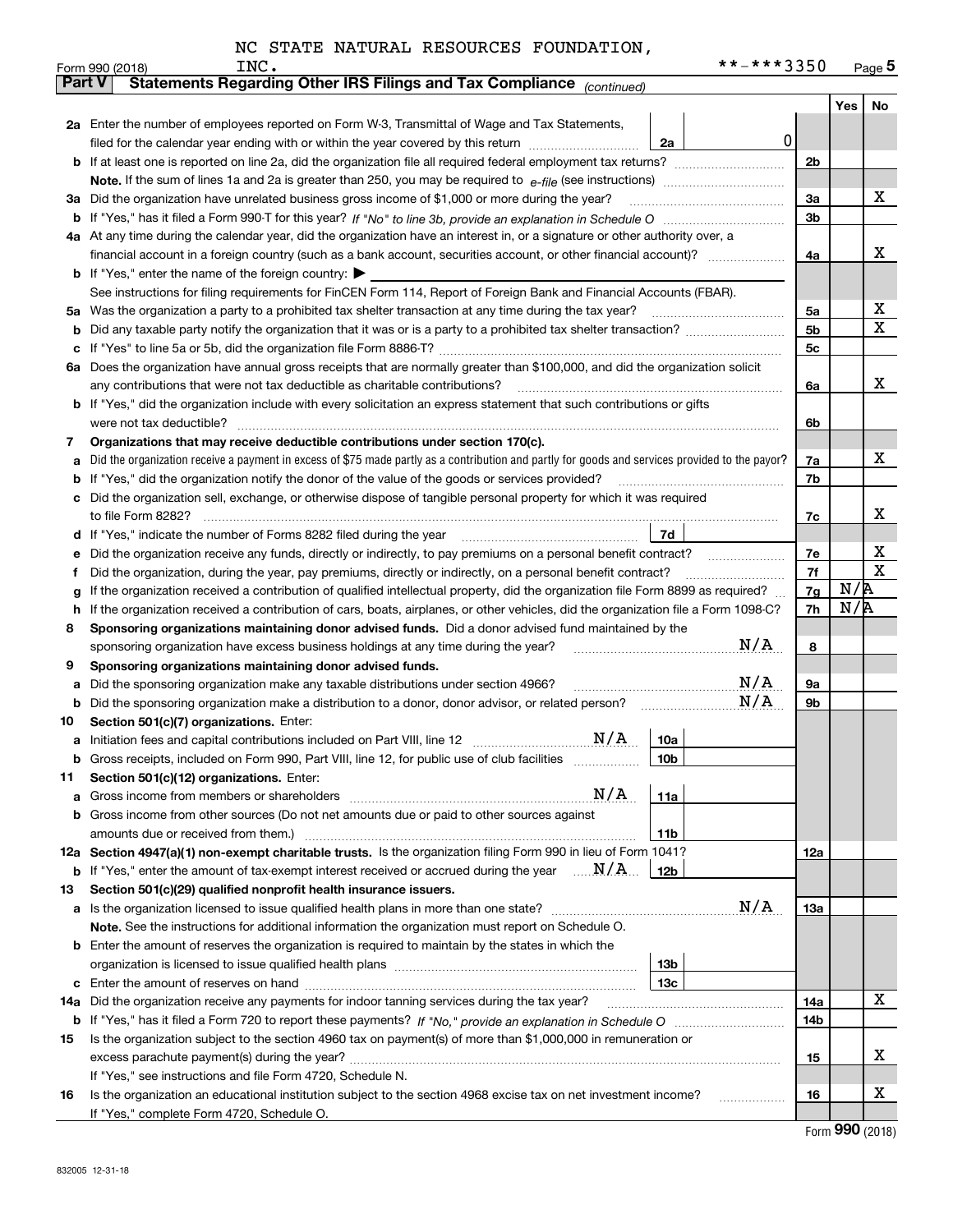### INC. \*\*-\*\*\*3350 NC STATE NATURAL RESOURCES FOUNDATION,

|     | INC.<br>Form 990 (2018)                                                                                                                                               |    | **-***3350 |                 |                  | Page $6$           |
|-----|-----------------------------------------------------------------------------------------------------------------------------------------------------------------------|----|------------|-----------------|------------------|--------------------|
|     | <b>Part VI</b><br>Governance, Management, and Disclosure For each "Yes" response to lines 2 through 7b below, and for a "No" response                                 |    |            |                 |                  |                    |
|     | to line 8a, 8b, or 10b below, describe the circumstances, processes, or changes in Schedule O. See instructions.                                                      |    |            |                 |                  |                    |
|     | Check if Schedule O contains a response or note to any line in this Part VI                                                                                           |    |            |                 |                  | $\boxed{\text{X}}$ |
|     | Section A. Governing Body and Management                                                                                                                              |    |            |                 |                  |                    |
|     |                                                                                                                                                                       |    |            |                 | Yes <sub>1</sub> | No                 |
|     | 1a Enter the number of voting members of the governing body at the end of the tax year<br>.                                                                           | 1a | 18         |                 |                  |                    |
|     | If there are material differences in voting rights among members of the governing body, or if the governing                                                           |    |            |                 |                  |                    |
|     | body delegated broad authority to an executive committee or similar committee, explain in Schedule O.                                                                 |    |            |                 |                  |                    |
| b   | Enter the number of voting members included in line 1a, above, who are independent                                                                                    | 1b | 17         |                 |                  |                    |
| 2   | Did any officer, director, trustee, or key employee have a family relationship or a business relationship with any other                                              |    |            |                 |                  |                    |
|     | officer, director, trustee, or key employee?                                                                                                                          |    |            | 2               | х                |                    |
| 3   | Did the organization delegate control over management duties customarily performed by or under the direct supervision                                                 |    |            |                 |                  |                    |
|     |                                                                                                                                                                       |    |            | з               |                  | x                  |
| 4   | Did the organization make any significant changes to its governing documents since the prior Form 990 was filed?                                                      |    |            | 4               |                  | $\mathbf x$        |
| 5   | Did the organization become aware during the year of a significant diversion of the organization's assets?                                                            |    |            | 5               |                  | х                  |
| 6   | Did the organization have members or stockholders?                                                                                                                    |    |            | 6               |                  | X                  |
| 7a  | Did the organization have members, stockholders, or other persons who had the power to elect or appoint one or                                                        |    |            |                 |                  |                    |
|     | more members of the governing body?                                                                                                                                   |    |            | 7a              |                  | x                  |
| b   | Are any governance decisions of the organization reserved to (or subject to approval by) members, stockholders, or                                                    |    |            |                 |                  |                    |
|     | persons other than the governing body?                                                                                                                                |    |            | 7b              |                  | x                  |
| 8   | Did the organization contemporaneously document the meetings held or written actions undertaken during the year by the following:                                     |    |            |                 |                  |                    |
| a   |                                                                                                                                                                       |    |            | 8а              | X                |                    |
| b   | Each committee with authority to act on behalf of the governing body?                                                                                                 |    |            | 8b              | X                |                    |
| 9   | Is there any officer, director, trustee, or key employee listed in Part VII, Section A, who cannot be reached at the                                                  |    |            |                 |                  |                    |
|     |                                                                                                                                                                       |    |            | 9               |                  | x                  |
|     | Section B. Policies <sub>(This Section B requests information about policies not required by the Internal Revenue Code.)</sub>                                        |    |            |                 |                  |                    |
|     |                                                                                                                                                                       |    |            |                 | Yes              | No                 |
|     |                                                                                                                                                                       |    |            | 10a             |                  | x                  |
|     | b If "Yes," did the organization have written policies and procedures governing the activities of such chapters, affiliates,                                          |    |            |                 |                  |                    |
|     | and branches to ensure their operations are consistent with the organization's exempt purposes?                                                                       |    |            | 10 <sub>b</sub> |                  |                    |
| 11a | Has the organization provided a complete copy of this Form 990 to all members of its governing body before filing the form?                                           |    |            | 11a             | х                |                    |
| b   | Describe in Schedule O the process, if any, used by the organization to review this Form 990.                                                                         |    |            |                 |                  |                    |
| 12a | Did the organization have a written conflict of interest policy? If "No," go to line 13                                                                               |    |            | 12a             | x                |                    |
| b   |                                                                                                                                                                       |    |            | 12b             | х                |                    |
|     | Did the organization regularly and consistently monitor and enforce compliance with the policy? If "Yes," describe                                                    |    |            |                 |                  |                    |
|     | in Schedule O how this was done measured and contain an according of the state of the state of the state of th                                                        |    |            | 12c             | x                |                    |
|     |                                                                                                                                                                       |    |            | 13              | $\mathbf X$      |                    |
| 14  | Did the organization have a written document retention and destruction policy?                                                                                        |    |            | 14              | X                |                    |
| 15  | Did the process for determining compensation of the following persons include a review and approval by independent                                                    |    |            |                 |                  |                    |
|     | persons, comparability data, and contemporaneous substantiation of the deliberation and decision?                                                                     |    |            |                 |                  |                    |
|     | The organization's CEO, Executive Director, or top management official manufactured content of the organization's CEO, Executive Director, or top management official |    |            | 15a             | x                |                    |
| b   |                                                                                                                                                                       |    |            | 15 <sub>b</sub> | х                |                    |
|     | If "Yes" to line 15a or 15b, describe the process in Schedule O (see instructions).                                                                                   |    |            |                 |                  |                    |
|     | 16a Did the organization invest in, contribute assets to, or participate in a joint venture or similar arrangement with a                                             |    |            |                 |                  |                    |
|     | taxable entity during the year?                                                                                                                                       |    |            | 16a             |                  | x                  |
|     | b If "Yes," did the organization follow a written policy or procedure requiring the organization to evaluate its participation                                        |    |            |                 |                  |                    |
|     | in joint venture arrangements under applicable federal tax law, and take steps to safeguard the organization's                                                        |    |            |                 |                  |                    |
|     | exempt status with respect to such arrangements?                                                                                                                      |    |            | 16b             |                  |                    |
|     | Section C. Disclosure                                                                                                                                                 |    |            |                 |                  |                    |
| 17  | NONE<br>List the states with which a copy of this Form 990 is required to be filed $\blacktriangleright$                                                              |    |            |                 |                  |                    |
| 18  | Section 6104 requires an organization to make its Forms 1023 (1024 or 1024-A if applicable), 990, and 990-T (Section 501(c)(3)s only) available                       |    |            |                 |                  |                    |
|     | for public inspection. Indicate how you made these available. Check all that apply.                                                                                   |    |            |                 |                  |                    |
|     | $X$ Own website<br>$\lfloor X \rfloor$ Upon request<br>Another's website<br>Other (explain in Schedule O)                                                             |    |            |                 |                  |                    |
| 19  | Describe in Schedule O whether (and if so, how) the organization made its governing documents, conflict of interest policy, and financial                             |    |            |                 |                  |                    |
|     | statements available to the public during the tax year.                                                                                                               |    |            |                 |                  |                    |
| 20  | State the name, address, and telephone number of the person who possesses the organization's books and records                                                        |    |            |                 |                  |                    |
|     | ERIN DELEHANTY - 919-513-7149                                                                                                                                         |    |            |                 |                  |                    |
|     | NCSU BOX 7207, RALEIGH, NC 27695                                                                                                                                      |    |            |                 |                  |                    |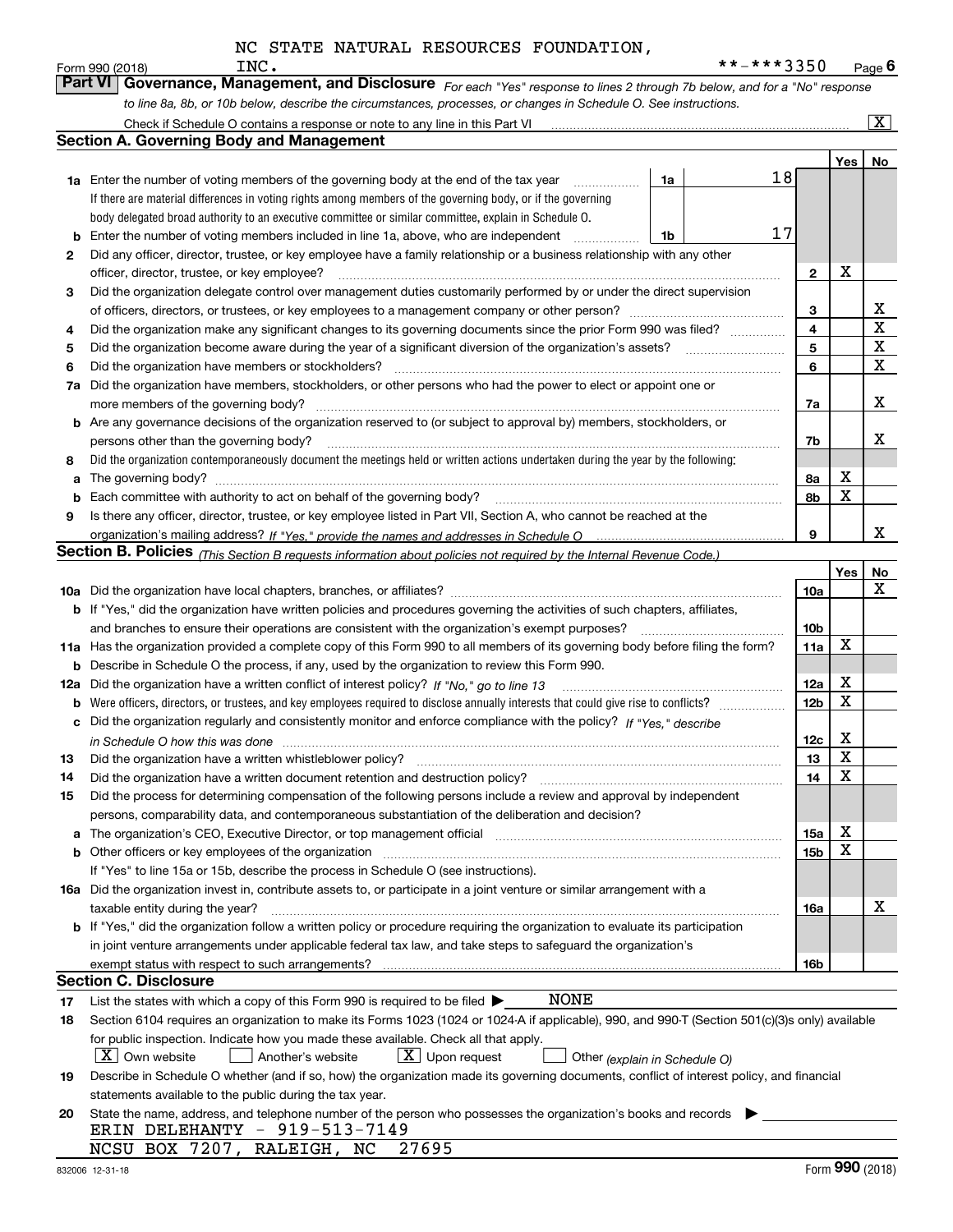$\mathcal{L}^{\text{max}}$ 

| orm 990 (2018) <sup>-</sup> | INC.                                          | **-***3350                                                                                 | Page <i>I</i> |
|-----------------------------|-----------------------------------------------|--------------------------------------------------------------------------------------------|---------------|
|                             |                                               | Part VII Compensation of Officers, Directors, Trustees, Key Employees, Highest Compensated |               |
|                             | <b>Employees, and Independent Contractors</b> |                                                                                            |               |

# Check if Schedule O contains a response or note to any line in this Part VII

**Section A. Officers, Directors, Trustees, Key Employees, and Highest Compensated Employees**

**1a**  Complete this table for all persons required to be listed. Report compensation for the calendar year ending with or within the organization's tax year.

**•** List all of the organization's current officers, directors, trustees (whether individuals or organizations), regardless of amount of compensation. Enter -0- in columns  $(D)$ ,  $(E)$ , and  $(F)$  if no compensation was paid.

● List all of the organization's **current** key employees, if any. See instructions for definition of "key employee."

**•** List the organization's five current highest compensated employees (other than an officer, director, trustee, or key employee) who received reportable compensation (Box 5 of Form W-2 and/or Box 7 of Form 1099-MISC) of more than \$100,000 from the organization and any related organizations.

 $\bullet$  List all of the organization's **former** officers, key employees, and highest compensated employees who received more than \$100,000 of reportable compensation from the organization and any related organizations.

**•** List all of the organization's former directors or trustees that received, in the capacity as a former director or trustee of the organization, more than \$10,000 of reportable compensation from the organization and any related organizations.

List persons in the following order: individual trustees or directors; institutional trustees; officers; key employees; highest compensated employees; and former such persons.

Check this box if neither the organization nor any related organization compensated any current officer, director, or trustee.  $\mathcal{L}^{\text{max}}$ 

| (A)                         | (B)                                                                  |                               |                                                                                                             | (C)                     |              |                                 |        | (D)                                    | (E)                                        | (F)                                                                      |
|-----------------------------|----------------------------------------------------------------------|-------------------------------|-------------------------------------------------------------------------------------------------------------|-------------------------|--------------|---------------------------------|--------|----------------------------------------|--------------------------------------------|--------------------------------------------------------------------------|
| Name and Title              | Average<br>hours per<br>week                                         |                               | Position<br>(do not check more than one<br>box, unless person is both an<br>officer and a director/trustee) |                         |              |                                 |        | Reportable<br>compensation<br>from     | Reportable<br>compensation<br>from related | Estimated<br>amount of<br>other                                          |
|                             | (list any<br>hours for<br>related<br>organizations<br>below<br>line) | ndividual trustee or director | nstitutional trustee                                                                                        | Officer                 | Key employee | Highest compensated<br>employee | Former | the<br>organization<br>(W-2/1099-MISC) | organizations<br>(W-2/1099-MISC)           | compensation<br>from the<br>organization<br>and related<br>organizations |
| <b>BLAS ARROYO</b><br>(1)   | 1.00                                                                 |                               |                                                                                                             |                         |              |                                 |        |                                        |                                            |                                                                          |
| <b>DIRECTOR</b>             |                                                                      | $\overline{\textbf{X}}$       |                                                                                                             |                         |              |                                 |        | 0.                                     | 0.                                         | $0_{.}$                                                                  |
| (2)<br>ELIZABETH BISER      | 1.00                                                                 |                               |                                                                                                             |                         |              |                                 |        |                                        |                                            |                                                                          |
| <b>DIRECTOR</b>             |                                                                      | $\overline{\textbf{X}}$       |                                                                                                             |                         |              |                                 |        | $\mathbf 0$ .                          | $\mathbf 0$ .                              | $\mathbf 0$ .                                                            |
| LOU BOOS<br>(3)             | 1.00                                                                 |                               |                                                                                                             |                         |              |                                 |        |                                        |                                            |                                                                          |
| <b>DIRECTOR</b>             |                                                                      | $\overline{\textbf{X}}$       |                                                                                                             |                         |              |                                 |        | $\mathbf 0$ .                          | $\mathbf 0$ .                              | $\mathbf 0$ .                                                            |
| <b>JIM BOWEN</b><br>(4)     | 1.00                                                                 |                               |                                                                                                             |                         |              |                                 |        |                                        |                                            |                                                                          |
| <b>DIRECTOR</b>             |                                                                      | $\overline{\textbf{X}}$       |                                                                                                             |                         |              |                                 |        | $\mathbf 0$ .                          | $\mathbf 0$ .                              | $\mathbf 0$ .                                                            |
| (5)<br><b>JAMES BUZZARD</b> | 1.00                                                                 |                               |                                                                                                             |                         |              |                                 |        |                                        |                                            |                                                                          |
| PAST CHAIR                  |                                                                      | $\mathbf x$                   |                                                                                                             | $\overline{\textbf{X}}$ |              |                                 |        | $\mathbf 0$ .                          | $\mathbf 0$ .                              | $\mathbf 0$ .                                                            |
| (6)<br>CHRIS DAVIDSON       | 1.00                                                                 |                               |                                                                                                             |                         |              |                                 |        |                                        |                                            |                                                                          |
| <b>DIRECTOR</b>             |                                                                      | $\overline{\textbf{X}}$       |                                                                                                             |                         |              |                                 |        | $\mathbf 0$ .                          | $\mathbf 0$ .                              | $\mathbf 0$ .                                                            |
| HUNTER JENKINS<br>(7)       | 1.00                                                                 |                               |                                                                                                             |                         |              |                                 |        |                                        |                                            |                                                                          |
| VICE CHAIR                  |                                                                      | $\mathbf x$                   |                                                                                                             | $\overline{\textbf{X}}$ |              |                                 |        | $\mathbf 0$ .                          | $\mathbf 0$ .                              | $\mathbf 0$ .                                                            |
| LEWIS LEDFORD<br>(8)        | 1.00                                                                 |                               |                                                                                                             |                         |              |                                 |        |                                        |                                            |                                                                          |
| <b>CHAIR</b>                |                                                                      | $\overline{\textbf{X}}$       |                                                                                                             | X                       |              |                                 |        | $\mathbf 0$ .                          | 0.                                         | $\mathbf 0$ .                                                            |
| DICK LUDINGTON<br>(9)       | 1.00                                                                 |                               |                                                                                                             |                         |              |                                 |        |                                        |                                            |                                                                          |
| <b>DIRECTOR</b>             |                                                                      | $\overline{\textbf{X}}$       |                                                                                                             |                         |              |                                 |        | $\mathbf 0$ .                          | 0.                                         | $\mathbf 0$ .                                                            |
| (10) BARBARA MCCUTCHAN      | 1.00                                                                 |                               |                                                                                                             |                         |              |                                 |        |                                        |                                            |                                                                          |
| <b>DIRECTOR</b>             |                                                                      | $\overline{\textbf{X}}$       |                                                                                                             |                         |              |                                 |        | $\mathbf 0$ .                          | $\mathbf 0$ .                              | $\mathbf 0$ .                                                            |
| (11) CHARLES MEEKER         | 1.00                                                                 |                               |                                                                                                             |                         |              |                                 |        |                                        |                                            |                                                                          |
| <b>DIRECTOR</b>             |                                                                      | $\overline{\textbf{X}}$       |                                                                                                             |                         |              |                                 |        | $\mathbf 0$ .                          | 0.                                         | $\mathbf 0$ .                                                            |
| (12) JACKSON NAFTEL         | 1.00                                                                 |                               |                                                                                                             |                         |              |                                 |        |                                        |                                            |                                                                          |
| <b>DIRECTOR</b>             |                                                                      | $\overline{\textbf{X}}$       |                                                                                                             |                         |              |                                 |        | $\mathbf 0$ .                          | 0.                                         | $\mathbf 0$ .                                                            |
| (13) DICK PORTERFIELD       | 1.00                                                                 |                               |                                                                                                             |                         |              |                                 |        |                                        |                                            |                                                                          |
| <b>DIRECTOR</b>             |                                                                      | $\overline{\textbf{X}}$       |                                                                                                             |                         |              |                                 |        | $\mathbf 0$ .                          | 0.                                         | $\mathbf 0$ .                                                            |
| (14) PHIL REA               | 1.00                                                                 |                               |                                                                                                             |                         |              |                                 |        |                                        |                                            |                                                                          |
| <b>DIRECTOR</b>             |                                                                      | $\overline{\textbf{X}}$       |                                                                                                             |                         |              |                                 |        | $\mathbf 0$ .                          | $\mathbf 0$ .                              | $\mathbf 0$ .                                                            |
| (15) HARRY SIDERIS          | 1.00                                                                 |                               |                                                                                                             |                         |              |                                 |        |                                        |                                            |                                                                          |
| <b>DIRECTOR</b>             |                                                                      | $\overline{\textbf{X}}$       |                                                                                                             |                         |              |                                 |        | $\mathbf 0$ .                          | $\mathbf 0$ .                              | $0_{.}$                                                                  |
| (16) RON TERRY              | 1.00                                                                 |                               |                                                                                                             |                         |              |                                 |        |                                        |                                            |                                                                          |
| <b>DIRECTOR</b>             |                                                                      | $\overline{\textbf{X}}$       |                                                                                                             |                         |              |                                 |        | $\mathbf 0$ .                          | $\mathbf 0$ .                              | $\mathbf 0$ .                                                            |
| (17) GENIE USSERY           | 1.00                                                                 |                               |                                                                                                             |                         |              |                                 |        |                                        |                                            |                                                                          |
| <b>DIRECTOR</b>             |                                                                      | $\overline{\textbf{X}}$       |                                                                                                             |                         |              |                                 |        | $\mathbf 0$ .                          | $\mathbf 0$ .                              | $\mathbf 0$ .                                                            |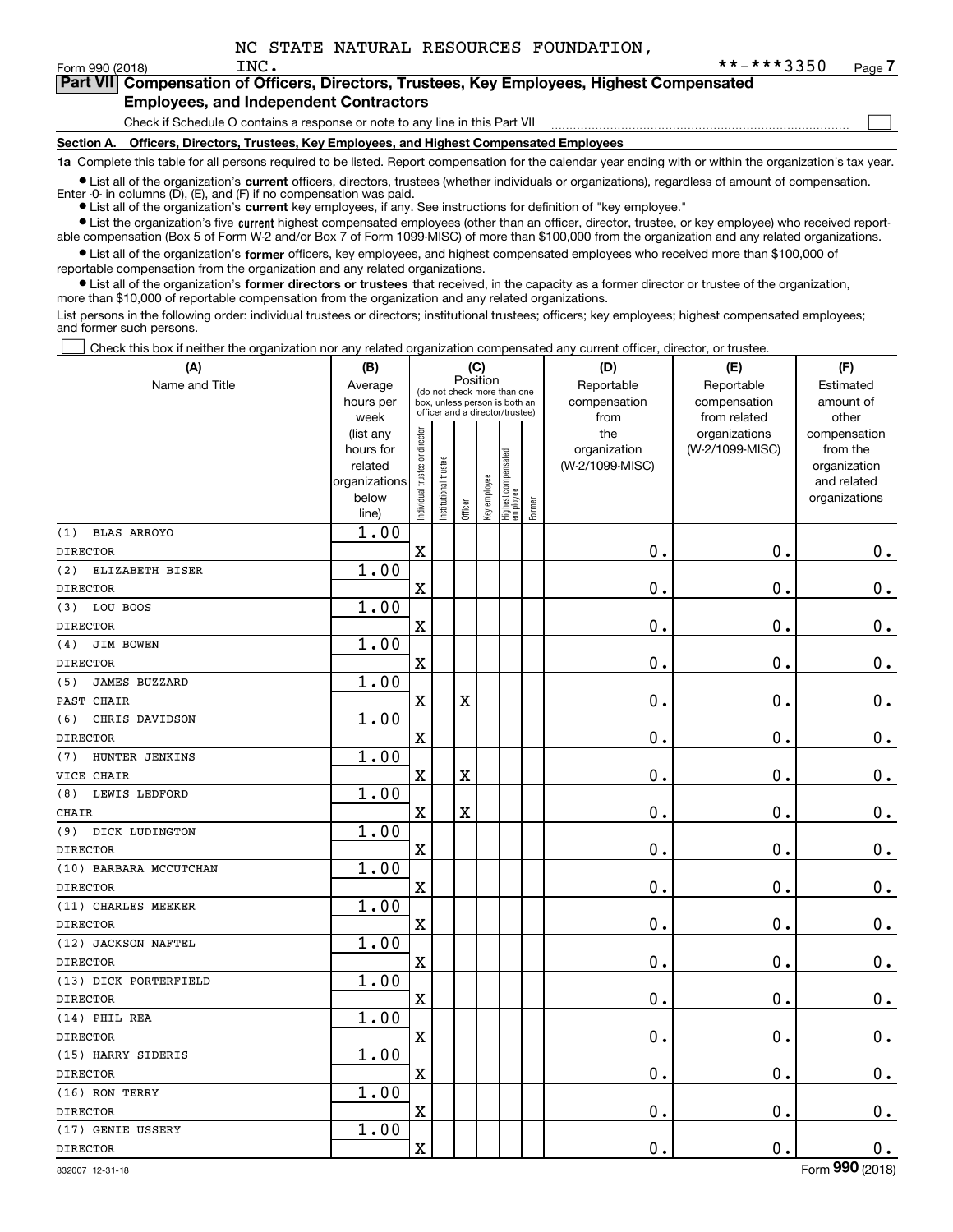|  |  | NC STATE NATURAL RESOURCES FOUNDATION, |
|--|--|----------------------------------------|
|  |  |                                        |

INC.

|              | <b>Part VII</b><br>Section A. Officers, Directors, Trustees, Key Employees, and Highest Compensated Employees (continued) |                                                                                                                                                                                                                                            |                                                    |                               |                       |             |              |                                 |        |                         |                 |                   |                    |                             |          |  |  |
|--------------|---------------------------------------------------------------------------------------------------------------------------|--------------------------------------------------------------------------------------------------------------------------------------------------------------------------------------------------------------------------------------------|----------------------------------------------------|-------------------------------|-----------------------|-------------|--------------|---------------------------------|--------|-------------------------|-----------------|-------------------|--------------------|-----------------------------|----------|--|--|
|              |                                                                                                                           | (A)                                                                                                                                                                                                                                        | (B)                                                |                               |                       |             | (C)          |                                 |        | (D)                     | (E)             |                   | (F)                |                             |          |  |  |
|              |                                                                                                                           | Name and title                                                                                                                                                                                                                             | Position<br>Average<br>(do not check more than one |                               |                       |             |              |                                 |        | Reportable              | Reportable      |                   | Estimated          |                             |          |  |  |
|              |                                                                                                                           |                                                                                                                                                                                                                                            | hours per                                          |                               |                       |             |              | box, unless person is both an   |        | compensation            | compensation    |                   | amount of          |                             |          |  |  |
|              |                                                                                                                           |                                                                                                                                                                                                                                            | week                                               |                               |                       |             |              | officer and a director/trustee) |        | from                    | from related    |                   |                    | other                       |          |  |  |
|              |                                                                                                                           |                                                                                                                                                                                                                                            | (list any                                          |                               |                       |             |              |                                 |        | the                     | organizations   |                   | compensation       |                             |          |  |  |
|              |                                                                                                                           |                                                                                                                                                                                                                                            | hours for<br>related                               |                               |                       |             |              |                                 |        | organization            | (W-2/1099-MISC) |                   |                    | from the                    |          |  |  |
|              |                                                                                                                           |                                                                                                                                                                                                                                            | organizations                                      |                               |                       |             |              |                                 |        | (W-2/1099-MISC)         |                 |                   |                    | organization<br>and related |          |  |  |
|              |                                                                                                                           |                                                                                                                                                                                                                                            | below                                              |                               |                       |             |              |                                 |        |                         |                 |                   | organizations      |                             |          |  |  |
|              |                                                                                                                           |                                                                                                                                                                                                                                            | line)                                              | ndividual trustee or director | Institutional trustee | Officer     | key employee | Highest compensated<br>employee | Former |                         |                 |                   |                    |                             |          |  |  |
|              | (18) MARY PELOQUIN-DODD                                                                                                   |                                                                                                                                                                                                                                            | 1.00                                               |                               |                       |             |              |                                 |        |                         |                 |                   |                    |                             |          |  |  |
|              | <b>TREASURER</b>                                                                                                          |                                                                                                                                                                                                                                            | 40.00                                              | $\mathbf X$                   |                       | $\mathbf X$ |              |                                 |        | 0.                      |                 | 286, 150.         |                    |                             | 42,146.  |  |  |
|              | (19) VICKI HARDEE                                                                                                         |                                                                                                                                                                                                                                            | 1.00                                               |                               |                       |             |              |                                 |        |                         |                 |                   |                    |                             |          |  |  |
|              | SECRETARY                                                                                                                 |                                                                                                                                                                                                                                            | 40.00                                              |                               |                       | X           |              |                                 |        | 0.                      |                 | 47,322.           |                    |                             | 0.       |  |  |
|              |                                                                                                                           | (20) LARA BROWN DE FUENMAYOR                                                                                                                                                                                                               | 1.00                                               |                               |                       |             |              |                                 |        |                         |                 |                   |                    |                             |          |  |  |
|              | PRESIDENT                                                                                                                 |                                                                                                                                                                                                                                            | 40.00                                              |                               |                       | X           |              |                                 |        | 0.                      |                 | 159,826.          |                    |                             | 26, 211. |  |  |
|              | (21) SAM COOK, JR.                                                                                                        |                                                                                                                                                                                                                                            | 1.00                                               |                               |                       |             |              |                                 |        |                         |                 |                   |                    |                             |          |  |  |
|              | VICE PRESIDENT                                                                                                            |                                                                                                                                                                                                                                            | 40.00                                              |                               |                       | X           |              |                                 |        | 0.                      |                 | 142,506.          |                    |                             | 24,732.  |  |  |
|              | (22) JILL TASAICO                                                                                                         |                                                                                                                                                                                                                                            | 1.00                                               |                               |                       |             |              |                                 |        |                         |                 |                   |                    |                             |          |  |  |
|              | ASSISTANT TREASURER                                                                                                       |                                                                                                                                                                                                                                            | 40.00                                              |                               |                       | $\mathbf X$ |              |                                 |        | 0.                      |                 | 171,078.          |                    |                             | 36,854.  |  |  |
|              |                                                                                                                           |                                                                                                                                                                                                                                            |                                                    |                               |                       |             |              |                                 |        |                         |                 |                   |                    |                             |          |  |  |
|              |                                                                                                                           |                                                                                                                                                                                                                                            |                                                    |                               |                       |             |              |                                 |        |                         |                 |                   |                    |                             |          |  |  |
|              |                                                                                                                           |                                                                                                                                                                                                                                            |                                                    |                               |                       |             |              |                                 |        |                         |                 |                   |                    |                             |          |  |  |
|              |                                                                                                                           |                                                                                                                                                                                                                                            |                                                    |                               |                       |             |              |                                 |        |                         |                 |                   |                    |                             |          |  |  |
|              |                                                                                                                           |                                                                                                                                                                                                                                            |                                                    |                               |                       |             |              |                                 |        |                         |                 |                   |                    |                             |          |  |  |
|              |                                                                                                                           |                                                                                                                                                                                                                                            |                                                    |                               |                       |             |              |                                 |        |                         |                 |                   |                    |                             |          |  |  |
|              |                                                                                                                           |                                                                                                                                                                                                                                            |                                                    |                               |                       |             |              |                                 |        |                         |                 |                   |                    |                             |          |  |  |
|              |                                                                                                                           |                                                                                                                                                                                                                                            |                                                    |                               |                       |             |              |                                 |        |                         |                 |                   |                    |                             |          |  |  |
|              | 1b Sub-total                                                                                                              |                                                                                                                                                                                                                                            |                                                    |                               |                       |             |              |                                 |        | 0.<br>$\overline{0}$ .  |                 | 806,882.<br>$0$ . | $\sqrt{129,943}$ . |                             | 0.       |  |  |
|              |                                                                                                                           | c Total from continuation sheets to Part VII, Section A <b>with the Continuum</b>                                                                                                                                                          |                                                    |                               |                       |             |              |                                 |        | $\overline{0}$ .        |                 | 806,882.          |                    |                             | 129,943. |  |  |
|              |                                                                                                                           | Total number of individuals (including but not limited to those listed above) who received more than \$100,000 of reportable                                                                                                               |                                                    |                               |                       |             |              |                                 |        |                         |                 |                   |                    |                             |          |  |  |
| $\mathbf{2}$ |                                                                                                                           | compensation from the organization $\blacktriangleright$                                                                                                                                                                                   |                                                    |                               |                       |             |              |                                 |        |                         |                 |                   |                    |                             | 0        |  |  |
|              |                                                                                                                           |                                                                                                                                                                                                                                            |                                                    |                               |                       |             |              |                                 |        |                         |                 |                   |                    | Yes                         | No       |  |  |
| 3            |                                                                                                                           | Did the organization list any former officer, director, or trustee, key employee, or highest compensated employee on                                                                                                                       |                                                    |                               |                       |             |              |                                 |        |                         |                 |                   |                    |                             |          |  |  |
|              |                                                                                                                           |                                                                                                                                                                                                                                            |                                                    |                               |                       |             |              |                                 |        |                         |                 |                   | 3                  |                             | x        |  |  |
| 4            |                                                                                                                           | line 1a? If "Yes," complete Schedule J for such individual manumental contents and the new manumental complete<br>For any individual listed on line 1a, is the sum of reportable compensation and other compensation from the organization |                                                    |                               |                       |             |              |                                 |        |                         |                 |                   |                    |                             |          |  |  |
|              |                                                                                                                           |                                                                                                                                                                                                                                            |                                                    |                               |                       |             |              |                                 |        |                         |                 |                   | 4                  | X                           |          |  |  |
| 5            |                                                                                                                           | Did any person listed on line 1a receive or accrue compensation from any unrelated organization or individual for services                                                                                                                 |                                                    |                               |                       |             |              |                                 |        |                         |                 |                   |                    |                             |          |  |  |
|              |                                                                                                                           |                                                                                                                                                                                                                                            |                                                    |                               |                       |             |              |                                 |        |                         |                 |                   | 5                  |                             | x        |  |  |
|              |                                                                                                                           | <b>Section B. Independent Contractors</b>                                                                                                                                                                                                  |                                                    |                               |                       |             |              |                                 |        |                         |                 |                   |                    |                             |          |  |  |
| 1            |                                                                                                                           | Complete this table for your five highest compensated independent contractors that received more than \$100,000 of compensation from                                                                                                       |                                                    |                               |                       |             |              |                                 |        |                         |                 |                   |                    |                             |          |  |  |
|              |                                                                                                                           | the organization. Report compensation for the calendar year ending with or within the organization's tax year.                                                                                                                             |                                                    |                               |                       |             |              |                                 |        |                         |                 |                   |                    |                             |          |  |  |
|              |                                                                                                                           | (A)                                                                                                                                                                                                                                        |                                                    |                               |                       |             |              |                                 |        | (B)                     |                 |                   | (C)                |                             |          |  |  |
|              |                                                                                                                           | Name and business address                                                                                                                                                                                                                  |                                                    |                               | <b>NONE</b>           |             |              |                                 |        | Description of services |                 |                   | Compensation       |                             |          |  |  |
|              |                                                                                                                           |                                                                                                                                                                                                                                            |                                                    |                               |                       |             |              |                                 |        |                         |                 |                   |                    |                             |          |  |  |
|              |                                                                                                                           |                                                                                                                                                                                                                                            |                                                    |                               |                       |             |              |                                 |        |                         |                 |                   |                    |                             |          |  |  |
|              |                                                                                                                           |                                                                                                                                                                                                                                            |                                                    |                               |                       |             |              |                                 |        |                         |                 |                   |                    |                             |          |  |  |
|              |                                                                                                                           |                                                                                                                                                                                                                                            |                                                    |                               |                       |             |              |                                 |        |                         |                 |                   |                    |                             |          |  |  |
|              |                                                                                                                           |                                                                                                                                                                                                                                            |                                                    |                               |                       |             |              |                                 |        |                         |                 |                   |                    |                             |          |  |  |
|              |                                                                                                                           |                                                                                                                                                                                                                                            |                                                    |                               |                       |             |              |                                 |        |                         |                 |                   |                    |                             |          |  |  |
|              |                                                                                                                           |                                                                                                                                                                                                                                            |                                                    |                               |                       |             |              |                                 |        |                         |                 |                   |                    |                             |          |  |  |
|              |                                                                                                                           |                                                                                                                                                                                                                                            |                                                    |                               |                       |             |              |                                 |        |                         |                 |                   |                    |                             |          |  |  |
| 2            |                                                                                                                           | Total number of independent contractors (including but not limited to those listed above) who received more than                                                                                                                           |                                                    |                               |                       |             |              |                                 |        |                         |                 |                   |                    |                             |          |  |  |
|              |                                                                                                                           | \$100,000 of compensation from the organization                                                                                                                                                                                            |                                                    |                               |                       |             | 0            |                                 |        |                         |                 |                   |                    |                             |          |  |  |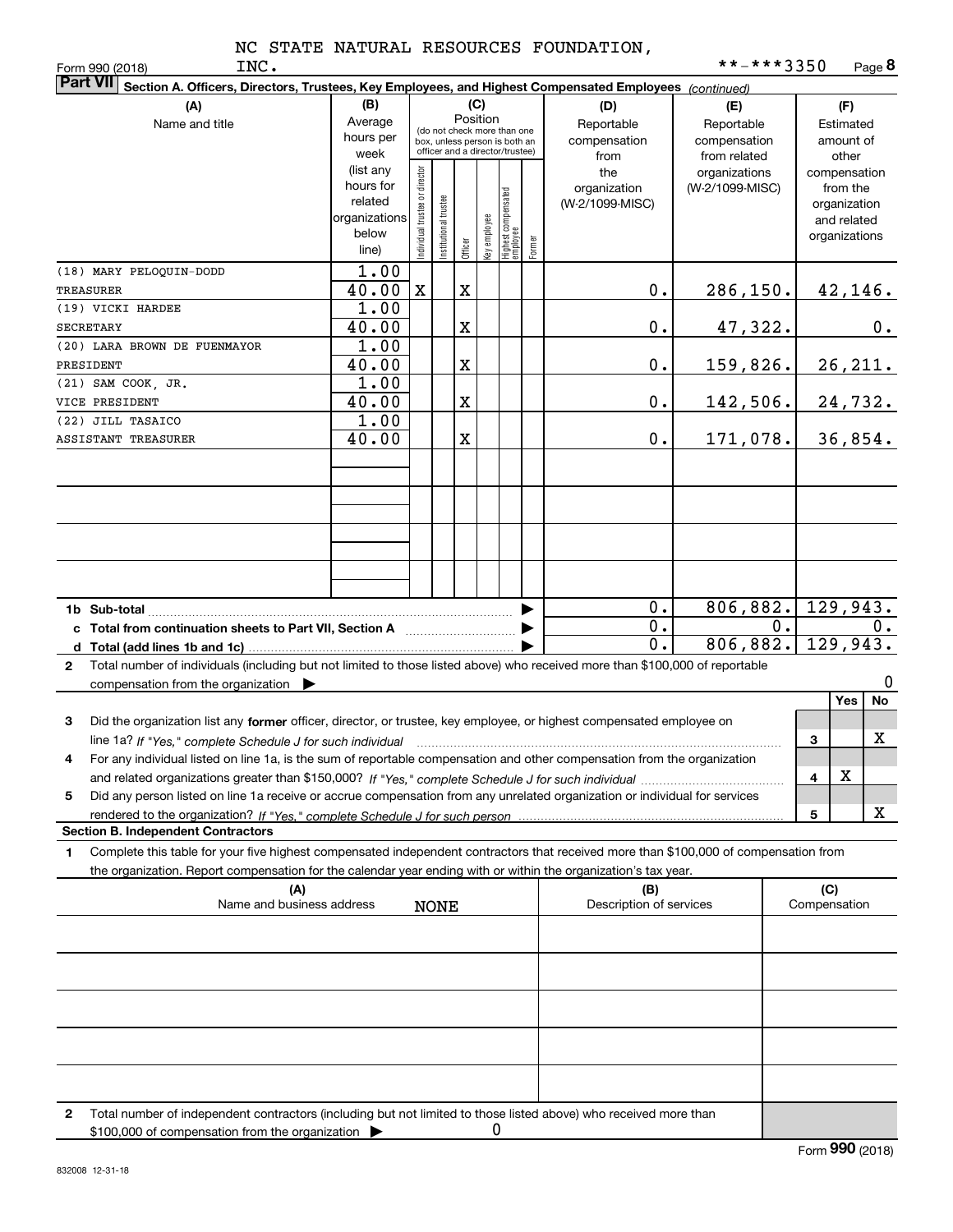|                                                           | <b>Part VIII</b> | <b>Statement of Revenue</b>                                                                                           |                                |                       |                      |                                      |                              |                                           |
|-----------------------------------------------------------|------------------|-----------------------------------------------------------------------------------------------------------------------|--------------------------------|-----------------------|----------------------|--------------------------------------|------------------------------|-------------------------------------------|
|                                                           |                  | Check if Schedule O contains a response or note to any line in this Part VIII                                         |                                |                       |                      |                                      |                              |                                           |
|                                                           |                  |                                                                                                                       |                                |                       | (A)<br>Total revenue | (B)<br>Related or<br>exempt function | (C)<br>Unrelated<br>business | (D)<br>Revenuè excluded<br>from tax under |
|                                                           |                  |                                                                                                                       |                                |                       |                      | revenue                              | revenue                      | sections<br>512 - 514                     |
|                                                           |                  | 1 a Federated campaigns                                                                                               | 1a                             |                       |                      |                                      |                              |                                           |
|                                                           |                  | <b>b</b> Membership dues                                                                                              | 1b                             |                       |                      |                                      |                              |                                           |
|                                                           |                  | c Fundraising events                                                                                                  | 1c                             |                       |                      |                                      |                              |                                           |
| Contributions, Gifts, Grants<br>and Other Similar Amounts |                  | d Related organizations                                                                                               | 1d<br>$\overline{\phantom{a}}$ |                       |                      |                                      |                              |                                           |
|                                                           |                  | e Government grants (contributions)                                                                                   | 1e                             |                       |                      |                                      |                              |                                           |
|                                                           |                  | f All other contributions, gifts, grants, and                                                                         |                                |                       |                      |                                      |                              |                                           |
|                                                           |                  | similar amounts not included above                                                                                    | 1f                             | 1,462,449.            |                      |                                      |                              |                                           |
|                                                           |                  | <b>g</b> Noncash contributions included in lines 1a-1f: \$                                                            |                                | 138,130.              |                      |                                      |                              |                                           |
|                                                           |                  |                                                                                                                       |                                |                       | 1,462,449.           |                                      |                              |                                           |
|                                                           |                  |                                                                                                                       |                                | <b>Business Code</b>  |                      |                                      |                              |                                           |
|                                                           | 2a               | HOFMANN FOREST                                                                                                        |                                | 110000                | 595,827.             | 595,827.                             |                              |                                           |
|                                                           | b                | the control of the control of the control of the control of the control of                                            |                                |                       |                      |                                      |                              |                                           |
| Program Service<br>Revenue                                | с                | <u> 1989 - Johann Stein, marwolaethau a bhann an t-Amhair an t-Amhair an t-Amhair an t-Amhair an t-Amhair an t-A</u>  |                                |                       |                      |                                      |                              |                                           |
|                                                           | d                | <u> 1989 - Johann Stein, marwolaethau a bhann an t-Amhainn an t-Amhainn an t-Amhainn an t-Amhainn an t-Amhainn an</u> |                                |                       |                      |                                      |                              |                                           |
|                                                           |                  |                                                                                                                       |                                |                       |                      |                                      |                              |                                           |
|                                                           |                  | f All other program service revenue                                                                                   |                                |                       |                      |                                      |                              |                                           |
|                                                           |                  |                                                                                                                       |                                | ▶                     | 595,827.             |                                      |                              |                                           |
|                                                           | 3                | Investment income (including dividends, interest, and                                                                 |                                |                       |                      |                                      |                              |                                           |
|                                                           |                  |                                                                                                                       |                                |                       | 125,000.             |                                      |                              | 125,000.                                  |
|                                                           | 4                | Income from investment of tax-exempt bond proceeds                                                                    |                                |                       |                      |                                      |                              |                                           |
|                                                           | 5                |                                                                                                                       |                                |                       |                      |                                      |                              |                                           |
|                                                           |                  |                                                                                                                       | (i) Real                       | (ii) Personal         |                      |                                      |                              |                                           |
|                                                           |                  | 6 a Gross rents                                                                                                       |                                |                       |                      |                                      |                              |                                           |
|                                                           |                  | <b>b</b> Less: rental expenses                                                                                        |                                |                       |                      |                                      |                              |                                           |
|                                                           |                  | Rental income or (loss)                                                                                               |                                |                       |                      |                                      |                              |                                           |
|                                                           |                  |                                                                                                                       |                                |                       |                      |                                      |                              |                                           |
|                                                           |                  | 7 a Gross amount from sales of                                                                                        | (i) Securities                 | (ii) Other            |                      |                                      |                              |                                           |
|                                                           |                  | assets other than inventory                                                                                           | 1,778,555.                     |                       |                      |                                      |                              |                                           |
|                                                           |                  | <b>b</b> Less: cost or other basis                                                                                    |                                |                       |                      |                                      |                              |                                           |
|                                                           |                  | and sales expenses                                                                                                    | 1,162,062.                     |                       |                      |                                      |                              |                                           |
|                                                           |                  |                                                                                                                       | 616,493.                       |                       |                      |                                      |                              |                                           |
|                                                           |                  |                                                                                                                       |                                | ▶                     | 616,493.             |                                      |                              | 616,493.                                  |
|                                                           |                  | 8 a Gross income from fundraising events (not                                                                         |                                |                       |                      |                                      |                              |                                           |
|                                                           |                  | including \$                                                                                                          |                                |                       |                      |                                      |                              |                                           |
|                                                           |                  | contributions reported on line 1c). See                                                                               |                                |                       |                      |                                      |                              |                                           |
|                                                           |                  |                                                                                                                       |                                |                       |                      |                                      |                              |                                           |
| <b>Other Revenue</b>                                      |                  |                                                                                                                       | b                              |                       |                      |                                      |                              |                                           |
|                                                           |                  | c Net income or (loss) from fundraising events                                                                        |                                | .                     |                      |                                      |                              |                                           |
|                                                           |                  | 9 a Gross income from gaming activities. See                                                                          |                                |                       |                      |                                      |                              |                                           |
|                                                           |                  |                                                                                                                       |                                |                       |                      |                                      |                              |                                           |
|                                                           |                  | <b>b</b> Less: direct expenses <b>contained b</b> Less: direct expenses                                               | b                              |                       |                      |                                      |                              |                                           |
|                                                           |                  | c Net income or (loss) from gaming activities                                                                         |                                | . <u>.</u> .          |                      |                                      |                              |                                           |
|                                                           |                  | 10 a Gross sales of inventory, less returns                                                                           |                                |                       |                      |                                      |                              |                                           |
|                                                           |                  |                                                                                                                       |                                |                       |                      |                                      |                              |                                           |
|                                                           |                  |                                                                                                                       | b                              |                       |                      |                                      |                              |                                           |
|                                                           |                  | c Net income or (loss) from sales of inventory                                                                        |                                |                       |                      |                                      |                              |                                           |
|                                                           |                  | Miscellaneous Revenue                                                                                                 |                                | <b>Business Code</b>  |                      |                                      |                              |                                           |
|                                                           |                  | 11 a OTHER INCOME                                                                                                     |                                | 611600                | 190,110.             | 190,110.                             |                              |                                           |
|                                                           | b                | the control of the control of the control of the control of the control of                                            |                                |                       |                      |                                      |                              |                                           |
|                                                           | с                |                                                                                                                       |                                |                       |                      |                                      |                              |                                           |
|                                                           |                  |                                                                                                                       |                                |                       |                      |                                      |                              |                                           |
|                                                           |                  |                                                                                                                       |                                | $\blacktriangleright$ | 190,110.             |                                      |                              |                                           |
|                                                           | 12               |                                                                                                                       |                                |                       | 2,989,879.           | 785,937.                             | $\mathbf{0}$ .               | 741,493.                                  |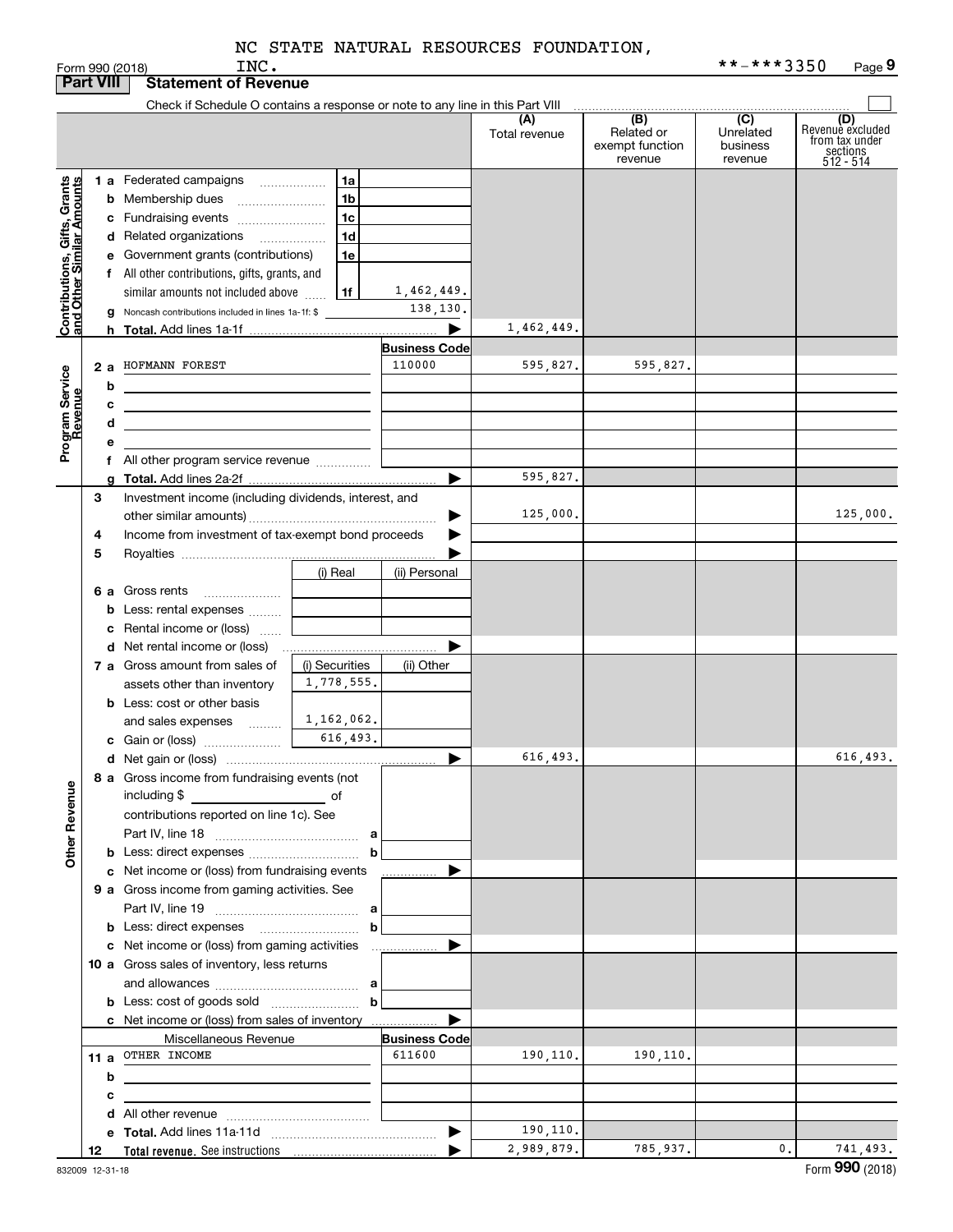| Section 501(c)(3) and 501(c)(4) organizations must complete all columns. All other organizations must complete column (A).<br>$\overline{(C)}$<br>(B)<br>(A)<br>(D)<br>Do not include amounts reported on lines 6b,<br>Fundraising<br>Total expenses<br>Program service<br>Management and<br>7b, 8b, 9b, and 10b of Part VIII.<br>expenses<br>general expenses<br>expenses<br>Grants and other assistance to domestic organizations<br>1.<br>1,466,825.<br>1,466,825.<br>and domestic governments. See Part IV, line 21<br>Grants and other assistance to domestic<br>$\mathbf{2}$<br>individuals. See Part IV, line 22<br>Grants and other assistance to foreign<br>3<br>organizations, foreign governments, and foreign<br>individuals. See Part IV, lines 15 and 16<br>Benefits paid to or for members<br>4<br>Compensation of current officers, directors,<br>5<br>trustees, and key employees<br>Compensation not included above, to disqualified<br>6<br>persons (as defined under section 4958(f)(1)) and<br>persons described in section 4958(c)(3)(B)<br>$\overline{520, 458}$ .<br>520,458.<br>7<br>Pension plan accruals and contributions (include<br>8<br>section 401(k) and 403(b) employer contributions)<br>9<br>10<br>11<br>Fees for services (non-employees):<br>a<br>6,559.<br>b<br>88,000.<br>88,000.<br>c<br>d<br>Professional fundraising services. See Part IV, line 17<br>е<br>147,321.<br>147,321.<br>Investment management fees<br>f<br>g Other. (If line 11g amount exceeds 10% of line 25,<br>column (A) amount, list line 11g expenses on Sch O.)<br>6,342.<br>6,342.<br>12<br>12, 133.<br>8,907.<br>13<br>14<br>15<br>7,281.<br>7,035.<br>150, 160.<br>138,619.<br>Travel<br>17<br>Payments of travel or entertainment expenses<br>18<br>for any federal, state, or local public officials<br>55,509.<br>53,680.<br>Conferences, conventions, and meetings<br>19<br>Interest<br>20<br>21<br>23,814.<br>23,814.<br>Depreciation, depletion, and amortization<br>22<br>59,904.<br>47,547.<br>7,009.<br>5,348.<br>23<br>Insurance<br>Other expenses. Itemize expenses not covered<br>24<br>above. (List miscellaneous expenses in line 24e. If line<br>24e amount exceeds 10% of line 25, column (A)<br>amount, list line 24e expenses on Schedule 0.)<br>303,900.<br>291,684.<br>a MISC SERVICES & FEES<br>85,952.<br>90,049.<br><b>SUPPLIES</b><br>b<br>80,851.<br>80, 343.<br>EDUCATION EQUIPMENT<br>c.<br>3,954.<br>35,092.<br>31, 138.<br>EQUIPMENT RENTAL & REPA<br>d<br>34,370.<br>3,548.<br>30,822.<br>SEE SCH O<br>e All other expenses<br>2,272,708.<br>242,330.<br>573,530.<br>3,088,568.<br>Total functional expenses. Add lines 1 through 24e<br>25<br>Joint costs. Complete this line only if the organization<br>26<br>reported in column (B) joint costs from a combined | INC.<br>Form 990 (2018)<br><b>Part IX   Statement of Functional Expenses</b> |  | **-***3350 | <u>Page</u> 10          |
|---------------------------------------------------------------------------------------------------------------------------------------------------------------------------------------------------------------------------------------------------------------------------------------------------------------------------------------------------------------------------------------------------------------------------------------------------------------------------------------------------------------------------------------------------------------------------------------------------------------------------------------------------------------------------------------------------------------------------------------------------------------------------------------------------------------------------------------------------------------------------------------------------------------------------------------------------------------------------------------------------------------------------------------------------------------------------------------------------------------------------------------------------------------------------------------------------------------------------------------------------------------------------------------------------------------------------------------------------------------------------------------------------------------------------------------------------------------------------------------------------------------------------------------------------------------------------------------------------------------------------------------------------------------------------------------------------------------------------------------------------------------------------------------------------------------------------------------------------------------------------------------------------------------------------------------------------------------------------------------------------------------------------------------------------------------------------------------------------------------------------------------------------------------------------------------------------------------------------------------------------------------------------------------------------------------------------------------------------------------------------------------------------------------------------------------------------------------------------------------------------------------------------------------------------------------------------------------------------------------------------------------------------------------------------------------------------------------------------------------------------------------------------------------------------------------------|------------------------------------------------------------------------------|--|------------|-------------------------|
|                                                                                                                                                                                                                                                                                                                                                                                                                                                                                                                                                                                                                                                                                                                                                                                                                                                                                                                                                                                                                                                                                                                                                                                                                                                                                                                                                                                                                                                                                                                                                                                                                                                                                                                                                                                                                                                                                                                                                                                                                                                                                                                                                                                                                                                                                                                                                                                                                                                                                                                                                                                                                                                                                                                                                                                                                     |                                                                              |  |            |                         |
|                                                                                                                                                                                                                                                                                                                                                                                                                                                                                                                                                                                                                                                                                                                                                                                                                                                                                                                                                                                                                                                                                                                                                                                                                                                                                                                                                                                                                                                                                                                                                                                                                                                                                                                                                                                                                                                                                                                                                                                                                                                                                                                                                                                                                                                                                                                                                                                                                                                                                                                                                                                                                                                                                                                                                                                                                     |                                                                              |  |            | $\overline{\mathbf{X}}$ |
|                                                                                                                                                                                                                                                                                                                                                                                                                                                                                                                                                                                                                                                                                                                                                                                                                                                                                                                                                                                                                                                                                                                                                                                                                                                                                                                                                                                                                                                                                                                                                                                                                                                                                                                                                                                                                                                                                                                                                                                                                                                                                                                                                                                                                                                                                                                                                                                                                                                                                                                                                                                                                                                                                                                                                                                                                     |                                                                              |  |            |                         |
|                                                                                                                                                                                                                                                                                                                                                                                                                                                                                                                                                                                                                                                                                                                                                                                                                                                                                                                                                                                                                                                                                                                                                                                                                                                                                                                                                                                                                                                                                                                                                                                                                                                                                                                                                                                                                                                                                                                                                                                                                                                                                                                                                                                                                                                                                                                                                                                                                                                                                                                                                                                                                                                                                                                                                                                                                     |                                                                              |  |            |                         |
|                                                                                                                                                                                                                                                                                                                                                                                                                                                                                                                                                                                                                                                                                                                                                                                                                                                                                                                                                                                                                                                                                                                                                                                                                                                                                                                                                                                                                                                                                                                                                                                                                                                                                                                                                                                                                                                                                                                                                                                                                                                                                                                                                                                                                                                                                                                                                                                                                                                                                                                                                                                                                                                                                                                                                                                                                     |                                                                              |  |            |                         |
|                                                                                                                                                                                                                                                                                                                                                                                                                                                                                                                                                                                                                                                                                                                                                                                                                                                                                                                                                                                                                                                                                                                                                                                                                                                                                                                                                                                                                                                                                                                                                                                                                                                                                                                                                                                                                                                                                                                                                                                                                                                                                                                                                                                                                                                                                                                                                                                                                                                                                                                                                                                                                                                                                                                                                                                                                     |                                                                              |  |            |                         |
|                                                                                                                                                                                                                                                                                                                                                                                                                                                                                                                                                                                                                                                                                                                                                                                                                                                                                                                                                                                                                                                                                                                                                                                                                                                                                                                                                                                                                                                                                                                                                                                                                                                                                                                                                                                                                                                                                                                                                                                                                                                                                                                                                                                                                                                                                                                                                                                                                                                                                                                                                                                                                                                                                                                                                                                                                     |                                                                              |  |            |                         |
|                                                                                                                                                                                                                                                                                                                                                                                                                                                                                                                                                                                                                                                                                                                                                                                                                                                                                                                                                                                                                                                                                                                                                                                                                                                                                                                                                                                                                                                                                                                                                                                                                                                                                                                                                                                                                                                                                                                                                                                                                                                                                                                                                                                                                                                                                                                                                                                                                                                                                                                                                                                                                                                                                                                                                                                                                     |                                                                              |  |            |                         |
|                                                                                                                                                                                                                                                                                                                                                                                                                                                                                                                                                                                                                                                                                                                                                                                                                                                                                                                                                                                                                                                                                                                                                                                                                                                                                                                                                                                                                                                                                                                                                                                                                                                                                                                                                                                                                                                                                                                                                                                                                                                                                                                                                                                                                                                                                                                                                                                                                                                                                                                                                                                                                                                                                                                                                                                                                     |                                                                              |  |            |                         |
|                                                                                                                                                                                                                                                                                                                                                                                                                                                                                                                                                                                                                                                                                                                                                                                                                                                                                                                                                                                                                                                                                                                                                                                                                                                                                                                                                                                                                                                                                                                                                                                                                                                                                                                                                                                                                                                                                                                                                                                                                                                                                                                                                                                                                                                                                                                                                                                                                                                                                                                                                                                                                                                                                                                                                                                                                     |                                                                              |  |            |                         |
|                                                                                                                                                                                                                                                                                                                                                                                                                                                                                                                                                                                                                                                                                                                                                                                                                                                                                                                                                                                                                                                                                                                                                                                                                                                                                                                                                                                                                                                                                                                                                                                                                                                                                                                                                                                                                                                                                                                                                                                                                                                                                                                                                                                                                                                                                                                                                                                                                                                                                                                                                                                                                                                                                                                                                                                                                     |                                                                              |  |            |                         |
|                                                                                                                                                                                                                                                                                                                                                                                                                                                                                                                                                                                                                                                                                                                                                                                                                                                                                                                                                                                                                                                                                                                                                                                                                                                                                                                                                                                                                                                                                                                                                                                                                                                                                                                                                                                                                                                                                                                                                                                                                                                                                                                                                                                                                                                                                                                                                                                                                                                                                                                                                                                                                                                                                                                                                                                                                     |                                                                              |  |            |                         |
|                                                                                                                                                                                                                                                                                                                                                                                                                                                                                                                                                                                                                                                                                                                                                                                                                                                                                                                                                                                                                                                                                                                                                                                                                                                                                                                                                                                                                                                                                                                                                                                                                                                                                                                                                                                                                                                                                                                                                                                                                                                                                                                                                                                                                                                                                                                                                                                                                                                                                                                                                                                                                                                                                                                                                                                                                     |                                                                              |  |            |                         |
|                                                                                                                                                                                                                                                                                                                                                                                                                                                                                                                                                                                                                                                                                                                                                                                                                                                                                                                                                                                                                                                                                                                                                                                                                                                                                                                                                                                                                                                                                                                                                                                                                                                                                                                                                                                                                                                                                                                                                                                                                                                                                                                                                                                                                                                                                                                                                                                                                                                                                                                                                                                                                                                                                                                                                                                                                     |                                                                              |  |            |                         |
|                                                                                                                                                                                                                                                                                                                                                                                                                                                                                                                                                                                                                                                                                                                                                                                                                                                                                                                                                                                                                                                                                                                                                                                                                                                                                                                                                                                                                                                                                                                                                                                                                                                                                                                                                                                                                                                                                                                                                                                                                                                                                                                                                                                                                                                                                                                                                                                                                                                                                                                                                                                                                                                                                                                                                                                                                     |                                                                              |  |            |                         |
|                                                                                                                                                                                                                                                                                                                                                                                                                                                                                                                                                                                                                                                                                                                                                                                                                                                                                                                                                                                                                                                                                                                                                                                                                                                                                                                                                                                                                                                                                                                                                                                                                                                                                                                                                                                                                                                                                                                                                                                                                                                                                                                                                                                                                                                                                                                                                                                                                                                                                                                                                                                                                                                                                                                                                                                                                     |                                                                              |  |            |                         |
|                                                                                                                                                                                                                                                                                                                                                                                                                                                                                                                                                                                                                                                                                                                                                                                                                                                                                                                                                                                                                                                                                                                                                                                                                                                                                                                                                                                                                                                                                                                                                                                                                                                                                                                                                                                                                                                                                                                                                                                                                                                                                                                                                                                                                                                                                                                                                                                                                                                                                                                                                                                                                                                                                                                                                                                                                     |                                                                              |  |            |                         |
|                                                                                                                                                                                                                                                                                                                                                                                                                                                                                                                                                                                                                                                                                                                                                                                                                                                                                                                                                                                                                                                                                                                                                                                                                                                                                                                                                                                                                                                                                                                                                                                                                                                                                                                                                                                                                                                                                                                                                                                                                                                                                                                                                                                                                                                                                                                                                                                                                                                                                                                                                                                                                                                                                                                                                                                                                     |                                                                              |  |            |                         |
|                                                                                                                                                                                                                                                                                                                                                                                                                                                                                                                                                                                                                                                                                                                                                                                                                                                                                                                                                                                                                                                                                                                                                                                                                                                                                                                                                                                                                                                                                                                                                                                                                                                                                                                                                                                                                                                                                                                                                                                                                                                                                                                                                                                                                                                                                                                                                                                                                                                                                                                                                                                                                                                                                                                                                                                                                     |                                                                              |  |            |                         |
|                                                                                                                                                                                                                                                                                                                                                                                                                                                                                                                                                                                                                                                                                                                                                                                                                                                                                                                                                                                                                                                                                                                                                                                                                                                                                                                                                                                                                                                                                                                                                                                                                                                                                                                                                                                                                                                                                                                                                                                                                                                                                                                                                                                                                                                                                                                                                                                                                                                                                                                                                                                                                                                                                                                                                                                                                     |                                                                              |  |            |                         |
|                                                                                                                                                                                                                                                                                                                                                                                                                                                                                                                                                                                                                                                                                                                                                                                                                                                                                                                                                                                                                                                                                                                                                                                                                                                                                                                                                                                                                                                                                                                                                                                                                                                                                                                                                                                                                                                                                                                                                                                                                                                                                                                                                                                                                                                                                                                                                                                                                                                                                                                                                                                                                                                                                                                                                                                                                     |                                                                              |  |            |                         |
|                                                                                                                                                                                                                                                                                                                                                                                                                                                                                                                                                                                                                                                                                                                                                                                                                                                                                                                                                                                                                                                                                                                                                                                                                                                                                                                                                                                                                                                                                                                                                                                                                                                                                                                                                                                                                                                                                                                                                                                                                                                                                                                                                                                                                                                                                                                                                                                                                                                                                                                                                                                                                                                                                                                                                                                                                     |                                                                              |  |            |                         |
|                                                                                                                                                                                                                                                                                                                                                                                                                                                                                                                                                                                                                                                                                                                                                                                                                                                                                                                                                                                                                                                                                                                                                                                                                                                                                                                                                                                                                                                                                                                                                                                                                                                                                                                                                                                                                                                                                                                                                                                                                                                                                                                                                                                                                                                                                                                                                                                                                                                                                                                                                                                                                                                                                                                                                                                                                     |                                                                              |  |            |                         |
|                                                                                                                                                                                                                                                                                                                                                                                                                                                                                                                                                                                                                                                                                                                                                                                                                                                                                                                                                                                                                                                                                                                                                                                                                                                                                                                                                                                                                                                                                                                                                                                                                                                                                                                                                                                                                                                                                                                                                                                                                                                                                                                                                                                                                                                                                                                                                                                                                                                                                                                                                                                                                                                                                                                                                                                                                     |                                                                              |  |            | 6,559.                  |
|                                                                                                                                                                                                                                                                                                                                                                                                                                                                                                                                                                                                                                                                                                                                                                                                                                                                                                                                                                                                                                                                                                                                                                                                                                                                                                                                                                                                                                                                                                                                                                                                                                                                                                                                                                                                                                                                                                                                                                                                                                                                                                                                                                                                                                                                                                                                                                                                                                                                                                                                                                                                                                                                                                                                                                                                                     |                                                                              |  |            |                         |
|                                                                                                                                                                                                                                                                                                                                                                                                                                                                                                                                                                                                                                                                                                                                                                                                                                                                                                                                                                                                                                                                                                                                                                                                                                                                                                                                                                                                                                                                                                                                                                                                                                                                                                                                                                                                                                                                                                                                                                                                                                                                                                                                                                                                                                                                                                                                                                                                                                                                                                                                                                                                                                                                                                                                                                                                                     |                                                                              |  |            |                         |
|                                                                                                                                                                                                                                                                                                                                                                                                                                                                                                                                                                                                                                                                                                                                                                                                                                                                                                                                                                                                                                                                                                                                                                                                                                                                                                                                                                                                                                                                                                                                                                                                                                                                                                                                                                                                                                                                                                                                                                                                                                                                                                                                                                                                                                                                                                                                                                                                                                                                                                                                                                                                                                                                                                                                                                                                                     |                                                                              |  |            |                         |
|                                                                                                                                                                                                                                                                                                                                                                                                                                                                                                                                                                                                                                                                                                                                                                                                                                                                                                                                                                                                                                                                                                                                                                                                                                                                                                                                                                                                                                                                                                                                                                                                                                                                                                                                                                                                                                                                                                                                                                                                                                                                                                                                                                                                                                                                                                                                                                                                                                                                                                                                                                                                                                                                                                                                                                                                                     |                                                                              |  |            |                         |
|                                                                                                                                                                                                                                                                                                                                                                                                                                                                                                                                                                                                                                                                                                                                                                                                                                                                                                                                                                                                                                                                                                                                                                                                                                                                                                                                                                                                                                                                                                                                                                                                                                                                                                                                                                                                                                                                                                                                                                                                                                                                                                                                                                                                                                                                                                                                                                                                                                                                                                                                                                                                                                                                                                                                                                                                                     |                                                                              |  |            |                         |
|                                                                                                                                                                                                                                                                                                                                                                                                                                                                                                                                                                                                                                                                                                                                                                                                                                                                                                                                                                                                                                                                                                                                                                                                                                                                                                                                                                                                                                                                                                                                                                                                                                                                                                                                                                                                                                                                                                                                                                                                                                                                                                                                                                                                                                                                                                                                                                                                                                                                                                                                                                                                                                                                                                                                                                                                                     |                                                                              |  |            |                         |
|                                                                                                                                                                                                                                                                                                                                                                                                                                                                                                                                                                                                                                                                                                                                                                                                                                                                                                                                                                                                                                                                                                                                                                                                                                                                                                                                                                                                                                                                                                                                                                                                                                                                                                                                                                                                                                                                                                                                                                                                                                                                                                                                                                                                                                                                                                                                                                                                                                                                                                                                                                                                                                                                                                                                                                                                                     |                                                                              |  |            |                         |
|                                                                                                                                                                                                                                                                                                                                                                                                                                                                                                                                                                                                                                                                                                                                                                                                                                                                                                                                                                                                                                                                                                                                                                                                                                                                                                                                                                                                                                                                                                                                                                                                                                                                                                                                                                                                                                                                                                                                                                                                                                                                                                                                                                                                                                                                                                                                                                                                                                                                                                                                                                                                                                                                                                                                                                                                                     |                                                                              |  |            | 3,226.                  |
|                                                                                                                                                                                                                                                                                                                                                                                                                                                                                                                                                                                                                                                                                                                                                                                                                                                                                                                                                                                                                                                                                                                                                                                                                                                                                                                                                                                                                                                                                                                                                                                                                                                                                                                                                                                                                                                                                                                                                                                                                                                                                                                                                                                                                                                                                                                                                                                                                                                                                                                                                                                                                                                                                                                                                                                                                     |                                                                              |  |            |                         |
|                                                                                                                                                                                                                                                                                                                                                                                                                                                                                                                                                                                                                                                                                                                                                                                                                                                                                                                                                                                                                                                                                                                                                                                                                                                                                                                                                                                                                                                                                                                                                                                                                                                                                                                                                                                                                                                                                                                                                                                                                                                                                                                                                                                                                                                                                                                                                                                                                                                                                                                                                                                                                                                                                                                                                                                                                     |                                                                              |  |            |                         |
|                                                                                                                                                                                                                                                                                                                                                                                                                                                                                                                                                                                                                                                                                                                                                                                                                                                                                                                                                                                                                                                                                                                                                                                                                                                                                                                                                                                                                                                                                                                                                                                                                                                                                                                                                                                                                                                                                                                                                                                                                                                                                                                                                                                                                                                                                                                                                                                                                                                                                                                                                                                                                                                                                                                                                                                                                     |                                                                              |  |            | 246.                    |
|                                                                                                                                                                                                                                                                                                                                                                                                                                                                                                                                                                                                                                                                                                                                                                                                                                                                                                                                                                                                                                                                                                                                                                                                                                                                                                                                                                                                                                                                                                                                                                                                                                                                                                                                                                                                                                                                                                                                                                                                                                                                                                                                                                                                                                                                                                                                                                                                                                                                                                                                                                                                                                                                                                                                                                                                                     |                                                                              |  |            | 11,541.                 |
|                                                                                                                                                                                                                                                                                                                                                                                                                                                                                                                                                                                                                                                                                                                                                                                                                                                                                                                                                                                                                                                                                                                                                                                                                                                                                                                                                                                                                                                                                                                                                                                                                                                                                                                                                                                                                                                                                                                                                                                                                                                                                                                                                                                                                                                                                                                                                                                                                                                                                                                                                                                                                                                                                                                                                                                                                     |                                                                              |  |            |                         |
|                                                                                                                                                                                                                                                                                                                                                                                                                                                                                                                                                                                                                                                                                                                                                                                                                                                                                                                                                                                                                                                                                                                                                                                                                                                                                                                                                                                                                                                                                                                                                                                                                                                                                                                                                                                                                                                                                                                                                                                                                                                                                                                                                                                                                                                                                                                                                                                                                                                                                                                                                                                                                                                                                                                                                                                                                     |                                                                              |  |            |                         |
|                                                                                                                                                                                                                                                                                                                                                                                                                                                                                                                                                                                                                                                                                                                                                                                                                                                                                                                                                                                                                                                                                                                                                                                                                                                                                                                                                                                                                                                                                                                                                                                                                                                                                                                                                                                                                                                                                                                                                                                                                                                                                                                                                                                                                                                                                                                                                                                                                                                                                                                                                                                                                                                                                                                                                                                                                     |                                                                              |  |            | 1,829.                  |
|                                                                                                                                                                                                                                                                                                                                                                                                                                                                                                                                                                                                                                                                                                                                                                                                                                                                                                                                                                                                                                                                                                                                                                                                                                                                                                                                                                                                                                                                                                                                                                                                                                                                                                                                                                                                                                                                                                                                                                                                                                                                                                                                                                                                                                                                                                                                                                                                                                                                                                                                                                                                                                                                                                                                                                                                                     |                                                                              |  |            |                         |
|                                                                                                                                                                                                                                                                                                                                                                                                                                                                                                                                                                                                                                                                                                                                                                                                                                                                                                                                                                                                                                                                                                                                                                                                                                                                                                                                                                                                                                                                                                                                                                                                                                                                                                                                                                                                                                                                                                                                                                                                                                                                                                                                                                                                                                                                                                                                                                                                                                                                                                                                                                                                                                                                                                                                                                                                                     |                                                                              |  |            |                         |
|                                                                                                                                                                                                                                                                                                                                                                                                                                                                                                                                                                                                                                                                                                                                                                                                                                                                                                                                                                                                                                                                                                                                                                                                                                                                                                                                                                                                                                                                                                                                                                                                                                                                                                                                                                                                                                                                                                                                                                                                                                                                                                                                                                                                                                                                                                                                                                                                                                                                                                                                                                                                                                                                                                                                                                                                                     |                                                                              |  |            |                         |
|                                                                                                                                                                                                                                                                                                                                                                                                                                                                                                                                                                                                                                                                                                                                                                                                                                                                                                                                                                                                                                                                                                                                                                                                                                                                                                                                                                                                                                                                                                                                                                                                                                                                                                                                                                                                                                                                                                                                                                                                                                                                                                                                                                                                                                                                                                                                                                                                                                                                                                                                                                                                                                                                                                                                                                                                                     |                                                                              |  |            |                         |
|                                                                                                                                                                                                                                                                                                                                                                                                                                                                                                                                                                                                                                                                                                                                                                                                                                                                                                                                                                                                                                                                                                                                                                                                                                                                                                                                                                                                                                                                                                                                                                                                                                                                                                                                                                                                                                                                                                                                                                                                                                                                                                                                                                                                                                                                                                                                                                                                                                                                                                                                                                                                                                                                                                                                                                                                                     |                                                                              |  |            |                         |
|                                                                                                                                                                                                                                                                                                                                                                                                                                                                                                                                                                                                                                                                                                                                                                                                                                                                                                                                                                                                                                                                                                                                                                                                                                                                                                                                                                                                                                                                                                                                                                                                                                                                                                                                                                                                                                                                                                                                                                                                                                                                                                                                                                                                                                                                                                                                                                                                                                                                                                                                                                                                                                                                                                                                                                                                                     |                                                                              |  |            |                         |
|                                                                                                                                                                                                                                                                                                                                                                                                                                                                                                                                                                                                                                                                                                                                                                                                                                                                                                                                                                                                                                                                                                                                                                                                                                                                                                                                                                                                                                                                                                                                                                                                                                                                                                                                                                                                                                                                                                                                                                                                                                                                                                                                                                                                                                                                                                                                                                                                                                                                                                                                                                                                                                                                                                                                                                                                                     |                                                                              |  |            | 12,216.                 |
|                                                                                                                                                                                                                                                                                                                                                                                                                                                                                                                                                                                                                                                                                                                                                                                                                                                                                                                                                                                                                                                                                                                                                                                                                                                                                                                                                                                                                                                                                                                                                                                                                                                                                                                                                                                                                                                                                                                                                                                                                                                                                                                                                                                                                                                                                                                                                                                                                                                                                                                                                                                                                                                                                                                                                                                                                     |                                                                              |  |            | $\overline{4,097}$ .    |
|                                                                                                                                                                                                                                                                                                                                                                                                                                                                                                                                                                                                                                                                                                                                                                                                                                                                                                                                                                                                                                                                                                                                                                                                                                                                                                                                                                                                                                                                                                                                                                                                                                                                                                                                                                                                                                                                                                                                                                                                                                                                                                                                                                                                                                                                                                                                                                                                                                                                                                                                                                                                                                                                                                                                                                                                                     |                                                                              |  |            | 508.                    |
|                                                                                                                                                                                                                                                                                                                                                                                                                                                                                                                                                                                                                                                                                                                                                                                                                                                                                                                                                                                                                                                                                                                                                                                                                                                                                                                                                                                                                                                                                                                                                                                                                                                                                                                                                                                                                                                                                                                                                                                                                                                                                                                                                                                                                                                                                                                                                                                                                                                                                                                                                                                                                                                                                                                                                                                                                     |                                                                              |  |            |                         |
|                                                                                                                                                                                                                                                                                                                                                                                                                                                                                                                                                                                                                                                                                                                                                                                                                                                                                                                                                                                                                                                                                                                                                                                                                                                                                                                                                                                                                                                                                                                                                                                                                                                                                                                                                                                                                                                                                                                                                                                                                                                                                                                                                                                                                                                                                                                                                                                                                                                                                                                                                                                                                                                                                                                                                                                                                     |                                                                              |  |            |                         |
|                                                                                                                                                                                                                                                                                                                                                                                                                                                                                                                                                                                                                                                                                                                                                                                                                                                                                                                                                                                                                                                                                                                                                                                                                                                                                                                                                                                                                                                                                                                                                                                                                                                                                                                                                                                                                                                                                                                                                                                                                                                                                                                                                                                                                                                                                                                                                                                                                                                                                                                                                                                                                                                                                                                                                                                                                     |                                                                              |  |            |                         |
|                                                                                                                                                                                                                                                                                                                                                                                                                                                                                                                                                                                                                                                                                                                                                                                                                                                                                                                                                                                                                                                                                                                                                                                                                                                                                                                                                                                                                                                                                                                                                                                                                                                                                                                                                                                                                                                                                                                                                                                                                                                                                                                                                                                                                                                                                                                                                                                                                                                                                                                                                                                                                                                                                                                                                                                                                     |                                                                              |  |            |                         |
| educational campaign and fundraising solicitation.                                                                                                                                                                                                                                                                                                                                                                                                                                                                                                                                                                                                                                                                                                                                                                                                                                                                                                                                                                                                                                                                                                                                                                                                                                                                                                                                                                                                                                                                                                                                                                                                                                                                                                                                                                                                                                                                                                                                                                                                                                                                                                                                                                                                                                                                                                                                                                                                                                                                                                                                                                                                                                                                                                                                                                  |                                                                              |  |            |                         |

Check here  $\blacktriangleright$ 

Check here  $\bullet$  if following SOP 98-2 (ASC 958-720)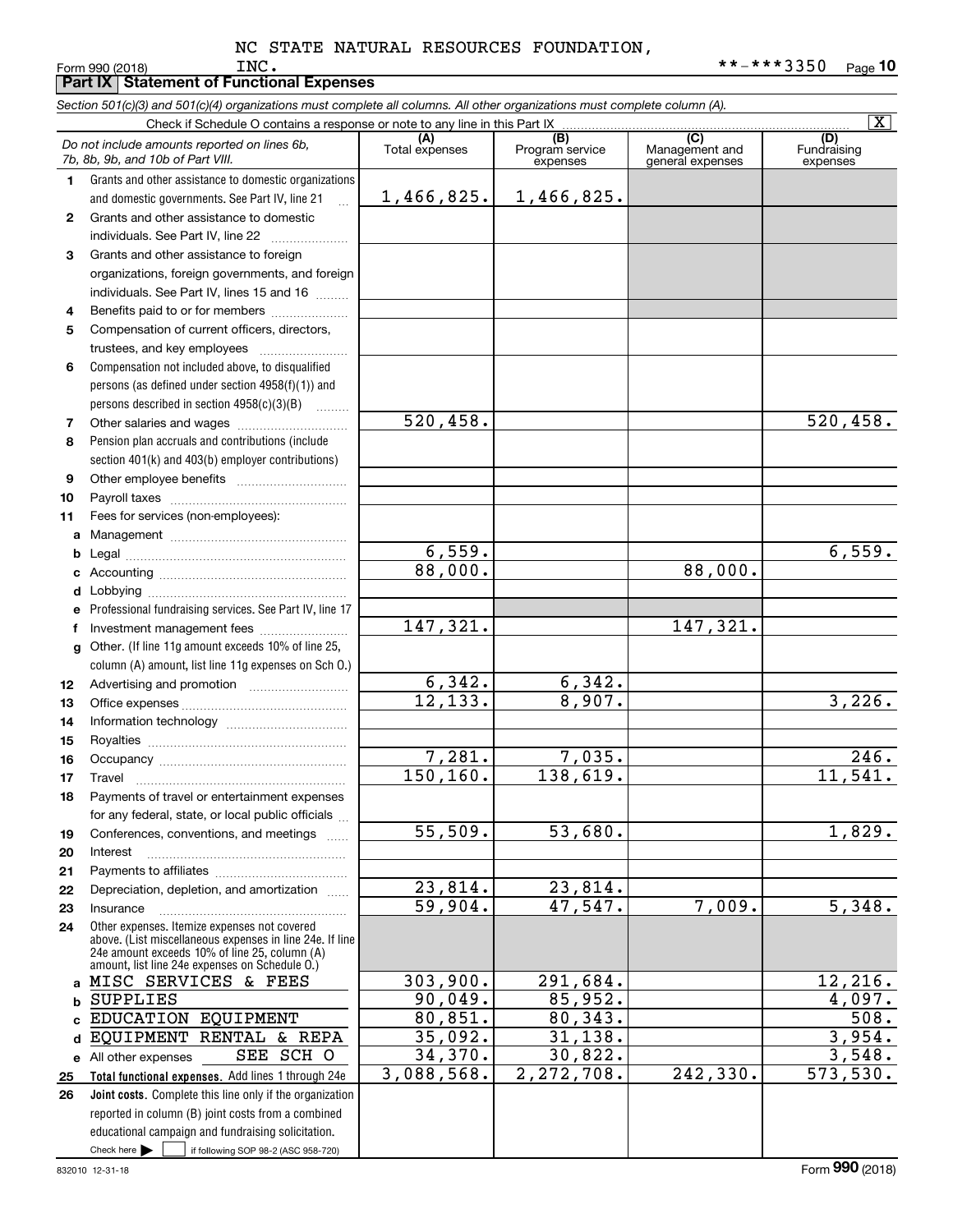|                             | Part X   | <b>Balance Sheet</b>                                                                                                                                                                                                           |          |                 |                             |                         |                               |
|-----------------------------|----------|--------------------------------------------------------------------------------------------------------------------------------------------------------------------------------------------------------------------------------|----------|-----------------|-----------------------------|-------------------------|-------------------------------|
|                             |          |                                                                                                                                                                                                                                |          |                 |                             |                         |                               |
|                             |          |                                                                                                                                                                                                                                |          |                 | (A)<br>Beginning of year    |                         | (B)<br>End of year            |
|                             | 1        |                                                                                                                                                                                                                                |          |                 |                             | 1                       |                               |
|                             | 2        |                                                                                                                                                                                                                                |          |                 | 4,707,127.                  | $\overline{\mathbf{2}}$ | 5,000,427.                    |
|                             | з        |                                                                                                                                                                                                                                |          |                 | 325, 455.                   | $\mathbf{3}$            | 362, 294.                     |
|                             | 4        |                                                                                                                                                                                                                                |          |                 | 92, 209.                    | $\overline{4}$          | 0.                            |
|                             | 5        | Loans and other receivables from current and former officers, directors,                                                                                                                                                       |          |                 |                             |                         |                               |
|                             |          | trustees, key employees, and highest compensated employees. Complete                                                                                                                                                           |          |                 |                             |                         |                               |
|                             |          |                                                                                                                                                                                                                                |          |                 |                             | 5                       |                               |
|                             | 6        | Loans and other receivables from other disqualified persons (as defined under                                                                                                                                                  |          |                 |                             |                         |                               |
|                             |          | section 4958(f)(1)), persons described in section 4958(c)(3)(B), and contributing                                                                                                                                              |          |                 |                             |                         |                               |
|                             |          | employers and sponsoring organizations of section 501(c)(9) voluntary                                                                                                                                                          |          |                 |                             |                         |                               |
|                             |          | employees' beneficiary organizations (see instr). Complete Part II of Sch L                                                                                                                                                    |          |                 |                             | 6                       |                               |
| Assets                      | 7        |                                                                                                                                                                                                                                |          |                 |                             | $\overline{7}$          |                               |
|                             | 8        |                                                                                                                                                                                                                                |          |                 |                             | 8                       |                               |
|                             | 9        | Prepaid expenses and deferred charges                                                                                                                                                                                          |          |                 |                             | 9                       |                               |
|                             |          | <b>10a</b> Land, buildings, and equipment: cost or other                                                                                                                                                                       |          |                 |                             |                         |                               |
|                             |          |                                                                                                                                                                                                                                |          |                 |                             |                         |                               |
|                             | b        | Less: accumulated depreciation<br>. 1                                                                                                                                                                                          | 901,032. | 10 <sub>c</sub> | 877,218.                    |                         |                               |
|                             | 11       |                                                                                                                                                                                                                                |          |                 |                             | 11                      |                               |
|                             | 12       |                                                                                                                                                                                                                                |          |                 | 33, 175, 806.               | 12                      | 34, 577, 604.                 |
|                             | 13       |                                                                                                                                                                                                                                |          | 13              |                             |                         |                               |
|                             | 14       |                                                                                                                                                                                                                                |          |                 |                             | 14                      |                               |
|                             | 15       |                                                                                                                                                                                                                                | 153,188. | 15              | 180,039.                    |                         |                               |
|                             | 16       |                                                                                                                                                                                                                                |          |                 | 39, 354, 817.               | 16                      | 40,997,582.                   |
|                             | 17       |                                                                                                                                                                                                                                | 32,101.  | 17              | 16,442.                     |                         |                               |
|                             | 18       |                                                                                                                                                                                                                                |          |                 |                             | 18                      |                               |
|                             | 19       | Deferred revenue manual contracts and contracts are contracted and contract and contract are contracted and contract are contracted and contract are contracted and contract are contracted and contract are contracted and co |          |                 |                             | 19                      |                               |
|                             | 20       |                                                                                                                                                                                                                                |          |                 |                             | 20                      |                               |
|                             | 21       | Escrow or custodial account liability. Complete Part IV of Schedule D                                                                                                                                                          |          | $\cdots$        |                             | 21                      |                               |
|                             | 22       | Loans and other payables to current and former officers, directors, trustees,                                                                                                                                                  |          |                 |                             |                         |                               |
|                             |          | key employees, highest compensated employees, and disqualified persons.                                                                                                                                                        |          |                 |                             |                         |                               |
| Liabilities                 |          |                                                                                                                                                                                                                                |          |                 |                             | 22                      |                               |
|                             | 23       | Secured mortgages and notes payable to unrelated third parties                                                                                                                                                                 |          | .               |                             | 23                      |                               |
|                             | 24       |                                                                                                                                                                                                                                |          |                 |                             | 24                      |                               |
|                             | 25       | Other liabilities (including federal income tax, payables to related third                                                                                                                                                     |          |                 |                             |                         |                               |
|                             |          | parties, and other liabilities not included on lines 17-24). Complete Part X of                                                                                                                                                |          |                 |                             |                         |                               |
|                             |          | Schedule D                                                                                                                                                                                                                     |          |                 | 960, 173.                   | 25                      | 912, 120.<br>928, 562.        |
|                             | 26       | Total liabilities. Add lines 17 through 25                                                                                                                                                                                     |          |                 | 992, 274.                   | 26                      |                               |
|                             |          | Organizations that follow SFAS 117 (ASC 958), check here $\blacktriangleright \begin{array}{ c } \hline X & \text{and} \end{array}$                                                                                            |          |                 |                             |                         |                               |
|                             |          | complete lines 27 through 29, and lines 33 and 34.                                                                                                                                                                             |          |                 |                             |                         |                               |
|                             | 27       |                                                                                                                                                                                                                                |          |                 | 6,397,698.<br>13, 278, 854. | 27                      | 6, 156, 495.<br>14, 422, 872. |
|                             | 28       | Temporarily restricted net assets                                                                                                                                                                                              |          |                 | 18,685,991.                 | 28                      | 19,489,653.                   |
|                             | 29       | Permanently restricted net assets                                                                                                                                                                                              |          |                 |                             | 29                      |                               |
|                             |          | Organizations that do not follow SFAS 117 (ASC 958), check here $\blacktriangleright$                                                                                                                                          |          |                 |                             |                         |                               |
| Net Assets or Fund Balances |          | and complete lines 30 through 34.                                                                                                                                                                                              |          |                 |                             |                         |                               |
|                             | 30       | Paid-in or capital surplus, or land, building, or equipment fund                                                                                                                                                               |          |                 |                             | 30                      |                               |
|                             | 31<br>32 |                                                                                                                                                                                                                                |          |                 |                             | 31<br>32                |                               |
|                             | 33       | Retained earnings, endowment, accumulated income, or other funds<br>Total net assets or fund balances                                                                                                                          |          | .               | 38, 362, 543.               | 33                      | 40,069,020.                   |
|                             | 34       |                                                                                                                                                                                                                                |          |                 | 39, 354, 817.               | 34                      | 40,997,582.                   |
|                             |          |                                                                                                                                                                                                                                |          |                 |                             |                         |                               |

Form (2018) **990**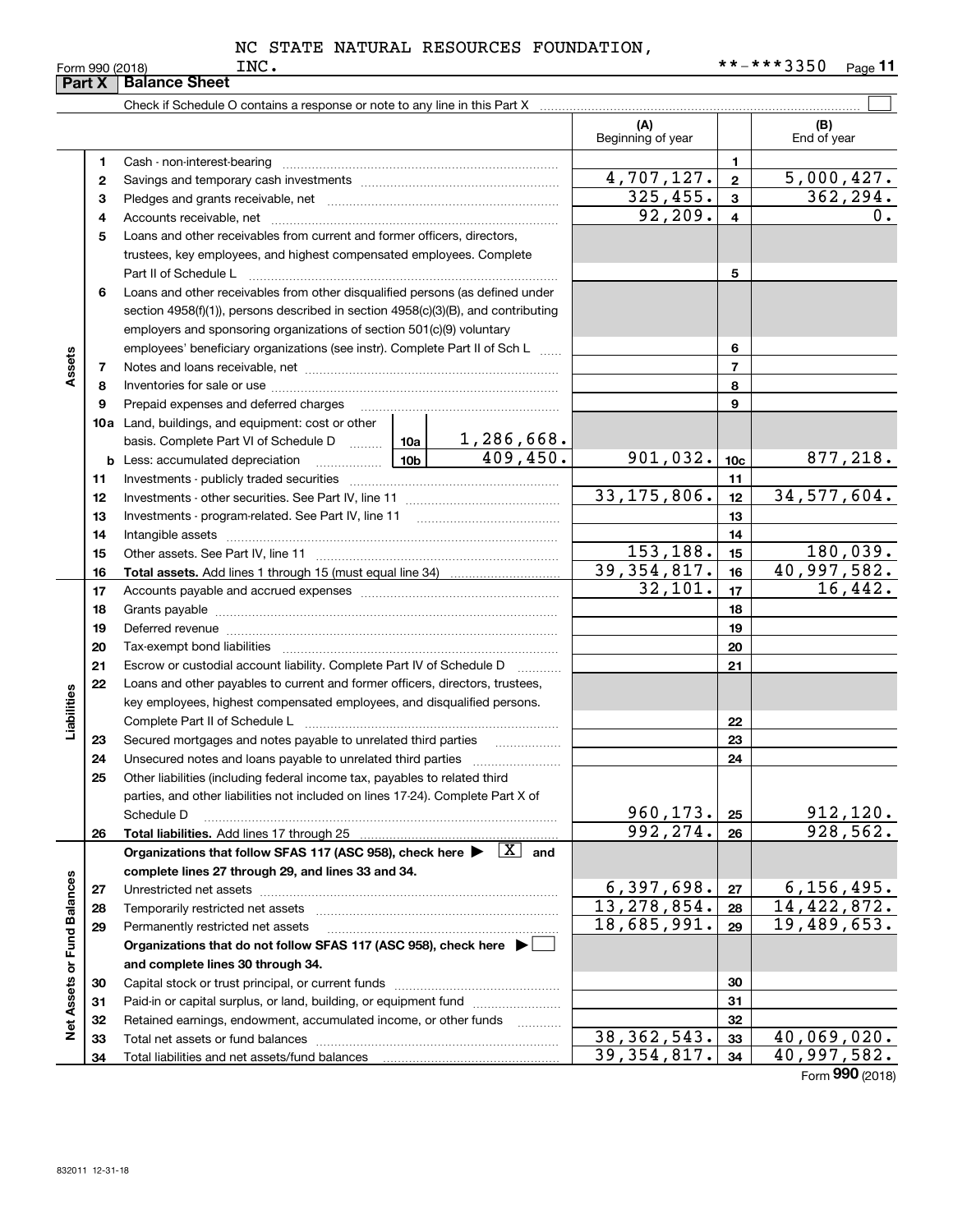|  |  | NC STATE NATURAL RESOURCES FOUNDATION, |
|--|--|----------------------------------------|
|  |  |                                        |

|    | INC.<br>Form 990 (2018)                                                                                                                                                                 |                         | **-***3350     | Page $12$               |
|----|-----------------------------------------------------------------------------------------------------------------------------------------------------------------------------------------|-------------------------|----------------|-------------------------|
|    | <b>Part XI   Reconciliation of Net Assets</b>                                                                                                                                           |                         |                |                         |
|    | Check if Schedule O contains a response or note to any line in this Part XI [11] [12] Check if Schedule O contains a response or note to any line in this Part XI                       |                         |                | $\overline{\mathbf{x}}$ |
|    |                                                                                                                                                                                         |                         |                |                         |
| 1  |                                                                                                                                                                                         | $\mathbf 1$             |                | 2,989,879.              |
| 2  | Total expenses (must equal Part IX, column (A), line 25)                                                                                                                                | $\overline{2}$          |                | 3,088,568.              |
| з  | Revenue less expenses. Subtract line 2 from line 1                                                                                                                                      | 3                       |                | $-98,689.$              |
| 4  | Net assets or fund balances at beginning of year (must equal Part X, line 33, column (A)) <i>massets</i> or fund balances at beginning of year (must equal Part X, line 33, column (A)) | $\overline{\mathbf{4}}$ | 38, 362, 543.  |                         |
| 5  | Net unrealized gains (losses) on investments                                                                                                                                            | 5                       |                | 1,838,808.              |
| 6  | Donated services and use of facilities                                                                                                                                                  | 6                       |                |                         |
| 7  | Investment expenses                                                                                                                                                                     | $\overline{7}$          |                |                         |
| 8  | Prior period adjustments                                                                                                                                                                | 8                       |                |                         |
| 9  | Other changes in net assets or fund balances (explain in Schedule O)                                                                                                                    | 9                       |                | $-33,642.$              |
| 10 | Net assets or fund balances at end of year. Combine lines 3 through 9 (must equal Part X, line 33,                                                                                      |                         |                |                         |
|    | column (B))                                                                                                                                                                             | 10                      | 40,069,020.    |                         |
|    | Part XII Financial Statements and Reporting                                                                                                                                             |                         |                |                         |
|    |                                                                                                                                                                                         |                         |                |                         |
|    |                                                                                                                                                                                         |                         |                | <b>No</b><br><b>Yes</b> |
| 1  | $\boxed{\mathbf{X}}$ Accrual<br>Accounting method used to prepare the Form 990: <u>[</u> Cash<br>Other                                                                                  |                         |                |                         |
|    | If the organization changed its method of accounting from a prior year or checked "Other," explain in Schedule O.                                                                       |                         |                |                         |
|    | 2a Were the organization's financial statements compiled or reviewed by an independent accountant?                                                                                      |                         | 2a             | x                       |
|    | If "Yes," check a box below to indicate whether the financial statements for the year were compiled or reviewed on a                                                                    |                         |                |                         |
|    | separate basis, consolidated basis, or both:                                                                                                                                            |                         |                |                         |
|    | Separate basis<br><b>Consolidated basis</b><br>Both consolidated and separate basis                                                                                                     |                         |                |                         |
|    | <b>b</b> Were the organization's financial statements audited by an independent accountant?                                                                                             |                         | 2 <sub>b</sub> | X                       |
|    | If "Yes," check a box below to indicate whether the financial statements for the year were audited on a separate basis,                                                                 |                         |                |                         |
|    | consolidated basis, or both:                                                                                                                                                            |                         |                |                         |
|    | $\lfloor x \rfloor$ Separate basis<br><b>Consolidated basis</b><br>Both consolidated and separate basis                                                                                 |                         |                |                         |
|    | c If "Yes" to line 2a or 2b, does the organization have a committee that assumes responsibility for oversight of the audit,                                                             |                         |                |                         |
|    |                                                                                                                                                                                         |                         | 2c             | Χ                       |
|    | If the organization changed either its oversight process or selection process during the tax year, explain in Schedule O.                                                               |                         |                |                         |
|    | 3a As a result of a federal award, was the organization required to undergo an audit or audits as set forth in the Single Audit                                                         |                         |                |                         |
|    |                                                                                                                                                                                         |                         | За             | x                       |
|    | b If "Yes," did the organization undergo the required audit or audits? If the organization did not undergo the required audit                                                           |                         |                |                         |
|    | or audits, explain why in Schedule O and describe any steps taken to undergo such audits                                                                                                |                         | 3b             |                         |

Form (2018) **990**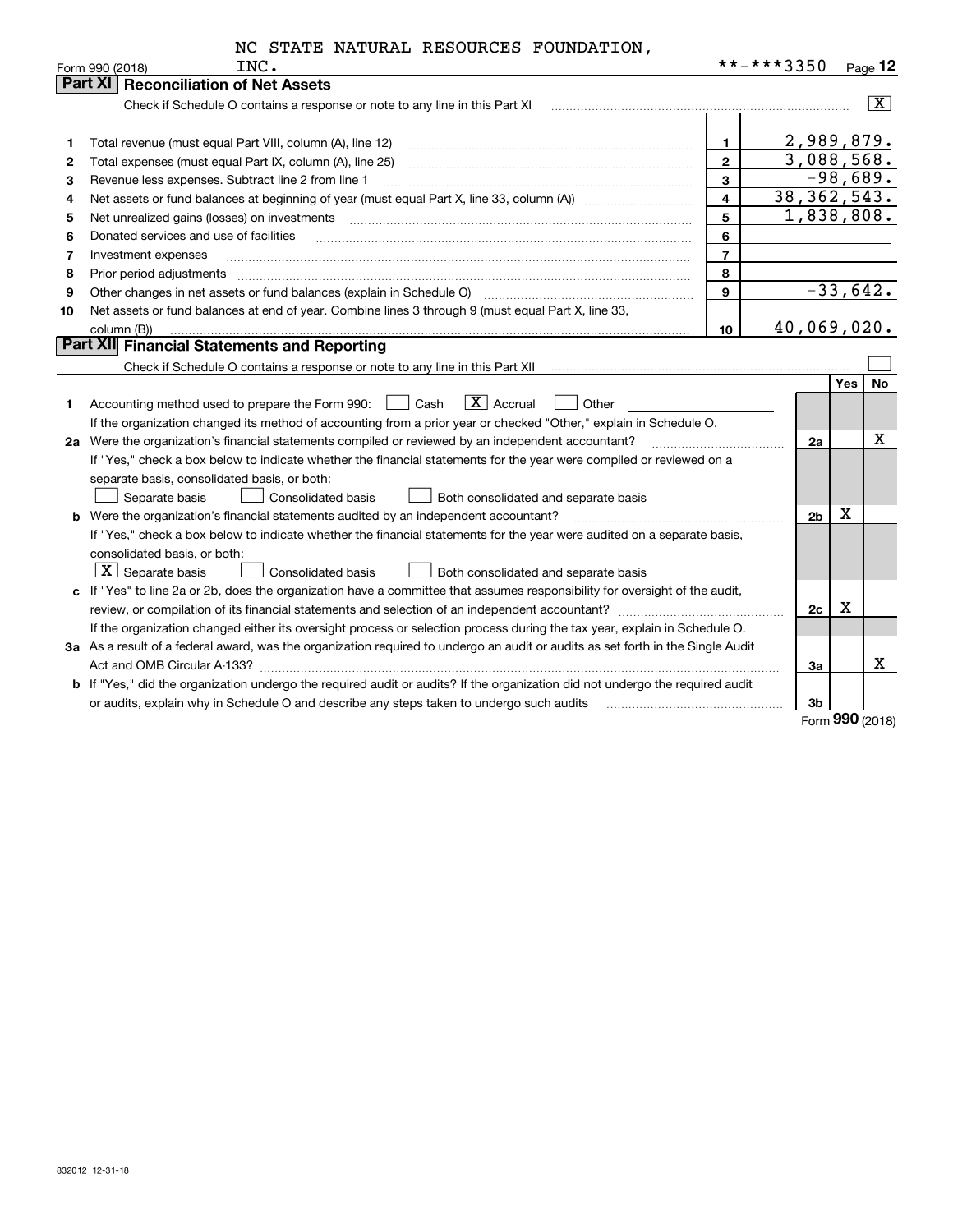| <b>SCHEDULE A</b><br>(Form 990 or 990-EZ)<br>Department of the Treasury<br>Internal Revenue Service |                                                                          | <b>Public Charity Status and Public Support</b><br>Complete if the organization is a section $501(c)(3)$ organization or a section<br>4947(a)(1) nonexempt charitable trust.<br>Attach to Form 990 or Form 990-EZ.<br>▶ Go to www.irs.gov/Form990 for instructions and the latest information. |                                                                                                                                                                                                                                                                                                                                                                                                                                                                                                                                                                                                                                                     |                                                                       |    |                                                      |  | OMB No. 1545-0047<br>Open to Public<br>Inspection  |
|-----------------------------------------------------------------------------------------------------|--------------------------------------------------------------------------|------------------------------------------------------------------------------------------------------------------------------------------------------------------------------------------------------------------------------------------------------------------------------------------------|-----------------------------------------------------------------------------------------------------------------------------------------------------------------------------------------------------------------------------------------------------------------------------------------------------------------------------------------------------------------------------------------------------------------------------------------------------------------------------------------------------------------------------------------------------------------------------------------------------------------------------------------------------|-----------------------------------------------------------------------|----|------------------------------------------------------|--|----------------------------------------------------|
|                                                                                                     | Name of the organization                                                 |                                                                                                                                                                                                                                                                                                | NC STATE NATURAL RESOURCES FOUNDATION,                                                                                                                                                                                                                                                                                                                                                                                                                                                                                                                                                                                                              |                                                                       |    |                                                      |  | <b>Employer identification number</b>              |
| Part I                                                                                              | INC.                                                                     |                                                                                                                                                                                                                                                                                                | Reason for Public Charity Status (All organizations must complete this part.) See instructions.                                                                                                                                                                                                                                                                                                                                                                                                                                                                                                                                                     |                                                                       |    |                                                      |  | **-***3350                                         |
|                                                                                                     |                                                                          |                                                                                                                                                                                                                                                                                                |                                                                                                                                                                                                                                                                                                                                                                                                                                                                                                                                                                                                                                                     |                                                                       |    |                                                      |  |                                                    |
| 1<br>2<br>3<br>4                                                                                    |                                                                          |                                                                                                                                                                                                                                                                                                | The organization is not a private foundation because it is: (For lines 1 through 12, check only one box.)<br>A church, convention of churches, or association of churches described in section 170(b)(1)(A)(i).<br>A school described in section 170(b)(1)(A)(ii). (Attach Schedule E (Form 990 or 990-EZ).)<br>A hospital or a cooperative hospital service organization described in section 170(b)(1)(A)(iii).<br>A medical research organization operated in conjunction with a hospital described in section 170(b)(1)(A)(iii). Enter the hospital's name,                                                                                     |                                                                       |    |                                                      |  |                                                    |
| $X \mid$<br>5<br>6                                                                                  | city, and state:<br>section 170(b)(1)(A)(iv). (Complete Part II.)        |                                                                                                                                                                                                                                                                                                | An organization operated for the benefit of a college or university owned or operated by a governmental unit described in<br>A federal, state, or local government or governmental unit described in section 170(b)(1)(A)(v).                                                                                                                                                                                                                                                                                                                                                                                                                       |                                                                       |    |                                                      |  |                                                    |
| 7<br>8<br>9                                                                                         | section 170(b)(1)(A)(vi). (Complete Part II.)                            |                                                                                                                                                                                                                                                                                                | An organization that normally receives a substantial part of its support from a governmental unit or from the general public described in<br>A community trust described in section 170(b)(1)(A)(vi). (Complete Part II.)<br>An agricultural research organization described in section 170(b)(1)(A)(ix) operated in conjunction with a land-grant college<br>or university or a non-land-grant college of agriculture (see instructions). Enter the name, city, and state of the college or                                                                                                                                                        |                                                                       |    |                                                      |  |                                                    |
| 10                                                                                                  | university:                                                              |                                                                                                                                                                                                                                                                                                | An organization that normally receives: (1) more than 33 1/3% of its support from contributions, membership fees, and gross receipts from<br>activities related to its exempt functions - subject to certain exceptions, and (2) no more than 33 1/3% of its support from gross investment                                                                                                                                                                                                                                                                                                                                                          |                                                                       |    |                                                      |  |                                                    |
| 11<br>12                                                                                            | See section 509(a)(2). (Complete Part III.)                              |                                                                                                                                                                                                                                                                                                | income and unrelated business taxable income (less section 511 tax) from businesses acquired by the organization after June 30, 1975.<br>An organization organized and operated exclusively to test for public safety. See section 509(a)(4).<br>An organization organized and operated exclusively for the benefit of, to perform the functions of, or to carry out the purposes of one or<br>more publicly supported organizations described in section 509(a)(1) or section 509(a)(2). See section 509(a)(3). Check the box in<br>lines 12a through 12d that describes the type of supporting organization and complete lines 12e, 12f, and 12g. |                                                                       |    |                                                      |  |                                                    |
| a<br>b                                                                                              | organization. You must complete Part IV, Sections A and B.               |                                                                                                                                                                                                                                                                                                | Type I. A supporting organization operated, supervised, or controlled by its supported organization(s), typically by giving<br>the supported organization(s) the power to regularly appoint or elect a majority of the directors or trustees of the supporting<br>Type II. A supporting organization supervised or controlled in connection with its supported organization(s), by having<br>control or management of the supporting organization vested in the same persons that control or manage the supported                                                                                                                                   |                                                                       |    |                                                      |  |                                                    |
| c                                                                                                   | organization(s). You must complete Part IV, Sections A and C.            |                                                                                                                                                                                                                                                                                                | Type III functionally integrated. A supporting organization operated in connection with, and functionally integrated with,<br>its supported organization(s) (see instructions). You must complete Part IV, Sections A, D, and E.                                                                                                                                                                                                                                                                                                                                                                                                                    |                                                                       |    |                                                      |  |                                                    |
| d                                                                                                   |                                                                          |                                                                                                                                                                                                                                                                                                | Type III non-functionally integrated. A supporting organization operated in connection with its supported organization(s)<br>that is not functionally integrated. The organization generally must satisfy a distribution requirement and an attentiveness<br>requirement (see instructions). You must complete Part IV, Sections A and D, and Part V.                                                                                                                                                                                                                                                                                               |                                                                       |    |                                                      |  |                                                    |
| е                                                                                                   | Enter the number of supported organizations                              |                                                                                                                                                                                                                                                                                                | Check this box if the organization received a written determination from the IRS that it is a Type I, Type II, Type III<br>functionally integrated, or Type III non-functionally integrated supporting organization.                                                                                                                                                                                                                                                                                                                                                                                                                                |                                                                       |    |                                                      |  |                                                    |
|                                                                                                     | g Provide the following information about the supported organization(s). |                                                                                                                                                                                                                                                                                                |                                                                                                                                                                                                                                                                                                                                                                                                                                                                                                                                                                                                                                                     |                                                                       |    |                                                      |  |                                                    |
|                                                                                                     | (i) Name of supported<br>organization                                    | (ii) EIN                                                                                                                                                                                                                                                                                       | (iii) Type of organization<br>(described on lines 1-10                                                                                                                                                                                                                                                                                                                                                                                                                                                                                                                                                                                              | (iv) Is the organization listed<br>in your governing document?<br>Yes | No | (v) Amount of monetary<br>support (see instructions) |  | (vi) Amount of other<br>support (see instructions) |
|                                                                                                     |                                                                          |                                                                                                                                                                                                                                                                                                | above (see instructions))                                                                                                                                                                                                                                                                                                                                                                                                                                                                                                                                                                                                                           |                                                                       |    |                                                      |  |                                                    |
|                                                                                                     |                                                                          |                                                                                                                                                                                                                                                                                                |                                                                                                                                                                                                                                                                                                                                                                                                                                                                                                                                                                                                                                                     |                                                                       |    |                                                      |  |                                                    |
|                                                                                                     |                                                                          |                                                                                                                                                                                                                                                                                                |                                                                                                                                                                                                                                                                                                                                                                                                                                                                                                                                                                                                                                                     |                                                                       |    |                                                      |  |                                                    |
|                                                                                                     |                                                                          |                                                                                                                                                                                                                                                                                                |                                                                                                                                                                                                                                                                                                                                                                                                                                                                                                                                                                                                                                                     |                                                                       |    |                                                      |  |                                                    |
| Total                                                                                               |                                                                          |                                                                                                                                                                                                                                                                                                |                                                                                                                                                                                                                                                                                                                                                                                                                                                                                                                                                                                                                                                     |                                                                       |    |                                                      |  |                                                    |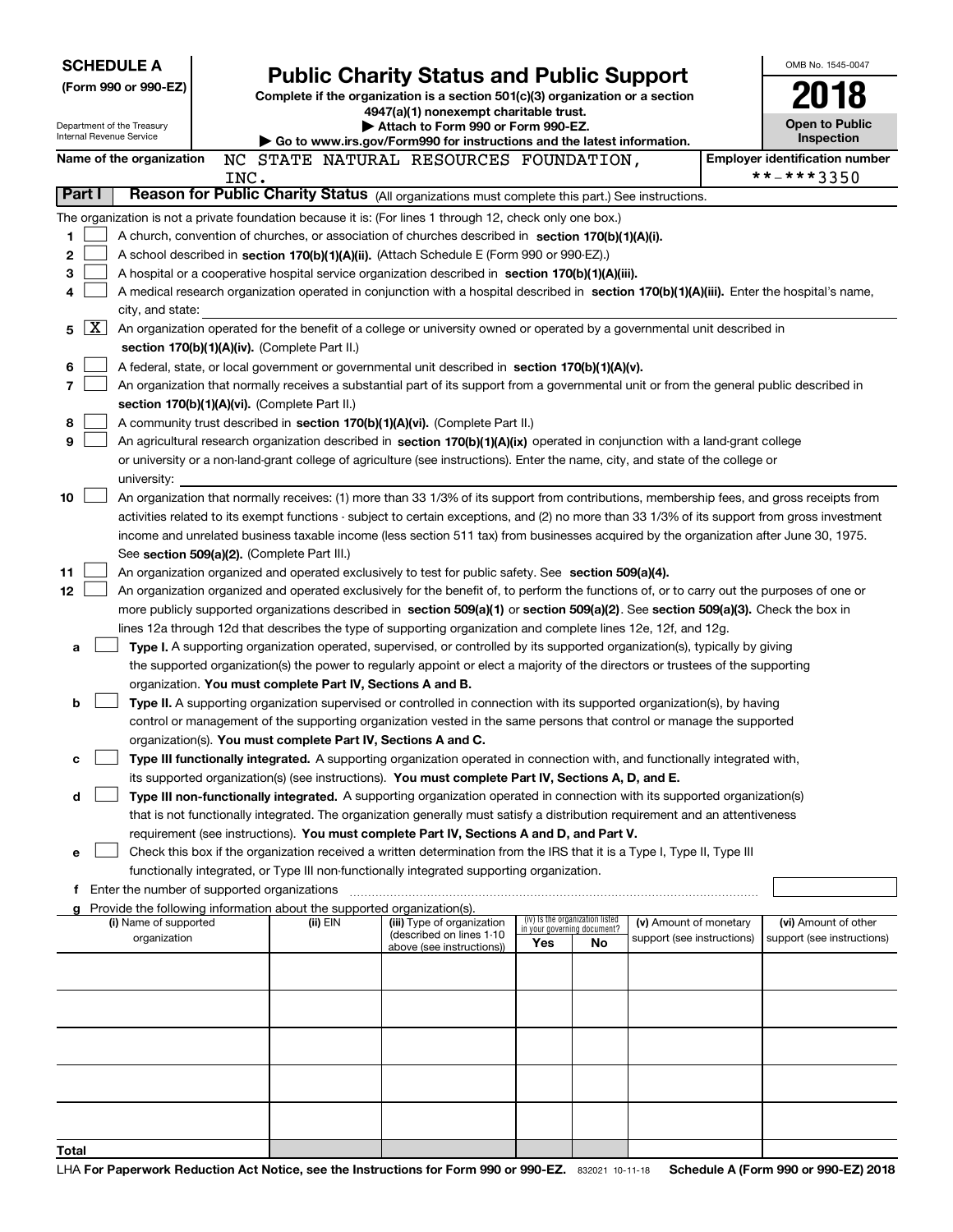### Schedule A (Form 990 or 990-EZ) 2018 INC.

**2** INC. \*\*-\*\*\*3350

(Complete only if you checked the box on line 5, 7, or 8 of Part I or if the organization failed to qualify under Part III. If the organization fails to qualify under the tests listed below, please complete Part III.) **Part II Support Schedule for Organizations Described in Sections 170(b)(1)(A)(iv) and 170(b)(1)(A)(vi)**

| <b>Section A. Public Support</b>                                                                                                               |          |            |                    |            |          |                                          |
|------------------------------------------------------------------------------------------------------------------------------------------------|----------|------------|--------------------|------------|----------|------------------------------------------|
| Calendar year (or fiscal year beginning in)                                                                                                    | (a) 2014 | $(b)$ 2015 | $(c)$ 2016         | $(d)$ 2017 | (e) 2018 | (f) Total                                |
| 1 Gifts, grants, contributions, and                                                                                                            |          |            |                    |            |          |                                          |
| membership fees received. (Do not                                                                                                              |          |            |                    |            |          |                                          |
| include any "unusual grants.")                                                                                                                 | 2104842. | 1853878.   | 1484267.           | 2580376.   | 1462449. | 9485812.                                 |
| 2 Tax revenues levied for the organ-                                                                                                           |          |            |                    |            |          |                                          |
| ization's benefit and either paid to                                                                                                           |          |            |                    |            |          |                                          |
| or expended on its behalf                                                                                                                      |          |            |                    |            |          |                                          |
| 3 The value of services or facilities                                                                                                          |          |            |                    |            |          |                                          |
| furnished by a governmental unit to                                                                                                            |          |            |                    |            |          |                                          |
| the organization without charge                                                                                                                |          |            |                    |            |          |                                          |
| 4 Total. Add lines 1 through 3                                                                                                                 | 2104842. | 1853878.   | 1484267.           | 2580376.   | 1462449. | 9485812.                                 |
| 5 The portion of total contributions                                                                                                           |          |            |                    |            |          |                                          |
| by each person (other than a                                                                                                                   |          |            |                    |            |          |                                          |
| governmental unit or publicly                                                                                                                  |          |            |                    |            |          |                                          |
| supported organization) included                                                                                                               |          |            |                    |            |          |                                          |
| on line 1 that exceeds 2% of the                                                                                                               |          |            |                    |            |          |                                          |
| amount shown on line 11,                                                                                                                       |          |            |                    |            |          |                                          |
| column (f)                                                                                                                                     |          |            |                    |            |          | 1589306.                                 |
| 6 Public support. Subtract line 5 from line 4.                                                                                                 |          |            |                    |            |          | 7896506.                                 |
| <b>Section B. Total Support</b>                                                                                                                |          |            |                    |            |          |                                          |
| Calendar year (or fiscal year beginning in)                                                                                                    | (a) 2014 | $(b)$ 2015 | $(c)$ 2016         | $(d)$ 2017 | (e) 2018 | (f) Total                                |
| <b>7</b> Amounts from line 4                                                                                                                   | 2104842. | 1853878.   | 1484267.           | 2580376.   | 1462449. | 9485812.                                 |
| 8 Gross income from interest,                                                                                                                  |          |            |                    |            |          |                                          |
| dividends, payments received on                                                                                                                |          |            |                    |            |          |                                          |
| securities loans, rents, royalties,                                                                                                            |          |            |                    |            |          |                                          |
| and income from similar sources                                                                                                                | 67,430.  | 72, 179.   | 81,965.            | 96,387.    | 125,000. | 442,961.                                 |
| 9 Net income from unrelated business                                                                                                           |          |            |                    |            |          |                                          |
| activities, whether or not the                                                                                                                 |          |            |                    |            |          |                                          |
| business is regularly carried on                                                                                                               |          |            |                    |            |          |                                          |
| 10 Other income. Do not include gain                                                                                                           |          |            |                    |            |          |                                          |
| or loss from the sale of capital                                                                                                               |          |            |                    |            |          |                                          |
|                                                                                                                                                | 118,481. |            | $94,902.$ 339,036. | 67,922.    |          | $190, 110.$ 810, 451.                    |
| assets (Explain in Part VI.)<br>11 Total support. Add lines 7 through 10                                                                       |          |            |                    |            |          | 10739224.                                |
| 12 Gross receipts from related activities, etc. (see instructions)                                                                             |          |            |                    |            | 12       | 9,481,446.                               |
| 13 First five years. If the Form 990 is for the organization's first, second, third, fourth, or fifth tax year as a section 501(c)(3)          |          |            |                    |            |          |                                          |
|                                                                                                                                                |          |            |                    |            |          |                                          |
| organization, check this box and stop here<br>Section C. Computation of Public Support Percentage                                              |          |            |                    |            |          |                                          |
| 14 Public support percentage for 2018 (line 6, column (f) divided by line 11, column (f) <i>manumumumumum</i>                                  |          |            |                    |            | 14       | 73.53<br>%                               |
|                                                                                                                                                |          |            |                    |            | 15       | 73.00<br>%                               |
| 16a 33 1/3% support test - 2018. If the organization did not check the box on line 13, and line 14 is 33 1/3% or more, check this box and      |          |            |                    |            |          |                                          |
|                                                                                                                                                |          |            |                    |            |          | $\blacktriangleright$ $\boxed{\text{X}}$ |
| stop here. The organization qualifies as a publicly supported organization                                                                     |          |            |                    |            |          |                                          |
| b 33 1/3% support test - 2017. If the organization did not check a box on line 13 or 16a, and line 15 is 33 1/3% or more, check this box       |          |            |                    |            |          |                                          |
| and stop here. The organization qualifies as a publicly supported organization                                                                 |          |            |                    |            |          |                                          |
| 17a 10% -facts-and-circumstances test - 2018. If the organization did not check a box on line 13, 16a, or 16b, and line 14 is 10% or more,     |          |            |                    |            |          |                                          |
| and if the organization meets the "facts-and-circumstances" test, check this box and stop here. Explain in Part VI how the organization        |          |            |                    |            |          |                                          |
| meets the "facts-and-circumstances" test. The organization qualifies as a publicly supported organization                                      |          |            |                    |            |          |                                          |
| <b>b 10% -facts-and-circumstances test - 2017.</b> If the organization did not check a box on line 13, 16a, 16b, or 17a, and line 15 is 10% or |          |            |                    |            |          |                                          |
| more, and if the organization meets the "facts-and-circumstances" test, check this box and stop here. Explain in Part VI how the               |          |            |                    |            |          |                                          |
| organization meets the "facts-and-circumstances" test. The organization qualifies as a publicly supported organization                         |          |            |                    |            |          |                                          |
| 18 Private foundation. If the organization did not check a box on line 13, 16a, 16b, 17a, or 17b, check this box and see instructions          |          |            |                    |            |          |                                          |

**Schedule A (Form 990 or 990-EZ) 2018**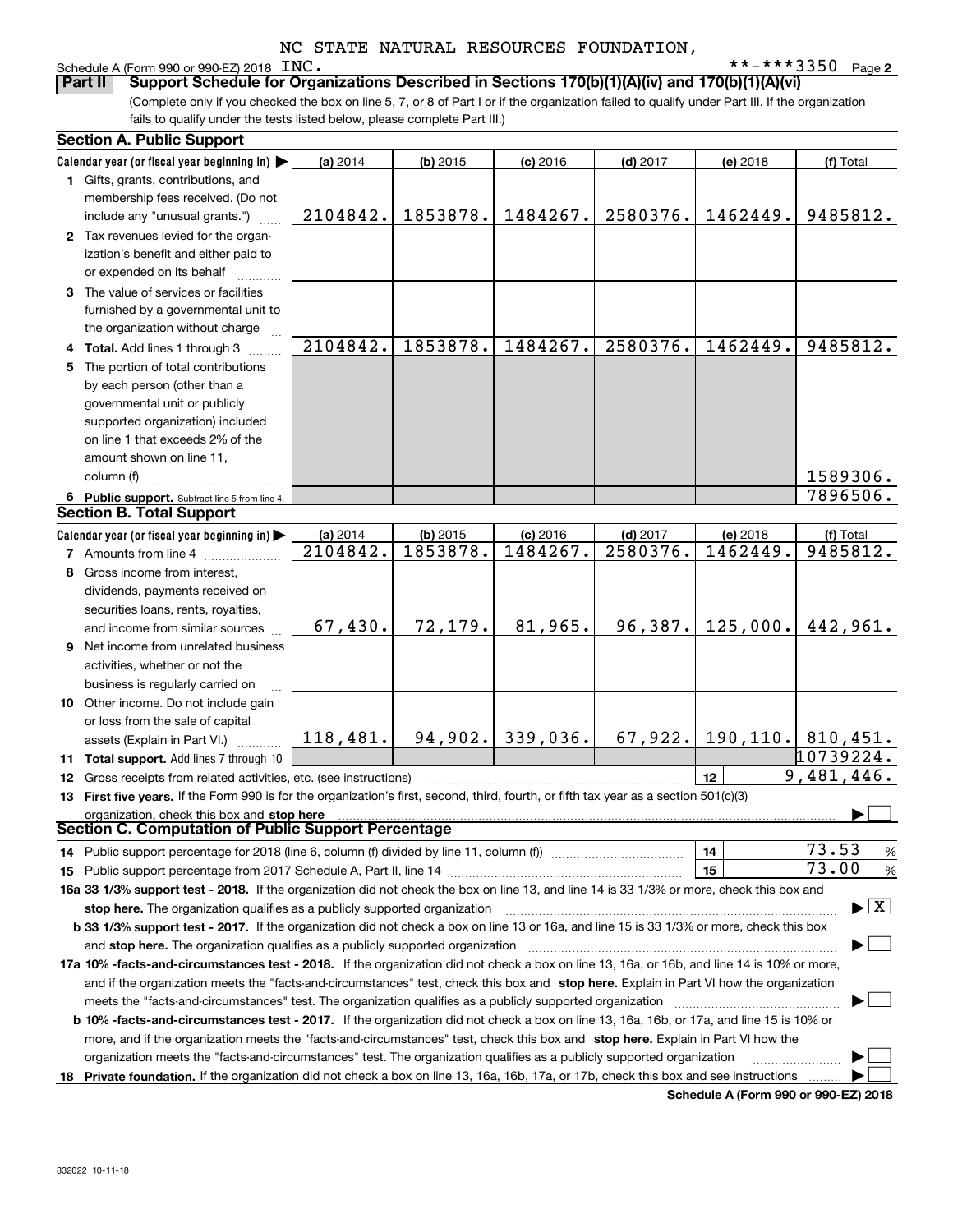Schedule A (Form 990 or 990-EZ) 2018 INC.

|  | Part III   Support Schedule for Organizations Described in Section 509(a)(2) |  |
|--|------------------------------------------------------------------------------|--|
|  |                                                                              |  |

(Complete only if you checked the box on line 10 of Part I or if the organization failed to qualify under Part II. If the organization fails to qualify under the tests listed below, please complete Part II.)

|    | <b>Section A. Public Support</b>                                                                                                                                                                                               |          |          |            |            |          |           |
|----|--------------------------------------------------------------------------------------------------------------------------------------------------------------------------------------------------------------------------------|----------|----------|------------|------------|----------|-----------|
|    | Calendar year (or fiscal year beginning in) $\blacktriangleright$                                                                                                                                                              | (a) 2014 | (b) 2015 | $(c)$ 2016 | $(d)$ 2017 | (e) 2018 | (f) Total |
|    | 1 Gifts, grants, contributions, and                                                                                                                                                                                            |          |          |            |            |          |           |
|    | membership fees received. (Do not                                                                                                                                                                                              |          |          |            |            |          |           |
|    | include any "unusual grants.")                                                                                                                                                                                                 |          |          |            |            |          |           |
|    | <b>2</b> Gross receipts from admissions,                                                                                                                                                                                       |          |          |            |            |          |           |
|    | merchandise sold or services per-                                                                                                                                                                                              |          |          |            |            |          |           |
|    | formed, or facilities furnished in                                                                                                                                                                                             |          |          |            |            |          |           |
|    | any activity that is related to the<br>organization's tax-exempt purpose                                                                                                                                                       |          |          |            |            |          |           |
|    | 3 Gross receipts from activities that                                                                                                                                                                                          |          |          |            |            |          |           |
|    | are not an unrelated trade or bus-                                                                                                                                                                                             |          |          |            |            |          |           |
|    |                                                                                                                                                                                                                                |          |          |            |            |          |           |
|    | iness under section 513                                                                                                                                                                                                        |          |          |            |            |          |           |
|    | 4 Tax revenues levied for the organ-                                                                                                                                                                                           |          |          |            |            |          |           |
|    | ization's benefit and either paid to                                                                                                                                                                                           |          |          |            |            |          |           |
|    | or expended on its behalf<br>.                                                                                                                                                                                                 |          |          |            |            |          |           |
|    | 5 The value of services or facilities                                                                                                                                                                                          |          |          |            |            |          |           |
|    | furnished by a governmental unit to                                                                                                                                                                                            |          |          |            |            |          |           |
|    | the organization without charge                                                                                                                                                                                                |          |          |            |            |          |           |
|    | <b>6 Total.</b> Add lines 1 through 5                                                                                                                                                                                          |          |          |            |            |          |           |
|    | 7a Amounts included on lines 1, 2, and                                                                                                                                                                                         |          |          |            |            |          |           |
|    | 3 received from disqualified persons                                                                                                                                                                                           |          |          |            |            |          |           |
|    | <b>b</b> Amounts included on lines 2 and 3 received                                                                                                                                                                            |          |          |            |            |          |           |
|    | from other than disqualified persons that                                                                                                                                                                                      |          |          |            |            |          |           |
|    | exceed the greater of \$5,000 or 1% of the<br>amount on line 13 for the year                                                                                                                                                   |          |          |            |            |          |           |
|    | c Add lines 7a and 7b                                                                                                                                                                                                          |          |          |            |            |          |           |
|    | 8 Public support. (Subtract line 7c from line 6.)                                                                                                                                                                              |          |          |            |            |          |           |
|    | <b>Section B. Total Support</b>                                                                                                                                                                                                |          |          |            |            |          |           |
|    | Calendar year (or fiscal year beginning in)                                                                                                                                                                                    | (a) 2014 | (b) 2015 | $(c)$ 2016 | $(d)$ 2017 | (e) 2018 | (f) Total |
|    | 9 Amounts from line 6                                                                                                                                                                                                          |          |          |            |            |          |           |
|    | 10a Gross income from interest,                                                                                                                                                                                                |          |          |            |            |          |           |
|    | dividends, payments received on                                                                                                                                                                                                |          |          |            |            |          |           |
|    | securities loans, rents, royalties,<br>and income from similar sources                                                                                                                                                         |          |          |            |            |          |           |
|    |                                                                                                                                                                                                                                |          |          |            |            |          |           |
|    | <b>b</b> Unrelated business taxable income<br>(less section 511 taxes) from businesses                                                                                                                                         |          |          |            |            |          |           |
|    |                                                                                                                                                                                                                                |          |          |            |            |          |           |
|    | acquired after June 30, 1975                                                                                                                                                                                                   |          |          |            |            |          |           |
|    | c Add lines 10a and 10b                                                                                                                                                                                                        |          |          |            |            |          |           |
|    | 11 Net income from unrelated business<br>activities not included in line 10b,                                                                                                                                                  |          |          |            |            |          |           |
|    | whether or not the business is                                                                                                                                                                                                 |          |          |            |            |          |           |
|    | regularly carried on                                                                                                                                                                                                           |          |          |            |            |          |           |
|    | <b>12</b> Other income. Do not include gain<br>or loss from the sale of capital                                                                                                                                                |          |          |            |            |          |           |
|    | assets (Explain in Part VI.)                                                                                                                                                                                                   |          |          |            |            |          |           |
|    | 13 Total support. (Add lines 9, 10c, 11, and 12.)                                                                                                                                                                              |          |          |            |            |          |           |
|    | 14 First five years. If the Form 990 is for the organization's first, second, third, fourth, or fifth tax year as a section 501(c)(3) organization,                                                                            |          |          |            |            |          |           |
|    | check this box and stop here measurements and contain the state of the state of the state of the state of the state of the state of the state of the state of the state of the state of the state of the state of the state of |          |          |            |            |          |           |
|    | <b>Section C. Computation of Public Support Percentage</b>                                                                                                                                                                     |          |          |            |            |          |           |
|    | 15 Public support percentage for 2018 (line 8, column (f), divided by line 13, column (f))                                                                                                                                     |          |          |            |            | 15       | %         |
|    | 16 Public support percentage from 2017 Schedule A, Part III, line 15                                                                                                                                                           |          |          |            |            | 16       | %         |
|    | <b>Section D. Computation of Investment Income Percentage</b>                                                                                                                                                                  |          |          |            |            |          |           |
|    | 17 Investment income percentage for 2018 (line 10c, column (f), divided by line 13, column (f))                                                                                                                                |          |          |            |            | 17       | %         |
|    | 18 Investment income percentage from 2017 Schedule A, Part III, line 17                                                                                                                                                        |          |          |            |            | 18       | %         |
|    | 19a 33 1/3% support tests - 2018. If the organization did not check the box on line 14, and line 15 is more than 33 1/3%, and line 17 is not                                                                                   |          |          |            |            |          |           |
|    | more than 33 1/3%, check this box and stop here. The organization qualifies as a publicly supported organization                                                                                                               |          |          |            |            |          |           |
|    | b 33 1/3% support tests - 2017. If the organization did not check a box on line 14 or line 19a, and line 16 is more than 33 1/3%, and                                                                                          |          |          |            |            |          |           |
|    | line 18 is not more than 33 1/3%, check this box and stop here. The organization qualifies as a publicly supported organization                                                                                                |          |          |            |            |          |           |
|    |                                                                                                                                                                                                                                |          |          |            |            |          |           |
| 20 |                                                                                                                                                                                                                                |          |          |            |            |          |           |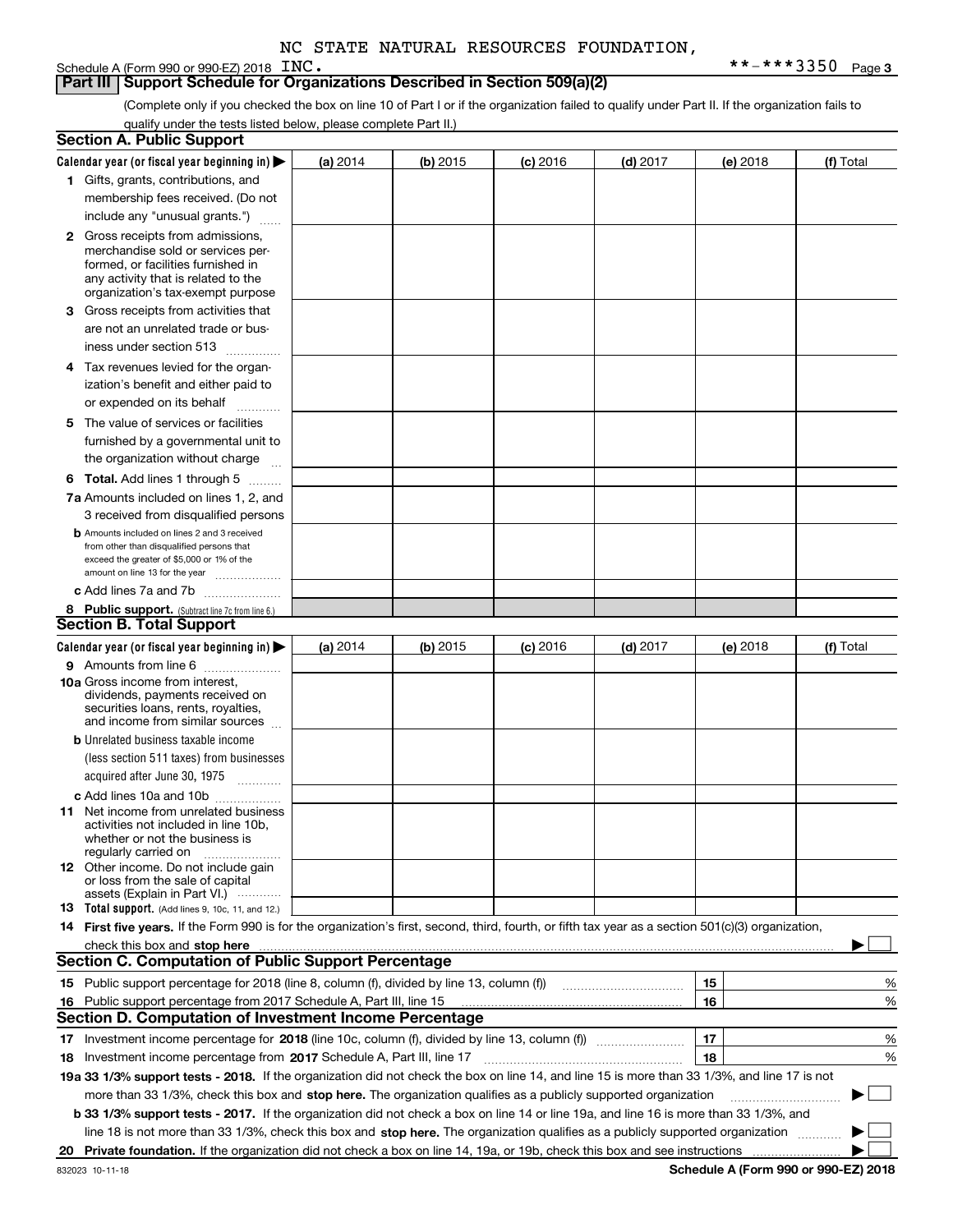### **4**INC. \*\*-\*\*\*3350

**1**

**2**

**3a**

**3b**

**3c**

**4a**

**4b**

**4c**

**5a**

**5b5c**

**6**

**7**

**8**

**9a**

**9b**

**9c**

**10a**

**10b**

**YesNo**

### Schedule A (Form 990 or 990-EZ) 2018  $\text{INC.}$ **Part IV Supporting Organizations**

(Complete only if you checked a box in line 12 on Part I. If you checked 12a of Part I, complete Sections A and B. If you checked 12b of Part I, complete Sections A and C. If you checked 12c of Part I, complete Sections A, D, and E. If you checked 12d of Part I, complete Sections A and D, and complete Part V.)

### **Section A. All Supporting Organizations**

- **1** Are all of the organization's supported organizations listed by name in the organization's governing documents? If "No," describe in **Part VI** how the supported organizations are designated. If designated by *class or purpose, describe the designation. If historic and continuing relationship, explain.*
- **2** Did the organization have any supported organization that does not have an IRS determination of status under section 509(a)(1) or (2)? If "Yes," explain in Part VI how the organization determined that the supported *organization was described in section 509(a)(1) or (2).*
- **3a** Did the organization have a supported organization described in section 501(c)(4), (5), or (6)? If "Yes," answer *(b) and (c) below.*
- **b** Did the organization confirm that each supported organization qualified under section 501(c)(4), (5), or (6) and satisfied the public support tests under section 509(a)(2)? If "Yes," describe in **Part VI** when and how the *organization made the determination.*
- **c**Did the organization ensure that all support to such organizations was used exclusively for section 170(c)(2)(B) purposes? If "Yes," explain in **Part VI** what controls the organization put in place to ensure such use.
- **4a***If* Was any supported organization not organized in the United States ("foreign supported organization")? *"Yes," and if you checked 12a or 12b in Part I, answer (b) and (c) below.*
- **b** Did the organization have ultimate control and discretion in deciding whether to make grants to the foreign supported organization? If "Yes," describe in **Part VI** how the organization had such control and discretion *despite being controlled or supervised by or in connection with its supported organizations.*
- **c** Did the organization support any foreign supported organization that does not have an IRS determination under sections 501(c)(3) and 509(a)(1) or (2)? If "Yes," explain in **Part VI** what controls the organization used *to ensure that all support to the foreign supported organization was used exclusively for section 170(c)(2)(B) purposes.*
- **5a***If "Yes,"* Did the organization add, substitute, or remove any supported organizations during the tax year? answer (b) and (c) below (if applicable). Also, provide detail in **Part VI,** including (i) the names and EIN *numbers of the supported organizations added, substituted, or removed; (ii) the reasons for each such action; (iii) the authority under the organization's organizing document authorizing such action; and (iv) how the action was accomplished (such as by amendment to the organizing document).*
- **b** Type I or Type II only. Was any added or substituted supported organization part of a class already designated in the organization's organizing document?
- **cSubstitutions only.**  Was the substitution the result of an event beyond the organization's control?
- **6** Did the organization provide support (whether in the form of grants or the provision of services or facilities) to **Part VI.** *If "Yes," provide detail in* support or benefit one or more of the filing organization's supported organizations? anyone other than (i) its supported organizations, (ii) individuals that are part of the charitable class benefited by one or more of its supported organizations, or (iii) other supporting organizations that also
- **7**Did the organization provide a grant, loan, compensation, or other similar payment to a substantial contributor *If "Yes," complete Part I of Schedule L (Form 990 or 990-EZ).* regard to a substantial contributor? (as defined in section 4958(c)(3)(C)), a family member of a substantial contributor, or a 35% controlled entity with
- **8** Did the organization make a loan to a disqualified person (as defined in section 4958) not described in line 7? *If "Yes," complete Part I of Schedule L (Form 990 or 990-EZ).*
- **9a** Was the organization controlled directly or indirectly at any time during the tax year by one or more in section 509(a)(1) or (2))? If "Yes," *provide detail in* <code>Part VI.</code> disqualified persons as defined in section 4946 (other than foundation managers and organizations described
- **b** Did one or more disqualified persons (as defined in line 9a) hold a controlling interest in any entity in which the supporting organization had an interest? If "Yes," provide detail in P**art VI**.
- **c**Did a disqualified person (as defined in line 9a) have an ownership interest in, or derive any personal benefit from, assets in which the supporting organization also had an interest? If "Yes," provide detail in P**art VI.**
- **10a** Was the organization subject to the excess business holdings rules of section 4943 because of section supporting organizations)? If "Yes," answer 10b below. 4943(f) (regarding certain Type II supporting organizations, and all Type III non-functionally integrated
- **b** Did the organization have any excess business holdings in the tax year? (Use Schedule C, Form 4720, to *determine whether the organization had excess business holdings.)*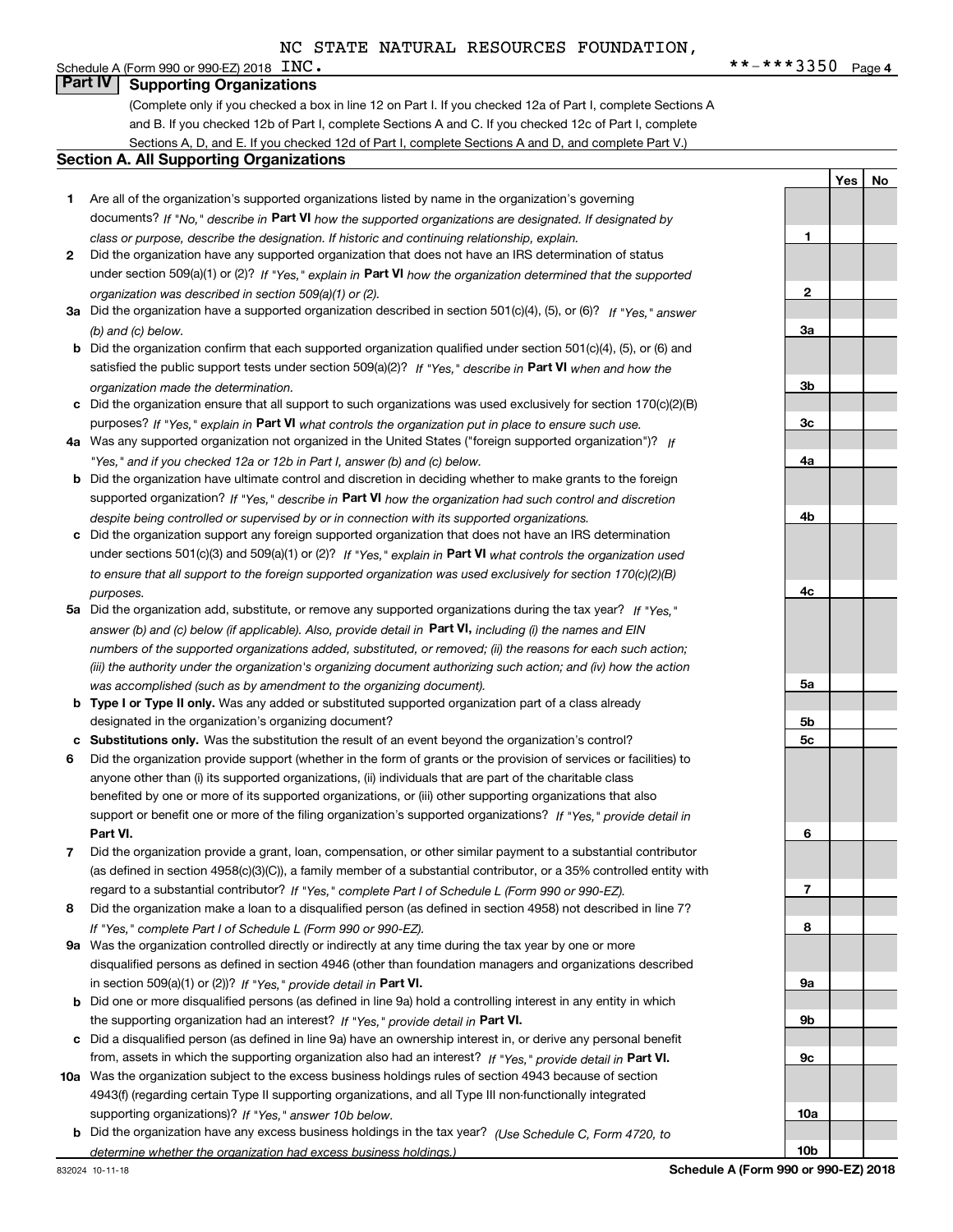|    | Schedule A (Form 990 or 990-EZ) 2018 INC.                                                                                         | **-***3350      |     | Page 5 |
|----|-----------------------------------------------------------------------------------------------------------------------------------|-----------------|-----|--------|
|    | Part IV<br><b>Supporting Organizations (continued)</b>                                                                            |                 |     |        |
|    |                                                                                                                                   |                 | Yes | No     |
| 11 | Has the organization accepted a gift or contribution from any of the following persons?                                           |                 |     |        |
|    | a A person who directly or indirectly controls, either alone or together with persons described in (b) and (c)                    |                 |     |        |
|    | below, the governing body of a supported organization?                                                                            | 11a             |     |        |
|    | <b>b</b> A family member of a person described in (a) above?                                                                      | 11 <sub>b</sub> |     |        |
|    | c A 35% controlled entity of a person described in (a) or (b) above? If "Yes" to a, b, or c, provide detail in Part VI.           | 11c             |     |        |
|    | <b>Section B. Type I Supporting Organizations</b>                                                                                 |                 |     |        |
|    |                                                                                                                                   |                 | Yes | No     |
| 1. | Did the directors, trustees, or membership of one or more supported organizations have the power to                               |                 |     |        |
|    | regularly appoint or elect at least a majority of the organization's directors or trustees at all times during the                |                 |     |        |
|    | tax year? If "No," describe in Part VI how the supported organization(s) effectively operated, supervised, or                     |                 |     |        |
|    | controlled the organization's activities. If the organization had more than one supported organization,                           |                 |     |        |
|    | describe how the powers to appoint and/or remove directors or trustees were allocated among the supported                         |                 |     |        |
|    | organizations and what conditions or restrictions, if any, applied to such powers during the tax year.                            | 1               |     |        |
| 2  | Did the organization operate for the benefit of any supported organization other than the supported                               |                 |     |        |
|    | organization(s) that operated, supervised, or controlled the supporting organization? If "Yes," explain in                        |                 |     |        |
|    | Part VI how providing such benefit carried out the purposes of the supported organization(s) that operated,                       |                 |     |        |
|    | supervised, or controlled the supporting organization.                                                                            | $\mathbf{2}$    |     |        |
|    | <b>Section C. Type II Supporting Organizations</b>                                                                                |                 |     |        |
|    |                                                                                                                                   |                 | Yes | No     |
| 1. | Were a majority of the organization's directors or trustees during the tax year also a majority of the directors                  |                 |     |        |
|    | or trustees of each of the organization's supported organization(s)? If "No," describe in Part VI how control                     |                 |     |        |
|    | or management of the supporting organization was vested in the same persons that controlled or managed                            |                 |     |        |
|    | the supported organization(s).                                                                                                    | 1               |     |        |
|    | <b>Section D. All Type III Supporting Organizations</b>                                                                           |                 |     |        |
|    |                                                                                                                                   |                 | Yes | No     |
| 1  | Did the organization provide to each of its supported organizations, by the last day of the fifth month of the                    |                 |     |        |
|    | organization's tax year, (i) a written notice describing the type and amount of support provided during the prior tax             |                 |     |        |
|    | year, (ii) a copy of the Form 990 that was most recently filed as of the date of notification, and (iii) copies of the            |                 |     |        |
|    | organization's governing documents in effect on the date of notification, to the extent not previously provided?                  | 1               |     |        |
| 2  | Were any of the organization's officers, directors, or trustees either (i) appointed or elected by the supported                  |                 |     |        |
|    | organization(s) or (ii) serving on the governing body of a supported organization? If "No," explain in Part VI how                |                 |     |        |
|    | the organization maintained a close and continuous working relationship with the supported organization(s).                       | 2               |     |        |
| 3  | By reason of the relationship described in (2), did the organization's supported organizations have a                             |                 |     |        |
|    | significant voice in the organization's investment policies and in directing the use of the organization's                        |                 |     |        |
|    | income or assets at all times during the tax year? If "Yes," describe in Part VI the role the organization's                      |                 |     |        |
|    | supported organizations played in this regard.                                                                                    | З               |     |        |
|    | Section E. Type III Functionally Integrated Supporting Organizations                                                              |                 |     |        |
| 1. | Check the box next to the method that the organization used to satisfy the Integral Part Test during the year (see instructions). |                 |     |        |
| a  | The organization satisfied the Activities Test. Complete line 2 below.                                                            |                 |     |        |
| b  | The organization is the parent of each of its supported organizations. Complete line 3 below.                                     |                 |     |        |
| c  | The organization supported a governmental entity. Describe in Part VI how you supported a government entity (see instructions),   |                 |     |        |
| 2  | Activities Test. Answer (a) and (b) below.                                                                                        |                 | Yes | No     |
| a  | Did substantially all of the organization's activities during the tax year directly further the exempt purposes of                |                 |     |        |
|    | the supported organization(s) to which the organization was responsive? If "Yes," then in Part VI identify                        |                 |     |        |
|    | those supported organizations and explain how these activities directly furthered their exempt purposes,                          |                 |     |        |
|    | how the organization was responsive to those supported organizations, and how the organization determined                         |                 |     |        |
|    | that these activities constituted substantially all of its activities.                                                            | 2a              |     |        |
| b  | Did the activities described in (a) constitute activities that, but for the organization's involvement, one or more               |                 |     |        |
|    | of the organization's supported organization(s) would have been engaged in? If "Yes," explain in Part VI the                      |                 |     |        |
|    | reasons for the organization's position that its supported organization(s) would have engaged in these                            |                 |     |        |
|    | activities but for the organization's involvement.                                                                                | 2b              |     |        |
| З  | Parent of Supported Organizations. Answer (a) and (b) below.                                                                      |                 |     |        |
|    | a Did the organization have the power to regularly appoint or elect a majority of the officers, directors, or                     |                 |     |        |
|    | trustees of each of the supported organizations? Provide details in Part VI.                                                      | За              |     |        |
| b  | Did the organization exercise a substantial degree of direction over the policies, programs, and activities of each               | 3b              |     |        |
|    | of its supported organizations? If "Yes," describe in Part VI the role played by the organization in this regard.                 |                 |     |        |

**Schedule A (Form 990 or 990-EZ) 2018**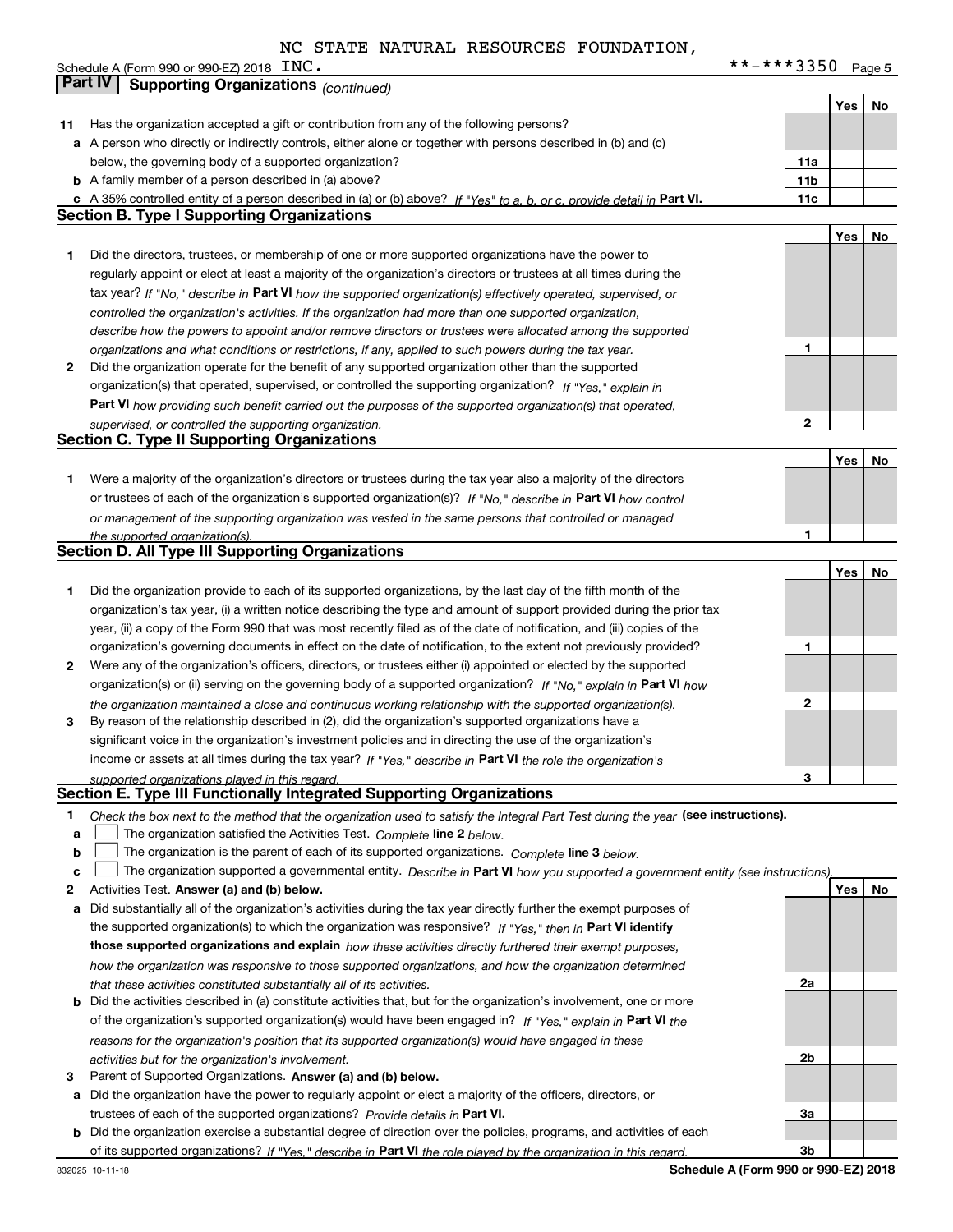|                   |  |  | NC STATE NATURAL RESOURCES FOUNDATION, |              |  |
|-------------------|--|--|----------------------------------------|--------------|--|
| $0.000520040$ TNM |  |  |                                        | **_***??50 p |  |

|              | Schedule A (Form 990 or 990-EZ) 2018 LNC.                                                                                                         |                |                | * * - * * * 3350<br>Page 6     |
|--------------|---------------------------------------------------------------------------------------------------------------------------------------------------|----------------|----------------|--------------------------------|
|              | <b>Part V</b><br>Type III Non-Functionally Integrated 509(a)(3) Supporting Organizations                                                          |                |                |                                |
| 1            | Check here if the organization satisfied the Integral Part Test as a qualifying trust on Nov. 20, 1970 (explain in Part VI.) See instructions. Al |                |                |                                |
|              | other Type III non-functionally integrated supporting organizations must complete Sections A through E.                                           |                |                |                                |
|              | Section A - Adjusted Net Income                                                                                                                   |                | (A) Prior Year | (B) Current Year<br>(optional) |
| 1            | Net short-term capital gain                                                                                                                       | 1              |                |                                |
| 2            | Recoveries of prior-year distributions                                                                                                            | $\mathbf{2}$   |                |                                |
| 3            | Other gross income (see instructions)                                                                                                             | 3              |                |                                |
| 4            | Add lines 1 through 3                                                                                                                             | 4              |                |                                |
| 5            | Depreciation and depletion                                                                                                                        | 5              |                |                                |
| 6            | Portion of operating expenses paid or incurred for production or                                                                                  |                |                |                                |
|              | collection of gross income or for management, conservation, or                                                                                    |                |                |                                |
|              | maintenance of property held for production of income (see instructions)                                                                          | 6              |                |                                |
| 7            | Other expenses (see instructions)                                                                                                                 | $\overline{7}$ |                |                                |
| 8            | Adjusted Net Income (subtract lines 5, 6, and 7 from line 4)                                                                                      | 8              |                |                                |
|              | Section B - Minimum Asset Amount                                                                                                                  |                | (A) Prior Year | (B) Current Year<br>(optional) |
| 1            | Aggregate fair market value of all non-exempt-use assets (see                                                                                     |                |                |                                |
|              | instructions for short tax year or assets held for part of year):                                                                                 |                |                |                                |
|              | <b>a</b> Average monthly value of securities                                                                                                      | 1a             |                |                                |
|              | <b>b</b> Average monthly cash balances                                                                                                            | 1 <sub>b</sub> |                |                                |
|              | <b>c</b> Fair market value of other non-exempt-use assets                                                                                         | 1c             |                |                                |
|              | d Total (add lines 1a, 1b, and 1c)                                                                                                                | 1d             |                |                                |
|              | <b>e</b> Discount claimed for blockage or other                                                                                                   |                |                |                                |
|              | factors (explain in detail in Part VI):                                                                                                           |                |                |                                |
| 2            | Acquisition indebtedness applicable to non-exempt-use assets                                                                                      | $\mathbf{2}$   |                |                                |
| З            | Subtract line 2 from line 1d                                                                                                                      | 3              |                |                                |
| 4            | Cash deemed held for exempt use. Enter 1-1/2% of line 3 (for greater amount,                                                                      |                |                |                                |
|              | see instructions)                                                                                                                                 | 4              |                |                                |
| 5            | Net value of non-exempt-use assets (subtract line 4 from line 3)                                                                                  | 5              |                |                                |
| 6            | Multiply line 5 by .035                                                                                                                           | 6              |                |                                |
| 7            | Recoveries of prior-year distributions                                                                                                            | $\overline{7}$ |                |                                |
| 8            | <b>Minimum Asset Amount</b> (add line 7 to line 6)                                                                                                | 8              |                |                                |
|              | <b>Section C - Distributable Amount</b>                                                                                                           |                |                | <b>Current Year</b>            |
| 1            | Adjusted net income for prior year (from Section A, line 8, Column A)                                                                             | 1              |                |                                |
| $\mathbf{2}$ | Enter 85% of line 1                                                                                                                               | $\mathbf{2}$   |                |                                |
| 3            | Minimum asset amount for prior year (from Section B, line 8, Column A)                                                                            | 3              |                |                                |
| 4            | Enter greater of line 2 or line 3                                                                                                                 | 4              |                |                                |
| 5            | Income tax imposed in prior year                                                                                                                  | 5              |                |                                |
| 6            | <b>Distributable Amount.</b> Subtract line 5 from line 4, unless subject to                                                                       |                |                |                                |
|              | emergency temporary reduction (see instructions)                                                                                                  | 6              |                |                                |

**7** Check here if the current year is the organization's first as a non-functionally integrated Type III supporting organization (see instructions).

**Schedule A (Form 990 or 990-EZ) 2018**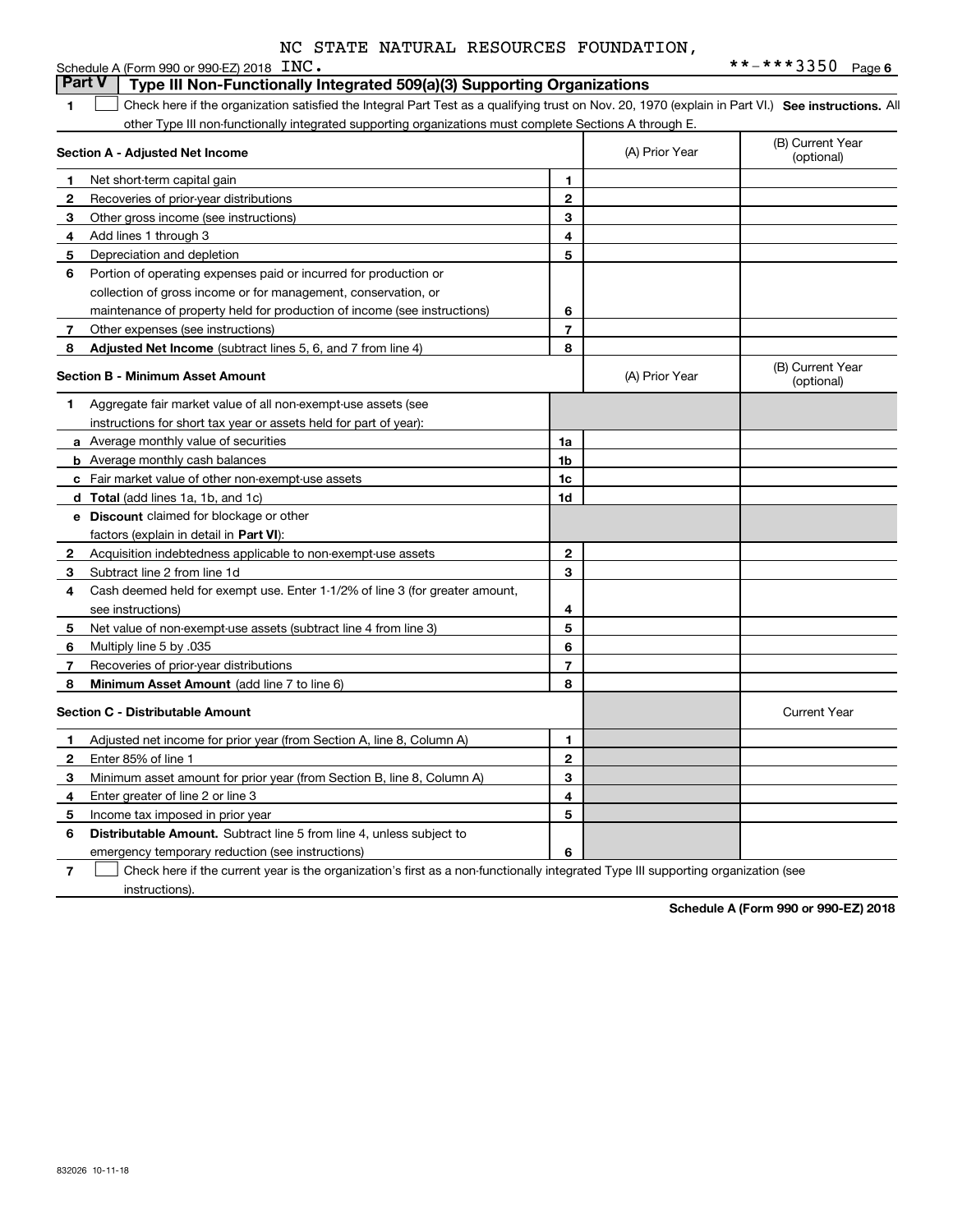|               | Schedule A (Form 990 or 990-EZ) 2018 INC.                                                  |                                    |                                               | **-***3350                                       | Page 7 |
|---------------|--------------------------------------------------------------------------------------------|------------------------------------|-----------------------------------------------|--------------------------------------------------|--------|
| <b>Part V</b> | Type III Non-Functionally Integrated 509(a)(3) Supporting Organizations                    |                                    | (continued)                                   |                                                  |        |
|               | <b>Section D - Distributions</b>                                                           |                                    |                                               | <b>Current Year</b>                              |        |
| 1             | Amounts paid to supported organizations to accomplish exempt purposes                      |                                    |                                               |                                                  |        |
| 2             | Amounts paid to perform activity that directly furthers exempt purposes of supported       |                                    |                                               |                                                  |        |
|               | organizations, in excess of income from activity                                           |                                    |                                               |                                                  |        |
| 3             | Administrative expenses paid to accomplish exempt purposes of supported organizations      |                                    |                                               |                                                  |        |
| 4             | Amounts paid to acquire exempt-use assets                                                  |                                    |                                               |                                                  |        |
| 5             | Qualified set-aside amounts (prior IRS approval required)                                  |                                    |                                               |                                                  |        |
| 6             | Other distributions (describe in Part VI). See instructions.                               |                                    |                                               |                                                  |        |
| 7             | Total annual distributions. Add lines 1 through 6.                                         |                                    |                                               |                                                  |        |
| 8             | Distributions to attentive supported organizations to which the organization is responsive |                                    |                                               |                                                  |        |
|               | (provide details in Part VI). See instructions.                                            |                                    |                                               |                                                  |        |
| 9             | Distributable amount for 2018 from Section C, line 6                                       |                                    |                                               |                                                  |        |
| 10            | Line 8 amount divided by line 9 amount                                                     |                                    |                                               |                                                  |        |
|               | <b>Section E - Distribution Allocations</b> (see instructions)                             | (i)<br><b>Excess Distributions</b> | (ii)<br><b>Underdistributions</b><br>Pre-2018 | (iii)<br><b>Distributable</b><br>Amount for 2018 |        |
| 1             | Distributable amount for 2018 from Section C, line 6                                       |                                    |                                               |                                                  |        |
| 2             | Underdistributions, if any, for years prior to 2018 (reason-                               |                                    |                                               |                                                  |        |
|               | able cause required- explain in Part VI). See instructions.                                |                                    |                                               |                                                  |        |
| 3             | Excess distributions carryover, if any, to 2018                                            |                                    |                                               |                                                  |        |
|               | <b>a</b> From 2013                                                                         |                                    |                                               |                                                  |        |
|               | <b>b</b> From 2014                                                                         |                                    |                                               |                                                  |        |
|               | c From 2015                                                                                |                                    |                                               |                                                  |        |
|               | d From 2016                                                                                |                                    |                                               |                                                  |        |
|               | e From 2017                                                                                |                                    |                                               |                                                  |        |
| f             | <b>Total</b> of lines 3a through e                                                         |                                    |                                               |                                                  |        |
|               | g Applied to underdistributions of prior years                                             |                                    |                                               |                                                  |        |
|               | <b>h</b> Applied to 2018 distributable amount                                              |                                    |                                               |                                                  |        |
|               | Carryover from 2013 not applied (see instructions)                                         |                                    |                                               |                                                  |        |
|               | Remainder. Subtract lines 3g, 3h, and 3i from 3f.                                          |                                    |                                               |                                                  |        |
| 4             | Distributions for 2018 from Section D.                                                     |                                    |                                               |                                                  |        |
|               | line $7:$                                                                                  |                                    |                                               |                                                  |        |
|               | a Applied to underdistributions of prior years                                             |                                    |                                               |                                                  |        |
|               | <b>b</b> Applied to 2018 distributable amount                                              |                                    |                                               |                                                  |        |
|               | <b>c</b> Remainder. Subtract lines 4a and 4b from 4.                                       |                                    |                                               |                                                  |        |
|               | Remaining underdistributions for years prior to 2018, if                                   |                                    |                                               |                                                  |        |
|               | any. Subtract lines 3g and 4a from line 2. For result greater                              |                                    |                                               |                                                  |        |
|               | than zero, explain in Part VI. See instructions.                                           |                                    |                                               |                                                  |        |
| 6             | Remaining underdistributions for 2018. Subtract lines 3h                                   |                                    |                                               |                                                  |        |
|               | and 4b from line 1. For result greater than zero, explain in                               |                                    |                                               |                                                  |        |
|               | Part VI. See instructions.                                                                 |                                    |                                               |                                                  |        |
| 7             | Excess distributions carryover to 2019. Add lines 3j                                       |                                    |                                               |                                                  |        |
|               | and 4c.                                                                                    |                                    |                                               |                                                  |        |
| 8             | Breakdown of line 7:                                                                       |                                    |                                               |                                                  |        |
|               | a Excess from 2014                                                                         |                                    |                                               |                                                  |        |
|               | <b>b</b> Excess from 2015                                                                  |                                    |                                               |                                                  |        |
|               | c Excess from 2016                                                                         |                                    |                                               |                                                  |        |
|               | d Excess from 2017                                                                         |                                    |                                               |                                                  |        |
|               | e Excess from 2018                                                                         |                                    |                                               |                                                  |        |
|               |                                                                                            |                                    |                                               |                                                  |        |

**Schedule A (Form 990 or 990-EZ) 2018**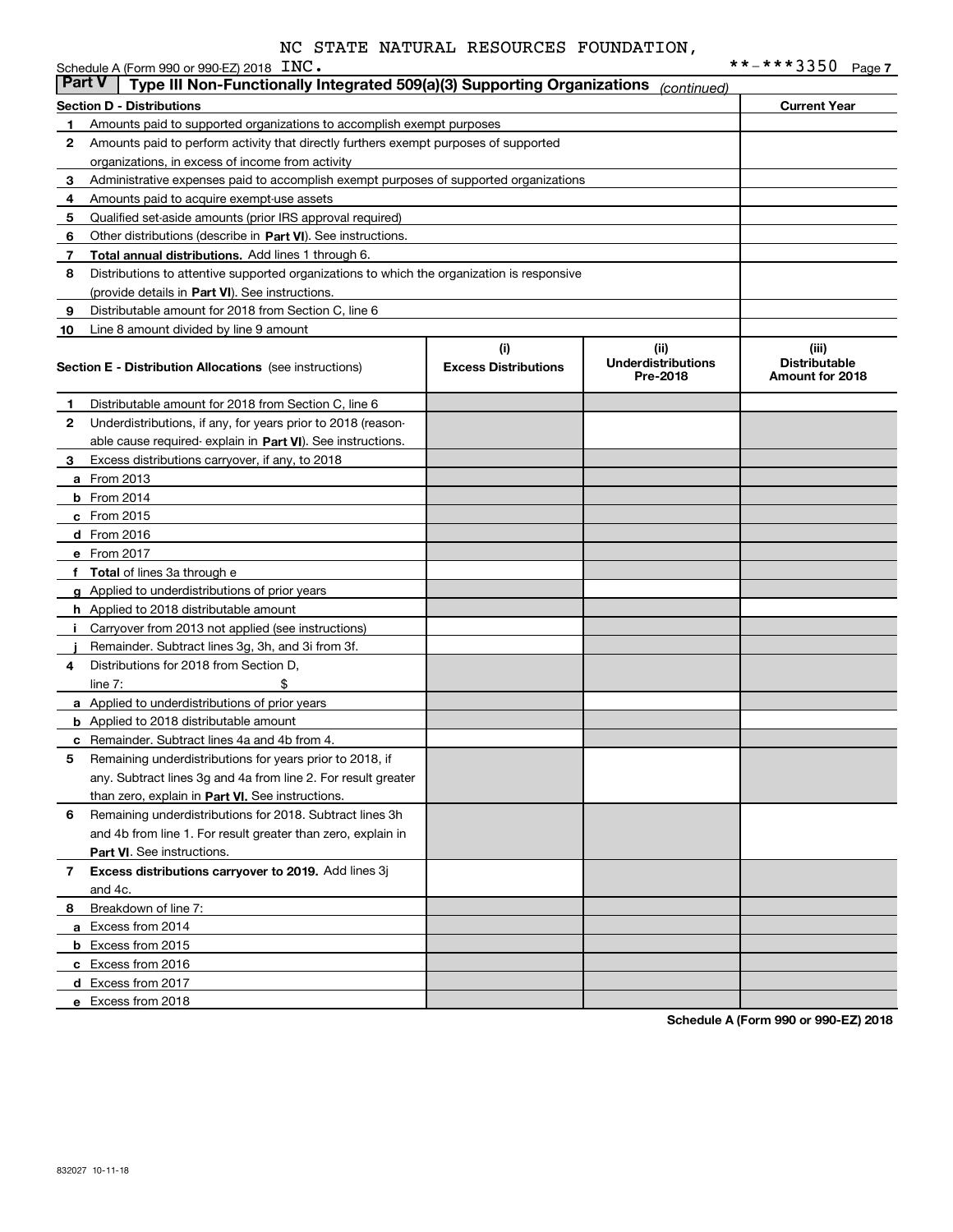|  |  |  |  | NC STATE NATURAL RESOURCES FOUNDATION, |
|--|--|--|--|----------------------------------------|
|--|--|--|--|----------------------------------------|

|                | Schedule A (Form 990 or 990-EZ) 2018 INC.                                                                                                                                                                                                                                                                                                                                                                                                                                                                                                                                                   | **-***3350 Page 8 |
|----------------|---------------------------------------------------------------------------------------------------------------------------------------------------------------------------------------------------------------------------------------------------------------------------------------------------------------------------------------------------------------------------------------------------------------------------------------------------------------------------------------------------------------------------------------------------------------------------------------------|-------------------|
| <b>Part VI</b> | Supplemental Information. Provide the explanations required by Part II, line 10; Part II, line 17a or 17b; Part III, line 12;<br>Part IV, Section A, lines 1, 2, 3b, 3c, 4b, 4c, 5a, 6, 9a, 9b, 9c, 11a, 11b, and 11c; Part IV, Section B, lines 1 and 2; Part IV, Section C,<br>line 1; Part IV, Section D, lines 2 and 3; Part IV, Section E, lines 1c, 2a, 2b, 3a, and 3b; Part V, line 1; Part V, Section B, line 1e; Part V,<br>Section D, lines 5, 6, and 8; and Part V, Section E, lines 2, 5, and 6. Also complete this part for any additional information.<br>(See instructions.) |                   |
|                |                                                                                                                                                                                                                                                                                                                                                                                                                                                                                                                                                                                             |                   |
|                |                                                                                                                                                                                                                                                                                                                                                                                                                                                                                                                                                                                             |                   |
|                |                                                                                                                                                                                                                                                                                                                                                                                                                                                                                                                                                                                             |                   |
|                |                                                                                                                                                                                                                                                                                                                                                                                                                                                                                                                                                                                             |                   |
|                |                                                                                                                                                                                                                                                                                                                                                                                                                                                                                                                                                                                             |                   |
|                |                                                                                                                                                                                                                                                                                                                                                                                                                                                                                                                                                                                             |                   |
|                |                                                                                                                                                                                                                                                                                                                                                                                                                                                                                                                                                                                             |                   |
|                |                                                                                                                                                                                                                                                                                                                                                                                                                                                                                                                                                                                             |                   |
|                |                                                                                                                                                                                                                                                                                                                                                                                                                                                                                                                                                                                             |                   |
|                |                                                                                                                                                                                                                                                                                                                                                                                                                                                                                                                                                                                             |                   |
|                |                                                                                                                                                                                                                                                                                                                                                                                                                                                                                                                                                                                             |                   |
|                |                                                                                                                                                                                                                                                                                                                                                                                                                                                                                                                                                                                             |                   |
|                |                                                                                                                                                                                                                                                                                                                                                                                                                                                                                                                                                                                             |                   |
|                |                                                                                                                                                                                                                                                                                                                                                                                                                                                                                                                                                                                             |                   |
|                |                                                                                                                                                                                                                                                                                                                                                                                                                                                                                                                                                                                             |                   |
|                |                                                                                                                                                                                                                                                                                                                                                                                                                                                                                                                                                                                             |                   |
|                |                                                                                                                                                                                                                                                                                                                                                                                                                                                                                                                                                                                             |                   |
|                |                                                                                                                                                                                                                                                                                                                                                                                                                                                                                                                                                                                             |                   |
|                |                                                                                                                                                                                                                                                                                                                                                                                                                                                                                                                                                                                             |                   |
|                |                                                                                                                                                                                                                                                                                                                                                                                                                                                                                                                                                                                             |                   |
|                |                                                                                                                                                                                                                                                                                                                                                                                                                                                                                                                                                                                             |                   |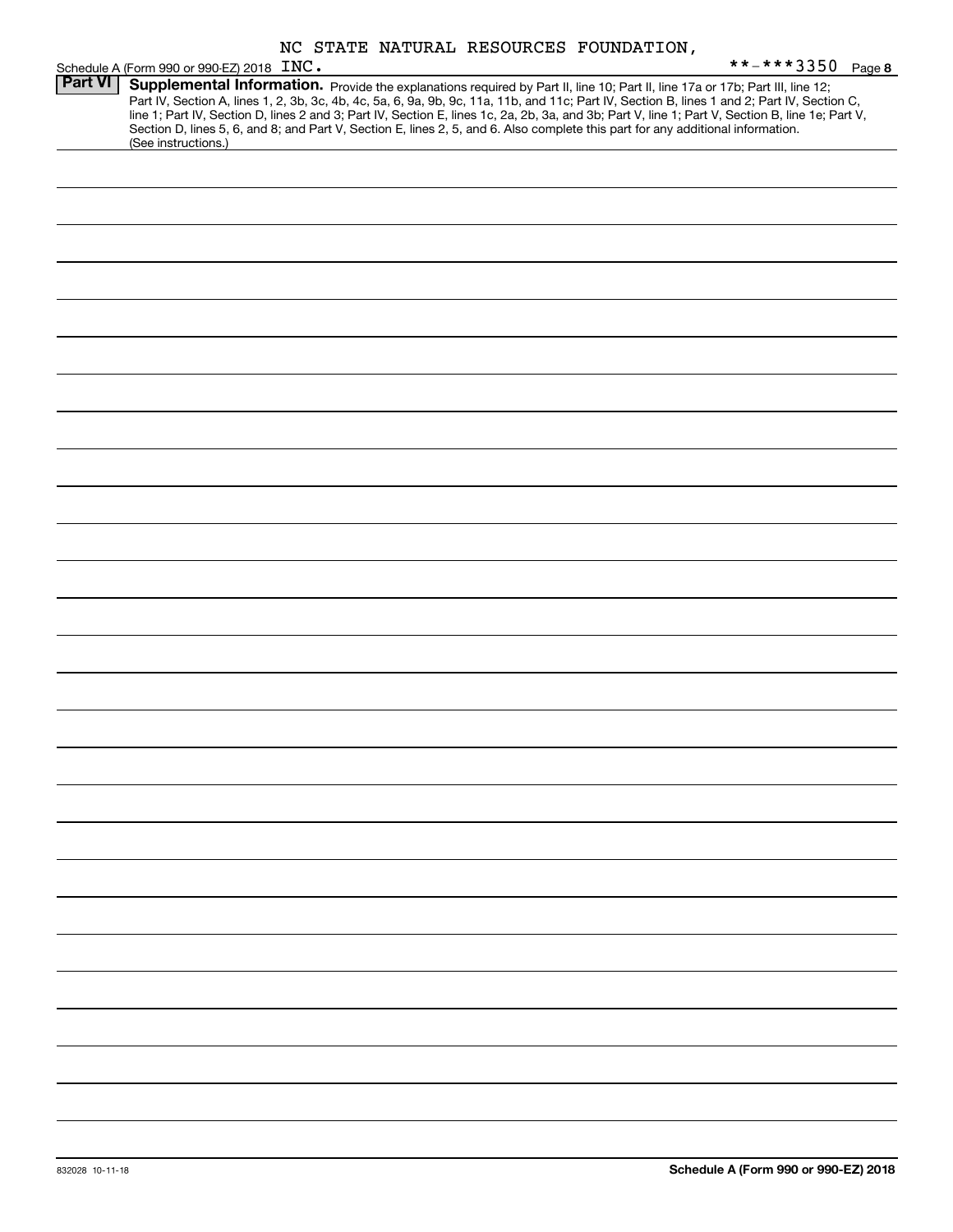Department of the Treasury Internal Revenue Service **(Form 990, 990-EZ, or 990-PF)**

|  | Name of the organization |
|--|--------------------------|

\*\* PUBLIC DISCLOSURE COPY \*\*

# **Schedule B Schedule of Contributors**

**| Attach to Form 990, Form 990-EZ, or Form 990-PF. | Go to www.irs.gov/Form990 for the latest information.** OMB No. 1545-0047

**2018**

**Employer identification number**

|                                                                       | NC STATE NATURAL RESOURCES FOUNDATION,<br>INC.                            | **-***3350 |  |  |  |
|-----------------------------------------------------------------------|---------------------------------------------------------------------------|------------|--|--|--|
| <b>Organization type (check one):</b>                                 |                                                                           |            |  |  |  |
| Filers of:                                                            | Section:                                                                  |            |  |  |  |
| Form 990 or 990-EZ                                                    | $\lfloor x \rfloor$ 501(c)( 3) (enter number) organization                |            |  |  |  |
|                                                                       | 4947(a)(1) nonexempt charitable trust not treated as a private foundation |            |  |  |  |
|                                                                       | 527 political organization                                                |            |  |  |  |
| Form 990-PF                                                           | 501(c)(3) exempt private foundation                                       |            |  |  |  |
| 4947(a)(1) nonexempt charitable trust treated as a private foundation |                                                                           |            |  |  |  |
|                                                                       |                                                                           |            |  |  |  |
|                                                                       |                                                                           |            |  |  |  |

Check if your organization is covered by the **General Rule** or a **Special Rule. Note:**  Only a section 501(c)(7), (8), or (10) organization can check boxes for both the General Rule and a Special Rule. See instructions.

### **General Rule**

 $\mathcal{L}^{\text{max}}$ 

For an organization filing Form 990, 990-EZ, or 990-PF that received, during the year, contributions totaling \$5,000 or more (in money or property) from any one contributor. Complete Parts I and II. See instructions for determining a contributor's total contributions.

### **Special Rules**

any one contributor, during the year, total contributions of the greater of  $\,$  (1) \$5,000; or **(2)** 2% of the amount on (i) Form 990, Part VIII, line 1h;  $\boxed{\textbf{X}}$  For an organization described in section 501(c)(3) filing Form 990 or 990-EZ that met the 33 1/3% support test of the regulations under sections 509(a)(1) and 170(b)(1)(A)(vi), that checked Schedule A (Form 990 or 990-EZ), Part II, line 13, 16a, or 16b, and that received from or (ii) Form 990-EZ, line 1. Complete Parts I and II.

year, total contributions of more than \$1,000 *exclusively* for religious, charitable, scientific, literary, or educational purposes, or for the For an organization described in section 501(c)(7), (8), or (10) filing Form 990 or 990-EZ that received from any one contributor, during the prevention of cruelty to children or animals. Complete Parts I (entering "N/A" in column (b) instead of the contributor name and address), II, and III.  $\mathcal{L}^{\text{max}}$ 

purpose. Don't complete any of the parts unless the **General Rule** applies to this organization because it received *nonexclusively* year, contributions <sub>exclusively</sub> for religious, charitable, etc., purposes, but no such contributions totaled more than \$1,000. If this box is checked, enter here the total contributions that were received during the year for an  $\;$ exclusively religious, charitable, etc., For an organization described in section 501(c)(7), (8), or (10) filing Form 990 or 990-EZ that received from any one contributor, during the religious, charitable, etc., contributions totaling \$5,000 or more during the year  $\Box$ — $\Box$   $\Box$  $\mathcal{L}^{\text{max}}$ 

**Caution:**  An organization that isn't covered by the General Rule and/or the Special Rules doesn't file Schedule B (Form 990, 990-EZ, or 990-PF),  **must** but it answer "No" on Part IV, line 2, of its Form 990; or check the box on line H of its Form 990-EZ or on its Form 990-PF, Part I, line 2, to certify that it doesn't meet the filing requirements of Schedule B (Form 990, 990-EZ, or 990-PF).

**For Paperwork Reduction Act Notice, see the instructions for Form 990, 990-EZ, or 990-PF. Schedule B (Form 990, 990-EZ, or 990-PF) (2018)** LHA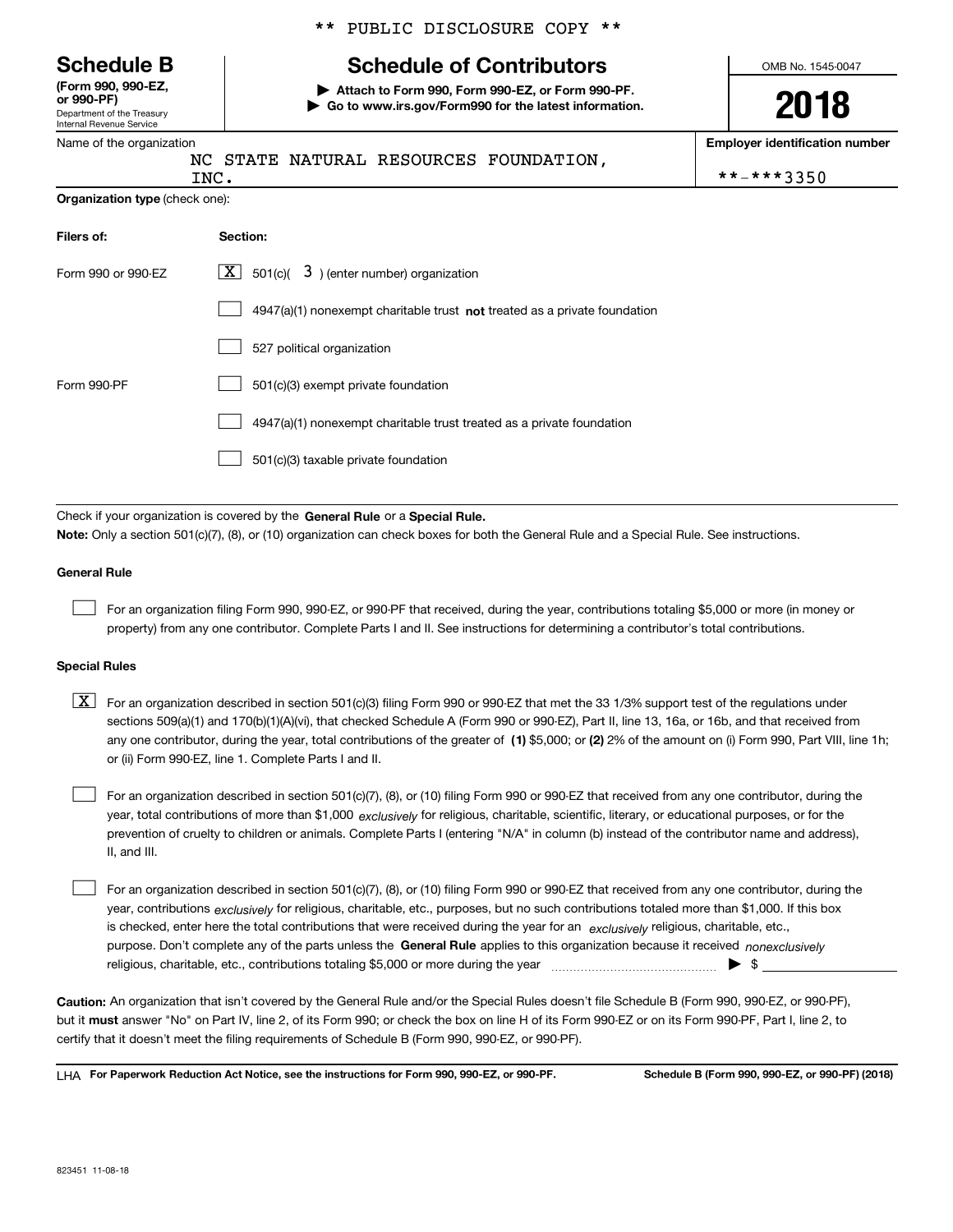# Schedule B (Form 990, 990-EZ, or 990-PF) (2018) Page 2

## NC STATE NATURAL RESOURCES FOUNDATION, INC. \*\*-\*\*\*3350

|            | Schedule B (Form 990, 990-EZ, or 990-PF) (2018)                                                |                                   | Page 2                                                                                                                            |  |  |
|------------|------------------------------------------------------------------------------------------------|-----------------------------------|-----------------------------------------------------------------------------------------------------------------------------------|--|--|
| INC.       | Name of organization<br>NC STATE NATURAL RESOURCES FOUNDATION,                                 |                                   | <b>Employer identification number</b><br>**-***3350                                                                               |  |  |
| Part I     | Contributors (see instructions). Use duplicate copies of Part I if additional space is needed. |                                   |                                                                                                                                   |  |  |
| (a)<br>No. | (b)<br>Name, address, and ZIP + 4                                                              | (c)<br><b>Total contributions</b> | (d)<br>Type of contribution                                                                                                       |  |  |
| 1          |                                                                                                | 115, 313.<br>\$                   | $\overline{\mathbf{X}}$<br>Person<br>Payroll<br>Noncash<br>(Complete Part II for<br>noncash contributions.)                       |  |  |
| (a)<br>No. | (b)<br>Name, address, and ZIP + 4                                                              | (c)<br><b>Total contributions</b> | (d)<br>Type of contribution                                                                                                       |  |  |
| 2          |                                                                                                | 100,000.<br>\$                    | $\overline{\text{X}}$<br>Person<br>Payroll<br>Noncash<br>(Complete Part II for<br>noncash contributions.)                         |  |  |
| (a)<br>No. | (b)<br>Name, address, and ZIP + 4                                                              | (c)<br><b>Total contributions</b> | (d)<br>Type of contribution                                                                                                       |  |  |
| 3          |                                                                                                | 100,000.<br>\$                    | $\overline{\mathbf{X}}$<br>Person<br>Payroll<br>Noncash<br>(Complete Part II for<br>noncash contributions.)                       |  |  |
| (a)<br>No. | (b)<br>Name, address, and ZIP + 4                                                              | (c)<br><b>Total contributions</b> | (d)<br>Type of contribution                                                                                                       |  |  |
| 4          |                                                                                                | 63,000.<br>\$                     | $\mathbf{X}$<br>Person<br>Payroll<br><b>Noncash</b><br>$\boxed{\text{X}}$<br>(Complete Part II for<br>noncash contributions.)     |  |  |
| (a)<br>No. | (b)<br>Name, address, and ZIP + 4                                                              | (c)<br><b>Total contributions</b> | (d)<br>Type of contribution                                                                                                       |  |  |
| 5          |                                                                                                | 50,000.<br>\$                     | $\boxed{\text{X}}$<br>Person<br>Payroll<br>Noncash<br>$\overline{\mathbf{X}}$<br>(Complete Part II for<br>noncash contributions.) |  |  |
| (a)<br>No. | (b)<br>Name, address, and ZIP + 4                                                              | (c)<br><b>Total contributions</b> | (d)<br>Type of contribution                                                                                                       |  |  |
| 6          |                                                                                                | 50,000.<br>\$                     | $\boxed{\text{X}}$<br>Person<br>Payroll<br>Noncash<br>(Complete Part II for<br>noncash contributions.)                            |  |  |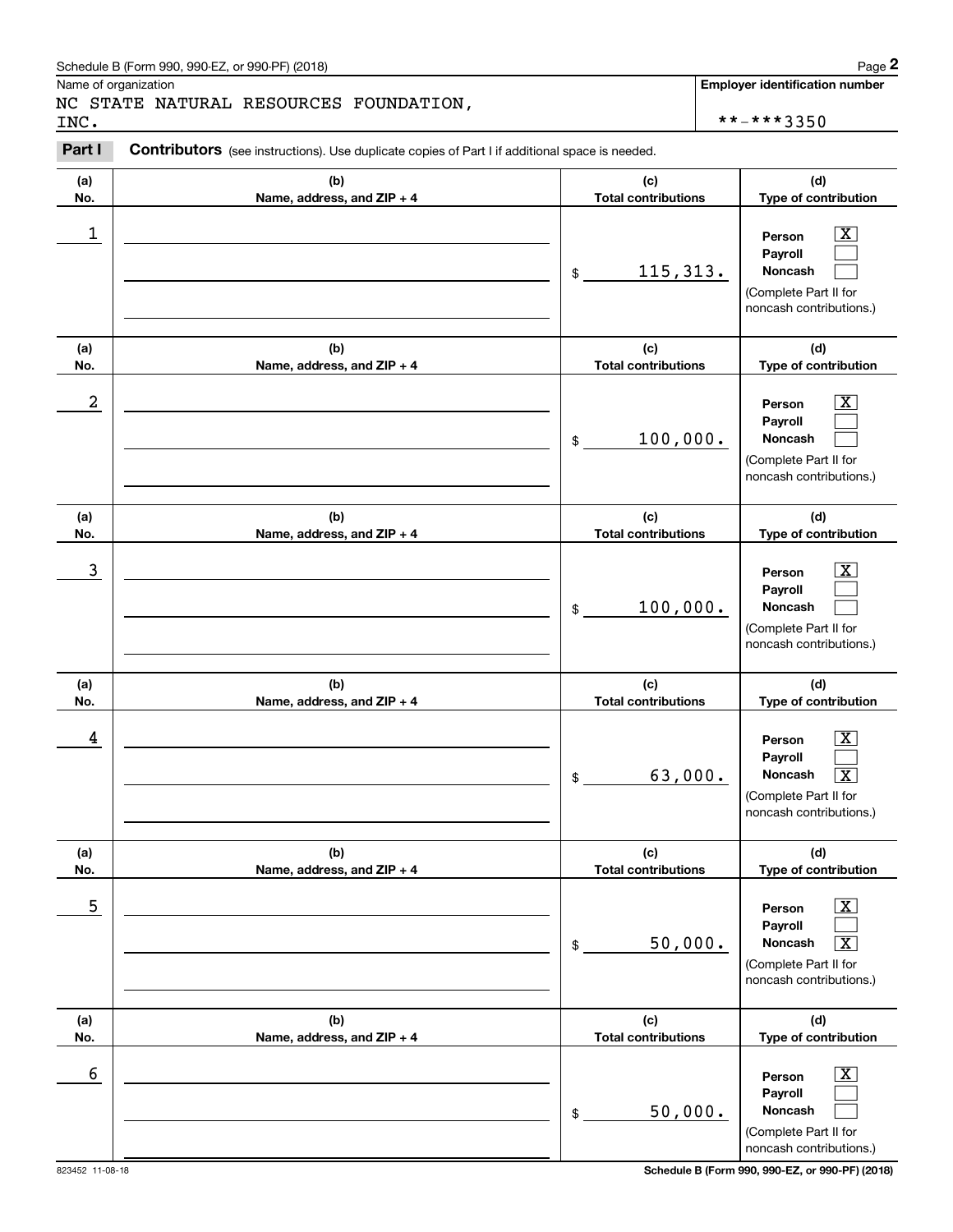### Schedule B (Form 990, 990-EZ, or 990-PF) (2018) **Page 2** Page 1 and the state of the state of the state of the state of the state of the state of the state of the state of the state of the state of the state of the state o

Name of organization

### NC STATE NATURAL RESOURCES FOUNDATION, INC. \*\*-\*\*\*3350

**Employer identification number**

### **(a)No.(b)Name, address, and ZIP + 4 (c)Total contributions (d)Type of contribution PersonPayrollNoncash (a)No.(b)Name, address, and ZIP + 4 (c)Total contributions (d)Type of contribution PersonPayrollNoncash (a)No.(b)Name, address, and ZIP + 4 (c)Total contributions (d)Type of contribution PersonPayrollNoncash (a) No.(b) Name, address, and ZIP + 4 (c) Total contributions (d) Type of contribution PersonPayrollNoncash(a) No.(b) Name, address, and ZIP + 4 (c) Total contributions (d) Type of contribution PersonPayrollNoncash (a) No.(b)Name, address, and ZIP + 4 (c) Total contributions (d) Type of contribution PersonPayrollNoncash Contributors** (see instructions). Use duplicate copies of Part I if additional space is needed. \$(Complete Part II for noncash contributions.) \$(Complete Part II for noncash contributions.) \$(Complete Part II for noncash contributions.) \$(Complete Part II for noncash contributions.) \$(Complete Part II for noncash contributions.) \$(Complete Part II for noncash contributions.) Chedule B (Form 990, 990-EZ, or 990-PF) (2018)<br>Iame of organization<br>**IC STATE NATURAL RESOURCES FOUNDATION**,<br>NC.<br>**Part I** Contributors (see instructions). Use duplicate copies of Part I if additional space is needed.  $\lceil \text{X} \rceil$  $\mathcal{L}^{\text{max}}$  $\mathcal{L}^{\text{max}}$  $\boxed{\text{X}}$  $\mathcal{L}^{\text{max}}$  $\mathcal{L}^{\text{max}}$  $|X|$  $\mathcal{L}^{\text{max}}$  $\mathcal{L}^{\text{max}}$  $\mathcal{L}^{\text{max}}$  $\mathcal{L}^{\text{max}}$  $\mathcal{L}^{\text{max}}$  $\mathcal{L}^{\text{max}}$  $\mathcal{L}^{\text{max}}$  $\mathcal{L}^{\text{max}}$  $\mathcal{L}^{\text{max}}$  $\mathcal{L}^{\text{max}}$  $\mathcal{L}^{\text{max}}$ 7 X 38,567. 8 X 35,000. example and the set of the set of the set of the set of the set of the set of the set of the set of the set of 31,500.

823452 11-08-18 **Schedule B (Form 990, 990-EZ, or 990-PF) (2018)**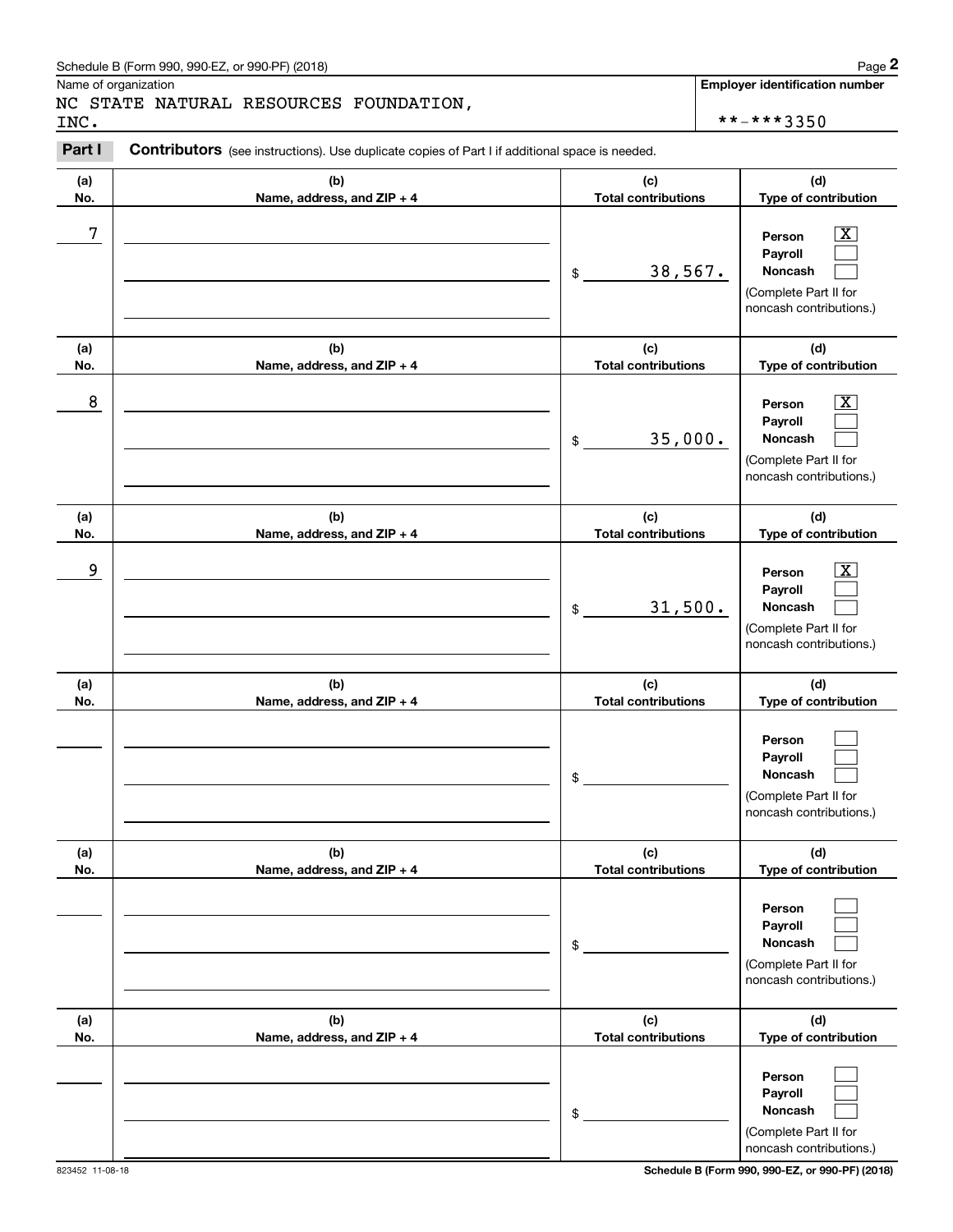|                              | Schedule B (Form 990, 990-EZ, or 990-PF) (2018)                                                     |                                                 |                                          | Page 3                                |                      |  |
|------------------------------|-----------------------------------------------------------------------------------------------------|-------------------------------------------------|------------------------------------------|---------------------------------------|----------------------|--|
|                              | Name of organization<br>NC STATE NATURAL RESOURCES FOUNDATION,                                      |                                                 |                                          | <b>Employer identification number</b> |                      |  |
| INC.                         |                                                                                                     |                                                 |                                          | **-***3350                            |                      |  |
| Part II                      | Noncash Property (see instructions). Use duplicate copies of Part II if additional space is needed. |                                                 |                                          |                                       |                      |  |
| (a)<br>No.<br>from<br>Part I | (b)<br>Description of noncash property given                                                        | (c)<br>FMV (or estimate)<br>(See instructions.) |                                          | (d)<br>Date received                  |                      |  |
| 4                            | IRA ROLLOVER                                                                                        |                                                 |                                          |                                       |                      |  |
|                              |                                                                                                     | 10,000.<br>\$                                   |                                          | 09/06/18                              |                      |  |
| (a)<br>No.<br>from<br>Part I | (b)<br>Description of noncash property given                                                        | (c)                                             | FMV (or estimate)<br>(See instructions.) |                                       | (d)<br>Date received |  |
| 5                            | IRA ROLLOVER                                                                                        |                                                 |                                          |                                       |                      |  |
|                              |                                                                                                     | 50,000.<br>$\frac{1}{2}$                        |                                          | 09/06/18                              |                      |  |
| (a)<br>No.<br>from<br>Part I | (b)<br>Description of noncash property given                                                        | (c)<br>FMV (or estimate)<br>(See instructions.) |                                          | (d)<br>Date received                  |                      |  |
|                              |                                                                                                     | \$                                              |                                          |                                       |                      |  |
| (a)<br>No.<br>from<br>Part I | (b)<br>Description of noncash property given                                                        | (c)<br>FMV (or estimate)<br>(See instructions.) |                                          | (d)<br>Date received                  |                      |  |
|                              |                                                                                                     | \$                                              |                                          |                                       |                      |  |
| (a)<br>No.<br>from<br>Part I | (b)<br>Description of noncash property given                                                        | (c)<br>FMV (or estimate)<br>(See instructions.) |                                          | (d)<br>Date received                  |                      |  |
|                              |                                                                                                     | \$                                              |                                          |                                       |                      |  |
| (a)<br>No.<br>from<br>Part I | (b)<br>Description of noncash property given                                                        | (c)<br>FMV (or estimate)<br>(See instructions.) |                                          | (d)<br>Date received                  |                      |  |
|                              |                                                                                                     | \$                                              |                                          |                                       |                      |  |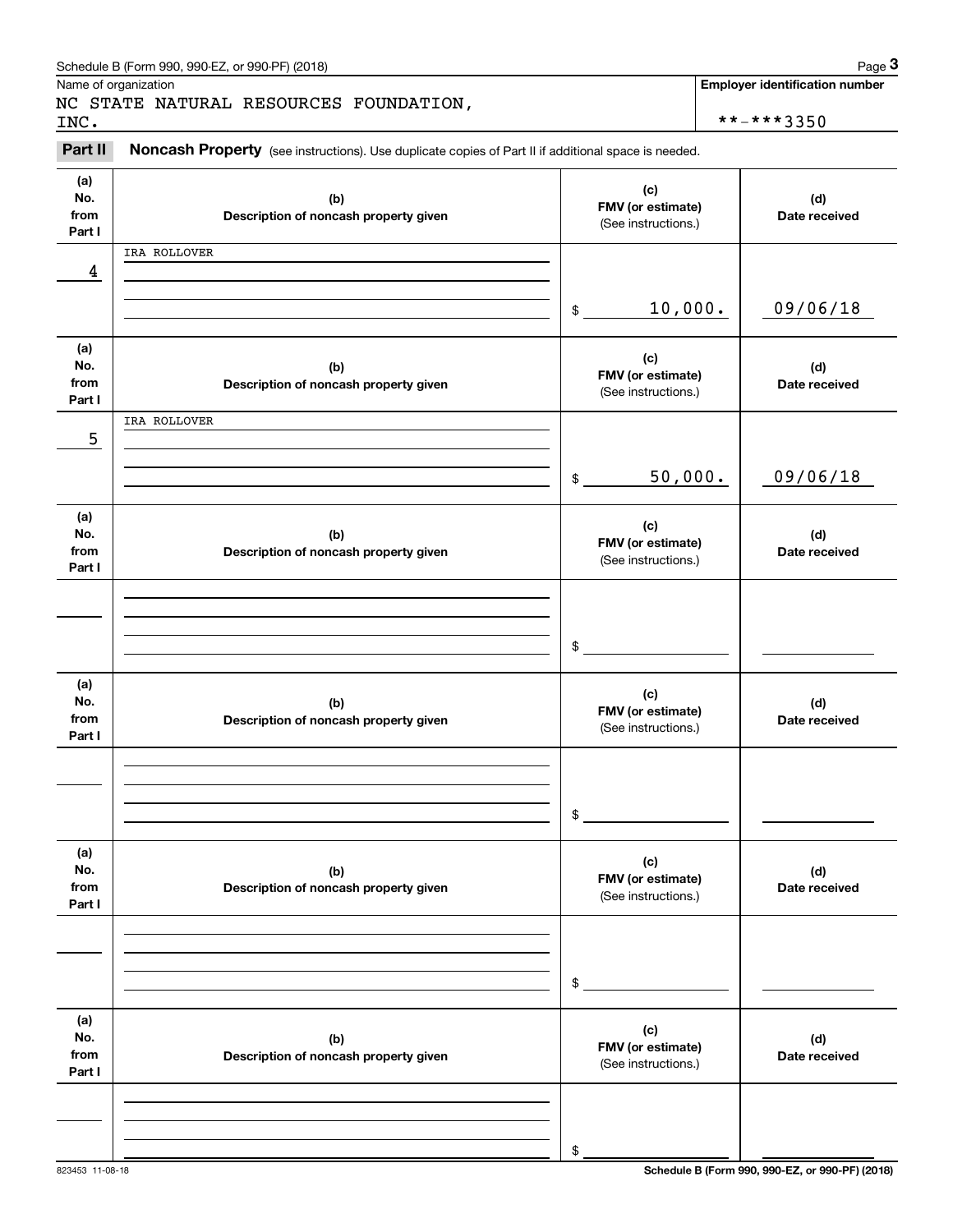|                 | Schedule B (Form 990, 990-EZ, or 990-PF) (2018)                                                                                                                                                                                                                                                                                                                                                                                                                                                                  |                      |  |                                          | Page 4                                   |  |  |
|-----------------|------------------------------------------------------------------------------------------------------------------------------------------------------------------------------------------------------------------------------------------------------------------------------------------------------------------------------------------------------------------------------------------------------------------------------------------------------------------------------------------------------------------|----------------------|--|------------------------------------------|------------------------------------------|--|--|
|                 | Name of organization                                                                                                                                                                                                                                                                                                                                                                                                                                                                                             |                      |  |                                          | <b>Employer identification number</b>    |  |  |
|                 | NC STATE NATURAL RESOURCES FOUNDATION,                                                                                                                                                                                                                                                                                                                                                                                                                                                                           |                      |  |                                          |                                          |  |  |
| INC.            |                                                                                                                                                                                                                                                                                                                                                                                                                                                                                                                  |                      |  |                                          | **-***3350                               |  |  |
| Part III        | Exclusively religious, charitable, etc., contributions to organizations described in section 501(c)(7), (8), or (10) that total more than \$1,000 for the year<br>from any one contributor. Complete columns (a) through (e) and the following line entry. For organizations<br>completing Part III, enter the total of exclusively religious, charitable, etc., contributions of \$1,000 or less for the year. (Enter this info. once.) > \$<br>Use duplicate copies of Part III if additional space is needed. |                      |  |                                          |                                          |  |  |
| (a) No.         |                                                                                                                                                                                                                                                                                                                                                                                                                                                                                                                  |                      |  |                                          |                                          |  |  |
| from<br>Part I  | (b) Purpose of gift                                                                                                                                                                                                                                                                                                                                                                                                                                                                                              | (c) Use of gift      |  |                                          | (d) Description of how gift is held      |  |  |
|                 |                                                                                                                                                                                                                                                                                                                                                                                                                                                                                                                  |                      |  |                                          |                                          |  |  |
|                 |                                                                                                                                                                                                                                                                                                                                                                                                                                                                                                                  |                      |  |                                          |                                          |  |  |
|                 |                                                                                                                                                                                                                                                                                                                                                                                                                                                                                                                  |                      |  |                                          |                                          |  |  |
|                 |                                                                                                                                                                                                                                                                                                                                                                                                                                                                                                                  |                      |  |                                          |                                          |  |  |
|                 |                                                                                                                                                                                                                                                                                                                                                                                                                                                                                                                  | (e) Transfer of gift |  |                                          |                                          |  |  |
|                 |                                                                                                                                                                                                                                                                                                                                                                                                                                                                                                                  |                      |  |                                          |                                          |  |  |
|                 | Transferee's name, address, and $ZIP + 4$                                                                                                                                                                                                                                                                                                                                                                                                                                                                        |                      |  |                                          | Relationship of transferor to transferee |  |  |
|                 |                                                                                                                                                                                                                                                                                                                                                                                                                                                                                                                  |                      |  |                                          |                                          |  |  |
|                 |                                                                                                                                                                                                                                                                                                                                                                                                                                                                                                                  |                      |  |                                          |                                          |  |  |
|                 |                                                                                                                                                                                                                                                                                                                                                                                                                                                                                                                  |                      |  |                                          |                                          |  |  |
| (a) No.         |                                                                                                                                                                                                                                                                                                                                                                                                                                                                                                                  |                      |  |                                          |                                          |  |  |
| from            | (b) Purpose of gift                                                                                                                                                                                                                                                                                                                                                                                                                                                                                              | (c) Use of gift      |  |                                          | (d) Description of how gift is held      |  |  |
| Part I          |                                                                                                                                                                                                                                                                                                                                                                                                                                                                                                                  |                      |  |                                          |                                          |  |  |
|                 |                                                                                                                                                                                                                                                                                                                                                                                                                                                                                                                  |                      |  |                                          |                                          |  |  |
|                 |                                                                                                                                                                                                                                                                                                                                                                                                                                                                                                                  |                      |  |                                          |                                          |  |  |
|                 |                                                                                                                                                                                                                                                                                                                                                                                                                                                                                                                  |                      |  |                                          |                                          |  |  |
|                 | (e) Transfer of gift                                                                                                                                                                                                                                                                                                                                                                                                                                                                                             |                      |  |                                          |                                          |  |  |
|                 |                                                                                                                                                                                                                                                                                                                                                                                                                                                                                                                  |                      |  |                                          |                                          |  |  |
|                 | Transferee's name, address, and ZIP + 4                                                                                                                                                                                                                                                                                                                                                                                                                                                                          |                      |  |                                          | Relationship of transferor to transferee |  |  |
|                 |                                                                                                                                                                                                                                                                                                                                                                                                                                                                                                                  |                      |  |                                          |                                          |  |  |
|                 |                                                                                                                                                                                                                                                                                                                                                                                                                                                                                                                  |                      |  |                                          |                                          |  |  |
|                 |                                                                                                                                                                                                                                                                                                                                                                                                                                                                                                                  |                      |  |                                          |                                          |  |  |
|                 |                                                                                                                                                                                                                                                                                                                                                                                                                                                                                                                  |                      |  |                                          |                                          |  |  |
| (a) No.<br>from | (b) Purpose of gift                                                                                                                                                                                                                                                                                                                                                                                                                                                                                              | (c) Use of gift      |  |                                          | (d) Description of how gift is held      |  |  |
| Part I          |                                                                                                                                                                                                                                                                                                                                                                                                                                                                                                                  |                      |  |                                          |                                          |  |  |
|                 |                                                                                                                                                                                                                                                                                                                                                                                                                                                                                                                  |                      |  |                                          |                                          |  |  |
|                 |                                                                                                                                                                                                                                                                                                                                                                                                                                                                                                                  |                      |  |                                          |                                          |  |  |
|                 |                                                                                                                                                                                                                                                                                                                                                                                                                                                                                                                  |                      |  |                                          |                                          |  |  |
|                 |                                                                                                                                                                                                                                                                                                                                                                                                                                                                                                                  | (e) Transfer of gift |  |                                          |                                          |  |  |
|                 |                                                                                                                                                                                                                                                                                                                                                                                                                                                                                                                  |                      |  |                                          |                                          |  |  |
|                 | Transferee's name, address, and $ZIP + 4$                                                                                                                                                                                                                                                                                                                                                                                                                                                                        |                      |  | Relationship of transferor to transferee |                                          |  |  |
|                 |                                                                                                                                                                                                                                                                                                                                                                                                                                                                                                                  |                      |  |                                          |                                          |  |  |
|                 |                                                                                                                                                                                                                                                                                                                                                                                                                                                                                                                  |                      |  |                                          |                                          |  |  |
|                 |                                                                                                                                                                                                                                                                                                                                                                                                                                                                                                                  |                      |  |                                          |                                          |  |  |
|                 |                                                                                                                                                                                                                                                                                                                                                                                                                                                                                                                  |                      |  |                                          |                                          |  |  |
| (a) No.<br>from | (b) Purpose of gift                                                                                                                                                                                                                                                                                                                                                                                                                                                                                              | (c) Use of gift      |  |                                          | (d) Description of how gift is held      |  |  |
| Part I          |                                                                                                                                                                                                                                                                                                                                                                                                                                                                                                                  |                      |  |                                          |                                          |  |  |
|                 |                                                                                                                                                                                                                                                                                                                                                                                                                                                                                                                  |                      |  |                                          |                                          |  |  |
|                 |                                                                                                                                                                                                                                                                                                                                                                                                                                                                                                                  |                      |  |                                          |                                          |  |  |
|                 |                                                                                                                                                                                                                                                                                                                                                                                                                                                                                                                  |                      |  |                                          |                                          |  |  |
|                 | (e) Transfer of gift                                                                                                                                                                                                                                                                                                                                                                                                                                                                                             |                      |  |                                          |                                          |  |  |
|                 |                                                                                                                                                                                                                                                                                                                                                                                                                                                                                                                  |                      |  |                                          |                                          |  |  |
|                 | Transferee's name, address, and ZIP + 4                                                                                                                                                                                                                                                                                                                                                                                                                                                                          |                      |  |                                          | Relationship of transferor to transferee |  |  |
|                 |                                                                                                                                                                                                                                                                                                                                                                                                                                                                                                                  |                      |  |                                          |                                          |  |  |
|                 |                                                                                                                                                                                                                                                                                                                                                                                                                                                                                                                  |                      |  |                                          |                                          |  |  |
|                 |                                                                                                                                                                                                                                                                                                                                                                                                                                                                                                                  |                      |  |                                          |                                          |  |  |
|                 |                                                                                                                                                                                                                                                                                                                                                                                                                                                                                                                  |                      |  |                                          |                                          |  |  |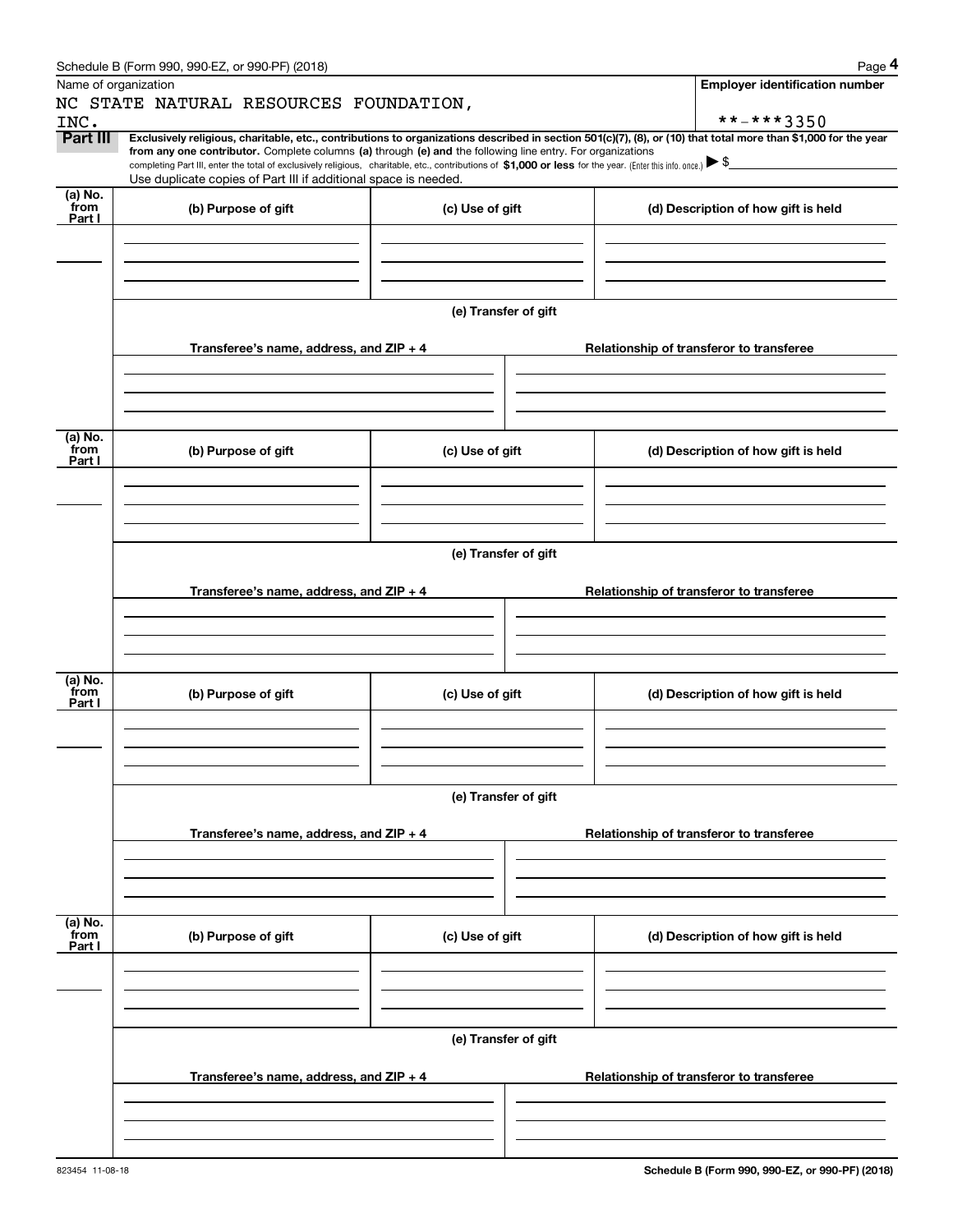| <b>SCHEDULE D</b> |                                                        |                                                                                                                                                                                                                                                                                                            | <b>Supplemental Financial Statements</b>                                                        |  |                | OMB No. 1545-0047                                   |  |
|-------------------|--------------------------------------------------------|------------------------------------------------------------------------------------------------------------------------------------------------------------------------------------------------------------------------------------------------------------------------------------------------------------|-------------------------------------------------------------------------------------------------|--|----------------|-----------------------------------------------------|--|
|                   | (Form 990)                                             |                                                                                                                                                                                                                                                                                                            | Complete if the organization answered "Yes" on Form 990,                                        |  |                |                                                     |  |
|                   |                                                        |                                                                                                                                                                                                                                                                                                            | Part IV, line 6, 7, 8, 9, 10, 11a, 11b, 11c, 11d, 11e, 11f, 12a, or 12b.<br>Attach to Form 990. |  |                | <b>Open to Public</b>                               |  |
|                   | Department of the Treasury<br>Internal Revenue Service |                                                                                                                                                                                                                                                                                                            | Go to www.irs.gov/Form990 for instructions and the latest information.                          |  |                | <b>Inspection</b>                                   |  |
|                   | Name of the organization                               | INC.                                                                                                                                                                                                                                                                                                       | NC STATE NATURAL RESOURCES FOUNDATION,                                                          |  |                | <b>Employer identification number</b><br>**-***3350 |  |
| Part I            |                                                        | Organizations Maintaining Donor Advised Funds or Other Similar Funds or Accounts. Complete if the                                                                                                                                                                                                          |                                                                                                 |  |                |                                                     |  |
|                   |                                                        | organization answered "Yes" on Form 990, Part IV, line 6.                                                                                                                                                                                                                                                  |                                                                                                 |  |                |                                                     |  |
|                   |                                                        |                                                                                                                                                                                                                                                                                                            | (a) Donor advised funds                                                                         |  |                | (b) Funds and other accounts                        |  |
| 1                 |                                                        |                                                                                                                                                                                                                                                                                                            |                                                                                                 |  |                |                                                     |  |
| 2                 | Aggregate value of contributions to (during year)      |                                                                                                                                                                                                                                                                                                            |                                                                                                 |  |                |                                                     |  |
| 4                 | З                                                      |                                                                                                                                                                                                                                                                                                            |                                                                                                 |  |                |                                                     |  |
| 5                 |                                                        | Did the organization inform all donors and donor advisors in writing that the assets held in donor advised funds                                                                                                                                                                                           |                                                                                                 |  |                |                                                     |  |
|                   |                                                        | are the organization's property, subject to the organization's exclusive legal control? <i>manually control</i> and the                                                                                                                                                                                    |                                                                                                 |  |                | Yes<br><b>No</b>                                    |  |
| 6                 |                                                        | Did the organization inform all grantees, donors, and donor advisors in writing that grant funds can be used only                                                                                                                                                                                          |                                                                                                 |  |                |                                                     |  |
|                   |                                                        | for charitable purposes and not for the benefit of the donor or donor advisor, or for any other purpose conferring                                                                                                                                                                                         |                                                                                                 |  |                |                                                     |  |
|                   | impermissible private benefit?                         |                                                                                                                                                                                                                                                                                                            |                                                                                                 |  |                | Yes<br>No                                           |  |
| Part II           |                                                        | Conservation Easements. Complete if the organization answered "Yes" on Form 990, Part IV, line 7.                                                                                                                                                                                                          |                                                                                                 |  |                |                                                     |  |
| 1                 |                                                        | Purpose(s) of conservation easements held by the organization (check all that apply).                                                                                                                                                                                                                      |                                                                                                 |  |                |                                                     |  |
|                   | $X$ Protection of natural habitat                      | Preservation of land for public use (e.g., recreation or education)                                                                                                                                                                                                                                        | Preservation of a historically important land area                                              |  |                |                                                     |  |
|                   |                                                        | Preservation of open space                                                                                                                                                                                                                                                                                 | Preservation of a certified historic structure                                                  |  |                |                                                     |  |
| 2                 |                                                        | Complete lines 2a through 2d if the organization held a qualified conservation contribution in the form of a conservation easement on the last                                                                                                                                                             |                                                                                                 |  |                |                                                     |  |
|                   | day of the tax year.                                   |                                                                                                                                                                                                                                                                                                            |                                                                                                 |  |                | Held at the End of the Tax Year                     |  |
|                   |                                                        |                                                                                                                                                                                                                                                                                                            |                                                                                                 |  | 2a             | 3                                                   |  |
| b                 |                                                        | Total acreage restricted by conservation easements                                                                                                                                                                                                                                                         |                                                                                                 |  | 2 <sub>b</sub> | 640.00                                              |  |
|                   |                                                        |                                                                                                                                                                                                                                                                                                            |                                                                                                 |  | 2 <sub>c</sub> |                                                     |  |
|                   |                                                        | d Number of conservation easements included in (c) acquired after 7/25/06, and not on a historic structure                                                                                                                                                                                                 |                                                                                                 |  |                |                                                     |  |
|                   |                                                        |                                                                                                                                                                                                                                                                                                            |                                                                                                 |  | 2d             |                                                     |  |
| 3                 |                                                        | Number of conservation easements modified, transferred, released, extinguished, or terminated by the organization during the tax                                                                                                                                                                           |                                                                                                 |  |                |                                                     |  |
|                   | $year \blacktriangleright$                             |                                                                                                                                                                                                                                                                                                            |                                                                                                 |  |                |                                                     |  |
| 4<br>5            |                                                        | Number of states where property subject to conservation easement is located $\blacktriangleright$<br>Does the organization have a written policy regarding the periodic monitoring, inspection, handling of                                                                                                |                                                                                                 |  |                |                                                     |  |
|                   |                                                        | violations, and enforcement of the conservation easements it holds?                                                                                                                                                                                                                                        |                                                                                                 |  |                | $ \overline{X} $ No<br>Yes                          |  |
| 6                 |                                                        | Staff and volunteer hours devoted to monitoring, inspecting, handling of violations, and enforcing conservation easements during the year                                                                                                                                                                  |                                                                                                 |  |                |                                                     |  |
|                   |                                                        | 2                                                                                                                                                                                                                                                                                                          |                                                                                                 |  |                |                                                     |  |
| 7                 | $\blacktriangleright$ \$                               | Amount of expenses incurred in monitoring, inspecting, handling of violations, and enforcing conservation easements during the year<br>1,000.                                                                                                                                                              |                                                                                                 |  |                |                                                     |  |
| 8                 |                                                        | Does each conservation easement reported on line 2(d) above satisfy the requirements of section 170(h)(4)(B)(i)                                                                                                                                                                                            |                                                                                                 |  |                |                                                     |  |
|                   | and section $170(h)(4)(B)(ii)?$                        |                                                                                                                                                                                                                                                                                                            |                                                                                                 |  |                | Yes<br>No                                           |  |
| 9                 |                                                        | In Part XIII, describe how the organization reports conservation easements in its revenue and expense statement, and balance sheet, and                                                                                                                                                                    |                                                                                                 |  |                |                                                     |  |
|                   |                                                        | include, if applicable, the text of the footnote to the organization's financial statements that describes the organization's accounting for                                                                                                                                                               |                                                                                                 |  |                |                                                     |  |
|                   | conservation easements.                                |                                                                                                                                                                                                                                                                                                            |                                                                                                 |  |                |                                                     |  |
|                   | Part III                                               | Organizations Maintaining Collections of Art, Historical Treasures, or Other Similar Assets.                                                                                                                                                                                                               |                                                                                                 |  |                |                                                     |  |
|                   |                                                        | Complete if the organization answered "Yes" on Form 990, Part IV, line 8.                                                                                                                                                                                                                                  |                                                                                                 |  |                |                                                     |  |
|                   |                                                        | 1a If the organization elected, as permitted under SFAS 116 (ASC 958), not to report in its revenue statement and balance sheet works of art,<br>historical treasures, or other similar assets held for public exhibition, education, or research in furtherance of public service, provide, in Part XIII, |                                                                                                 |  |                |                                                     |  |
|                   |                                                        | the text of the footnote to its financial statements that describes these items.                                                                                                                                                                                                                           |                                                                                                 |  |                |                                                     |  |
|                   |                                                        | <b>b</b> If the organization elected, as permitted under SFAS 116 (ASC 958), to report in its revenue statement and balance sheet works of art, historical                                                                                                                                                 |                                                                                                 |  |                |                                                     |  |
|                   |                                                        | treasures, or other similar assets held for public exhibition, education, or research in furtherance of public service, provide the following amounts                                                                                                                                                      |                                                                                                 |  |                |                                                     |  |
|                   | relating to these items:                               |                                                                                                                                                                                                                                                                                                            |                                                                                                 |  |                |                                                     |  |
|                   | $\left( 1\right)$                                      | Revenue included on Form 990, Part VIII, line 1 [2000] [2000] [2000] [2000] [2000] [2000] [2000] [2000] [2000                                                                                                                                                                                              |                                                                                                 |  |                | $\triangleright$ \$                                 |  |
|                   |                                                        | (ii) Assets included in Form 990, Part X                                                                                                                                                                                                                                                                   |                                                                                                 |  |                |                                                     |  |
| 2                 |                                                        | If the organization received or held works of art, historical treasures, or other similar assets for financial gain, provide                                                                                                                                                                               |                                                                                                 |  |                |                                                     |  |
|                   |                                                        | the following amounts required to be reported under SFAS 116 (ASC 958) relating to these items:                                                                                                                                                                                                            |                                                                                                 |  |                |                                                     |  |
| а                 |                                                        |                                                                                                                                                                                                                                                                                                            |                                                                                                 |  |                | $\blacktriangleright$ \$                            |  |
|                   |                                                        |                                                                                                                                                                                                                                                                                                            |                                                                                                 |  |                | $\blacktriangleright$ \$                            |  |

832051 10-29-18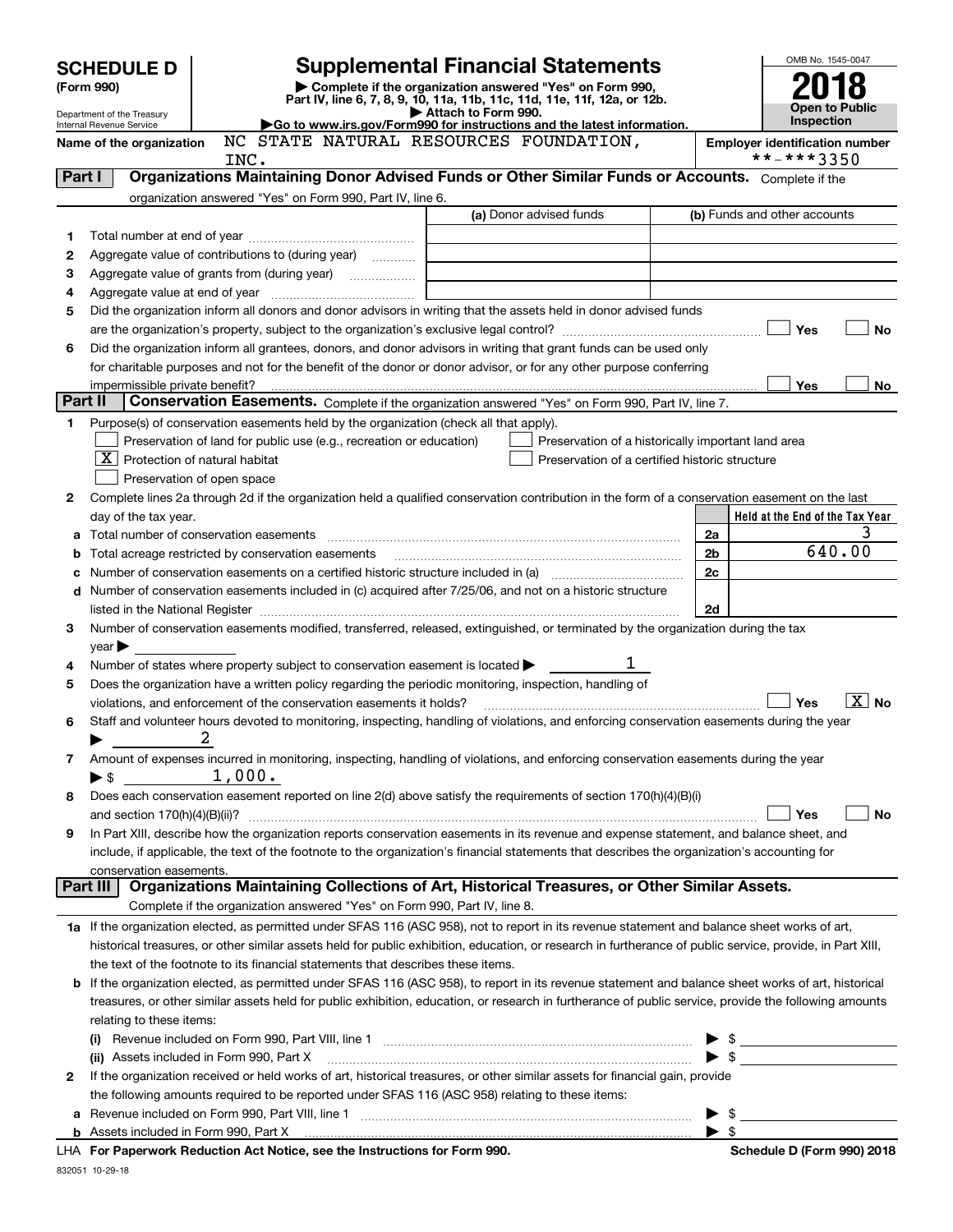|  |  |  |  | NC STATE NATURAL RESOURCES FOUNDATION, |
|--|--|--|--|----------------------------------------|
|--|--|--|--|----------------------------------------|

|               |                                                                                                                                                                                                                                | NC STATE NATURAL RESOURCES FOUNDATION, |                |                           |            |                      |              |                |                     |
|---------------|--------------------------------------------------------------------------------------------------------------------------------------------------------------------------------------------------------------------------------|----------------------------------------|----------------|---------------------------|------------|----------------------|--------------|----------------|---------------------|
|               | INC.<br>Schedule D (Form 990) 2018                                                                                                                                                                                             |                                        |                |                           |            |                      |              | **-***3350     | Page 2              |
|               | Part III<br>Organizations Maintaining Collections of Art, Historical Treasures, or Other Similar Assets (continued)                                                                                                            |                                        |                |                           |            |                      |              |                |                     |
| 3             | Using the organization's acquisition, accession, and other records, check any of the following that are a significant use of its collection items                                                                              |                                        |                |                           |            |                      |              |                |                     |
|               | (check all that apply):                                                                                                                                                                                                        |                                        |                |                           |            |                      |              |                |                     |
| a             | Public exhibition                                                                                                                                                                                                              | d                                      |                | Loan or exchange programs |            |                      |              |                |                     |
| b             | Scholarly research                                                                                                                                                                                                             | e                                      | Other          |                           |            |                      |              |                |                     |
| c             | Preservation for future generations                                                                                                                                                                                            |                                        |                |                           |            |                      |              |                |                     |
| 4             | Provide a description of the organization's collections and explain how they further the organization's exempt purpose in Part XIII.                                                                                           |                                        |                |                           |            |                      |              |                |                     |
| 5             | During the year, did the organization solicit or receive donations of art, historical treasures, or other similar assets                                                                                                       |                                        |                |                           |            |                      |              |                |                     |
|               | to be sold to raise funds rather than to be maintained as part of the organization's collection?                                                                                                                               |                                        |                |                           |            |                      |              | Yes            | No                  |
|               | Part IV<br>Escrow and Custodial Arrangements. Complete if the organization answered "Yes" on Form 990, Part IV, line 9, or                                                                                                     |                                        |                |                           |            |                      |              |                |                     |
|               | reported an amount on Form 990, Part X, line 21.                                                                                                                                                                               |                                        |                |                           |            |                      |              |                |                     |
|               | 1a Is the organization an agent, trustee, custodian or other intermediary for contributions or other assets not included                                                                                                       |                                        |                |                           |            |                      |              |                |                     |
|               |                                                                                                                                                                                                                                |                                        |                |                           |            |                      |              | Yes            | No                  |
|               | b If "Yes," explain the arrangement in Part XIII and complete the following table:                                                                                                                                             |                                        |                |                           |            |                      |              |                |                     |
|               |                                                                                                                                                                                                                                |                                        |                |                           |            |                      |              | Amount         |                     |
|               | c Beginning balance                                                                                                                                                                                                            |                                        |                |                           |            | 1c                   |              |                |                     |
|               |                                                                                                                                                                                                                                |                                        |                |                           |            | 1d                   |              |                |                     |
|               |                                                                                                                                                                                                                                |                                        |                |                           |            |                      |              |                |                     |
| е             | Distributions during the year manufactured and continuum control of the year manufactured and control of the year manufactured and control of the state of the state of the state of the state of the state of the state of th |                                        |                |                           |            | 1e                   |              |                |                     |
| Ť             |                                                                                                                                                                                                                                |                                        |                |                           |            | 1f                   |              |                |                     |
|               | 2a Did the organization include an amount on Form 990, Part X, line 21, for escrow or custodial account liability?                                                                                                             |                                        |                |                           |            |                      |              | Yes            | No                  |
| <b>Part V</b> | <b>b</b> If "Yes," explain the arrangement in Part XIII. Check here if the explanation has been provided on Part XIII<br>Endowment Funds. Complete if the organization answered "Yes" on Form 990, Part IV, line 10.           |                                        |                |                           |            |                      |              |                |                     |
|               |                                                                                                                                                                                                                                |                                        |                |                           |            |                      |              |                |                     |
|               |                                                                                                                                                                                                                                | (a) Current year                       | (b) Prior year | (c) Two years back        |            | (d) Three years back |              |                | (e) Four years back |
|               | 1a Beginning of year balance                                                                                                                                                                                                   | 33, 164, 975.                          | 29, 911, 358.  | 27,306,275.               |            | 27,393,222.          |              |                | 26,465,084.         |
|               |                                                                                                                                                                                                                                | 903, 427.                              | 1,707,240.     |                           | 706,022.   |                      | 1,097,234.   |                | 1,378,468.          |
| c             | Net investment earnings, gains, and losses                                                                                                                                                                                     | 2,326,129.                             | 3,265,869.     |                           | 2,902,076. |                      | $-273,506$ . |                | 2, 122, 916.        |
|               |                                                                                                                                                                                                                                |                                        |                |                           |            |                      |              |                |                     |
|               | e Other expenditures for facilities                                                                                                                                                                                            |                                        |                |                           |            |                      |              |                |                     |
|               | and programs                                                                                                                                                                                                                   | 1,664,977.                             | 1,719,492.     |                           | 1,003,015. |                      | 910,675.     |                | 2,573,246.          |
|               |                                                                                                                                                                                                                                |                                        |                |                           |            |                      |              |                |                     |
| g             | End of year balance                                                                                                                                                                                                            | 34,729,554.                            | 33, 164, 975.  | 29, 911, 358.             |            | 27, 306, 275.        |              |                | 27, 393, 222.       |
| 2             | Provide the estimated percentage of the current year end balance (line 1g, column (a)) held as:                                                                                                                                |                                        |                |                           |            |                      |              |                |                     |
|               | a Board designated or quasi-endowment >                                                                                                                                                                                        | 14.23                                  | %              |                           |            |                      |              |                |                     |
|               | 56.12<br><b>b</b> Permanent endowment $\blacktriangleright$                                                                                                                                                                    | %                                      |                |                           |            |                      |              |                |                     |
|               | <b>c</b> Temporarily restricted endowment $\blacktriangleright$                                                                                                                                                                | 29.65<br>%                             |                |                           |            |                      |              |                |                     |
|               | The percentages on lines 2a, 2b, and 2c should equal 100%.                                                                                                                                                                     |                                        |                |                           |            |                      |              |                |                     |
|               | 3a Are there endowment funds not in the possession of the organization that are held and administered for the organization                                                                                                     |                                        |                |                           |            |                      |              |                |                     |
|               | by:                                                                                                                                                                                                                            |                                        |                |                           |            |                      |              |                | Yes<br>No           |
|               | (i)                                                                                                                                                                                                                            |                                        |                |                           |            |                      |              | 3a(i)          | х                   |
|               | related organizations www.communications.communications.communications.communications.communications.communications.com<br>(ii)                                                                                                |                                        |                |                           |            |                      |              | 3a(ii)         | X                   |
|               |                                                                                                                                                                                                                                |                                        |                |                           |            |                      |              | 3b             |                     |
| 4             | Describe in Part XIII the intended uses of the organization's endowment funds.                                                                                                                                                 |                                        |                |                           |            |                      |              |                |                     |
|               | <b>Part VI</b><br>Land, Buildings, and Equipment.                                                                                                                                                                              |                                        |                |                           |            |                      |              |                |                     |
|               | Complete if the organization answered "Yes" on Form 990, Part IV, line 11a. See Form 990, Part X, line 10.                                                                                                                     |                                        |                |                           |            |                      |              |                |                     |
|               | Description of property                                                                                                                                                                                                        | (a) Cost or other                      |                | (b) Cost or other         |            | (c) Accumulated      |              | (d) Book value |                     |
|               |                                                                                                                                                                                                                                | basis (investment)                     |                | basis (other)             |            | depreciation         |              |                |                     |
|               |                                                                                                                                                                                                                                |                                        |                | 764,673.                  |            |                      |              |                | 764,673.            |
|               |                                                                                                                                                                                                                                |                                        |                |                           |            |                      |              |                |                     |
|               |                                                                                                                                                                                                                                |                                        |                |                           |            |                      |              |                |                     |
|               |                                                                                                                                                                                                                                |                                        |                |                           |            |                      |              |                |                     |
|               |                                                                                                                                                                                                                                |                                        |                | 356,760.                  |            | 339,225.             |              |                | 17,535.             |
|               | e Other                                                                                                                                                                                                                        |                                        |                | $\overline{165}$ , 235.   |            | 70,225.              |              |                | 95,010.             |
|               |                                                                                                                                                                                                                                |                                        |                |                           |            |                      | ▶            |                | 877, 218.           |

**Schedule D (Form 990) 2018**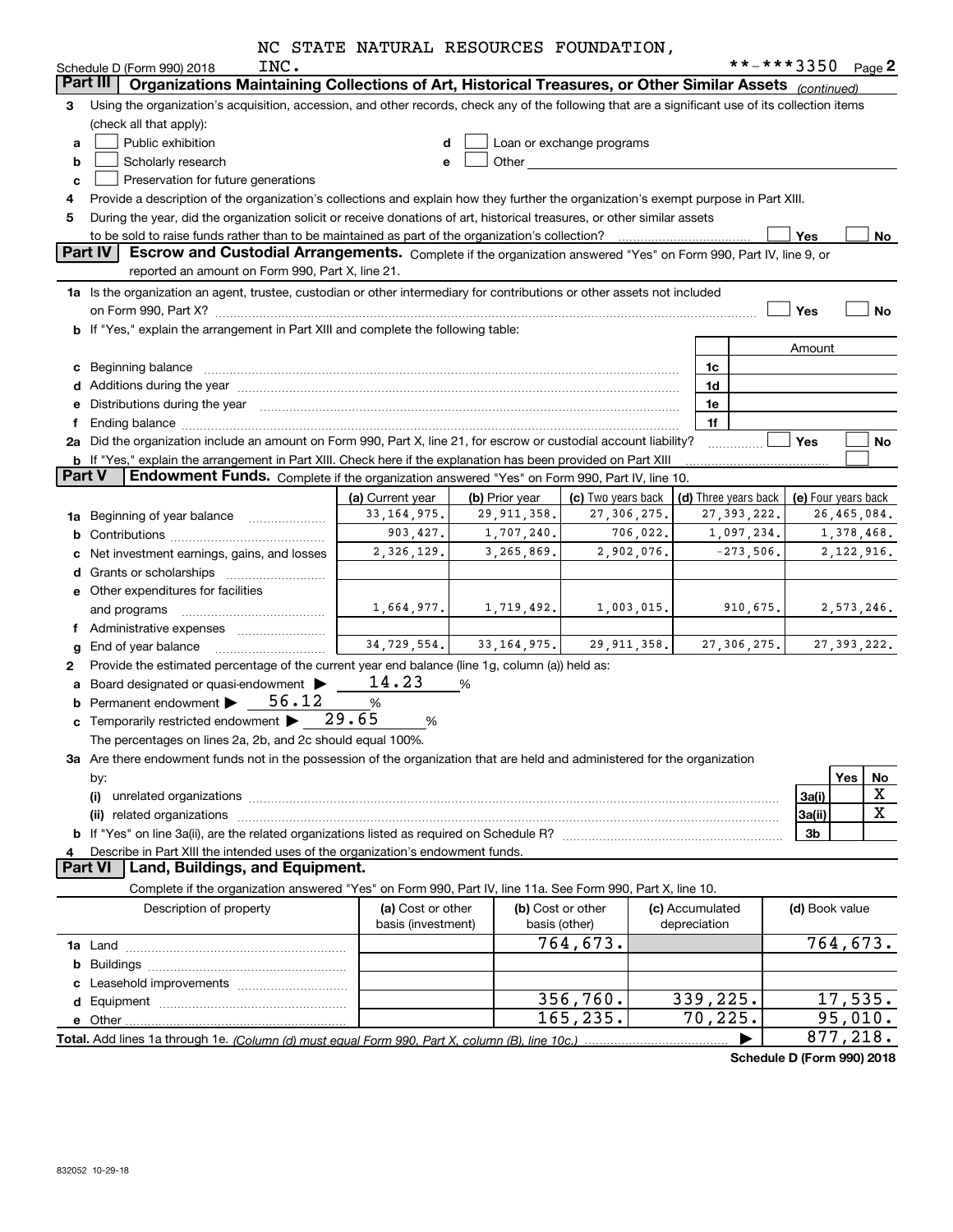| INC.<br>Schedule D (Form 990) 2018                                                                                |                 |                |                    | **-***3350<br>$Page$ <sup>3</sup>                         |
|-------------------------------------------------------------------------------------------------------------------|-----------------|----------------|--------------------|-----------------------------------------------------------|
| <b>Part VII</b> Investments - Other Securities.                                                                   |                 |                |                    |                                                           |
| Complete if the organization answered "Yes" on Form 990, Part IV, line 11b. See Form 990, Part X, line 12.        |                 |                |                    |                                                           |
| (a) Description of security or category (including name of security)                                              | (b) Book value  |                |                    | (c) Method of valuation: Cost or end-of-year market value |
| (1) Financial derivatives                                                                                         |                 |                |                    |                                                           |
| (2) Closely-held equity interests                                                                                 |                 |                |                    |                                                           |
| (3) Other                                                                                                         |                 |                |                    |                                                           |
| NC STATE INVESTMENT FUND<br>(A)                                                                                   | 33, 105, 873.   |                | END-OF-YEAR MARKET | <b>VALUE</b>                                              |
| KASPICK-LIFE INCOME FUNDS<br>(B)                                                                                  | 1,462,422.      |                | END-OF-YEAR MARKET | VALUE                                                     |
| STIF<br>(C)                                                                                                       | 9,309.          |                | END-OF-YEAR MARKET | <b>VALUE</b>                                              |
| (D)                                                                                                               |                 |                |                    |                                                           |
| (E)                                                                                                               |                 |                |                    |                                                           |
| (F)                                                                                                               |                 |                |                    |                                                           |
| (G)                                                                                                               |                 |                |                    |                                                           |
| (H)                                                                                                               |                 |                |                    |                                                           |
| Total. (Col. (b) must equal Form 990, Part X, col. (B) line 12.) $\blacktriangleright$                            | 34,577,604.     |                |                    |                                                           |
| Part VIII Investments - Program Related.                                                                          |                 |                |                    |                                                           |
| Complete if the organization answered "Yes" on Form 990, Part IV, line 11c. See Form 990, Part X, line 13.        |                 |                |                    |                                                           |
| (a) Description of investment                                                                                     | (b) Book value  |                |                    | (c) Method of valuation: Cost or end-of-year market value |
| (1)                                                                                                               |                 |                |                    |                                                           |
| (2)                                                                                                               |                 |                |                    |                                                           |
| (3)                                                                                                               |                 |                |                    |                                                           |
| (4)                                                                                                               |                 |                |                    |                                                           |
| (5)                                                                                                               |                 |                |                    |                                                           |
| (6)                                                                                                               |                 |                |                    |                                                           |
| (7)                                                                                                               |                 |                |                    |                                                           |
| (8)                                                                                                               |                 |                |                    |                                                           |
| (9)                                                                                                               |                 |                |                    |                                                           |
| Total. (Col. (b) must equal Form 990, Part X, col. (B) line 13.)                                                  |                 |                |                    |                                                           |
| <b>Part IX</b><br><b>Other Assets.</b>                                                                            |                 |                |                    |                                                           |
| Complete if the organization answered "Yes" on Form 990, Part IV, line 11d. See Form 990, Part X, line 15.        |                 |                |                    |                                                           |
|                                                                                                                   | (a) Description |                |                    | (b) Book value                                            |
| (1)                                                                                                               |                 |                |                    |                                                           |
| (2)                                                                                                               |                 |                |                    |                                                           |
| (3)                                                                                                               |                 |                |                    |                                                           |
| (4)                                                                                                               |                 |                |                    |                                                           |
| (5)                                                                                                               |                 |                |                    |                                                           |
| (6)                                                                                                               |                 |                |                    |                                                           |
| (7)                                                                                                               |                 |                |                    |                                                           |
| (8)                                                                                                               |                 |                |                    |                                                           |
| (9)                                                                                                               |                 |                |                    |                                                           |
| Total. (Column (b) must equal Form 990, Part X, col. (B) line 15.)                                                |                 |                |                    |                                                           |
| <b>Part X</b><br><b>Other Liabilities.</b>                                                                        |                 |                |                    |                                                           |
| Complete if the organization answered "Yes" on Form 990, Part IV, line 11e or 11f. See Form 990, Part X, line 25. |                 |                |                    |                                                           |
| (a) Description of liability<br>1.                                                                                |                 | (b) Book value |                    |                                                           |
| (1)<br>Federal income taxes                                                                                       |                 |                |                    |                                                           |
| LIFE INCOME FUNDS PAYABLE<br>(2)                                                                                  |                 | 912,120.       |                    |                                                           |
| (3)                                                                                                               |                 |                |                    |                                                           |
| (4)                                                                                                               |                 |                |                    |                                                           |
| (5)                                                                                                               |                 |                |                    |                                                           |
|                                                                                                                   |                 |                |                    |                                                           |
| (6)                                                                                                               |                 |                |                    |                                                           |
| (7)                                                                                                               |                 |                |                    |                                                           |
| (8)                                                                                                               |                 |                |                    |                                                           |
| (9)                                                                                                               |                 |                |                    |                                                           |
| Total. (Column (b) must equal Form 990, Part X, col. (B) line 25.)                                                |                 | 912, 120.      |                    |                                                           |

**2.** Liability for uncertain tax positions. In Part XIII, provide the text of the footnote to the organization's financial statements that reports the organization's liability for uncertain tax positions under FIN 48 (ASC 740). Check here if the text of the footnote has been provided in Part XIII  $~\boxed{\rm X}$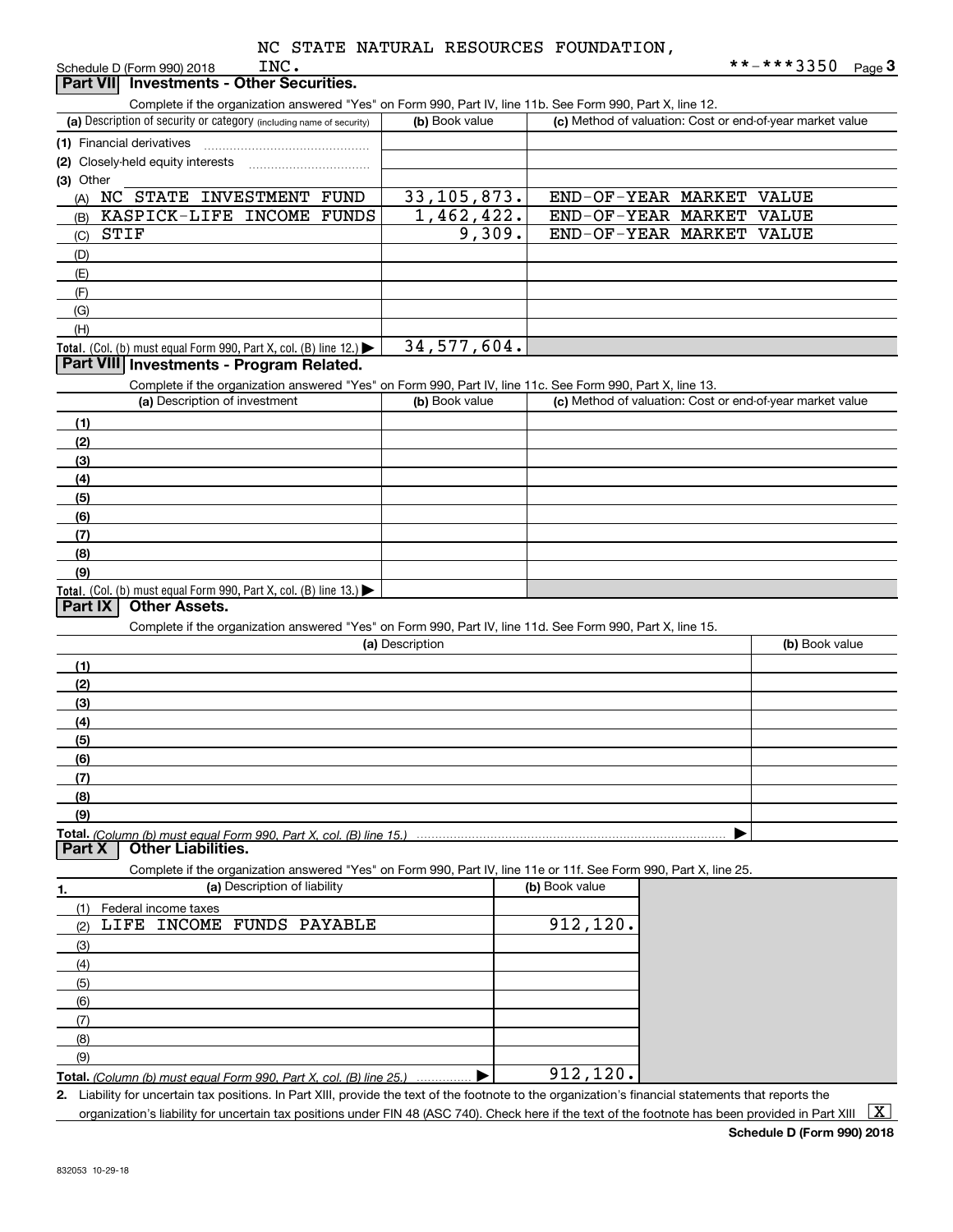|    | INC.<br>Schedule D (Form 990) 2018                                                                                                                                                                                                   |                | **-***3350 | Page $4$ |
|----|--------------------------------------------------------------------------------------------------------------------------------------------------------------------------------------------------------------------------------------|----------------|------------|----------|
|    | <b>Part XI</b><br>Reconciliation of Revenue per Audited Financial Statements With Revenue per Return.                                                                                                                                |                |            |          |
|    | Complete if the organization answered "Yes" on Form 990, Part IV, line 12a.                                                                                                                                                          |                |            |          |
| 1  | Total revenue, gains, and other support per audited financial statements                                                                                                                                                             | $\blacksquare$ | 5,058,424. |          |
| 2  | Amounts included on line 1 but not on Form 990, Part VIII, line 12:                                                                                                                                                                  |                |            |          |
| a  | 1,838,808.<br>2a                                                                                                                                                                                                                     |                |            |          |
| b  | 409,000.<br>2 <sub>b</sub>                                                                                                                                                                                                           |                |            |          |
| C  | 2c<br>Recoveries of prior year grants [11] matter contracts and prior year grants [11] matter contracts and all the contracts and all the contracts and all the contracts and all the contracts and all the contracts and all the co |                |            |          |
| d  | $-31,942.$<br>2d                                                                                                                                                                                                                     |                |            |          |
| e  | Add lines 2a through 2d                                                                                                                                                                                                              | 2e             | 2,215,866. |          |
| 3  |                                                                                                                                                                                                                                      | $\mathbf{a}$   | 2,842,558. |          |
| 4  | Amounts included on Form 990, Part VIII, line 12, but not on line 1:                                                                                                                                                                 |                |            |          |
|    | 147,321.<br>- 4a l                                                                                                                                                                                                                   |                |            |          |
| b  | 4 <sub>b</sub>                                                                                                                                                                                                                       |                |            |          |
| C. | Add lines 4a and 4b                                                                                                                                                                                                                  | 4c             |            | 147,321. |
| 5  |                                                                                                                                                                                                                                      | $5\phantom{a}$ | 2,989,879. |          |
|    | Part XII Reconciliation of Expenses per Audited Financial Statements With Expenses per Return.                                                                                                                                       |                |            |          |
|    | Complete if the organization answered "Yes" on Form 990, Part IV, line 12a.                                                                                                                                                          |                |            |          |
| 1  | Total expenses and losses per audited financial statements [11, 11] manuscription control expenses and losses per audited financial statements [11] manuscription of the statements [11] manuscription of the statements [11]        | $\mathbf{1}$   | 3,350,247. |          |
| 2  | Amounts included on line 1 but not on Form 990, Part IX, line 25:                                                                                                                                                                    |                |            |          |
| a  | 409,000.<br>2a                                                                                                                                                                                                                       |                |            |          |
| b  | 2 <sub>b</sub>                                                                                                                                                                                                                       |                |            |          |
| c  | 2c                                                                                                                                                                                                                                   |                |            |          |
|    | 2d                                                                                                                                                                                                                                   |                |            |          |
| e  | Add lines 2a through 2d <b>contained a contained a contained a contained a</b> contained a contained a contained a contained a contained a contained a contained a contained a contained a contained a contained a contained a cont  | <b>2e</b>      |            | 409,000. |
| 3  |                                                                                                                                                                                                                                      | 3              | 2,941,247. |          |
| 4  | Amounts included on Form 990, Part IX, line 25, but not on line 1:                                                                                                                                                                   |                |            |          |
| a  | 147,321.<br>4a                                                                                                                                                                                                                       |                |            |          |
| b  | 4 <sub>b</sub><br>Other (Describe in Part XIII.) <b>Construction Contract Construction</b> Chern Construction Construction Construction                                                                                              |                |            |          |
|    | Add lines 4a and 4b                                                                                                                                                                                                                  | 4c             |            | 147,321. |
| 5  |                                                                                                                                                                                                                                      | 5              | 3,088,568. |          |
|    | <b>Part XIII Supplemental Information.</b>                                                                                                                                                                                           |                |            |          |

Provide the descriptions required for Part II, lines 3, 5, and 9; Part III, lines 1a and 4; Part IV, lines 1b and 2b; Part V, line 4; Part X, line 2; Part XI, lines 2d and 4b; and Part XII, lines 2d and 4b. Also complete this part to provide any additional information.

### PART II, LINE 9:

### DONATED EASEMENTS ARE STATED AT FAIR VALUE AS OF THE DATE OF DONATION.

PART V, LINE 4:

THE FOUNDATION'S ENDOWMENT CONSISTS OF 245 INDIVIDUAL FUNDS ESTABLISHED

FOR A VARIETY OF PURPOSES RELATED TO THE FOUNDATION'S MISSION TO PROMOTE

EDUCATION AND RESEARCH IN THE COLLEGE OF NATURAL RESOURCES OF NC STATE

### UNIVERSITY.

PART X, LINE 2:

MANAGEMENT HAS ANALYZED THE TAX POSITIONS TAKEN BY THE FOUNDATION, AND HAS

### CONCLUDED THAT AS OF JUNE 30, 2019 AND 2018, THERE ARE NO UNCERTAIN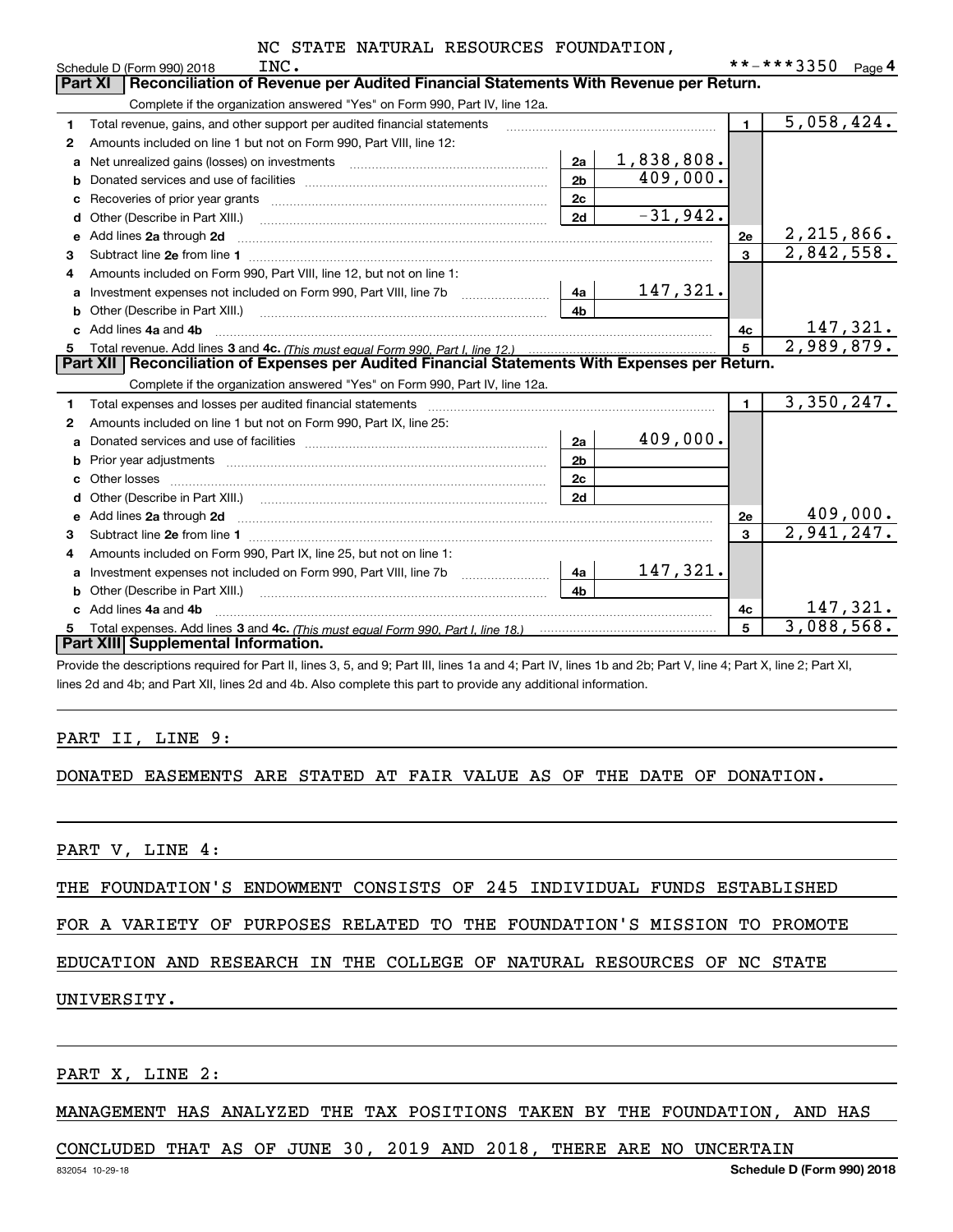| NC STATE NATURAL RESOURCES FOUNDATION,                                                                                                                                                                                                   |
|------------------------------------------------------------------------------------------------------------------------------------------------------------------------------------------------------------------------------------------|
| **-***3350 Page 5<br>INC.<br>Schedule D (Form 990) 2018<br><u> 1989 - Johann Barn, amerikan besteman besteman besteman besteman besteman besteman besteman besteman bestema</u><br><b>Part XIII Supplemental Information</b> (continued) |
| POSITIONS TAKEN OR EXPECTED TO BE TAKEN THAT WOULD REQUIRE RECOGNITION OF                                                                                                                                                                |
| A LIABILITY (OR ASSET) OR DISCLOSURE IN THE FINANCIAL STATEMENTS. THE                                                                                                                                                                    |
|                                                                                                                                                                                                                                          |
| FOUNDATION IS SUBJECT TO ROUTINE AUDITS BY TAXING JURISDICTIONS; HOWEVER,                                                                                                                                                                |
| THERE ARE CURRENTLY NO AUDITS FOR ANY TAX PERIODS IN PROGRESS. MANAGEMENT                                                                                                                                                                |
| BELIEVES IT IS NO LONGER SUBJECT TO INCOME TAX EXAMINATIONS FOR YEARS                                                                                                                                                                    |
| PRIOR TO TAX YEAR 2015.                                                                                                                                                                                                                  |
|                                                                                                                                                                                                                                          |
| PART XI, LINE 2D - OTHER ADJUSTMENTS:                                                                                                                                                                                                    |
| $-31,942.$<br>DECREASE IN VALUE OF SPLIT INTEREST                                                                                                                                                                                        |
|                                                                                                                                                                                                                                          |
|                                                                                                                                                                                                                                          |
|                                                                                                                                                                                                                                          |
|                                                                                                                                                                                                                                          |
|                                                                                                                                                                                                                                          |
|                                                                                                                                                                                                                                          |
|                                                                                                                                                                                                                                          |
|                                                                                                                                                                                                                                          |
|                                                                                                                                                                                                                                          |
|                                                                                                                                                                                                                                          |
|                                                                                                                                                                                                                                          |
|                                                                                                                                                                                                                                          |
|                                                                                                                                                                                                                                          |
|                                                                                                                                                                                                                                          |
|                                                                                                                                                                                                                                          |
|                                                                                                                                                                                                                                          |
|                                                                                                                                                                                                                                          |
|                                                                                                                                                                                                                                          |
|                                                                                                                                                                                                                                          |
|                                                                                                                                                                                                                                          |
|                                                                                                                                                                                                                                          |
|                                                                                                                                                                                                                                          |
|                                                                                                                                                                                                                                          |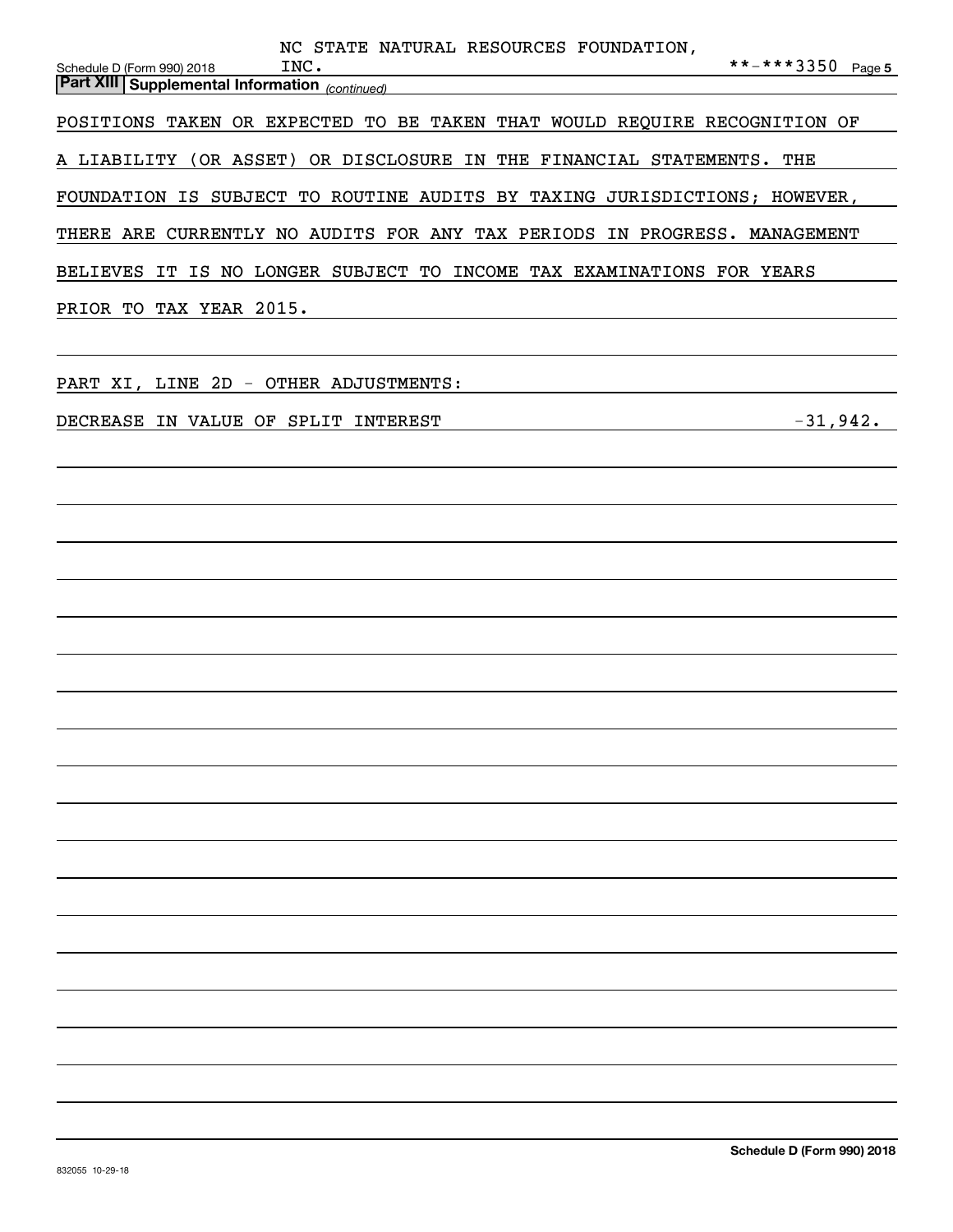| <b>SCHEDULE I</b><br>(Form 990)<br>Department of the Treasury<br>Internal Revenue Service | <b>Grants and Other Assistance to Organizations,</b><br>Governments, and Individuals in the United States<br>Complete if the organization answered "Yes" on Form 990, Part IV, line 21 or 22.<br>Attach to Form 990.<br>Go to www.irs.gov/Form990 for the latest information. |            |                                        |                             |                                         |                                                                |                                          |                                                                                    |
|-------------------------------------------------------------------------------------------|-------------------------------------------------------------------------------------------------------------------------------------------------------------------------------------------------------------------------------------------------------------------------------|------------|----------------------------------------|-----------------------------|-----------------------------------------|----------------------------------------------------------------|------------------------------------------|------------------------------------------------------------------------------------|
| Name of the organization                                                                  |                                                                                                                                                                                                                                                                               |            | NC STATE NATURAL RESOURCES FOUNDATION, |                             |                                         |                                                                |                                          | Inspection<br><b>Employer identification number</b>                                |
| Part I                                                                                    | INC.<br><b>General Information on Grants and Assistance</b>                                                                                                                                                                                                                   |            |                                        |                             |                                         |                                                                |                                          | **-***3350                                                                         |
| $\mathbf{1}$                                                                              | Does the organization maintain records to substantiate the amount of the grants or assistance, the grantees' eligibility for the grants or assistance, and the selection                                                                                                      |            |                                        |                             |                                         |                                                                |                                          |                                                                                    |
|                                                                                           |                                                                                                                                                                                                                                                                               |            |                                        |                             |                                         |                                                                |                                          | $\boxed{\text{X}}$ Yes<br><b>No</b>                                                |
| $\mathbf{2}$                                                                              | Describe in Part IV the organization's procedures for monitoring the use of grant funds in the United States.                                                                                                                                                                 |            |                                        |                             |                                         |                                                                |                                          |                                                                                    |
| Part II                                                                                   | Grants and Other Assistance to Domestic Organizations and Domestic Governments. Complete if the organization answered "Yes" on Form 990, Part IV, line 21, for any                                                                                                            |            |                                        |                             |                                         |                                                                |                                          |                                                                                    |
|                                                                                           | recipient that received more than \$5,000. Part II can be duplicated if additional space is needed.                                                                                                                                                                           |            |                                        |                             |                                         |                                                                |                                          |                                                                                    |
|                                                                                           | 1 (a) Name and address of organization<br>or government                                                                                                                                                                                                                       | $(b)$ EIN  | (c) IRC section<br>(if applicable)     | (d) Amount of<br>cash grant | (e) Amount of<br>non-cash<br>assistance | (f) Method of<br>valuation (book,<br>FMV, appraisal,<br>other) | (g) Description of<br>noncash assistance | (h) Purpose of grant<br>or assistance                                              |
| NC STATE UNIVERSITY<br>NCSU BOX 7205<br>RALEIGH, NC 27695                                 |                                                                                                                                                                                                                                                                               | **_******* | 170 (c)(1)                             | 1,466,825.                  |                                         | 0. BOOK                                                        | N/A                                      | SCHOLARSHIPS, FACULTY<br>SUPPORT, DEPARTMENTAL<br>SUPPORT, AND FACILITY<br>SUPPORT |
|                                                                                           |                                                                                                                                                                                                                                                                               |            |                                        |                             |                                         |                                                                |                                          |                                                                                    |
|                                                                                           |                                                                                                                                                                                                                                                                               |            |                                        |                             |                                         |                                                                |                                          |                                                                                    |
|                                                                                           |                                                                                                                                                                                                                                                                               |            |                                        |                             |                                         |                                                                |                                          |                                                                                    |
| $\mathbf{2}$<br>3                                                                         | Enter total number of section 501(c)(3) and government organizations listed in the line 1 table<br>Enter total number of other organizations listed in the line 1 table<br>LHA For Paperwork Reduction Act Notice, see the Instructions for Form 990.                         |            |                                        |                             |                                         |                                                                |                                          | $1$ .<br>Schedule I (Form 990) (2018)                                              |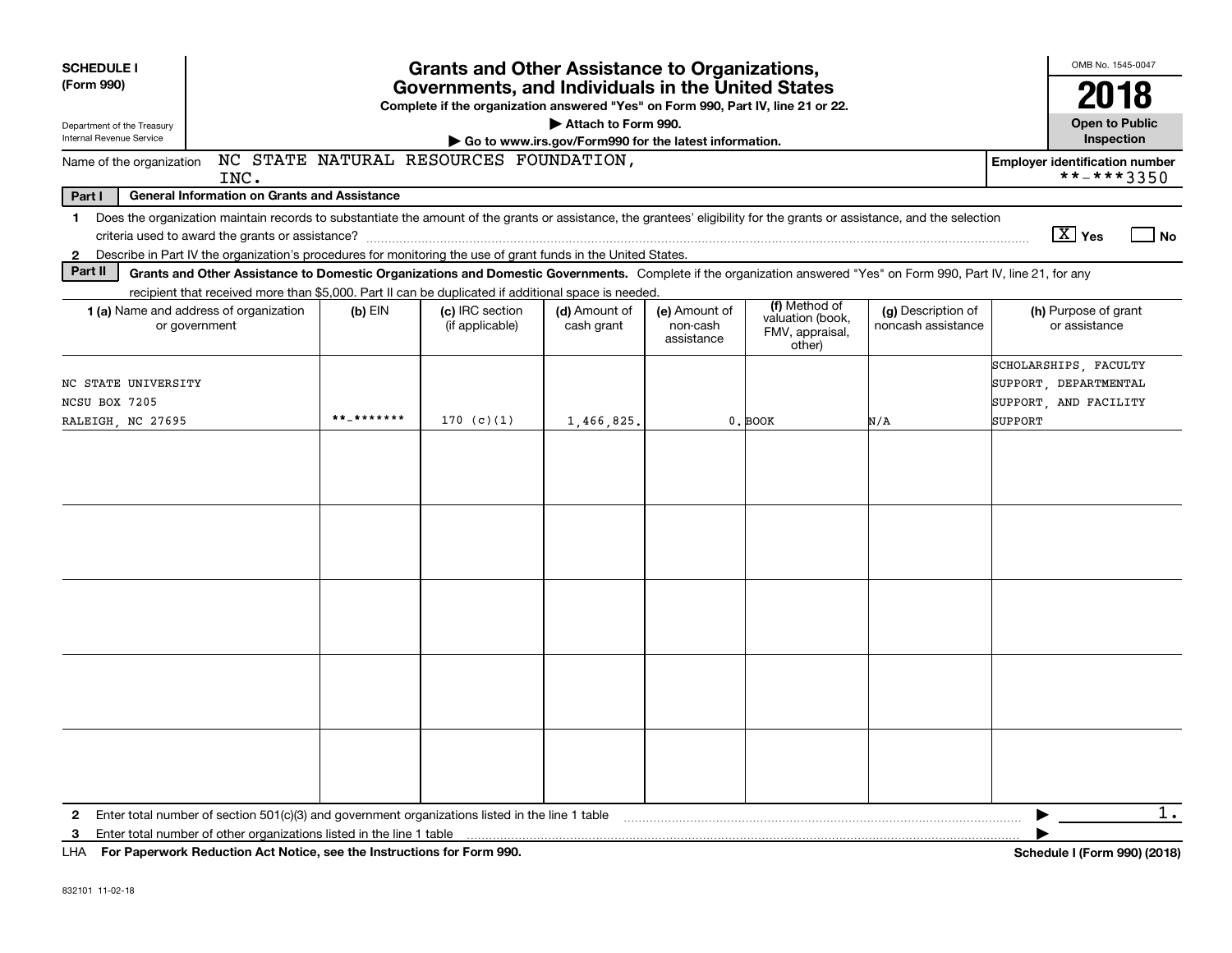### Schedule I (Form 990) (2018)  $INC$ . NC STATE NATURAL RESOURCES FOUNDATION,

 $***-**3350$ 

**2**

**Part III | Grants and Other Assistance to Domestic Individuals. Complete if the organization answered "Yes" on Form 990, Part IV, line 22.** Part III can be duplicated if additional space is needed.

| (a) Type of grant or assistance | (b) Number of<br>recipients | (c) Amount of<br>cash grant | (d) Amount of non-<br>cash assistance | (e) Method of valuation<br>(book, FMV, appraisal, other) | (f) Description of noncash assistance |
|---------------------------------|-----------------------------|-----------------------------|---------------------------------------|----------------------------------------------------------|---------------------------------------|
|                                 |                             |                             |                                       |                                                          |                                       |
|                                 |                             |                             |                                       |                                                          |                                       |
|                                 |                             |                             |                                       |                                                          |                                       |
|                                 |                             |                             |                                       |                                                          |                                       |
|                                 |                             |                             |                                       |                                                          |                                       |
|                                 |                             |                             |                                       |                                                          |                                       |
|                                 |                             |                             |                                       |                                                          |                                       |
|                                 |                             |                             |                                       |                                                          |                                       |
|                                 |                             |                             |                                       |                                                          |                                       |
|                                 |                             |                             |                                       |                                                          |                                       |

Part IV | Supplemental Information. Provide the information required in Part I, line 2; Part III, column (b); and any other additional information.

PART I, LINE 2:

GRANTS REPRESENT REIMBURSEMENT OF EXPENSES PROCESSED THROUGH THE

UNIVERSITY'S ACCOUNTING SYSTEMS, AND ARE SUBJECT TO UNIVERSITY AND STATE OF

NORTH CAROLINA GUIDELINES, IN ADDITION TO ANY RESTRICTIONS PLACED DIRECTLY

BY DONORS.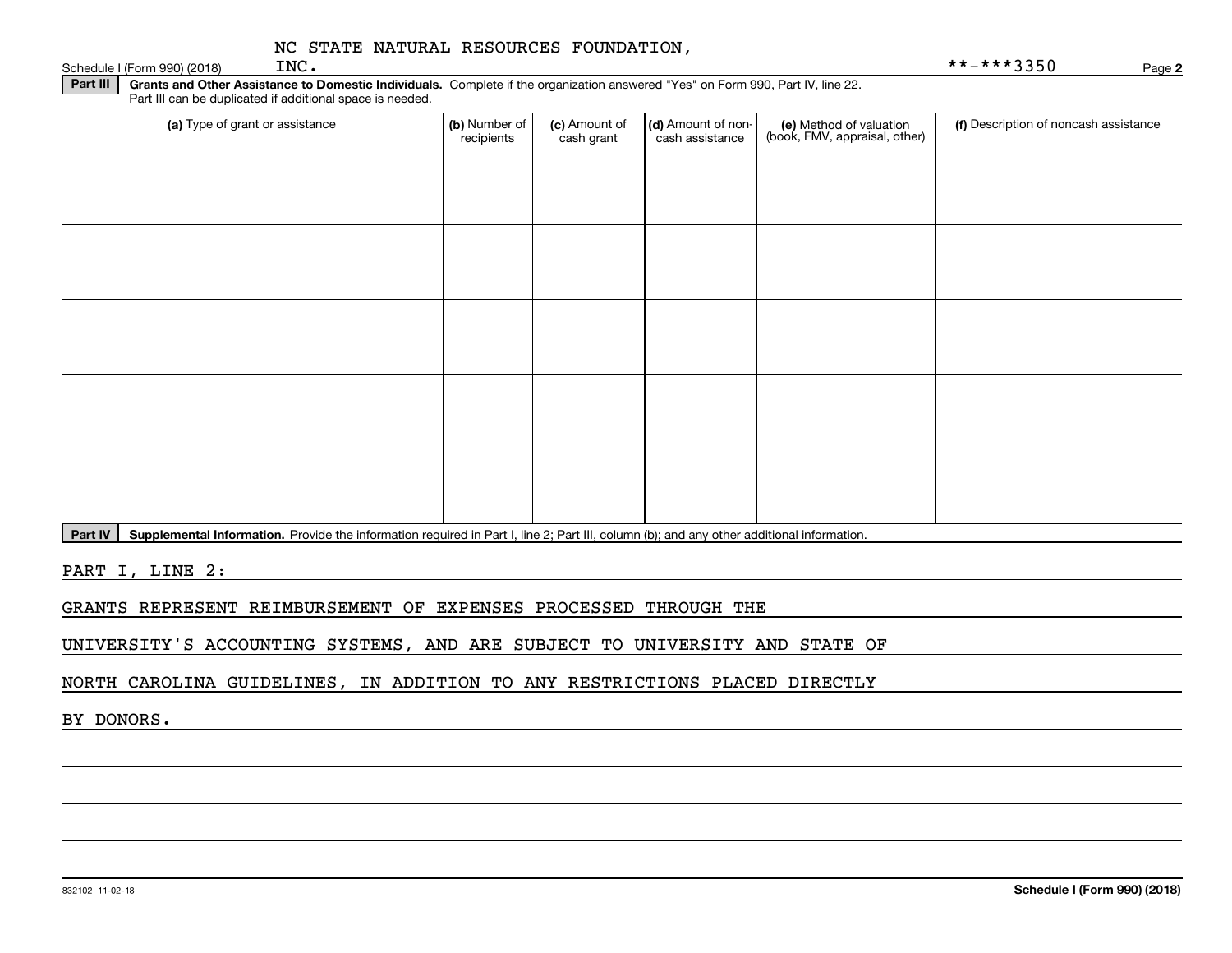|        | <b>SCHEDULE J</b>                                                                                             | <b>Compensation Information</b>                                                                                                  |                                       | OMB No. 1545-0047          |     |             |  |
|--------|---------------------------------------------------------------------------------------------------------------|----------------------------------------------------------------------------------------------------------------------------------|---------------------------------------|----------------------------|-----|-------------|--|
|        | (Form 990)                                                                                                    | For certain Officers, Directors, Trustees, Key Employees, and Highest                                                            |                                       |                            |     |             |  |
|        |                                                                                                               | <b>Compensated Employees</b><br>Complete if the organization answered "Yes" on Form 990, Part IV, line 23.                       |                                       | 2018                       |     |             |  |
|        | Department of the Treasury                                                                                    | Attach to Form 990.                                                                                                              |                                       | <b>Open to Public</b>      |     |             |  |
|        | Internal Revenue Service                                                                                      | Go to www.irs.gov/Form990 for instructions and the latest information.                                                           |                                       | Inspection                 |     |             |  |
|        | Name of the organization                                                                                      | NC STATE NATURAL RESOURCES FOUNDATION,                                                                                           | <b>Employer identification number</b> |                            |     |             |  |
|        |                                                                                                               | INC.                                                                                                                             |                                       | **-***3350                 |     |             |  |
| Part I |                                                                                                               | <b>Questions Regarding Compensation</b>                                                                                          |                                       |                            |     |             |  |
|        |                                                                                                               |                                                                                                                                  |                                       |                            | Yes | No          |  |
|        |                                                                                                               | <b>1a</b> Check the appropriate box(es) if the organization provided any of the following to or for a person listed on Form 990, |                                       |                            |     |             |  |
|        |                                                                                                               | Part VII, Section A, line 1a. Complete Part III to provide any relevant information regarding these items.                       |                                       |                            |     |             |  |
|        | First-class or charter travel                                                                                 | Housing allowance or residence for personal use                                                                                  |                                       |                            |     |             |  |
|        | Travel for companions                                                                                         | Payments for business use of personal residence                                                                                  |                                       |                            |     |             |  |
|        |                                                                                                               | Tax indemnification and gross-up payments<br>Health or social club dues or initiation fees                                       |                                       |                            |     |             |  |
|        |                                                                                                               | Discretionary spending account<br>Personal services (such as maid, chauffeur, chef)                                              |                                       |                            |     |             |  |
|        |                                                                                                               |                                                                                                                                  |                                       |                            |     |             |  |
|        |                                                                                                               | <b>b</b> If any of the boxes on line 1a are checked, did the organization follow a written policy regarding payment or           |                                       |                            |     |             |  |
|        |                                                                                                               | reimbursement or provision of all of the expenses described above? If "No," complete Part III to explain                         |                                       | 1b                         |     |             |  |
| 2      |                                                                                                               | Did the organization require substantiation prior to reimbursing or allowing expenses incurred by all directors,                 |                                       | $\mathbf{2}$               |     |             |  |
|        |                                                                                                               |                                                                                                                                  |                                       |                            |     |             |  |
| З      |                                                                                                               | Indicate which, if any, of the following the filing organization used to establish the compensation of the organization's        |                                       |                            |     |             |  |
|        |                                                                                                               | CEO/Executive Director. Check all that apply. Do not check any boxes for methods used by a related organization to               |                                       |                            |     |             |  |
|        |                                                                                                               | establish compensation of the CEO/Executive Director, but explain in Part III.                                                   |                                       |                            |     |             |  |
|        | Compensation committee                                                                                        | Written employment contract                                                                                                      |                                       |                            |     |             |  |
|        |                                                                                                               | Compensation survey or study<br>Independent compensation consultant                                                              |                                       |                            |     |             |  |
|        |                                                                                                               | $\lfloor \underline{X} \rfloor$ Approval by the board or compensation committee<br>Form 990 of other organizations               |                                       |                            |     |             |  |
|        |                                                                                                               |                                                                                                                                  |                                       |                            |     |             |  |
| 4      |                                                                                                               | During the year, did any person listed on Form 990, Part VII, Section A, line 1a, with respect to the filing                     |                                       |                            |     |             |  |
|        | organization or a related organization:                                                                       |                                                                                                                                  |                                       |                            |     |             |  |
| а      |                                                                                                               | Receive a severance payment or change-of-control payment?                                                                        |                                       | 4a                         |     | X           |  |
| b      |                                                                                                               |                                                                                                                                  |                                       | 4b                         |     | X           |  |
| c      |                                                                                                               |                                                                                                                                  |                                       | 4c                         |     | X           |  |
|        | If "Yes" to any of lines 4a-c, list the persons and provide the applicable amounts for each item in Part III. |                                                                                                                                  |                                       |                            |     |             |  |
|        |                                                                                                               |                                                                                                                                  |                                       |                            |     |             |  |
|        |                                                                                                               | Only section 501(c)(3), 501(c)(4), and 501(c)(29) organizations must complete lines 5-9.                                         |                                       |                            |     |             |  |
|        |                                                                                                               | For persons listed on Form 990, Part VII, Section A, line 1a, did the organization pay or accrue any compensation                |                                       |                            |     |             |  |
|        | contingent on the revenues of:                                                                                |                                                                                                                                  |                                       |                            |     |             |  |
|        |                                                                                                               | a The organization? <b>Constitution</b> and the organization?                                                                    |                                       | 5а                         |     | х           |  |
|        |                                                                                                               |                                                                                                                                  |                                       | 5b                         |     | $\mathbf X$ |  |
|        |                                                                                                               | If "Yes" on line 5a or 5b, describe in Part III.                                                                                 |                                       |                            |     |             |  |
|        |                                                                                                               | 6 For persons listed on Form 990, Part VII, Section A, line 1a, did the organization pay or accrue any compensation              |                                       |                            |     |             |  |
|        | contingent on the net earnings of:                                                                            |                                                                                                                                  |                                       |                            |     |             |  |
|        |                                                                                                               | a The organization? <b>With the Constitution of the Constitution</b> of the Constant of The organization?                        |                                       | 6a                         |     | х           |  |
|        |                                                                                                               |                                                                                                                                  |                                       | 6b                         |     | $\mathbf X$ |  |
|        |                                                                                                               | If "Yes" on line 6a or 6b, describe in Part III.                                                                                 |                                       |                            |     |             |  |
|        |                                                                                                               | 7 For persons listed on Form 990, Part VII, Section A, line 1a, did the organization provide any nonfixed payments               |                                       |                            |     |             |  |
|        |                                                                                                               |                                                                                                                                  |                                       | $\overline{7}$             | X   |             |  |
| 8.     |                                                                                                               | Were any amounts reported on Form 990, Part VII, paid or accrued pursuant to a contract that was subject to the                  |                                       |                            |     |             |  |
|        |                                                                                                               | initial contract exception described in Regulations section 53.4958-4(a)(3)? If "Yes," describe in Part III                      |                                       | 8                          |     | x           |  |
| 9      |                                                                                                               | If "Yes" on line 8, did the organization also follow the rebuttable presumption procedure described in                           |                                       |                            |     |             |  |
|        |                                                                                                               |                                                                                                                                  |                                       | 9                          |     |             |  |
|        |                                                                                                               | LHA For Paperwork Reduction Act Notice, see the Instructions for Form 990.                                                       |                                       | Schedule J (Form 990) 2018 |     |             |  |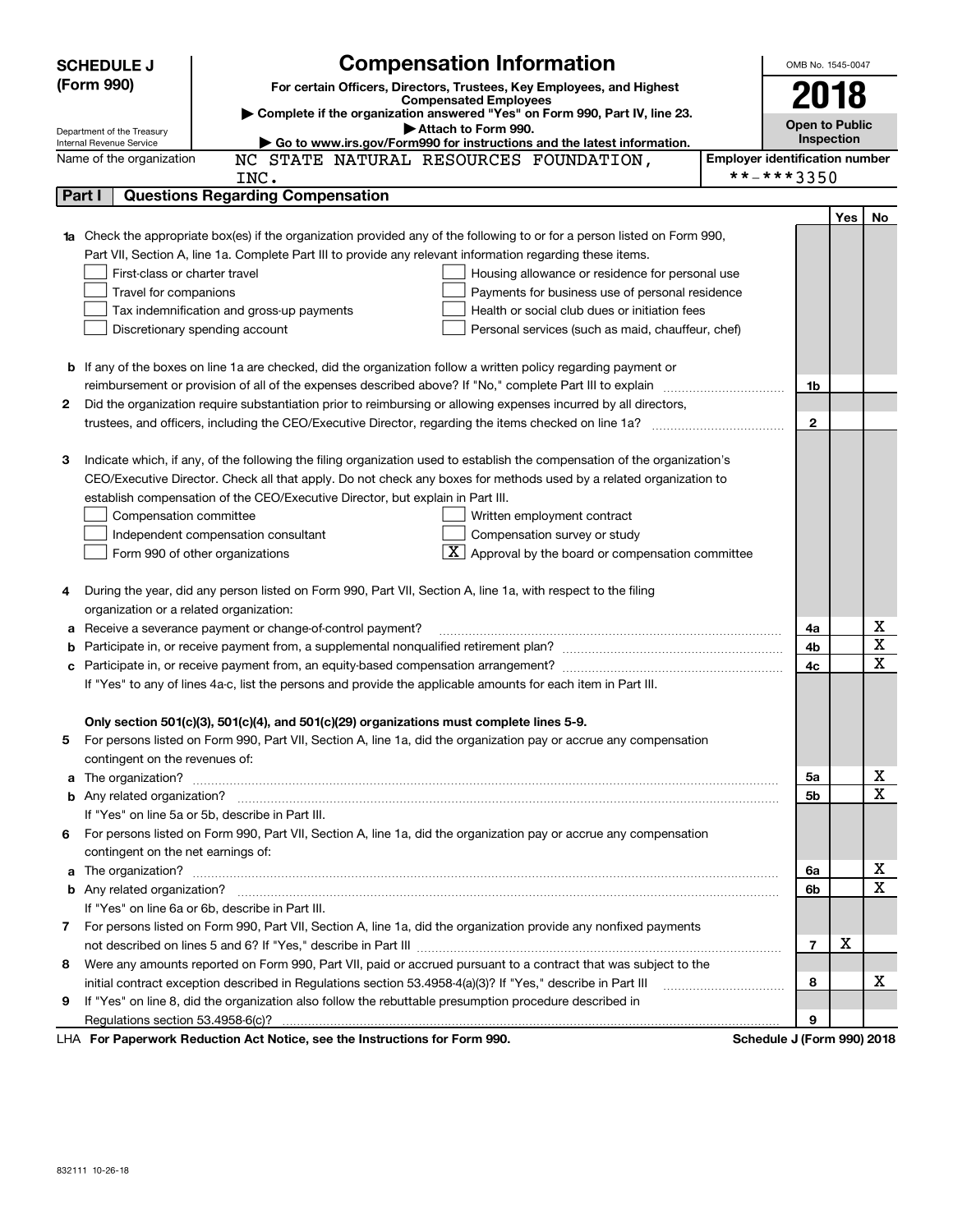**Part II Officers, Directors, Trustees, Key Employees, and Highest Compensated Employees.**  Schedule J (Form 990) 2018 Page Use duplicate copies if additional space is needed.

For each individual whose compensation must be reported on Schedule J, report compensation from the organization on row (i) and from related organizations, described in the instructions, on row (ii). Do not list any individuals that aren't listed on Form 990, Part VII.

**Note:**  The sum of columns (B)(i)-(iii) for each listed individual must equal the total amount of Form 990, Part VII, Section A, line 1a, applicable column (D) and (E) amounts for that individual.

| (A) Name and Title             |             |                          | (B) Breakdown of W-2 and/or 1099-MISC compensation |                                           | (C) Retirement and<br>other deferred | (D) Nontaxable<br>benefits | (E) Total of columns<br>$(B)(i)-(D)$ | (F) Compensation<br>in column (B)         |
|--------------------------------|-------------|--------------------------|----------------------------------------------------|-------------------------------------------|--------------------------------------|----------------------------|--------------------------------------|-------------------------------------------|
|                                |             | (i) Base<br>compensation | (ii) Bonus &<br>incentive<br>compensation          | (iii) Other<br>reportable<br>compensation | compensation                         |                            |                                      | reported as deferred<br>on prior Form 990 |
| MARY PELOQUIN-DODD<br>(1)      | (i)         | $\overline{0}$ .         | $\overline{0}$ .                                   | $\overline{0}$ .                          | $\overline{0}$ .                     | 0.                         | $\mathbf 0$ .                        | 0.                                        |
| <b>TREASURER</b>               | (ii)        | 286, 150.                | $\overline{0}$ .                                   | $\overline{0}$ .                          | 36, 142.                             | 6,004.                     | 328, 296.                            | $\overline{0}$ .                          |
| LARA BROWN DE FUENMAYOR<br>(2) | (i)         | $\overline{0}$ .         | $\overline{0}$ .                                   | $\overline{0}$ .                          | $\overline{0}$ .                     | 0.                         | 0.                                   | $\overline{0}$ .                          |
| PRESIDENT                      | (ii)        | 153, 773.                | $\overline{0}$ .                                   | 6,053.                                    | 20, 207.                             | 6,004.                     | 186,037.                             | $\overline{0}$ .                          |
| SAM COOK, JR.<br>(3)           | (i)         | $\overline{0}$ .         | $\overline{0}$ .                                   | 0.                                        | $\overline{0}$ .                     | 0.                         | 0.                                   | $\overline{0}$ .                          |
| VICE PRESIDENT                 | (ii)        | 142,506.                 | $\overline{0}$ .                                   | $\overline{0}$ .                          | 18,728.                              | 6,004.                     | 167, 238.                            | $\overline{0}$ .                          |
| JILL TASAICO<br>(4)            | (i)         | 0.                       | $\overline{0}$ .                                   | $\overline{0}$ .                          | $\overline{0}$ .                     | 0.                         | 0.                                   | $\overline{0}$ .                          |
| ASSISTANT TREASURER            | (ii)        | 171,078.                 | $\overline{0}$ .                                   | $\overline{0}$ .                          | 30,850.                              | 6,004.                     | 207,932.                             | $\overline{0}$ .                          |
|                                | (i)         |                          |                                                    |                                           |                                      |                            |                                      |                                           |
|                                | (ii)        |                          |                                                    |                                           |                                      |                            |                                      |                                           |
|                                | (i)         |                          |                                                    |                                           |                                      |                            |                                      |                                           |
|                                | (ii)        |                          |                                                    |                                           |                                      |                            |                                      |                                           |
|                                | (i)         |                          |                                                    |                                           |                                      |                            |                                      |                                           |
|                                | (ii)        |                          |                                                    |                                           |                                      |                            |                                      |                                           |
|                                | (i)         |                          |                                                    |                                           |                                      |                            |                                      |                                           |
|                                | (ii)        |                          |                                                    |                                           |                                      |                            |                                      |                                           |
|                                | (i)         |                          |                                                    |                                           |                                      |                            |                                      |                                           |
|                                | (ii)        |                          |                                                    |                                           |                                      |                            |                                      |                                           |
|                                | (i)         |                          |                                                    |                                           |                                      |                            |                                      |                                           |
|                                | (ii)        |                          |                                                    |                                           |                                      |                            |                                      |                                           |
|                                | (i)         |                          |                                                    |                                           |                                      |                            |                                      |                                           |
|                                | (ii)        |                          |                                                    |                                           |                                      |                            |                                      |                                           |
|                                | (i)         |                          |                                                    |                                           |                                      |                            |                                      |                                           |
|                                | (ii)        |                          |                                                    |                                           |                                      |                            |                                      |                                           |
|                                | (i)         |                          |                                                    |                                           |                                      |                            |                                      |                                           |
|                                | (ii)        |                          |                                                    |                                           |                                      |                            |                                      |                                           |
|                                | (i)         |                          |                                                    |                                           |                                      |                            |                                      |                                           |
|                                | (ii)        |                          |                                                    |                                           |                                      |                            |                                      |                                           |
|                                | (i)         |                          |                                                    |                                           |                                      |                            |                                      |                                           |
|                                | (ii)        |                          |                                                    |                                           |                                      |                            |                                      |                                           |
|                                | (i)<br>(ii) |                          |                                                    |                                           |                                      |                            |                                      |                                           |
|                                |             |                          |                                                    |                                           |                                      |                            |                                      |                                           |

**2**

\*\*-\*\*\*3350

INC.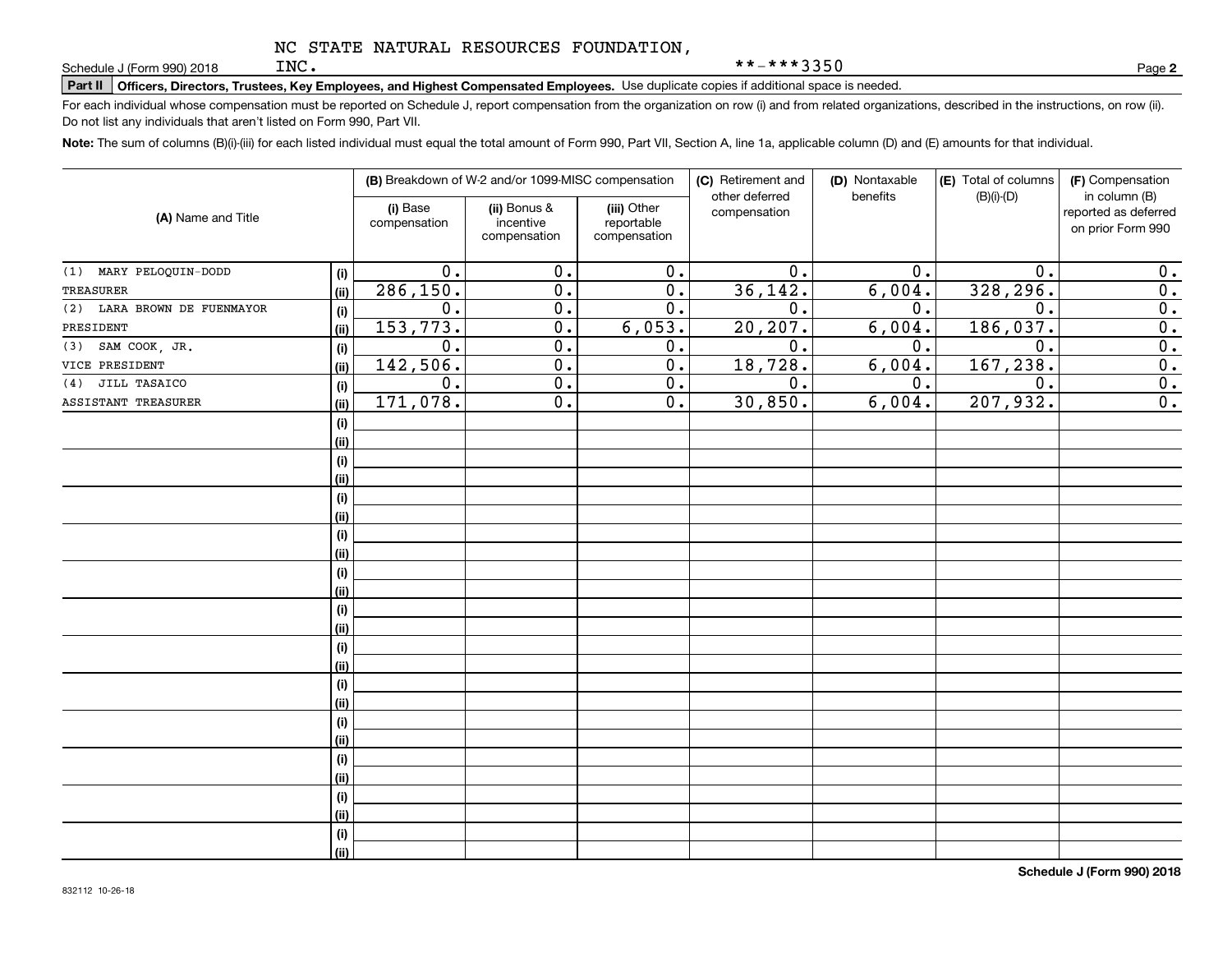**Part III Supplemental Information**

Schedule J (Form 990) 2018 INC.<br>Part III Supplemental Information<br>Provide the information, explanation, or descriptions required for Part I, lines 1a, 1b, 3, 4a, 4b, 4c, 5a, 5b, 6a, 6b, 7, and 8, and for Part II. Also comp

PART I, LINE 7:

ONE EMPLOYEE AT NC STATE NATURAL RESOURCES FOUNDATION, INC IS ELIGIBLE TO

RECEIVE INCENTIVE COMPENSATION BASED ON A VARIETY OF PERFORMANCE METRICS.

SCHEDULE J, PART II, COMPENSATION:

THE BOARD MEMBERS THAT ARE COMPENSATED RECEIVE COMPENSATION FROM NC

STATE UNIVERSITY, A  $170(C)(1)$  ORGANIZATION RELATED TO NC STATE NATURAL

### RESOURCES FOUNDATION.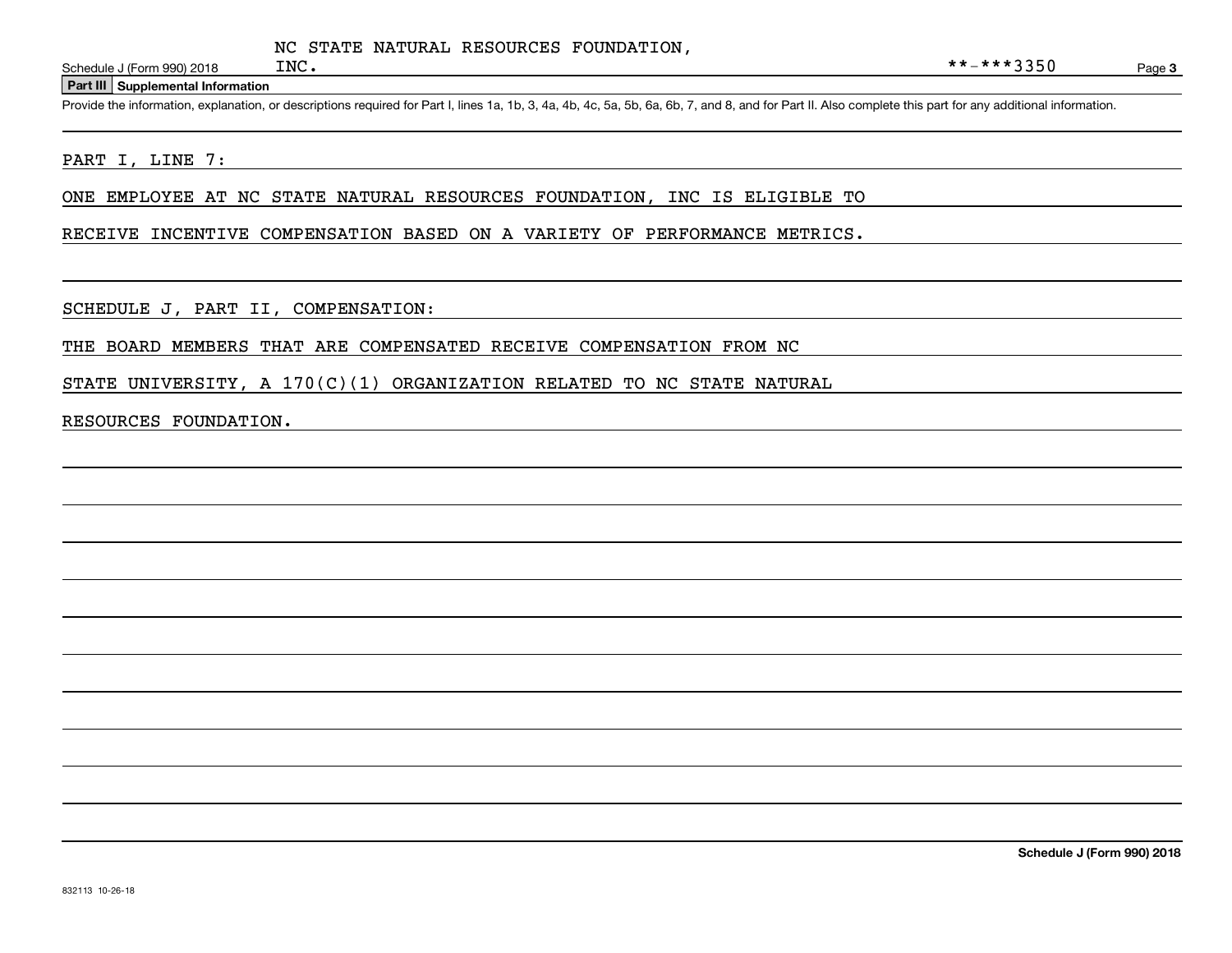|               | (Form 990)                                                                                                                                              |                               |                                      | > Complete if the organizations answered "Yes" on Form 990, Part IV, lines 29 or 30.                 | 2018                                                         |
|---------------|---------------------------------------------------------------------------------------------------------------------------------------------------------|-------------------------------|--------------------------------------|------------------------------------------------------------------------------------------------------|--------------------------------------------------------------|
|               | Attach to Form 990.<br>Department of the Treasury<br>Internal Revenue Service<br>Go to www.irs.gov/Form990 for instructions and the latest information. |                               |                                      |                                                                                                      | <b>Open to Public</b><br><b>Inspection</b>                   |
|               | Name of the organization<br>NC STATE NATURAL RESOURCES FOUNDATION,<br>INC.                                                                              |                               |                                      |                                                                                                      | <b>Employer identification number</b><br>**-***3350          |
| <b>Part I</b> | <b>Types of Property</b>                                                                                                                                |                               |                                      |                                                                                                      |                                                              |
|               |                                                                                                                                                         | (a)<br>Check if<br>applicable | (b)<br>Number of<br>contributions or | (c)<br>Noncash contribution<br>amounts reported on<br>items contributed Form 990, Part VIII, line 1g | (d)<br>Method of determining<br>noncash contribution amounts |
| 1             |                                                                                                                                                         |                               |                                      |                                                                                                      |                                                              |
| 2             |                                                                                                                                                         |                               |                                      |                                                                                                      |                                                              |
| З             | Art - Fractional interests                                                                                                                              |                               |                                      |                                                                                                      |                                                              |
| 4             | Books and publications                                                                                                                                  |                               |                                      |                                                                                                      |                                                              |
| 5             | Clothing and household goods                                                                                                                            |                               |                                      |                                                                                                      |                                                              |
| 6             |                                                                                                                                                         |                               |                                      |                                                                                                      |                                                              |
| 7             |                                                                                                                                                         |                               |                                      |                                                                                                      |                                                              |
| 8             |                                                                                                                                                         |                               |                                      |                                                                                                      |                                                              |
| 9             |                                                                                                                                                         | $\mathbf x$                   | 4                                    | 32,328.FMV                                                                                           |                                                              |
| 10            | Securities - Closely held stock                                                                                                                         |                               |                                      |                                                                                                      |                                                              |
| 11            | Securities - Partnership, LLC, or                                                                                                                       |                               |                                      |                                                                                                      |                                                              |
|               | trust interests                                                                                                                                         |                               |                                      |                                                                                                      |                                                              |
| 12            | Securities - Miscellaneous                                                                                                                              |                               |                                      |                                                                                                      |                                                              |
| 13            | Qualified conservation contribution -                                                                                                                   |                               |                                      |                                                                                                      |                                                              |
|               | Historic structures                                                                                                                                     |                               |                                      |                                                                                                      |                                                              |
| 14            | Qualified conservation contribution - Other                                                                                                             |                               |                                      |                                                                                                      |                                                              |
| 15            | Real estate - Residential                                                                                                                               |                               |                                      |                                                                                                      |                                                              |
| 16            | Real estate - Commercial                                                                                                                                |                               |                                      |                                                                                                      |                                                              |
| 17            |                                                                                                                                                         |                               |                                      |                                                                                                      |                                                              |
| 18            |                                                                                                                                                         |                               |                                      |                                                                                                      |                                                              |
| 19            |                                                                                                                                                         |                               |                                      |                                                                                                      |                                                              |
| 20            | Drugs and medical supplies                                                                                                                              |                               |                                      |                                                                                                      |                                                              |
| 21            |                                                                                                                                                         |                               |                                      |                                                                                                      |                                                              |
| 22            |                                                                                                                                                         |                               |                                      |                                                                                                      |                                                              |
| 23            |                                                                                                                                                         |                               |                                      |                                                                                                      |                                                              |
| 24            |                                                                                                                                                         |                               |                                      |                                                                                                      |                                                              |
| 25            | Other $\blacktriangleright$ (IRA ROLLOVERS)                                                                                                             | х                             | 11                                   | 105,802.FMV                                                                                          |                                                              |
| 26            | Other                                                                                                                                                   |                               |                                      |                                                                                                      |                                                              |
| 27            | Other                                                                                                                                                   |                               |                                      |                                                                                                      |                                                              |
| 28            | Other                                                                                                                                                   |                               |                                      |                                                                                                      |                                                              |
| 29            | Number of Forms 8283 received by the organization during the tax year for contributions                                                                 |                               |                                      |                                                                                                      |                                                              |
|               | for which the organization completed Form 8283, Part IV, Donee Acknowledgement                                                                          |                               |                                      | 29                                                                                                   |                                                              |
|               |                                                                                                                                                         |                               |                                      |                                                                                                      | Yes<br>No                                                    |
|               | 30a During the year, did the organization receive by contribution any property reported in Part I, lines 1 through 28, that it                          |                               |                                      |                                                                                                      |                                                              |
|               | must hold for at least three years from the date of the initial contribution, and which isn't required to be used for                                   |                               |                                      |                                                                                                      |                                                              |
|               |                                                                                                                                                         |                               |                                      |                                                                                                      | x<br>30a                                                     |
| b             | If "Yes," describe the arrangement in Part II.                                                                                                          |                               |                                      |                                                                                                      |                                                              |
| 31            | Does the organization have a gift acceptance policy that requires the review of any nonstandard contributions?                                          |                               |                                      |                                                                                                      | x<br>31                                                      |

# **Noncash Contributions**

**32a**

X

OMB No. 1545-0047

 $\overline{\phantom{0}}$  $\overline{\phantom{0}}$  $\overline{\phantom{0}}$  $\overline{\phantom{0}}$ 

**For Paperwork Reduction Act Notice, see the Instructions for Form 990. Schedule M (Form 990) 2018** LHA

**32a** Does the organization hire or use third parties or related organizations to solicit, process, or sell noncash

**33**If the organization didn't report an amount in column (c) for a type of property for which column (a) is checked,

contributions? ~~~~~~~~~~~~~~~~~~~~~~~~~~~~~~~~~~~~~~~~~~~~~~~~~~~~~~

**b** If "Yes," describe in Part II.

describe in Part II.

**SCHEDULE M**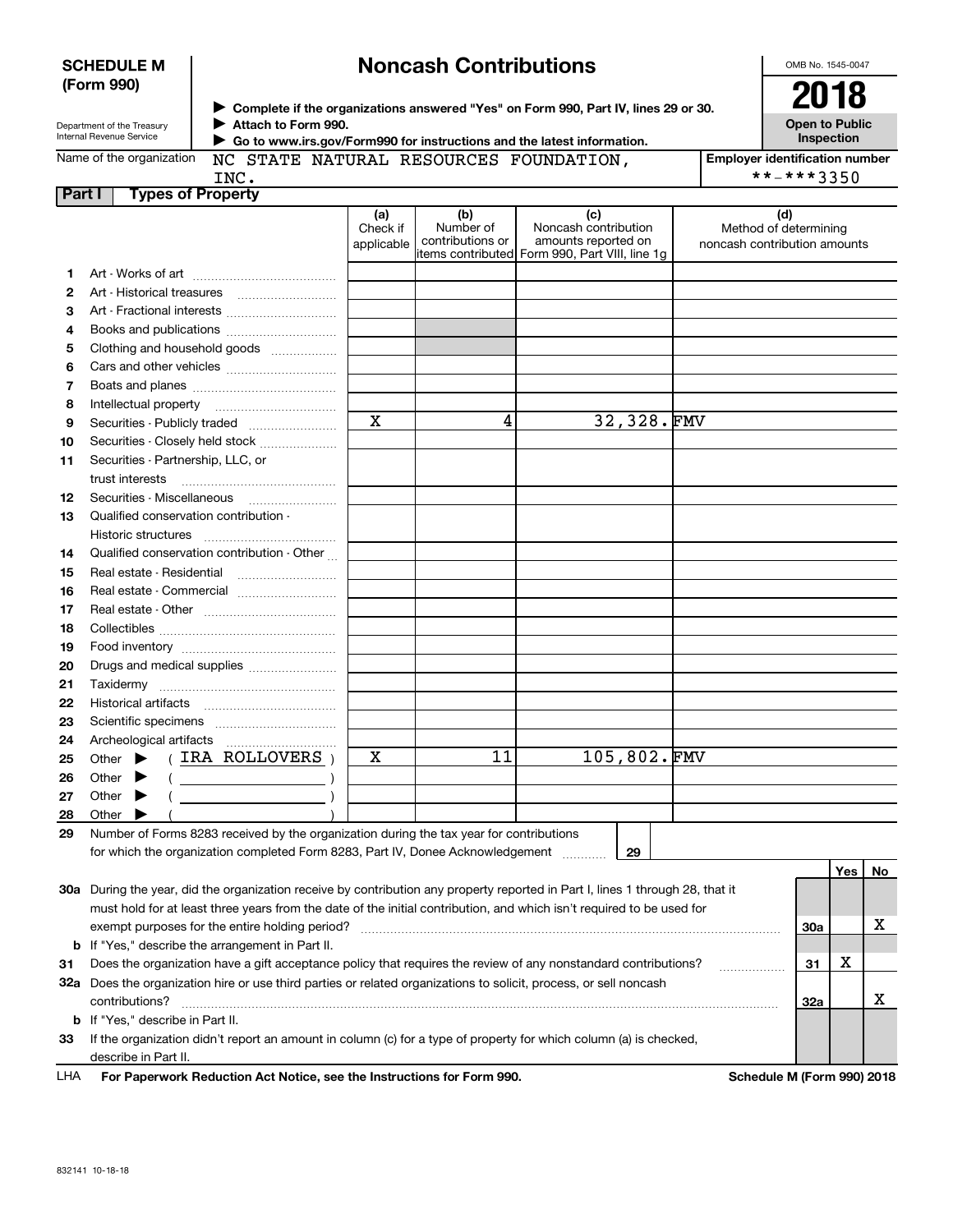|  |  | NC STATE NATURAL RESOURCES FOUNDATION, |
|--|--|----------------------------------------|
|  |  |                                        |

|                | Schedule M (Form 990) 2018 | NC DIAID NAIGHAD RODOORCOD IOONDAIION,<br>INC.                                                                                                                                                                                      | **-***3350 |
|----------------|----------------------------|-------------------------------------------------------------------------------------------------------------------------------------------------------------------------------------------------------------------------------------|------------|
| <b>Part II</b> |                            |                                                                                                                                                                                                                                     | Page 2     |
|                |                            | <b>Supplemental Information.</b> Provide the information required by Part I, lines 30b, 32b, and 33, and whether the organization is reporting in Part I, column (b), the number of contributions, the number of items received, or |            |
|                |                            |                                                                                                                                                                                                                                     |            |
|                |                            |                                                                                                                                                                                                                                     |            |
|                |                            |                                                                                                                                                                                                                                     |            |
|                |                            |                                                                                                                                                                                                                                     |            |
|                |                            |                                                                                                                                                                                                                                     |            |
|                |                            |                                                                                                                                                                                                                                     |            |
|                |                            |                                                                                                                                                                                                                                     |            |
|                |                            |                                                                                                                                                                                                                                     |            |
|                |                            |                                                                                                                                                                                                                                     |            |
|                |                            |                                                                                                                                                                                                                                     |            |
|                |                            |                                                                                                                                                                                                                                     |            |
|                |                            |                                                                                                                                                                                                                                     |            |
|                |                            |                                                                                                                                                                                                                                     |            |
|                |                            |                                                                                                                                                                                                                                     |            |
|                |                            |                                                                                                                                                                                                                                     |            |
|                |                            |                                                                                                                                                                                                                                     |            |
|                |                            |                                                                                                                                                                                                                                     |            |
|                |                            |                                                                                                                                                                                                                                     |            |
|                |                            |                                                                                                                                                                                                                                     |            |
|                |                            |                                                                                                                                                                                                                                     |            |
|                |                            |                                                                                                                                                                                                                                     |            |
|                |                            |                                                                                                                                                                                                                                     |            |
|                |                            |                                                                                                                                                                                                                                     |            |
|                |                            |                                                                                                                                                                                                                                     |            |
|                |                            |                                                                                                                                                                                                                                     |            |
|                |                            |                                                                                                                                                                                                                                     |            |
|                |                            |                                                                                                                                                                                                                                     |            |
|                |                            |                                                                                                                                                                                                                                     |            |
|                |                            |                                                                                                                                                                                                                                     |            |
|                |                            |                                                                                                                                                                                                                                     |            |
|                |                            |                                                                                                                                                                                                                                     |            |
|                |                            |                                                                                                                                                                                                                                     |            |
|                |                            |                                                                                                                                                                                                                                     |            |
|                |                            |                                                                                                                                                                                                                                     |            |
|                |                            |                                                                                                                                                                                                                                     |            |
|                |                            |                                                                                                                                                                                                                                     |            |
|                |                            |                                                                                                                                                                                                                                     |            |
|                |                            |                                                                                                                                                                                                                                     |            |
|                |                            |                                                                                                                                                                                                                                     |            |
|                |                            |                                                                                                                                                                                                                                     |            |
|                |                            |                                                                                                                                                                                                                                     |            |
|                |                            |                                                                                                                                                                                                                                     |            |
|                |                            |                                                                                                                                                                                                                                     |            |
|                |                            |                                                                                                                                                                                                                                     |            |
|                |                            |                                                                                                                                                                                                                                     |            |
|                |                            |                                                                                                                                                                                                                                     |            |
|                |                            |                                                                                                                                                                                                                                     |            |
|                |                            |                                                                                                                                                                                                                                     |            |
|                |                            |                                                                                                                                                                                                                                     |            |
|                |                            |                                                                                                                                                                                                                                     |            |
|                |                            |                                                                                                                                                                                                                                     |            |
|                |                            |                                                                                                                                                                                                                                     |            |
|                |                            |                                                                                                                                                                                                                                     |            |
|                |                            |                                                                                                                                                                                                                                     |            |
|                |                            |                                                                                                                                                                                                                                     |            |
|                |                            |                                                                                                                                                                                                                                     |            |
|                |                            |                                                                                                                                                                                                                                     |            |
|                |                            |                                                                                                                                                                                                                                     |            |
|                |                            |                                                                                                                                                                                                                                     |            |
|                |                            |                                                                                                                                                                                                                                     |            |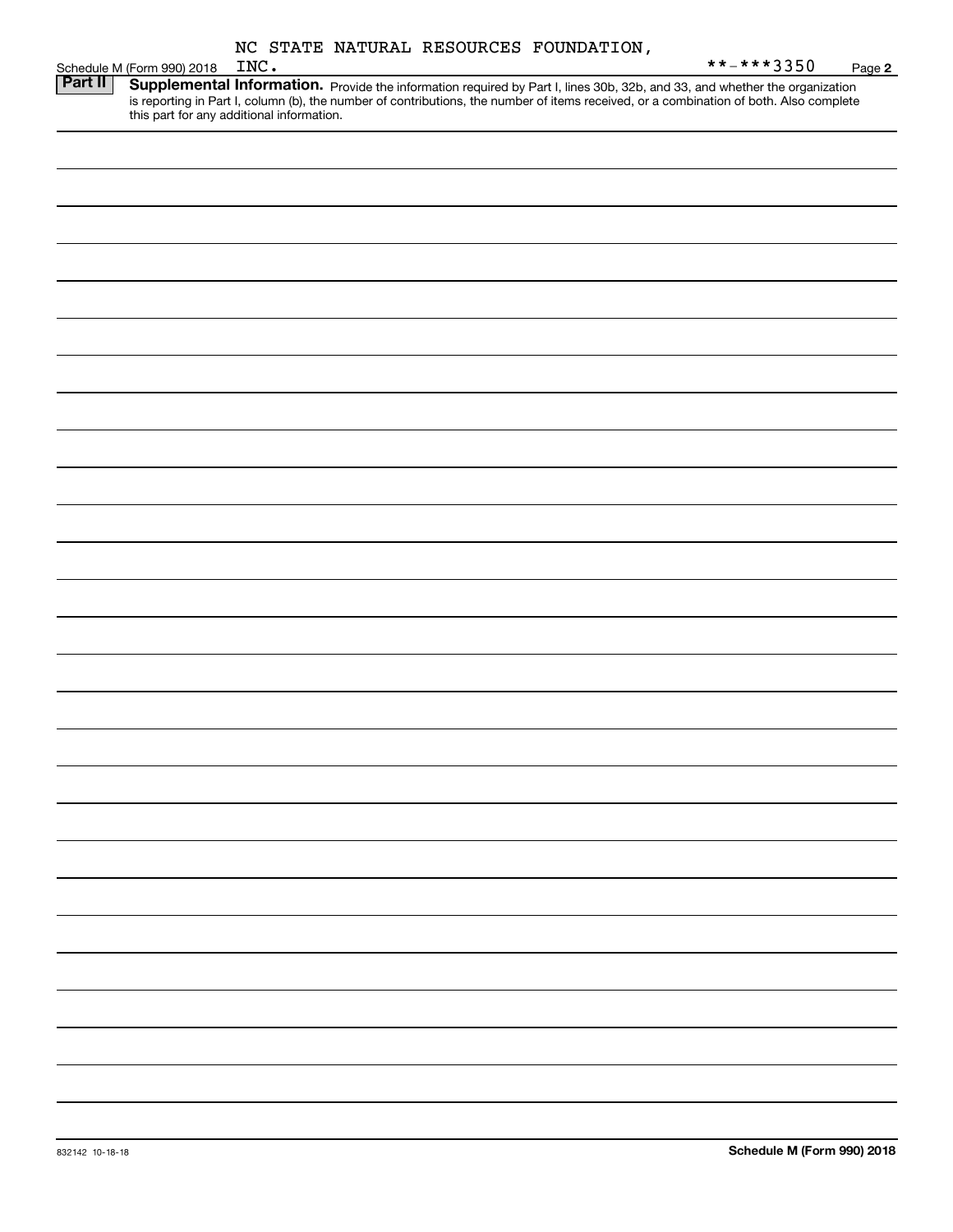**(Form 990 or 990-EZ)**

Department of the Treasury Internal Revenue Service Name of the organization

**SCHEDULE O Supplemental Information to Form 990 or 990-EZ**

**Complete to provide information for responses to specific questions on Form 990 or 990-EZ or to provide any additional information. | Attach to Form 990 or 990-EZ. | Go to www.irs.gov/Form990 for the latest information.** NC STATE NATURAL RESOURCES FOUNDATION,



 $INC.$   $| * - * * * 3350$ 

### FORM 990, PART I, LINE 1, DESCRIPTION OF ORGANIZATION MISSION:

TO PROMOTE EDUCATION AND RESEARCH IN THE COLLEGE OF NATURAL RESOURCES

OF NORTH CAROLINA STATE UNIVERSITY AS WELL AS AID AND PROMOTE, BY

FINANCIAL ASSISTANCE AND OTHERWISE, ALL TYPES OF EDUCATION, RESEARCH

AND EXTENSION IN THE COLLEGE OF NATURAL RESOURCES.

FORM 990, PART VI, SECTION A, LINE 1:

THE EXECUTIVE COMMITTEE SHALL CONSIST OF THE PRESIDENT, WHO SHALL SERVE AS CHAIR, THE VICE PRESIDENT, THE PAST PRESIDENT AND THE CHAIR OF EACH STANDING COMMITTEE OF THE BOARD. THE SECRETARY, TREASURER AND DEAN, COLLEGE OF NATURAL RESOUCES, WILL SERVE EX-OFFICIO AS NONVOTING MEMBERS OF THE EXECUTIVE COMMITTEE. BY RESOLUTION ADOPTED BY A MAJORITY OF THE DIRECTORS THEN IN OFFICE, THE BOARD OF DIRECTORS SHALL, AT ITS REGULAR ANNUAL MEETING, APPOINT THE MEMBERS OF THE EXECUTIVE COMMITTEE. THE EXECUTIVE COMMITTEE SHALL HAVE AND MAY EXERCISE, IN THE INTERIM BETWEEN MEETINGS OF THE BOARD OF DIRECTORS, AND EXCEPT AS OTHERWISE PROVIDED IN SECTION 5 OF THE BYLAWS, ALL THE POWERS OF THE BOARD OF DIRECTORS. EXECUTIVE COMMITTEE MEMBERS APPOINTED BY THE BOARD SHALL SERVE AT THE PLEASURE OF THE BOARD BUT ONLY FOR SO LONG AS THEY ALSO SERVE AS DIRECTORS AND MAINTAIN THEIR QUALIFYING OFFICES OR DESIGNATIONS AS THE CASE MAY BE.

FORM 990, PART VI, SECTION A, LINE 2:

832211 10-10-18 LHA For Paperwork Reduction Act Notice, see the Instructions for Form 990 or 990-EZ. Schedule O (Form 990 or 990-EZ) (2018) DIRECTOR LOU BOOS IS PRESIDENT OF NORDIC ENGINEERING WHICH IS A SUPPLIER TO MEADWESTVACO. DIRECTOR HARRY SIDERIS IS SR. VICE PRESIDENT AND CHIEF DISTRIBUTION OFFICER, DUKE ENERGY. THE FOUNDATION IS EXPLORING A SOLAR ENERGY PROJECT AT HOFMANN FOREST. MR. SIDERIS HAS RECUSED HIMSELF FROM ALL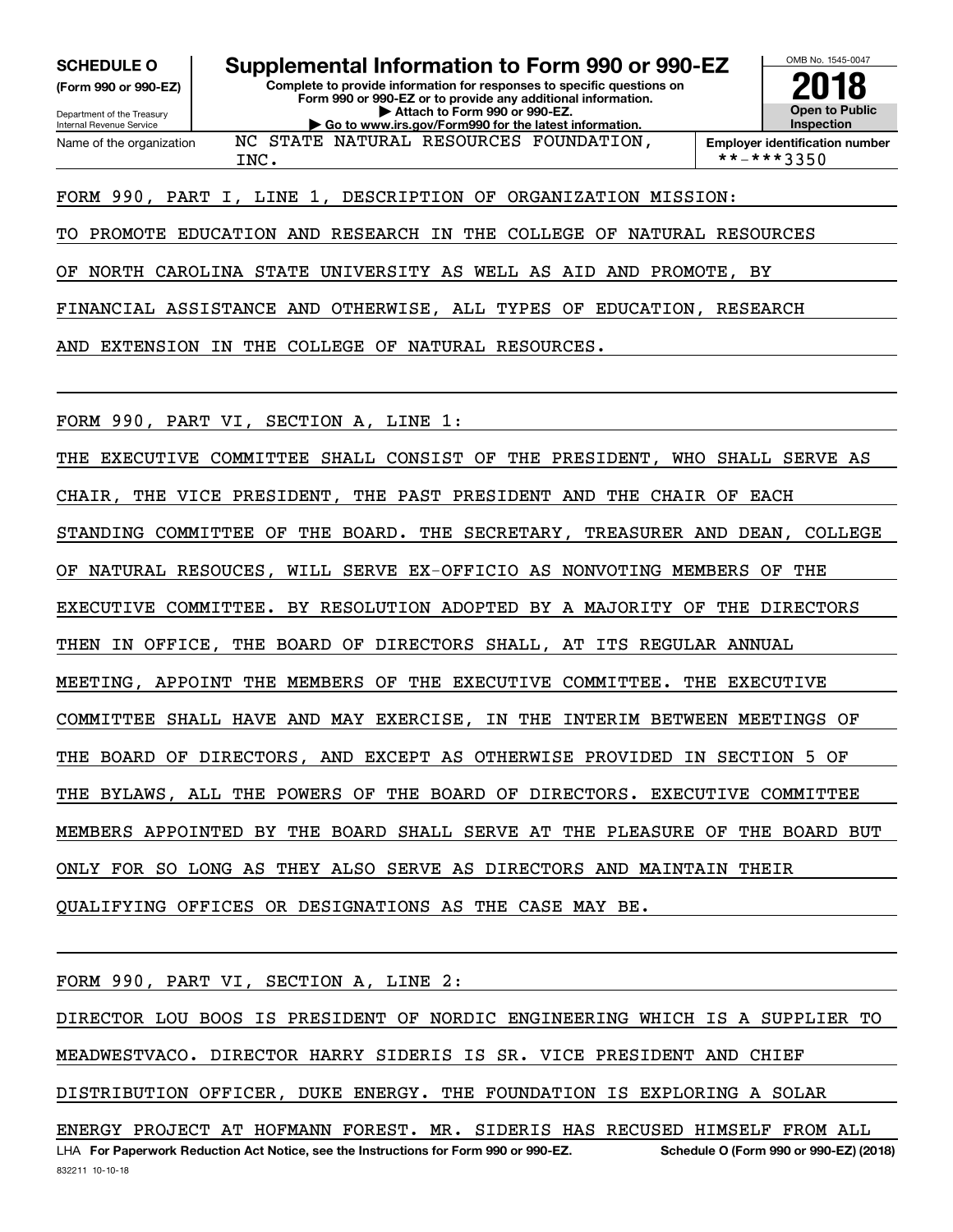| Schedule O (Form 990 or 990-EZ) (2018) |  |  |  |  |
|----------------------------------------|--|--|--|--|
|                                        |  |  |  |  |

Schedule O (Form 990 or 990-EZ) (2018)<br>Name of the organization NC STATE NATURAL RESOURCES FOUNDATION , Employer identification number INC. \*\*-\*\*\*3350

**2**

MATTERS RELATED TO THIS PROJECT.

FORM 990, PART VI, SECTION B, LINE 11B:

A DRAFT 990 IS DISTRIBUTED TO BOARD MEMBERS FOR THEIR REVIEW PRIOR TO

FILING.

FORM 990, PART VI, SECTION B, LINE 12C:

IN ORDER TO MONITOR AND ENFORCE COMPLIANCE WITH THE ORGANIZATION'S CONFLICT

OF INTEREST POLICY, NC STATE NATURAL RESOURCES FOUNDATION FOLLOWS THE

FOLLOWING PRACTICES:

1) ALL TRANSACTIONS (OTHER THAN EXPENSE REIMBURSEMENTS) BETWEEN THE

FOUNDATION AND A DIRECTOR, OFFICER, OR EMPLOYEE OF THE FOUNDATION, MUST BE

AUTHORIZED AND APPROVED BY THE FOUNDATION'S BOARD OF DIRECTORS OR RATIFIED

IN GOOD FAITH BY THE FOUNDATION'S BOARD OF DIRECTORS AT THE SUBSEQUENT

MEETING FOLLOWING THE TRANSACTION.

2) NO FOUNDATION DIRECTOR, OFFICER, OR EMPLOYEE HAVING A DIRECT OR INDIRECT INTEREST IN ANY FOUNDATION BUSINESS TRANSACTION MAY BE INVOLVED IN THE DECISION WITH RESPECT TO WHETHER THE FOUNDATION SHOULD ENTER INTO SUCH TRANSACTION. FOR PURPOSES OF THIS SECTION, A DIRECTOR, OFFICER OR EMPLOYEE HAS AN INDIRECT INTEREST IN A TRANSACTION IF: (A) ANOTHER ENTITY IN WHICH HE HAS A MATERIAL FINANCIAL INTEREST OR IN WHICH HE IS A GENERAL PARTNER IS A PARTY TO THE TRANSACTION; OR (B) ANOTHER ENTITY OF WHICH HE IS A DIRECTOR, OFFICER, OR TRUSTEE IS A PARTY TO THE TRANSACTION AND THE TRANSACTION IS OR SHOULD BE CONSIDERED BY THE BOARD.

3) NO SCHOLARSHIP OR FELLOWSHIP AWARD MAY BE MADE TO A DIRECTOR, OFFICER,

OR EMPLOYEE OF THE FOUNDATION OR TO A FAMILY MEMBER OF ANY SUCH PERSON

UNLESS THE RECIPIENT OF THE AWARD IS DETERMINED BY AN INDEPENDENT AWARDS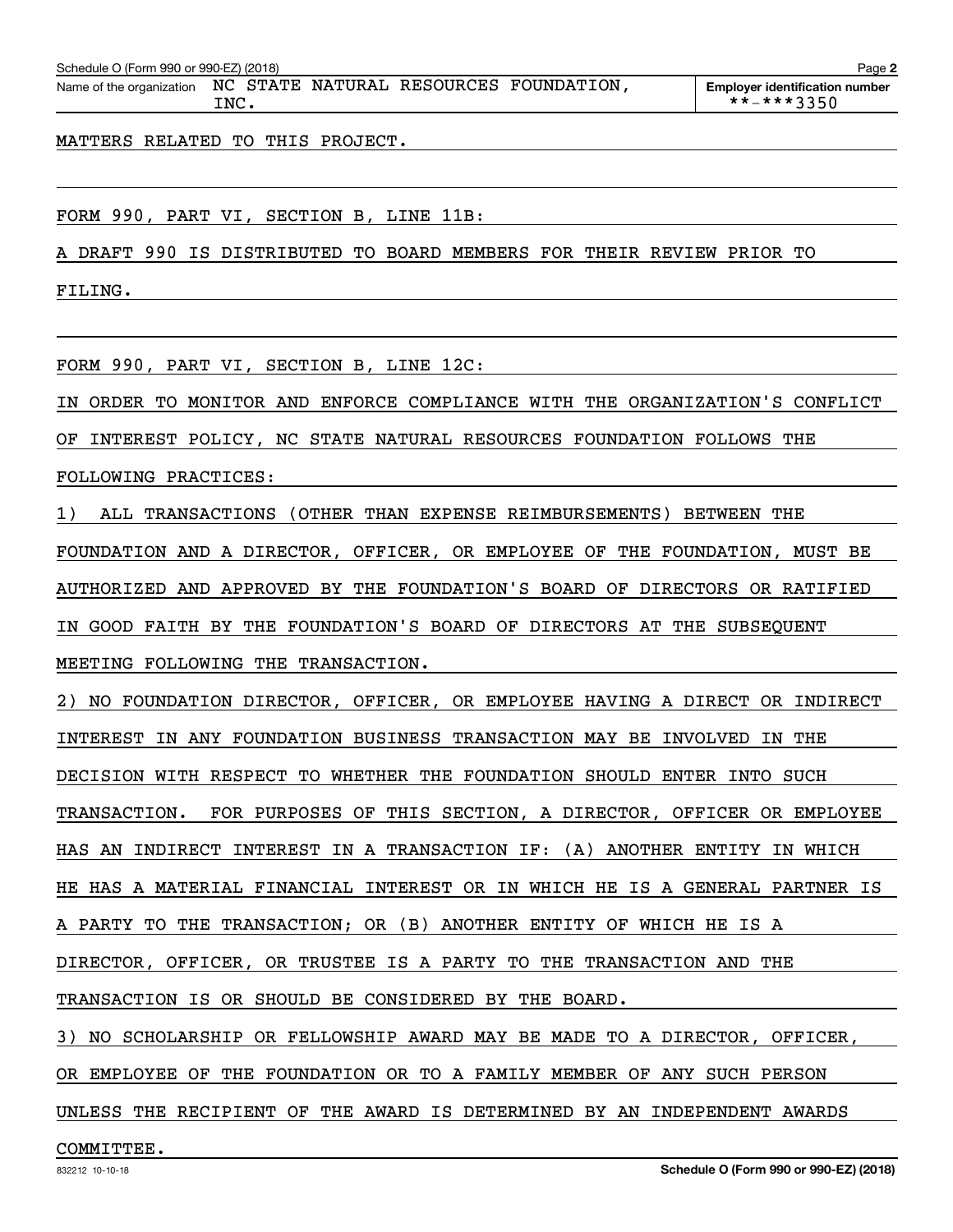FORM 990, PART VI, SECTION B, LINE 15:

THE EXECUTIVE COMMITTEE OF THE BOARD OF DIRECTORS ALSO SERVES AS THE HR/EMPLOYEE BENEFITS COMMITTEE. COMPENSATION DECISIONS ARE RECOMMENDED TO THIS COMMITTEE BY THE DIRECTOR OF FOREST OPERATIONS FOR HIS EMPLOYEES AND ARE BROUGHT BEFORE THE COMMITTEE FOR APPROVAL. THE EXECUTIVE COMMITTEE RECOMMENDS, DETERMINES, AND APPROVES SALARY AND OTHER COMPENSATION ELEMENTS FOR THE DIRECTOR OF FOREST OPERATIONS, IN ADDITION TO APPROVING RECOMMENDATIONS FROM THE DIRECTOR ABOUT HIS STAFF.

FORM 990, PART VI, SECTION C, LINE 18:

THE 990 IS LISTED ON THE WEBSITE. FORM 1023 (WHICH WAS FILED PRIOR TO JULY

15, 1987) IS NOT PUBLICLY AVAILABLE.

FORM 990, PART VI, SECTION C, LINE 19:

THE AUDITED FINANCIAL STATEMENTS ARE AVAILABLE ON THE WEBSITE:

HTTP://FOUNDATIONSACCOUNTING.OFA.NCSU.EDU/FOUNDATIONS/NC-STATE-NATURAL-

RESOURCES-FOUNDATION-INC. OTHER GOVERNING DOCUMENTS ARE MADE AVAILABLE UPON REQUEST.

FORM 990, PART IX, LINE 24E, ALL OTHER FUNCTIONAL EXPENSES:

DUES & SUBSCRIPTIONS:

PROGRAM SERVICE EXPENSES 11,177. MANAGEMENT AND GENERAL EXPENSES 0. FUNDRAISING EXPENSES 3,505. TOTAL EXPENSES 14,682.

### CONTRACTED SERVICES: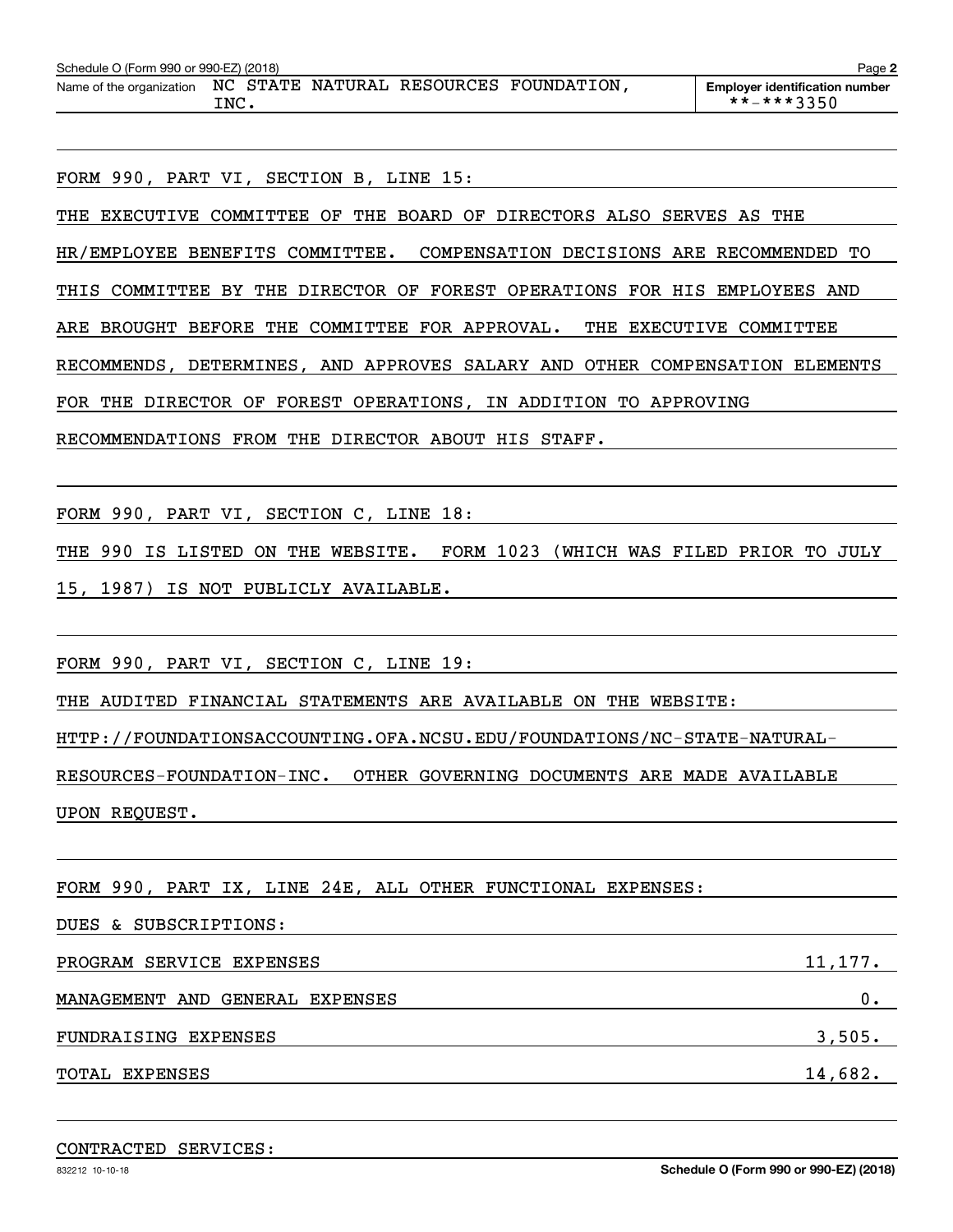| Schedule O (Form 990 or 990-EZ) (2018)                                     | Page 2                                              |
|----------------------------------------------------------------------------|-----------------------------------------------------|
| NC STATE NATURAL RESOURCES FOUNDATION,<br>Name of the organization<br>INC. | <b>Employer identification number</b><br>**-***3350 |
| PROGRAM SERVICE EXPENSES                                                   | 11,180.                                             |
| MANAGEMENT AND GENERAL EXPENSES                                            | 0.                                                  |
| FUNDRAISING EXPENSES                                                       | 0.                                                  |
| TOTAL EXPENSES                                                             | 11,180.                                             |
| PRINTING & BINDING:                                                        |                                                     |
| PROGRAM SERVICE EXPENSES                                                   | 8,465.                                              |
| MANAGEMENT AND GENERAL EXPENSES                                            | 0.                                                  |
| FUNDRAISING EXPENSES                                                       | 43.                                                 |
| TOTAL EXPENSES                                                             | 8,508.                                              |
| TOTAL OTHER EXPENSES ON FORM 990, PART IX, LINE 24E, COL A                 | 34,370.                                             |
| FORM 990, PART XI, LINE 9, CHANGES IN NET ASSETS:                          |                                                     |
| DECREASE IN VALUE OF SPLIT INTEREST AGREEMENT                              | $-31,942.$                                          |
| TRANSFER OF FUNDS TO/FROM ASSOCIATED ENTITY                                | $-1,700$ .                                          |
| TOTAL TO FORM 990, PART XI, LINE 9                                         | $-33,642.$                                          |

PAGE 1, ITEM J- WEBSITE

HTTP://FOUNDATIONSACCOUNTING.OFA.NCSU.EDU/FOUNDATIONS/NC-

STATE-NATURAL-RESOURCES-FOUNDATION-INC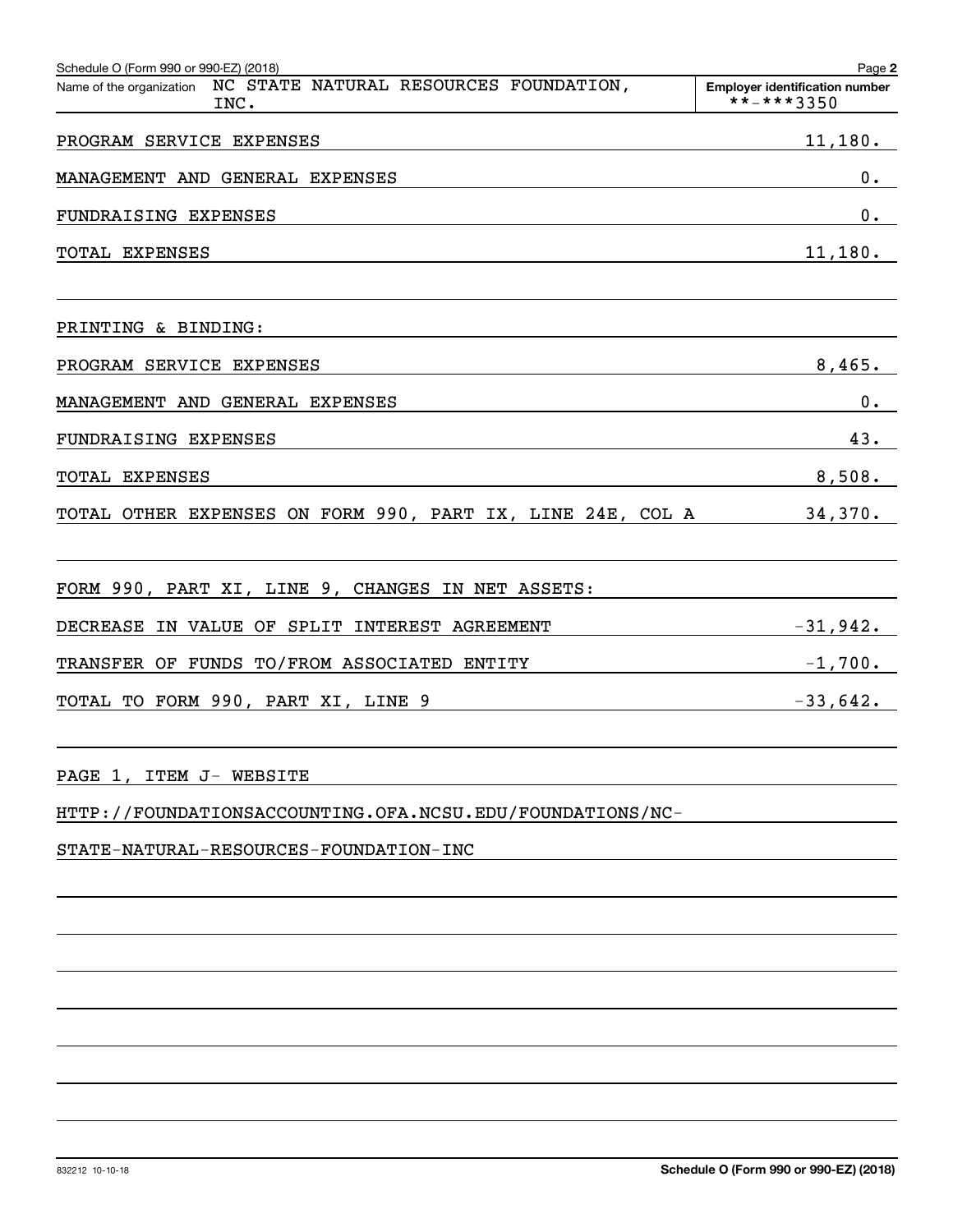| <b>SCHEDULE R</b>          | <b>Related Organizations and Unrelated Partnerships</b>                                          |                                                           |  |  |  |
|----------------------------|--------------------------------------------------------------------------------------------------|-----------------------------------------------------------|--|--|--|
| (Form 990)                 | ▶ Complete if the organization answered "Yes" on Form 990, Part IV, line 33, 34, 35b, 36, or 37. |                                                           |  |  |  |
| Department of the Treasury | Attach to Form 990.                                                                              | <b>Open to Public</b>                                     |  |  |  |
| Internal Revenue Service   | Go to www.irs.gov/Form990 for instructions and the latest information.                           | <b>Inspection</b>                                         |  |  |  |
| Name of the organization   | NC STATE NATURAL RESOURCES FOUNDATION,<br>INC.                                                   | <b>Employer identification number</b><br>$***$ $***$ 3350 |  |  |  |

**Part I Identification of Disregarded Entities.**  Complete if the organization answered "Yes" on Form 990, Part IV, line 33.

| (a)<br>Name, address, and EIN (if applicable)<br>of disregarded entity | (b)<br>Primary activity | (c)<br>Legal domicile (state or<br>foreign country) | (d)<br>Total income | (e)<br>End-of-year assets | (f)<br>Direct controlling<br>entity |
|------------------------------------------------------------------------|-------------------------|-----------------------------------------------------|---------------------|---------------------------|-------------------------------------|
|                                                                        |                         |                                                     |                     |                           |                                     |
|                                                                        |                         |                                                     |                     |                           |                                     |
|                                                                        |                         |                                                     |                     |                           |                                     |
|                                                                        |                         |                                                     |                     |                           |                                     |

**Identification of Related Tax-Exempt Organizations.** Complete if the organization answered "Yes" on Form 990, Part IV, line 34, because it had one or more related tax-exempt **Part II** organizations during the tax year.

| (a)<br>Name, address, and EIN<br>of related organization | (b)<br>Primary activity  | (c)<br>Legal domicile (state or<br>foreign country) | (d)<br>Exempt Code<br>section | (e)<br>Public charity<br>status (if section | (f)<br>Direct controlling<br>entity | $(g)$<br>Section 512(b)(13) | controlled<br>entity? |
|----------------------------------------------------------|--------------------------|-----------------------------------------------------|-------------------------------|---------------------------------------------|-------------------------------------|-----------------------------|-----------------------|
|                                                          |                          |                                                     |                               | 501(c)(3)                                   |                                     | Yes                         | No                    |
| NC STATE UNIVERSITY FOUNDATION, INC -                    | SUPPORTS THE VARIOUS     |                                                     |                               |                                             |                                     |                             |                       |
| **-*******, NCSU BOX 7207, RALEIGH, NC                   | COLLEGES WITHIN THE      |                                                     |                               | 170(B)(1)(A)                                |                                     |                             |                       |
| 27695                                                    | UNIVERSITY               | NORTH CAROLINA                                      | 501(C)(3)                     | IV)                                         | N/A                                 |                             | х                     |
| NC STATE INVESTMENT FUND, INC. - **-*******              | INVEST FUNDS OF NC STATE |                                                     |                               |                                             |                                     |                             |                       |
| NCSU BOX 7207                                            | UNIVERSITY ENDOWMENT AND |                                                     |                               |                                             |                                     |                             |                       |
| RALEIGH, NC 27695                                        | RELATED ENTITIES         | NORTH CAROLINA                                      | 501(C)(3)                     | 509(A)(3)                                   | N/A                                 |                             | x                     |
| NC STATE UNIVERSITY - **-*******                         |                          |                                                     |                               |                                             |                                     |                             |                       |
| NCSU BOX 7205                                            |                          |                                                     |                               |                                             |                                     |                             |                       |
| RALEIGH, NC 27695                                        | <b>EDUCATION</b>         | NORTH CAROLINA                                      | 170(C)(1)                     |                                             | N/A                                 |                             | х                     |
| THE NORTH CAROLINA AGRICULTURAL FOUNDATION.              | SUPPORTS THE COLLEGE OF  |                                                     |                               |                                             |                                     |                             |                       |
| INC - **-*******, NCSU BOX 7207, RALEIGH, NC             | AGRICULTURE AND LIFE     |                                                     |                               | 170(B)(1)(A)                                |                                     |                             |                       |
| 27695                                                    | SCIENCES AT NCSU         | NORTH CAROLINA                                      | 501(C)(3)                     | IV)                                         | N/A                                 |                             |                       |

**For Paperwork Reduction Act Notice, see the Instructions for Form 990. Schedule R (Form 990) 2018**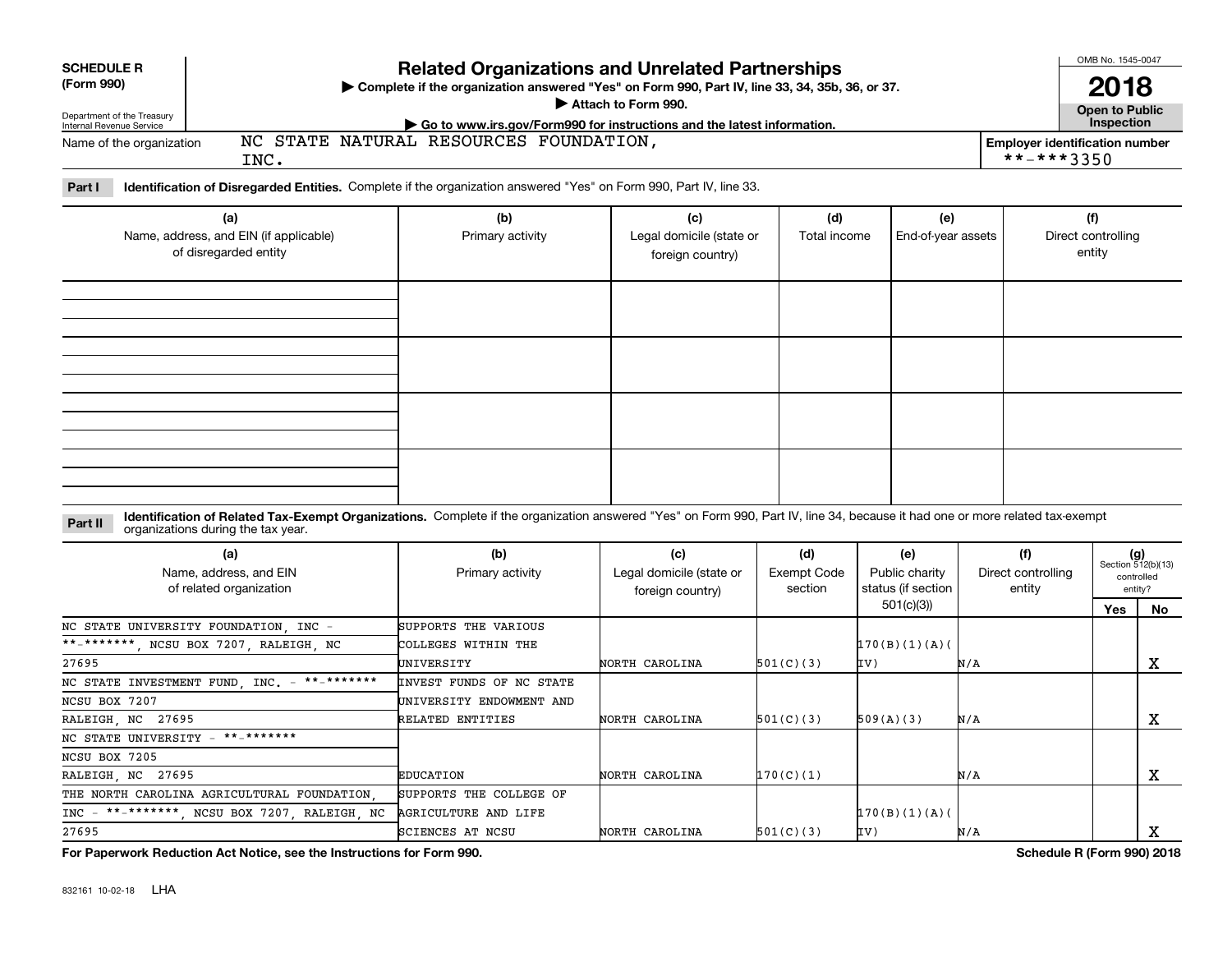Schedule R (Form 990)

## **Part II Continuation of Identification of Related Tax-Exempt Organizations**

| (a)<br>Name, address, and EIN                | (b)<br>Primary activity     | (c)<br>Legal domicile (state or | (d)<br>Exempt Code | (e)<br>Public charity | (f)<br>Direct controlling | $(g)$<br>Section 512(b)(13)<br>controlled<br>organization? |    |
|----------------------------------------------|-----------------------------|---------------------------------|--------------------|-----------------------|---------------------------|------------------------------------------------------------|----|
| of related organization                      |                             | foreign country)                | section            | status (if section    | entity                    |                                                            |    |
|                                              |                             |                                 |                    | 501(c)(3)             |                           | Yes                                                        | No |
| NC STATE UNIVERSITY ALUMNI ASSOCIATION, INC  | PROMOTES ALUMNI AFFAIRS &   |                                 |                    |                       |                           |                                                            |    |
| - **-*******, NCSU BOX 7207, RALEIGH, NC     | <b>AWARENESS OF NCSU IN</b> |                                 |                    | 170(B)(1)(A)(         |                           |                                                            |    |
| 27695                                        | COMMUNITY                   | NORTH CAROLINA                  | 501(C)(3)          | IV)                   | N/A                       |                                                            | x  |
| NC STATE ENGINEERING FOUNDATION. INC -       |                             |                                 |                    |                       |                           |                                                            |    |
| **_*******, NCSU BOX 7207, RALEIGH, NC       | SUPPORTS THE COLLEGE OF     |                                 |                    | 170(B)(1)(A)(         |                           |                                                            |    |
| 27695                                        | ENGINEERING AT NCSU         | NORTH CAROLINA                  | 501(C)(3)          | IV)                   | N/A                       |                                                            | X  |
| NC STATE UNIVERSITY COLLEGE OF SCIENCES      |                             |                                 |                    |                       |                           |                                                            |    |
| FOUNDATION, INC - **-*******, NCSU BOX 7207, | SUPPORTS THE COLLEGE OF     |                                 |                    | 170(B)(1)(A)(         |                           |                                                            |    |
| RALEIGH, NC 27695                            | SCIENCES AT NCSU            | NORTH CAROLINA                  | 501(C)(3)          | IV)                   | N/A                       |                                                            | X  |
| NORTH CAROLINA TOBACCO FOUNDATION, INC -     |                             |                                 |                    |                       |                           |                                                            |    |
| **_*******, NCSU BOX 7207, RALEIGH, NC       | SUPPORTS THE TOBACCO        |                                 |                    | 170(B)(1)(A)(         |                           |                                                            |    |
| 27695                                        | CURRICULUM AT NCSU          | NORTH CAROLINA                  | 501(C)(3)          | IV)                   | N/A                       |                                                            | X  |
| NORTH CAROLINA VETERINARY MEDICAL            | PROVIDES FINANCIAL SUPPORT  |                                 |                    |                       |                           |                                                            |    |
| FOUNDATION, INC. $-$ **-*******, NCSU BOX    | IN THE FIELD OF VETERINARY  |                                 |                    | 170(B)(1)(A)(         |                           |                                                            |    |
| 7207, RALEIGH, NC 27695                      | MEDICINE                    | NORTH CAROLINA                  | 501(C)(3)          | IV)                   | N/A                       |                                                            | X  |
| NC STATE UNIVERSITY PARTNERSHIP CORPORATION  |                             |                                 |                    |                       |                           |                                                            |    |
| - **-*******, NCSU BOX 7207, RALEIGH, NC     | SUPPORT ORGANIZATION OF NC  |                                 |                    |                       |                           |                                                            |    |
| 27695                                        | STATE UNIVERSITY            | NORTH CAROLINA                  | 501(C)(3)          | 509(A)(3)             | N/A                       |                                                            | X  |
| NC STATE UNIVERSITY STUDENT AID ASSOCIATION  |                             |                                 |                    |                       |                           |                                                            |    |
| - **-*******, PO BOX 37100, RALEIGH, NC      | SUPPORTS ATHLETIC PROGRAM   |                                 |                    | 170(B)(1)(A)(         |                           |                                                            |    |
| 27627                                        | AT NCSU                     | NORTH CAROLINA                  | 501(C)(3)          | IV)                   | N/A                       |                                                            | x  |
| NORTH CAROLINA TEXTILE FOUNDATION . INC -    | AIDS EDUCATION & RESEARCH   |                                 |                    |                       |                           |                                                            |    |
| **-*******, NCSU BOX 8301, RALEIGH, NC       | IN THE COLLEGE OF TEXTILES  |                                 |                    | 170(B)(1)(A)(         |                           |                                                            |    |
| 27695                                        | AT NCSU                     | NORTH CAROLINA                  | 501(C)(3)          | IV)                   | N/A                       |                                                            | X  |
|                                              |                             |                                 |                    |                       |                           |                                                            |    |
|                                              |                             |                                 |                    |                       |                           |                                                            |    |
|                                              |                             |                                 |                    |                       |                           |                                                            |    |
|                                              |                             |                                 |                    |                       |                           |                                                            |    |
|                                              |                             |                                 |                    |                       |                           |                                                            |    |
|                                              |                             |                                 |                    |                       |                           |                                                            |    |
|                                              |                             |                                 |                    |                       |                           |                                                            |    |
|                                              |                             |                                 |                    |                       |                           |                                                            |    |
|                                              |                             |                                 |                    |                       |                           |                                                            |    |
|                                              |                             |                                 |                    |                       |                           |                                                            |    |
|                                              |                             |                                 |                    |                       |                           |                                                            |    |
|                                              |                             |                                 |                    |                       |                           |                                                            |    |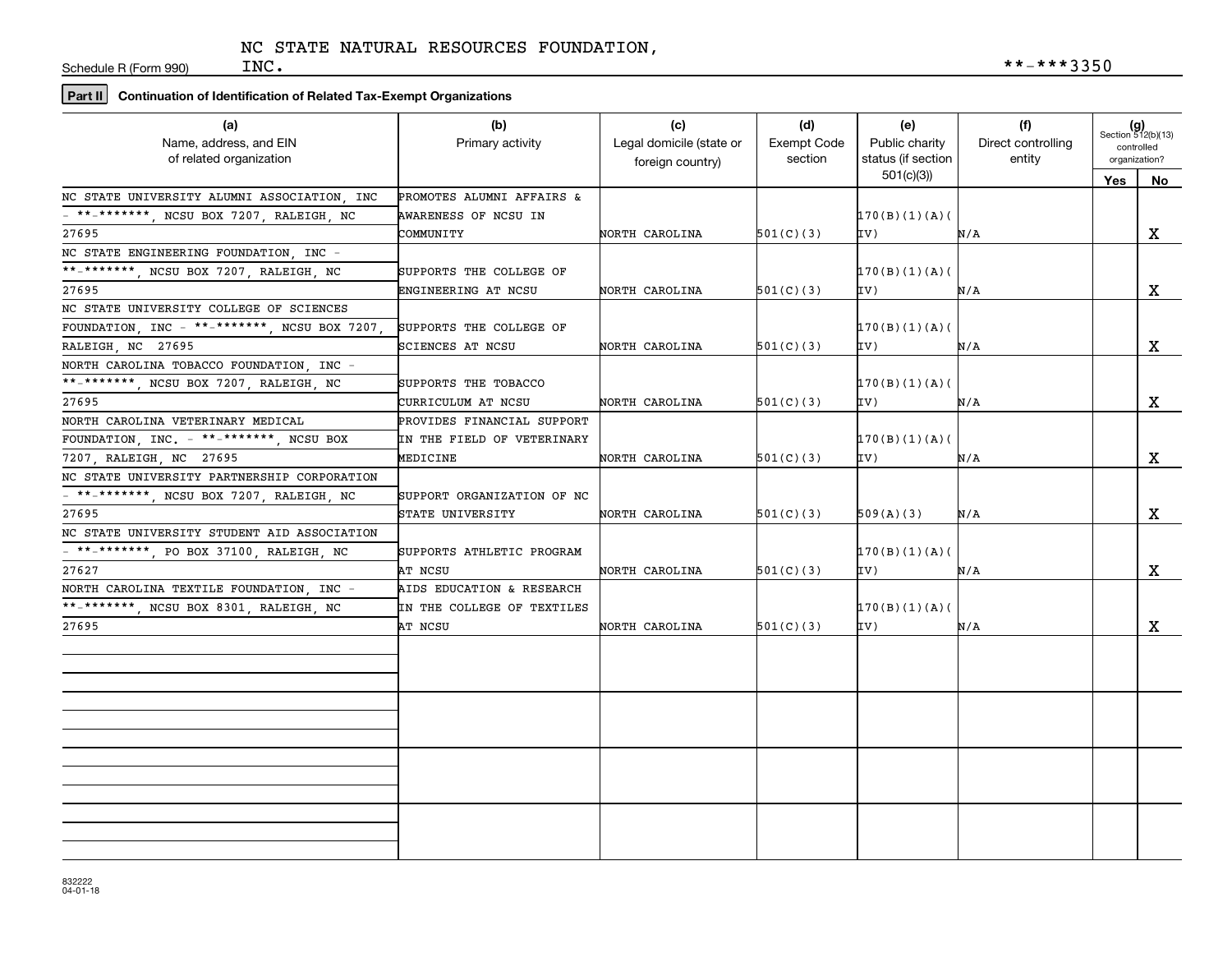Schedule R (Form 990) 2018  $INC$ .

**Identification of Related Organizations Taxable as a Partnership.** Complete if the organization answered "Yes" on Form 990, Part IV, line 34, because it had one or more related **Part III** organizations treated as a partnership during the tax year.

| (a)                                               | (b)              | (c)                  | (d)                          | (e)                                                                                        | (f)                      | (g)                     |              | (h)              | (i)                                                              | (i) |  | (k)                                                     |
|---------------------------------------------------|------------------|----------------------|------------------------------|--------------------------------------------------------------------------------------------|--------------------------|-------------------------|--------------|------------------|------------------------------------------------------------------|-----|--|---------------------------------------------------------|
| Name, address, and EIN<br>of related organization | Primary activity | Legal<br>domicile    | Direct controlling<br>entity | Predominant income<br>(related, unrelated,<br>excluded from tax under<br>sections 512-514) | Share of total<br>income | Share of<br>end-of-year |              | Disproportionate | Code V-UBI                                                       |     |  | General or Percentage<br>managing ownership<br>partner? |
|                                                   |                  | (state or<br>foreign |                              |                                                                                            |                          | assets                  | allocations? |                  |                                                                  |     |  |                                                         |
|                                                   |                  | country)             |                              |                                                                                            |                          |                         | $Yes \mid$   | No               | amount in box<br>20 of Schedule<br>K-1 (Form 1065) <b>Yes No</b> |     |  |                                                         |
|                                                   |                  |                      |                              |                                                                                            |                          |                         |              |                  |                                                                  |     |  |                                                         |
|                                                   |                  |                      |                              |                                                                                            |                          |                         |              |                  |                                                                  |     |  |                                                         |
|                                                   |                  |                      |                              |                                                                                            |                          |                         |              |                  |                                                                  |     |  |                                                         |
|                                                   |                  |                      |                              |                                                                                            |                          |                         |              |                  |                                                                  |     |  |                                                         |
|                                                   |                  |                      |                              |                                                                                            |                          |                         |              |                  |                                                                  |     |  |                                                         |
|                                                   |                  |                      |                              |                                                                                            |                          |                         |              |                  |                                                                  |     |  |                                                         |
|                                                   |                  |                      |                              |                                                                                            |                          |                         |              |                  |                                                                  |     |  |                                                         |
|                                                   |                  |                      |                              |                                                                                            |                          |                         |              |                  |                                                                  |     |  |                                                         |
|                                                   |                  |                      |                              |                                                                                            |                          |                         |              |                  |                                                                  |     |  |                                                         |
|                                                   |                  |                      |                              |                                                                                            |                          |                         |              |                  |                                                                  |     |  |                                                         |
|                                                   |                  |                      |                              |                                                                                            |                          |                         |              |                  |                                                                  |     |  |                                                         |
|                                                   |                  |                      |                              |                                                                                            |                          |                         |              |                  |                                                                  |     |  |                                                         |
|                                                   |                  |                      |                              |                                                                                            |                          |                         |              |                  |                                                                  |     |  |                                                         |
|                                                   |                  |                      |                              |                                                                                            |                          |                         |              |                  |                                                                  |     |  |                                                         |
|                                                   |                  |                      |                              |                                                                                            |                          |                         |              |                  |                                                                  |     |  |                                                         |
|                                                   |                  |                      |                              |                                                                                            |                          |                         |              |                  |                                                                  |     |  |                                                         |
|                                                   |                  |                      |                              |                                                                                            |                          |                         |              |                  |                                                                  |     |  |                                                         |

**Identification of Related Organizations Taxable as a Corporation or Trust.** Complete if the organization answered "Yes" on Form 990, Part IV, line 34, because it had one or more related **Part IV** organizations treated as a corporation or trust during the tax year.

| (a)<br>Name, address, and EIN<br>of related organization | (b)<br>Primary activity | (c)<br>Legal domicile<br>(state or<br>foreign | (d)<br>Direct controlling<br>entity | (e)<br>Type of entity<br>(C corp, S corp,<br>or trust) | (f)<br>Share of total<br>income | (g)<br>Share of<br>end-of-year<br>assets | (h)<br> Percentage <br>ownership | (i)<br>Section<br>512(b)(13)<br>controlled<br>entity? |
|----------------------------------------------------------|-------------------------|-----------------------------------------------|-------------------------------------|--------------------------------------------------------|---------------------------------|------------------------------------------|----------------------------------|-------------------------------------------------------|
|                                                          |                         | country)                                      |                                     |                                                        |                                 |                                          |                                  | Yes No                                                |
|                                                          |                         |                                               | NC STATE                            |                                                        |                                 |                                          |                                  |                                                       |
|                                                          |                         |                                               | NATURAL                             |                                                        |                                 |                                          |                                  |                                                       |
| CHARITABLE REMAINDER TRUSTS (2)                          | ASSET INVESTMENT        | NC                                            | RESOURCES                           | TRUST                                                  |                                 |                                          |                                  | $\mathbf X$                                           |
|                                                          |                         |                                               |                                     |                                                        |                                 |                                          |                                  |                                                       |
|                                                          |                         |                                               |                                     |                                                        |                                 |                                          |                                  |                                                       |
|                                                          |                         |                                               |                                     |                                                        |                                 |                                          |                                  |                                                       |
|                                                          |                         |                                               |                                     |                                                        |                                 |                                          |                                  |                                                       |
|                                                          |                         |                                               |                                     |                                                        |                                 |                                          |                                  |                                                       |
|                                                          |                         |                                               |                                     |                                                        |                                 |                                          |                                  |                                                       |
|                                                          |                         |                                               |                                     |                                                        |                                 |                                          |                                  |                                                       |
|                                                          |                         |                                               |                                     |                                                        |                                 |                                          |                                  |                                                       |
|                                                          |                         |                                               |                                     |                                                        |                                 |                                          |                                  |                                                       |
|                                                          |                         |                                               |                                     |                                                        |                                 |                                          |                                  |                                                       |
|                                                          |                         |                                               |                                     |                                                        |                                 |                                          |                                  |                                                       |
|                                                          |                         |                                               |                                     |                                                        |                                 |                                          |                                  |                                                       |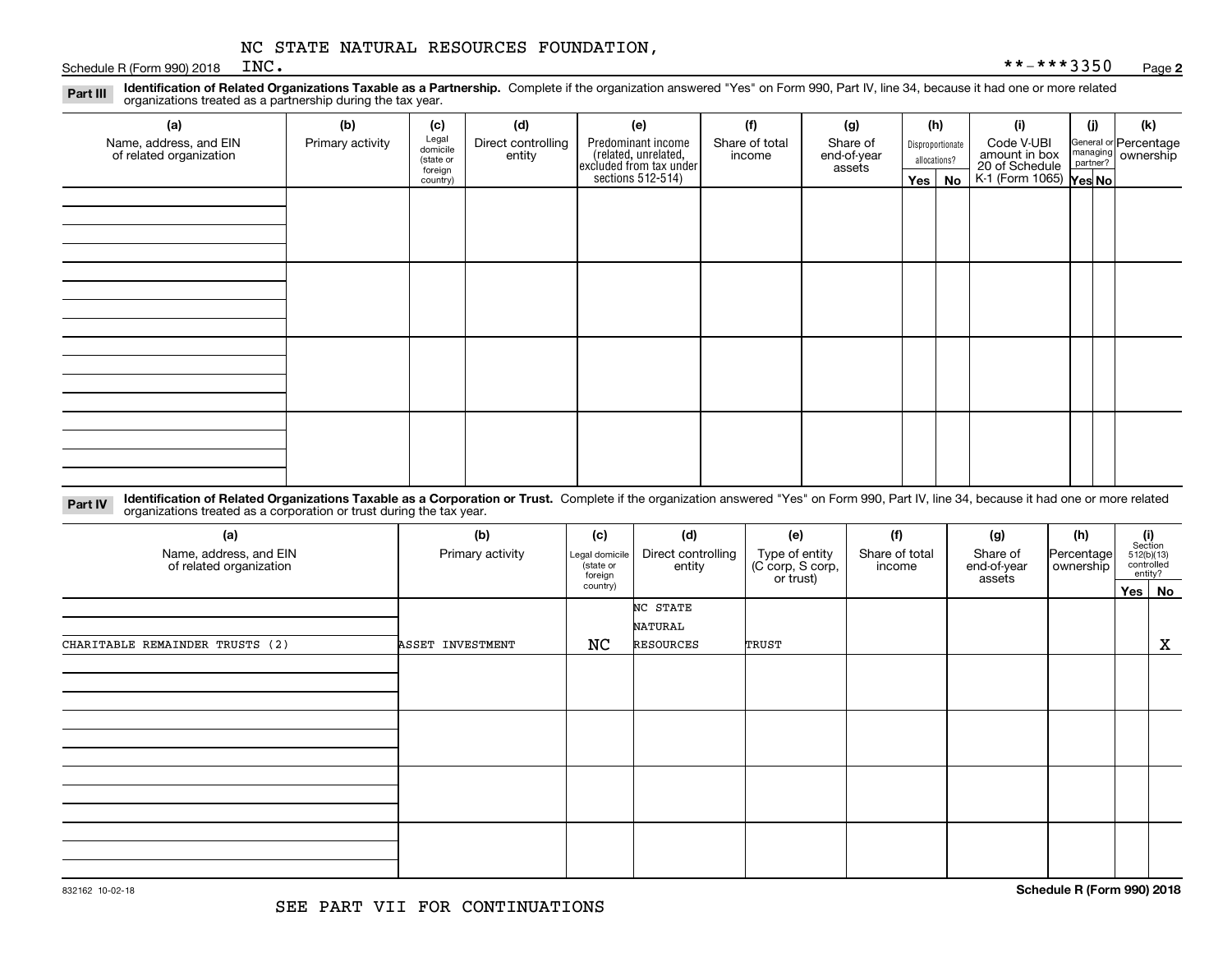Schedule R (Form 990) 2018  $INC$ .

| Note: Complete line 1 if any entity is listed in Parts II, III, or IV of this schedule. |                                                                                                                                                                                                                                |                |   |             |  |  |
|-----------------------------------------------------------------------------------------|--------------------------------------------------------------------------------------------------------------------------------------------------------------------------------------------------------------------------------|----------------|---|-------------|--|--|
|                                                                                         | During the tax year, did the organization engage in any of the following transactions with one or more related organizations listed in Parts II-IV?                                                                            |                |   |             |  |  |
|                                                                                         |                                                                                                                                                                                                                                | 1a             |   | X           |  |  |
|                                                                                         | <b>b</b> Gift, grant, or capital contribution to related organization(s)                                                                                                                                                       | 1b             | X |             |  |  |
|                                                                                         | c Gift, grant, or capital contribution from related organization(s) manufaction contribution from related organization(s) manufaction contribution from related organization(s) manufaction contribution from related organiza | 1c             |   | $\mathbf X$ |  |  |
|                                                                                         | <b>d</b> Loans or loan quarantees to or for related organization(s)                                                                                                                                                            | 1d             |   | X           |  |  |
|                                                                                         | e Loans or loan guarantees by related organization(s) encontraction contains and contain a substantial contains and contained a substantial contains and contained a substantial contains and contains a substantial contains  | 1e             |   | $\mathbf X$ |  |  |
|                                                                                         |                                                                                                                                                                                                                                |                |   |             |  |  |
|                                                                                         |                                                                                                                                                                                                                                | 1f             |   | X           |  |  |
|                                                                                         | g Sale of assets to related organization(s) www.assettion.com/www.assettion.com/www.assettion.com/www.assettion.com/www.assettion.com/www.assettion.com/www.assettion.com/www.assettion.com/www.assettion.com/www.assettion.co | 1a             |   | X           |  |  |
|                                                                                         | h Purchase of assets from related organization(s) manufactured and content to content the content of assets from related organization(s)                                                                                       | 1h             |   | X           |  |  |
|                                                                                         |                                                                                                                                                                                                                                | 1i.            |   | $\mathbf X$ |  |  |
|                                                                                         | Lease of facilities, equipment, or other assets to related organization(s) [11] manufactured manufactured manufactured manufactured manufactured manufactured manufactured manufactured manufactured manufactured manufactured | 1i.            |   | X           |  |  |
|                                                                                         |                                                                                                                                                                                                                                |                |   |             |  |  |
|                                                                                         |                                                                                                                                                                                                                                | 1k             |   | X           |  |  |
|                                                                                         |                                                                                                                                                                                                                                | 11             |   | X           |  |  |
|                                                                                         | m Performance of services or membership or fundraising solicitations by related organization(s)                                                                                                                                | 1 <sub>m</sub> | X |             |  |  |
|                                                                                         |                                                                                                                                                                                                                                | 1n             | X |             |  |  |
|                                                                                         | <b>o</b> Sharing of paid employees with related organization(s)                                                                                                                                                                | 10             | Χ |             |  |  |
|                                                                                         |                                                                                                                                                                                                                                |                |   |             |  |  |
|                                                                                         | p Reimbursement paid to related organization(s) for expenses [11111] [12] reasonal content of the separation (s) for expenses [11111] [12] reasonal content in the separation (s) for expenses [1111] [12] reasonal content in | 1p             | X |             |  |  |
|                                                                                         |                                                                                                                                                                                                                                | 1 <sub>q</sub> | X |             |  |  |
|                                                                                         |                                                                                                                                                                                                                                |                |   |             |  |  |
|                                                                                         | r Other transfer of cash or property to related organization(s)                                                                                                                                                                | 1r             | X |             |  |  |
|                                                                                         |                                                                                                                                                                                                                                | 1s             |   | X           |  |  |
|                                                                                         | 2 If the answer to any of the above is "Yes," see the instructions for information on who must complete this line, including covered relationships and transaction thresholds.                                                 |                |   |             |  |  |

| (a)<br>Name of related organization | (b)<br>Transaction<br>type (a-s) | (c)<br>Amount involved | (d)<br>Method of determining amount involved |
|-------------------------------------|----------------------------------|------------------------|----------------------------------------------|
| (1)                                 |                                  |                        |                                              |
| (2)                                 |                                  |                        |                                              |
| (3)                                 |                                  |                        |                                              |
| (4)                                 |                                  |                        |                                              |
| (5)                                 |                                  |                        |                                              |
| (6)                                 |                                  |                        |                                              |

 $\overline{\phantom{a}}$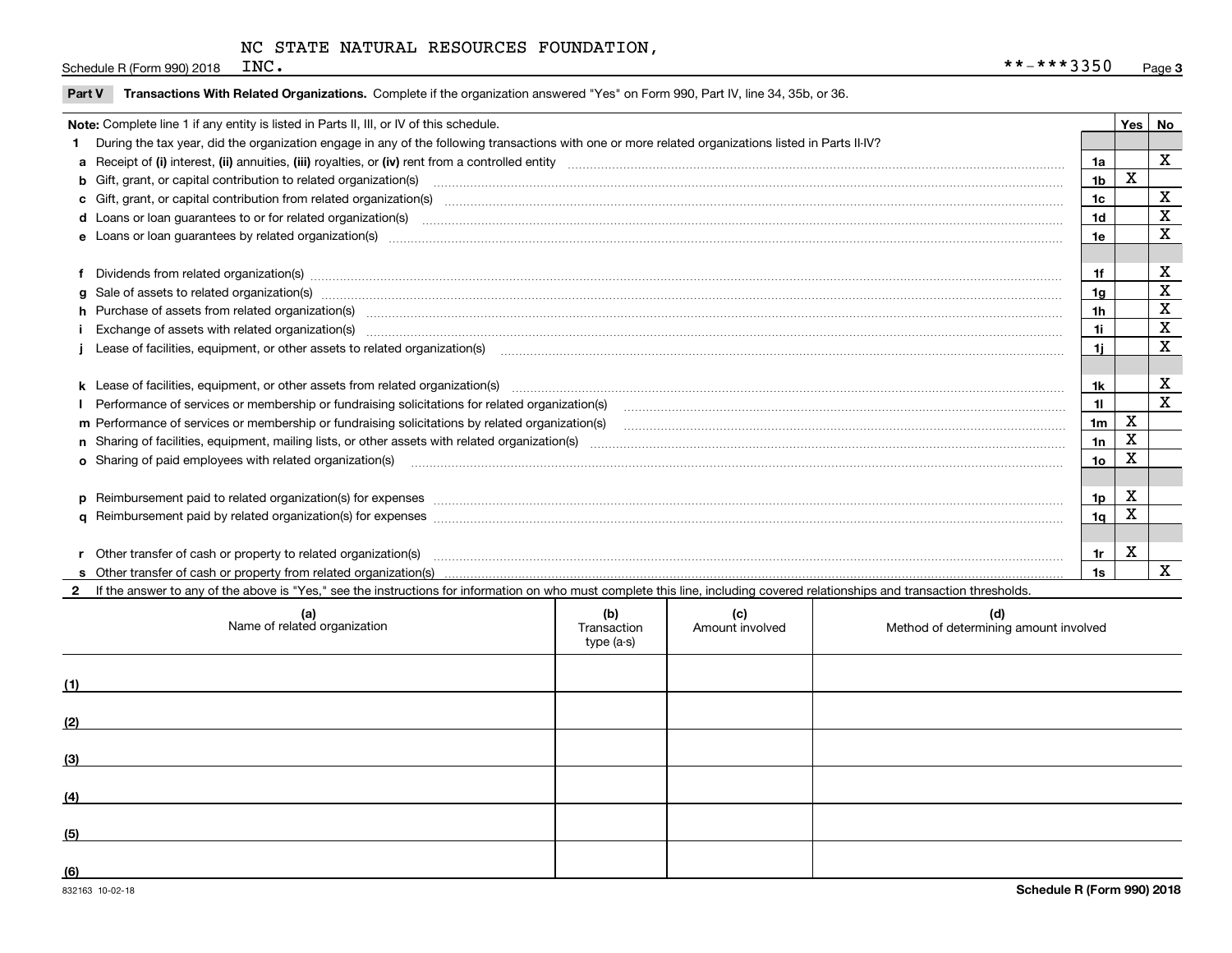Schedule R (Form 990) 2018  $INC$ .

### **Part VI Unrelated Organizations Taxable as a Partnership. Complete if the organization answered "Yes" on Form 990, Part IV, line 37.**

Provide the following information for each entity taxed as a partnership through which the organization conducted more than five percent of its activities (measured by total assets or gross revenue) that was not a related organization. See instructions regarding exclusion for certain investment partnerships.

| that was not a related erganization. See includitions regarding excludion for contain invectment partnerompe.<br>(a) | (b)              | (c)               | (d)                                                                                        |                                                                                                                  |  | (f)      | (g)         | (h)                              | (i)                                                                                          | (i)    | (k) |
|----------------------------------------------------------------------------------------------------------------------|------------------|-------------------|--------------------------------------------------------------------------------------------|------------------------------------------------------------------------------------------------------------------|--|----------|-------------|----------------------------------|----------------------------------------------------------------------------------------------|--------|-----|
| Name, address, and EIN                                                                                               | Primary activity | Legal domicile    |                                                                                            | $\begin{array}{c} \textbf{(e)}\\ \text{Are all} \\ \text{partners sec.}\\ 501(c)(3)\\ \text{orgs.?} \end{array}$ |  | Share of | Share of    |                                  |                                                                                              |        |     |
| of entity                                                                                                            |                  | (state or foreign |                                                                                            |                                                                                                                  |  | total    | end-of-year | Disproportionate<br>allocations? |                                                                                              |        |     |
|                                                                                                                      |                  | country)          | Predominant income<br>(related, unrelated,<br>excluded from tax under<br>sections 512-514) | Yes No                                                                                                           |  | income   | assets      | Yes No                           | Code V-UBI<br>amount in box 20 managing<br>of Schedule K-1 partner?<br>(Form 1065)<br>ves No | Yes No |     |
|                                                                                                                      |                  |                   |                                                                                            |                                                                                                                  |  |          |             |                                  |                                                                                              |        |     |
|                                                                                                                      |                  |                   |                                                                                            |                                                                                                                  |  |          |             |                                  |                                                                                              |        |     |
|                                                                                                                      |                  |                   |                                                                                            |                                                                                                                  |  |          |             |                                  |                                                                                              |        |     |
|                                                                                                                      |                  |                   |                                                                                            |                                                                                                                  |  |          |             |                                  |                                                                                              |        |     |
|                                                                                                                      |                  |                   |                                                                                            |                                                                                                                  |  |          |             |                                  |                                                                                              |        |     |
|                                                                                                                      |                  |                   |                                                                                            |                                                                                                                  |  |          |             |                                  |                                                                                              |        |     |
|                                                                                                                      |                  |                   |                                                                                            |                                                                                                                  |  |          |             |                                  |                                                                                              |        |     |
|                                                                                                                      |                  |                   |                                                                                            |                                                                                                                  |  |          |             |                                  |                                                                                              |        |     |
|                                                                                                                      |                  |                   |                                                                                            |                                                                                                                  |  |          |             |                                  |                                                                                              |        |     |
|                                                                                                                      |                  |                   |                                                                                            |                                                                                                                  |  |          |             |                                  |                                                                                              |        |     |
|                                                                                                                      |                  |                   |                                                                                            |                                                                                                                  |  |          |             |                                  |                                                                                              |        |     |
|                                                                                                                      |                  |                   |                                                                                            |                                                                                                                  |  |          |             |                                  |                                                                                              |        |     |
|                                                                                                                      |                  |                   |                                                                                            |                                                                                                                  |  |          |             |                                  |                                                                                              |        |     |
|                                                                                                                      |                  |                   |                                                                                            |                                                                                                                  |  |          |             |                                  |                                                                                              |        |     |
|                                                                                                                      |                  |                   |                                                                                            |                                                                                                                  |  |          |             |                                  |                                                                                              |        |     |
|                                                                                                                      |                  |                   |                                                                                            |                                                                                                                  |  |          |             |                                  |                                                                                              |        |     |
|                                                                                                                      |                  |                   |                                                                                            |                                                                                                                  |  |          |             |                                  |                                                                                              |        |     |
|                                                                                                                      |                  |                   |                                                                                            |                                                                                                                  |  |          |             |                                  |                                                                                              |        |     |
|                                                                                                                      |                  |                   |                                                                                            |                                                                                                                  |  |          |             |                                  |                                                                                              |        |     |
|                                                                                                                      |                  |                   |                                                                                            |                                                                                                                  |  |          |             |                                  |                                                                                              |        |     |
|                                                                                                                      |                  |                   |                                                                                            |                                                                                                                  |  |          |             |                                  |                                                                                              |        |     |
|                                                                                                                      |                  |                   |                                                                                            |                                                                                                                  |  |          |             |                                  |                                                                                              |        |     |
|                                                                                                                      |                  |                   |                                                                                            |                                                                                                                  |  |          |             |                                  |                                                                                              |        |     |
|                                                                                                                      |                  |                   |                                                                                            |                                                                                                                  |  |          |             |                                  |                                                                                              |        |     |
|                                                                                                                      |                  |                   |                                                                                            |                                                                                                                  |  |          |             |                                  |                                                                                              |        |     |
|                                                                                                                      |                  |                   |                                                                                            |                                                                                                                  |  |          |             |                                  |                                                                                              |        |     |
|                                                                                                                      |                  |                   |                                                                                            |                                                                                                                  |  |          |             |                                  |                                                                                              |        |     |
|                                                                                                                      |                  |                   |                                                                                            |                                                                                                                  |  |          |             |                                  |                                                                                              |        |     |
|                                                                                                                      |                  |                   |                                                                                            |                                                                                                                  |  |          |             |                                  |                                                                                              |        |     |
|                                                                                                                      |                  |                   |                                                                                            |                                                                                                                  |  |          |             |                                  |                                                                                              |        |     |
|                                                                                                                      |                  |                   |                                                                                            |                                                                                                                  |  |          |             |                                  |                                                                                              |        |     |
|                                                                                                                      |                  |                   |                                                                                            |                                                                                                                  |  |          |             |                                  |                                                                                              |        |     |
|                                                                                                                      |                  |                   |                                                                                            |                                                                                                                  |  |          |             |                                  |                                                                                              |        |     |

**Schedule R (Form 990) 2018**